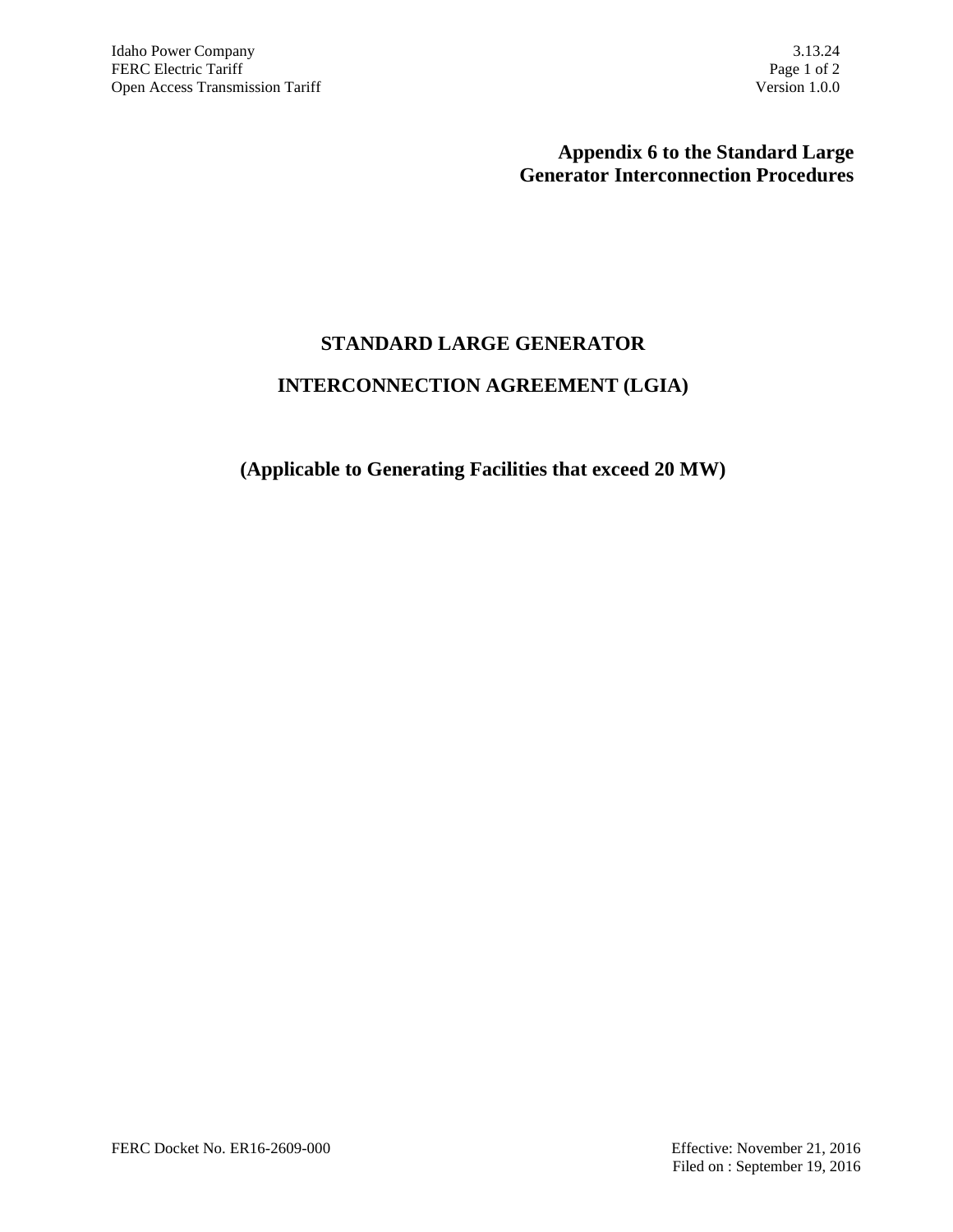## **STANDARD LARGE GENERATOR INTERCONNECTION AGREEMENT**

### **THIS STANDARD LARGE GENERATOR INTERCONNECTION AGREEMENT**

| ("Agreement") is made and entered into this _____ day of _____________ 20__, by and                                                                                                                                                                                                           |               |
|-----------------------------------------------------------------------------------------------------------------------------------------------------------------------------------------------------------------------------------------------------------------------------------------------|---------------|
|                                                                                                                                                                                                                                                                                               | organized and |
| existing under the laws of the State/Commonwealth of _________                                                                                                                                                                                                                                |               |
| ("Interconnection Customer" with a Large Generating Facility), and                                                                                                                                                                                                                            |               |
| $\mathbf{a}$ , and the state of $\mathbf{a}$ and $\mathbf{a}$ and $\mathbf{a}$ and $\mathbf{a}$ and $\mathbf{a}$ and $\mathbf{a}$ and $\mathbf{a}$ and $\mathbf{a}$ and $\mathbf{a}$ and $\mathbf{a}$ and $\mathbf{a}$ and $\mathbf{a}$ and $\mathbf{a}$ and $\mathbf{a}$ and $\mathbf{a}$ an | organized     |
|                                                                                                                                                                                                                                                                                               |               |
| ("Transmission Provider and/or Transmission Owner"). Interconnection Customer and                                                                                                                                                                                                             |               |

Transmission Provider each may be referred to as a "Party" or collectively as the "Parties."

#### **Recitals**

**WHEREAS,** Transmission Provider operates the Transmission System; and

**WHEREAS,** Interconnection Customer intends to own, lease and/or control and operate the Generating Facility identified as a Large Generating Facility in Appendix C to this Agreement; and,

**WHEREAS,** Interconnection Customer and Transmission Provider have agreed to enter into this Agreement for the purpose of interconnecting the Large Generating Facility with the Transmission System;

**NOW, THEREFORE,** in consideration of and subject to the mutual covenants contained herein, it is agreed:

When used in this Standard Large Generator Interconnection Agreement, terms with initial capitalization that are not defined in Article 1 shall have the meanings specified in the Article in which they are used or the Open Access Transmission Tariff (Tariff).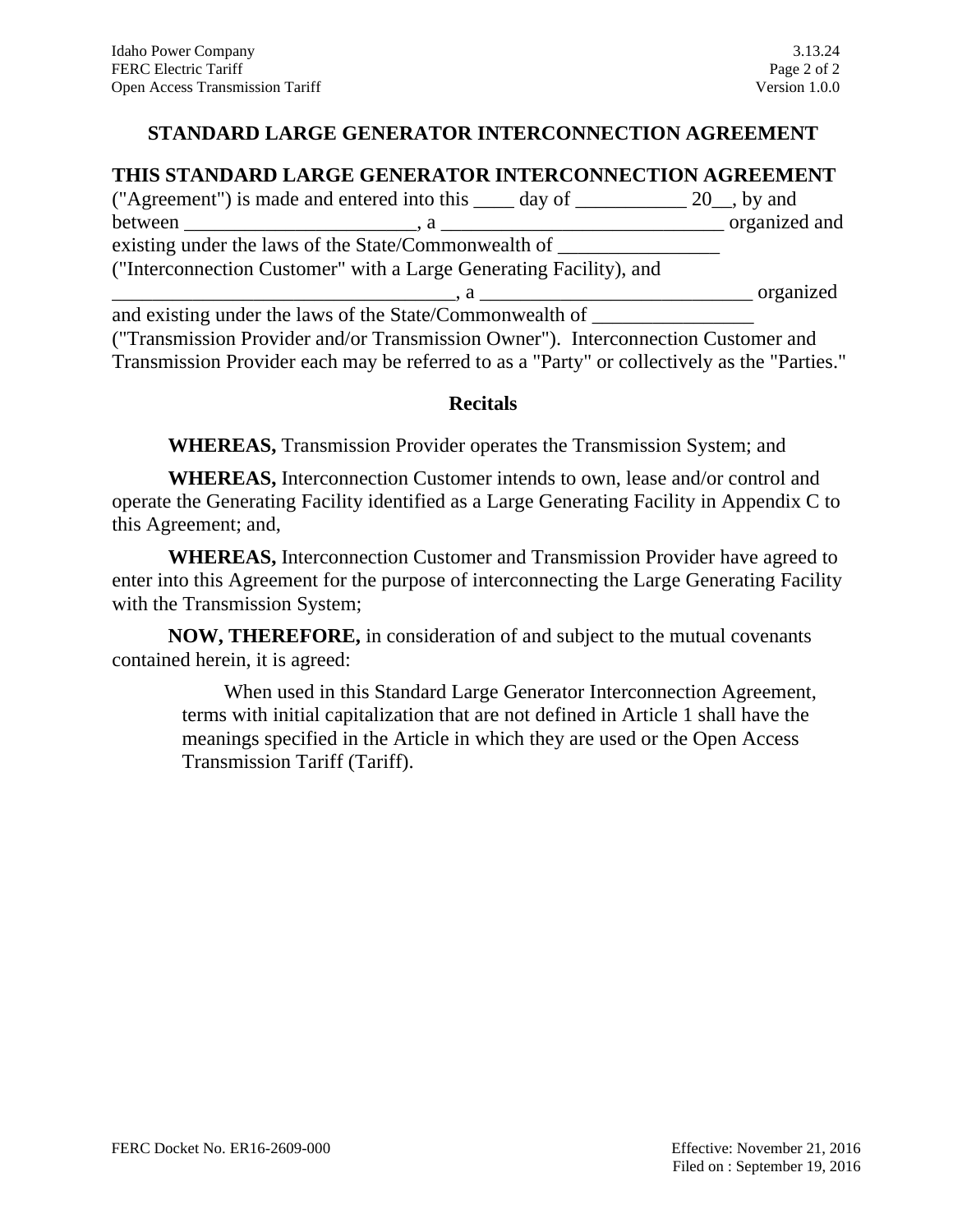# **Article 1. Definitions**

**Adverse System Impact** shall mean the negative effects due to technical or operational limits on conductors or equipment being exceeded that may compromise the safety and reliability of the electric system.

**Affected System** shall mean an electric system other than the Transmission Provider's Transmission System that may be affected by the proposed interconnection.

**Affected System Operator** shall mean the entity that operates an Affected System.

**Affiliate** shall mean, with respect to a corporation, partnership or other entity, each such other corporation, partnership or other entity that directly or indirectly, through one or more intermediaries, controls, is controlled by, or is under common control with, such corporation, partnership or other entity.

**Ancillary Services** shall mean those services that are necessary to support the transmission of capacity and energy from resources to loads while maintaining reliable operation of the Transmission Provider's Transmission System in accordance with Good Utility Practice.

**Applicable Laws and Regulations** shall mean all duly promulgated applicable federal, state and local laws, regulations, rules, ordinances, codes, decrees, judgments, directives, or judicial or administrative orders, permits and other duly authorized actions of any Governmental Authority.

**Applicable Reliability Council** shall mean the reliability council applicable to the Transmission System to which the Generating Facility is directly interconnected.

**Applicable Reliability Standards** shall mean the requirements and guidelines of NERC, the Applicable Reliability Council, and the Control Area of the Transmission System to which the Generating Facility is directly interconnected.

**Base Case** shall mean the base case power flow, short circuit, and stability data bases used for the Interconnection Studies by the Transmission Provider or Interconnection Customer.

**Breach** shall mean the failure of a Party to perform or observe any material term or condition of the Standard Large Generator Interconnection Agreement.

**Breaching Party** shall mean a Party that is in Breach of the Standard Large Generator Interconnection Agreement.

**Business Day** shall mean Monday through Friday, excluding Federal Holidays.

**Calendar Day** shall mean any day including Saturday, Sunday or a Federal Holiday.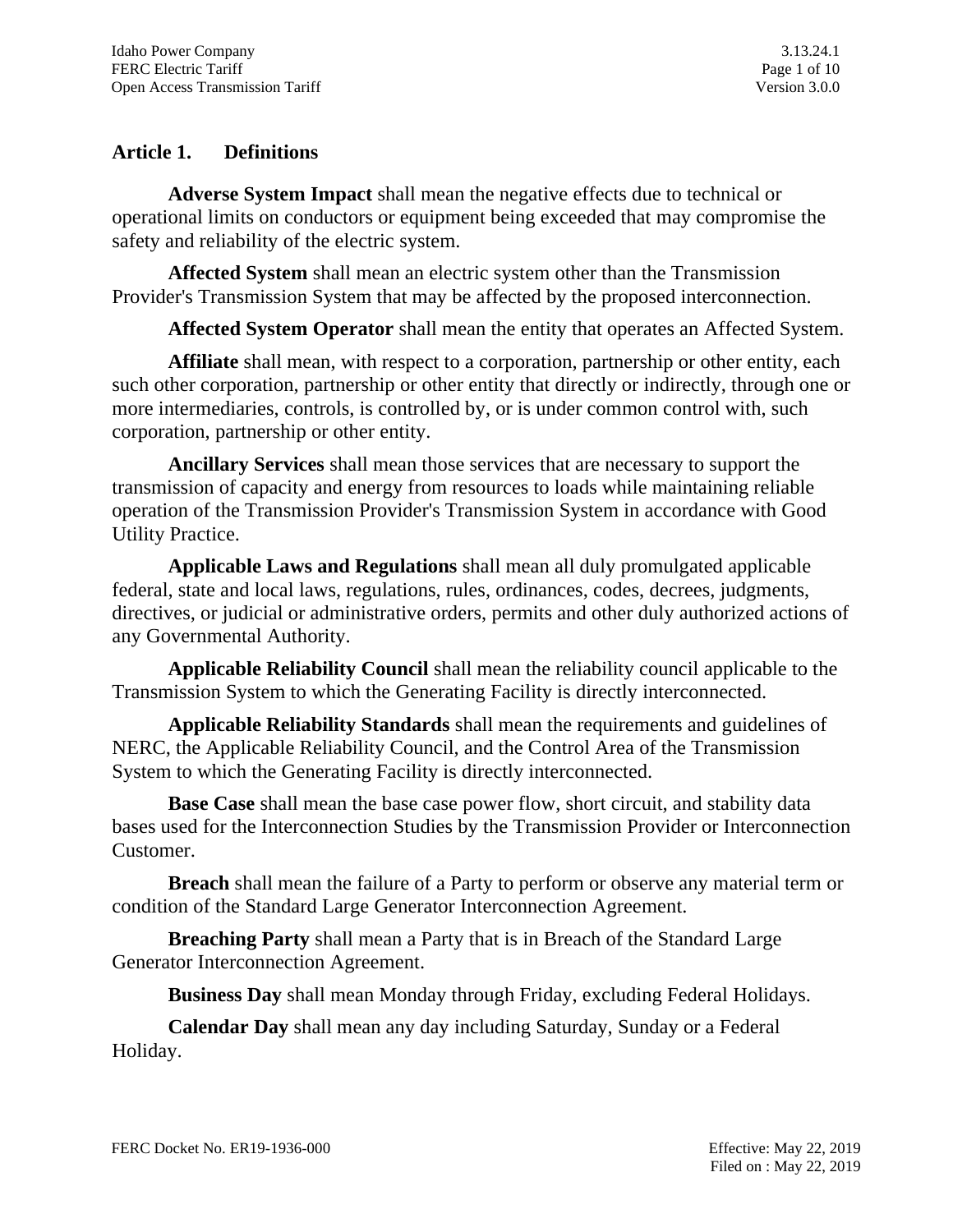**Clustering** shall mean the process whereby a group of Interconnection Requests is studied together, instead of serially, for the purpose of conducting the Interconnection System Impact Study.

**Commercial Operation** shall mean the status of a Generating Facility that has commenced generating electricity for sale, excluding electricity generated during Trial Operation.

**Commercial Operation Date** of a unit shall mean the date on which the Generating Facility commences Commercial Operation as agreed to by the Parties pursuant to Appendix E to the Standard Large Generator Interconnection Agreement.

**Confidential Information** shall mean any confidential, proprietary or trade secret information of a plan, specification, pattern, procedure, design, device, list, concept, policy or compilation relating to the present or planned business of a Party, which is designated as confidential by the Party supplying the information, whether conveyed orally, electronically, in writing, through inspection, or otherwise.

**Control Area** shall mean an electrical system or systems bounded by interconnection metering and telemetry, capable of controlling generation to maintain its interchange schedule with other Control Areas and contributing to frequency regulation of the interconnection. A Control Area must be certified by the Applicable Reliability Council.

**Default** shall mean the failure of a Breaching Party to cure its Breach in accordance with Article 17 of the Standard Large Generator Interconnection Agreement.

**Dispute Resolution** shall mean the procedure for resolution of a dispute between the Parties in which they will first attempt to resolve the dispute on an informal basis.

**Distribution System** shall mean the Transmission Provider's facilities and equipment used to transmit electricity to ultimate usage points such as homes and industries directly from nearby generators or from interchanges with higher voltage transmission networks which transport bulk power over longer distances. The voltage levels at which distribution systems operate differ among areas.

**Distribution Upgrades** shall mean the additions, modifications, and upgrades to the Transmission Provider's Distribution System at or beyond the Point of Interconnection to facilitate interconnection of the Generating Facility and render the transmission service necessary to effect Interconnection Customer's wholesale sale of electricity in interstate commerce. Distribution Upgrades do not include Interconnection Facilities.

**Effective Date** shall mean the date on which the Standard Large Generator Interconnection Agreement becomes effective upon execution by the Parties subject to acceptance by FERC, or if filed unexecuted, upon the date specified by FERC.

**Emergency Condition** shall mean a condition or situation: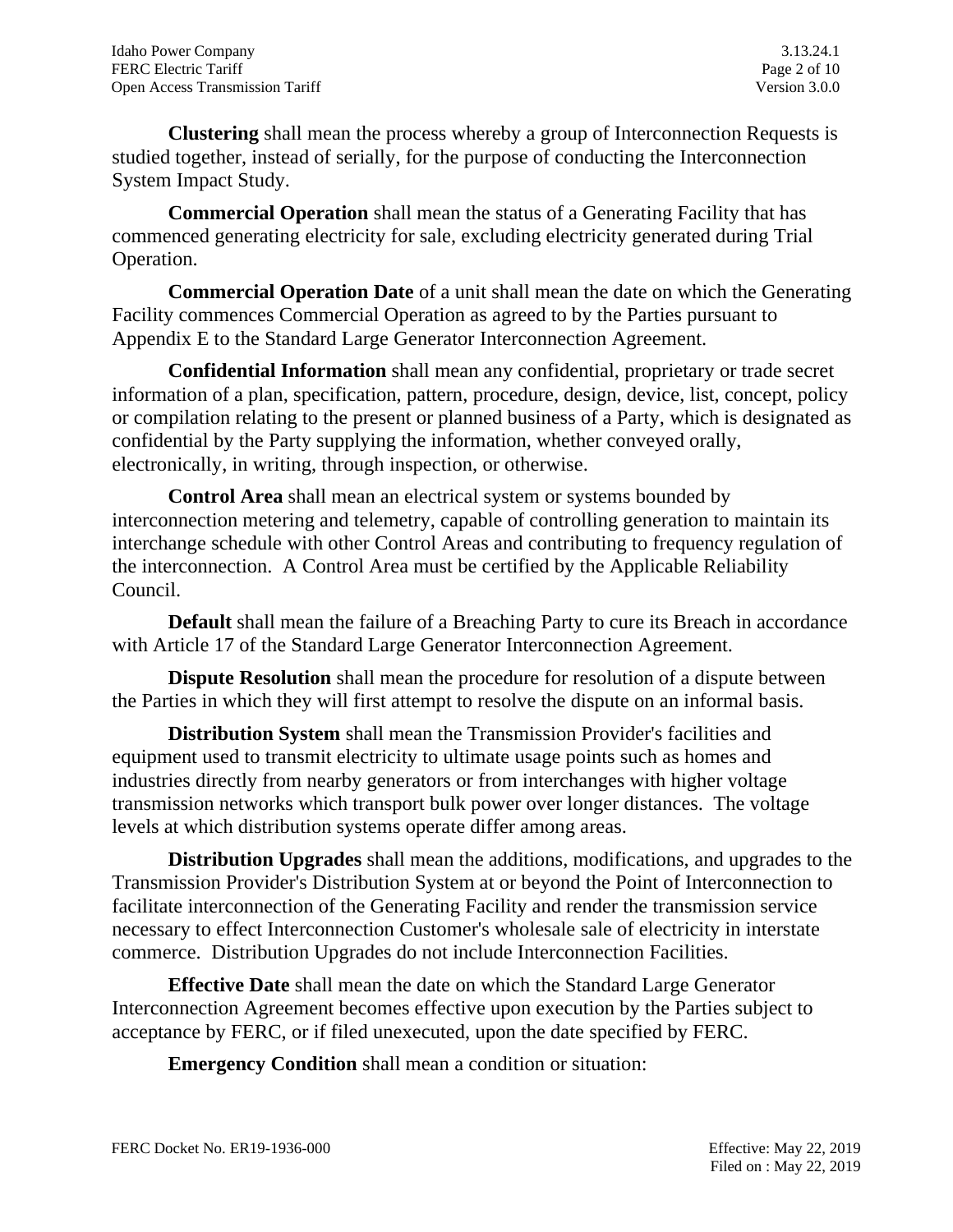- (1) that in the judgment of the Party making the claim is imminently likely to endanger life or property; or
- (2) that, in the case of a Transmission Provider, is imminently likely (as determined in a non-discriminatory manner) to cause a material adverse effect on the security of, or damage to Transmission Provider's Transmission System, Transmission Provider's Interconnection Facilities or the electric systems of others to which the Transmission Provider's Transmission System is directly connected; or
- (3) that, in the case of Interconnection Customer, is imminently likely (as determined in a non-discriminatory manner) to cause a material adverse effect on the security of, or damage to, the Generating Facility or Interconnection Customer's Interconnection Facilities.

System restoration and black start shall be considered Emergency Conditions; provided, that Interconnection Customer is not obligated by the Standard Large Generator Interconnection Agreement to possess black start capability.

**Energy Resource Interconnection Service** shall mean an Interconnection Service that allows the Interconnection Customer to connect its Generating Facility to the Transmission Provider's Transmission System to be eligible to deliver the Generating Facility's electric output using the existing firm or nonfirm capacity of the Transmission Provider's Transmission System on an as available basis. Energy Resource Interconnection Service in and of itself does not convey transmission service.

**Engineering & Procurement (E&P) Agreement** shall mean an agreement that authorizes the Transmission Provider to begin engineering and procurement of long leadtime items necessary for the establishment of the interconnection in order to advance the implementation of the Interconnection Request.

**Environmental Law** shall mean Applicable Laws or Regulations relating to pollution or protection of the environment or natural resources.

**Federal Power Act** shall mean the Federal Power Act, as amended, 16 U.S.C. §§ 791a et seq.

**FERC** shall mean the Federal Energy Regulatory Commission (Commission) or its successor.

**Force Majeure** shall mean any act of God, labor disturbance, act of the public enemy, war, insurrection, riot, fire, storm or flood, explosion, breakage or accident to machinery or equipment, any order, regulation or restriction imposed by governmental, military or lawfully established civilian authorities, or any other cause beyond a Party's control. A Force Majeure event does not include acts of negligence or intentional wrongdoing by the Party claiming Force Majeure.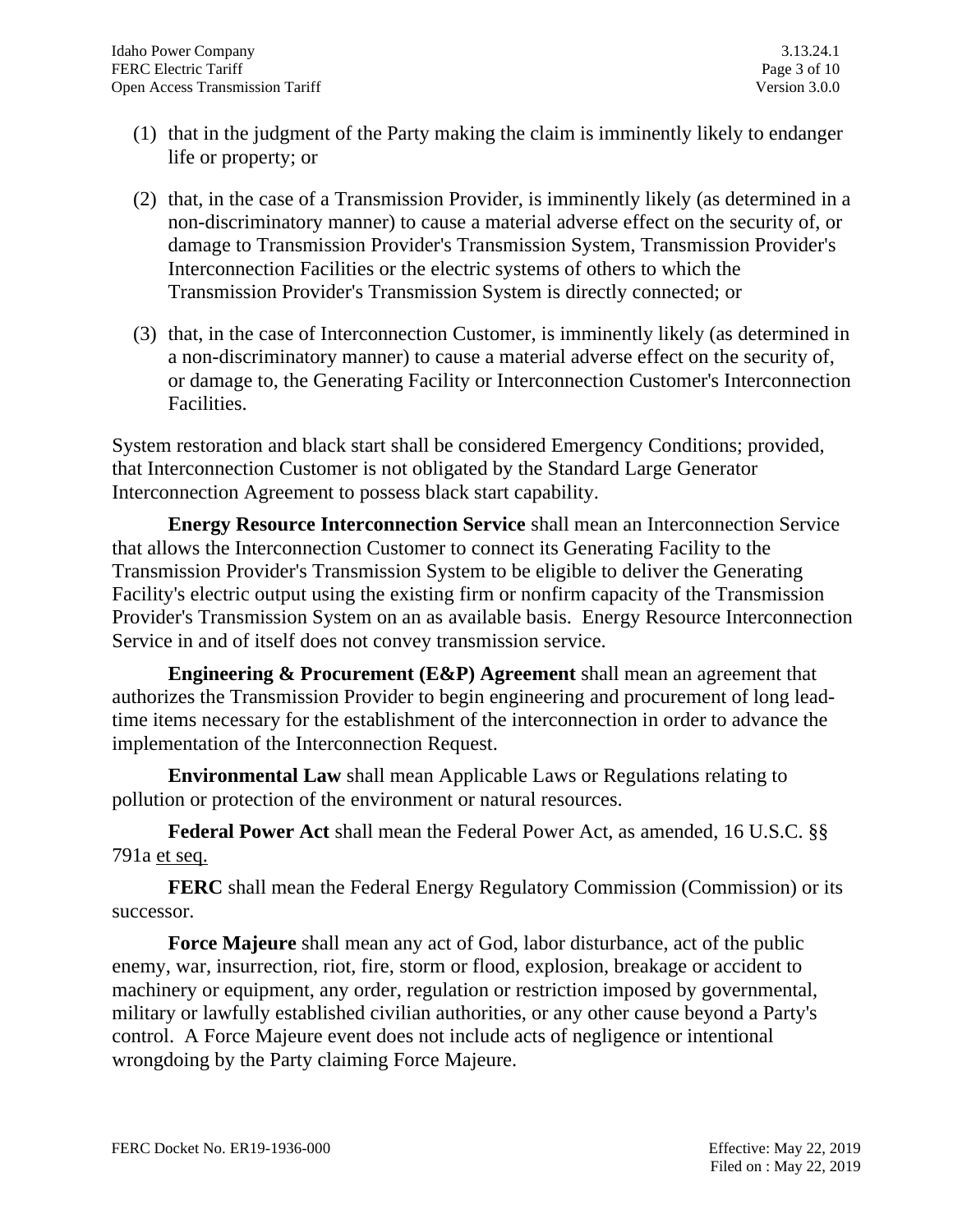**Generating Facility** shall mean Interconnection Customer's device for the production and/or storage for later injection of electricity identified in the Interconnection Request, but shall not include the Interconnection Customer's Interconnection Facilities.

**Generating Facility Capacity** shall mean the net capacity of the Generating Facility and the aggregate net capacity of the Generating Facility where it includes multiple energy production devices.

**Good Utility Practice** shall mean any of the practices, methods and acts engaged in or approved by a significant portion of the electric industry during the relevant time period, or any of the practices, methods and acts which, in the exercise of reasonable judgment in light of the facts known at the time the decision was made, could have been expected to accomplish the desired result at a reasonable cost consistent with good business practices, reliability, safety and expedition. Good Utility Practice is not intended to be limited to the optimum practice, method, or act to the exclusion of all others, but rather to be acceptable practices, methods, or acts generally accepted in the region.

**Governmental Authority** shall mean any federal, state, local or other governmental regulatory or administrative agency, court, commission, department, board, or other governmental subdivision, legislature, rulemaking board, tribunal, or other governmental authority having jurisdiction over the Parties, their respective facilities, or the respective services they provide, and exercising or entitled to exercise any administrative, executive, police, or taxing authority or power; provided, however, that such term does not include Interconnection Customer, Transmission Provider, or any Affiliate thereof.

**Hazardous Substances** shall mean any chemicals, materials or substances defined as or included in the definition of "hazardous substances," "hazardous wastes," "hazardous materials," "hazardous constituents," "restricted hazardous materials," "extremely hazardous substances," "toxic substances," "radioactive substances," "contaminants," "pollutants," "toxic pollutants" or words of similar meaning and regulatory effect under any applicable Environmental Law, or any other chemical, material or substance, exposure to which is prohibited, limited or regulated by any applicable Environmental Law.

**Initial Synchronization Date** shall mean the date upon which the Generating Facility is initially synchronized and upon which Trial Operation begins.

**In-Service Date** shall mean the date upon which the Interconnection Customer reasonably expects it will be ready to begin use of the Transmission Provider's Interconnection Facilities to obtain back feed power.

**Interconnection Customer** shall mean any entity, including the Transmission Provider, Transmission Owner or any of the Affiliates or subsidiaries of either, that proposes to interconnect its Generating Facility with the Transmission Provider's Transmission System.

**Interconnection Customer's Interconnection Facilities** shall mean all facilities and equipment, as identified in Appendix A of the Standard Large Generator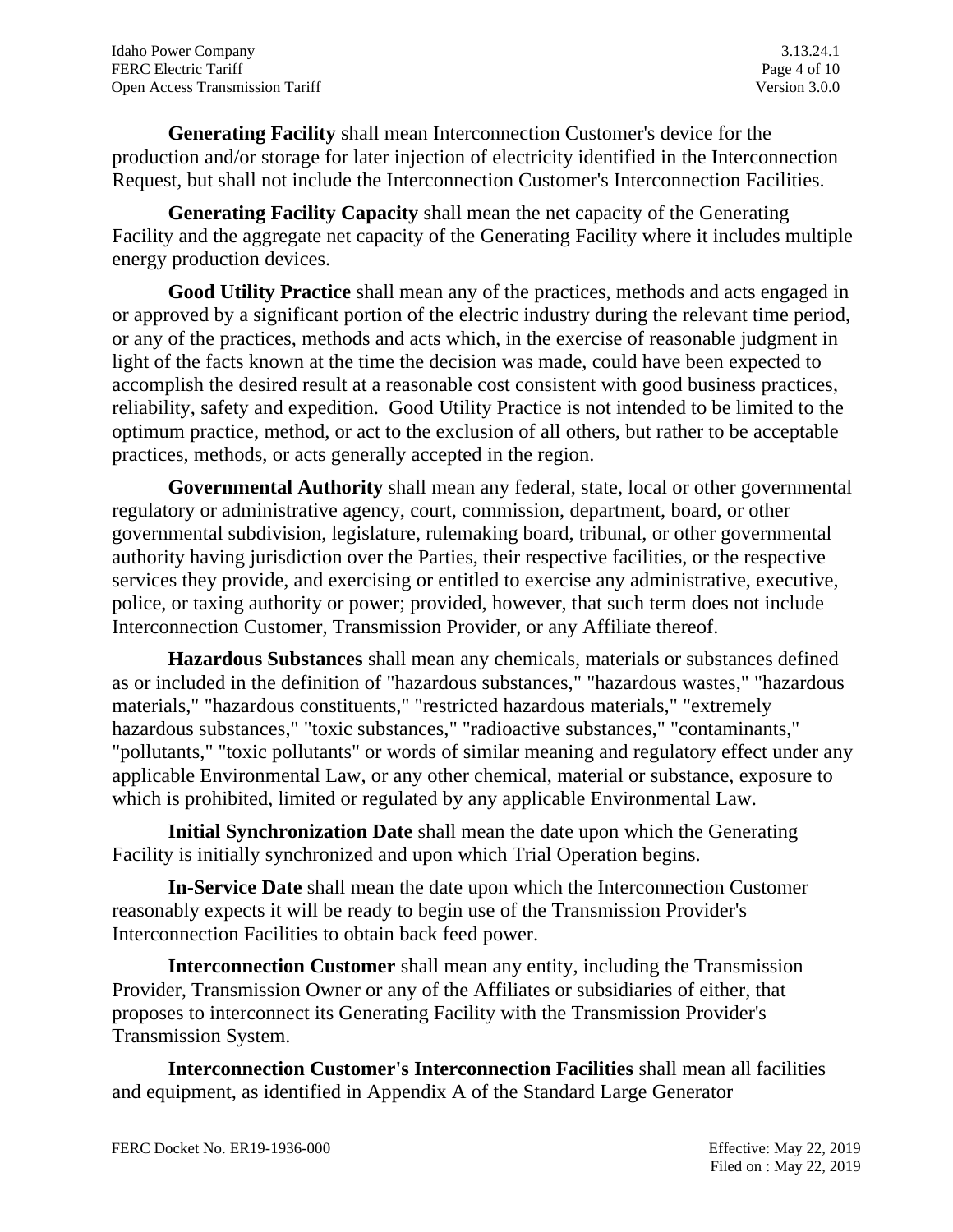Interconnection Agreement, that are located between the Generating Facility and the Point of Change of Ownership, including any modification, addition, or upgrades to such facilities and equipment necessary to physically and electrically interconnect the Generating Facility to the Transmission Provider's Transmission System. Interconnection Customer's Interconnection Facilities are sole use facilities.

**Interconnection Facilities** shall mean the Transmission Provider's Interconnection Facilities and the Interconnection Customer's Interconnection Facilities. Collectively, Interconnection Facilities include all facilities and equipment between the Generating Facility and the Point of Interconnection, including any modification, additions or upgrades that are necessary to physically and electrically interconnect the Generating Facility to the Transmission Provider's Transmission System. Interconnection Facilities are sole use facilities and shall not include Distribution Upgrades, Stand Alone Network Upgrades or Network Upgrades.

**Interconnection Facilities Study** shall mean a study conducted by the Transmission Provider or a third party consultant for the Interconnection Customer to determine a list of facilities (including Transmission Provider's Interconnection Facilities and Network Upgrades as identified in the Interconnection System Impact Study), the cost of those facilities, and the time required to interconnect the Generating Facility with the Transmission Provider's Transmission System. The scope of the study is defined in Section 8 of the Standard Large Generator Interconnection Procedures.

**Interconnection Facilities Study Agreement** shall mean the form of agreement contained in Appendix 4 of the Standard Large Generator Interconnection Procedures for conducting the Interconnection Facilities Study.

**Interconnection Feasibility Study** shall mean a preliminary evaluation of the system impact and cost of interconnecting the Generating Facility to the Transmission Provider's Transmission System, the scope of which is described in Section 6 of the Standard Large Generator Interconnection Procedures.

**Interconnection Feasibility Study Agreement** shall mean the form of agreement contained in Appendix 2 of the Standard Large Generator Interconnection Procedures for conducting the Interconnection Feasibility Study.

**Interconnection Request** shall mean an Interconnection Customer's request, in the form of Appendix 1 to the Standard Large Generator Interconnection Procedures, in accordance with the Tariff, to interconnect a new Generating Facility, or to increase the capacity of, or make a Material Modification to the operating characteristics of, an existing Generating Facility that is interconnected with the Transmission Provider's Transmission System.

**Interconnection Service** shall mean the service provided by the Transmission Provider associated with interconnecting the Interconnection Customer's Generating Facility to the Transmission Provider's Transmission System and enabling it to receive electric energy and capacity from the Generating Facility at the Point of Interconnection,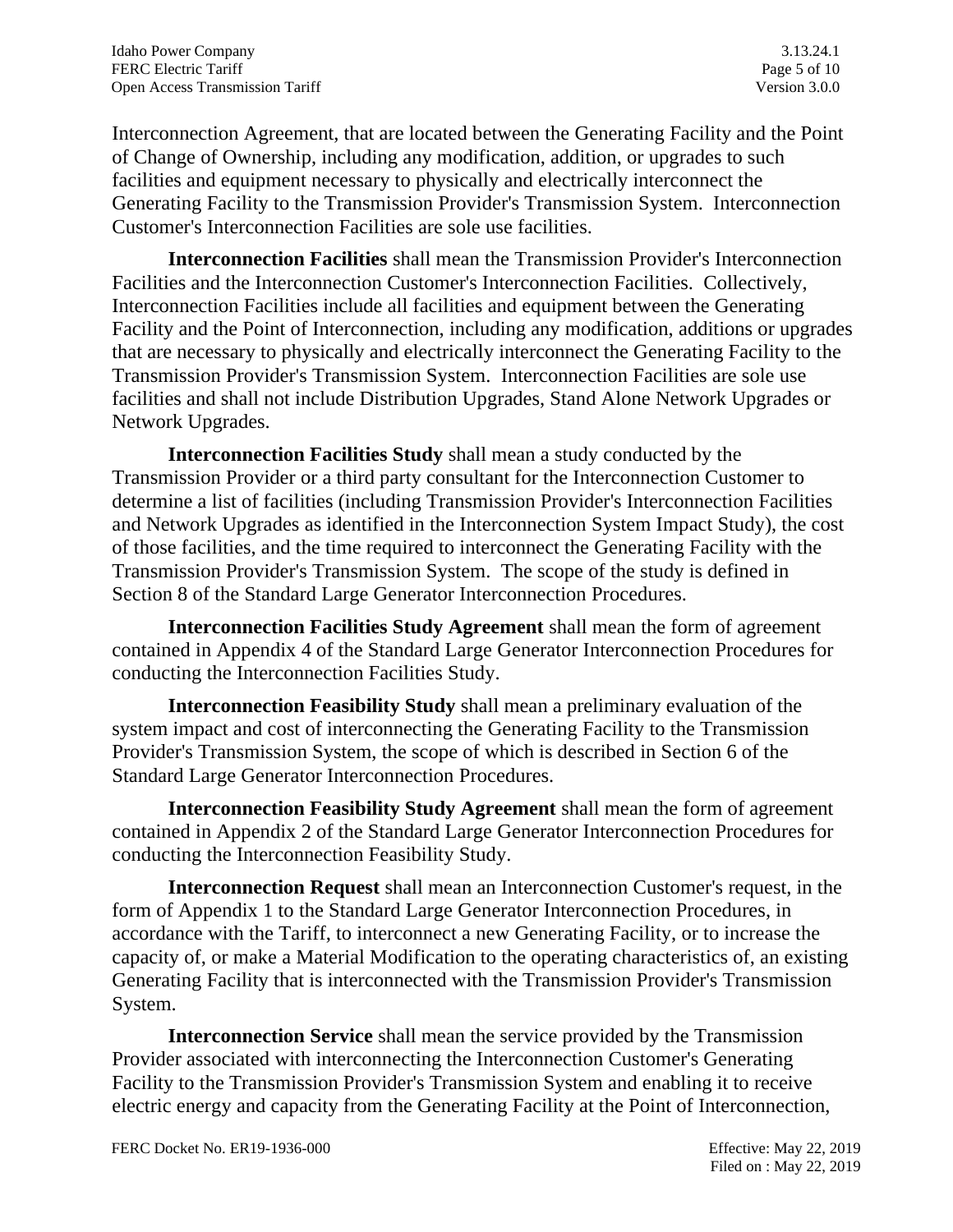pursuant to the terms of the Standard Large Generator Interconnection Agreement and, if applicable, the Transmission Provider's Tariff.

**Interconnection Study** shall mean any of the following studies: the Interconnection Feasibility Study, the Interconnection System Impact Study, and the Interconnection Facilities Study described in the Standard Large Generator Interconnection Procedures.

**Interconnection System Impact Study** shall mean an engineering study that evaluates the impact of the proposed interconnection on the safety and reliability of Transmission Provider's Transmission System and, if applicable, an Affected System. The study shall identify and detail the system impacts that would result if the Generating Facility were interconnected without project modifications or system modifications, focusing on the Adverse System Impacts identified in the Interconnection Feasibility Study, or to study potential impacts, including but not limited to those identified in the Scoping Meeting as described in the Standard Large Generator Interconnection Procedures.

**Interconnection System Impact Study Agreement** shall mean the form of agreement contained in Appendix 3 of the Standard Large Generator Interconnection Procedures for conducting the Interconnection System Impact Study.

**IRS** shall mean the Internal Revenue Service.

**Joint Operating Committee** shall be a group made up of representatives from Interconnection Customers and the Transmission Provider to coordinate operating and technical considerations of Interconnection Service.

**Large Generating Facility** shall mean a Generating Facility having a Generating Facility Capacity of more than 20 MW.

**Loss** shall mean any and all losses relating to injury to or death of any person or damage to property, demand, suits, recoveries, costs and expenses, court costs, attorney fees, and all other obligations by or to third parties, arising out of or resulting from the other Party's performance, or non-performance of its obligations under the Standard Large Generator Interconnection Agreement on behalf of the indemnifying Party, except in cases of gross negligence or intentional wrongdoing by the indemnifying Party.

**Material Modification** shall mean those modifications that have a material impact on the cost or timing of any Interconnection Request with a later queue priority date.

**Metering Equipment** shall mean all metering equipment installed or to be installed at the Generating Facility pursuant to the Standard Large Generator Interconnection Agreement at the metering points, including but not limited to instrument transformers, MWh-meters, data acquisition equipment, transducers, remote terminal unit, communications equipment, phone lines, and fiber optics.

**NERC** shall mean the North American Electric Reliability Council or its successor organization.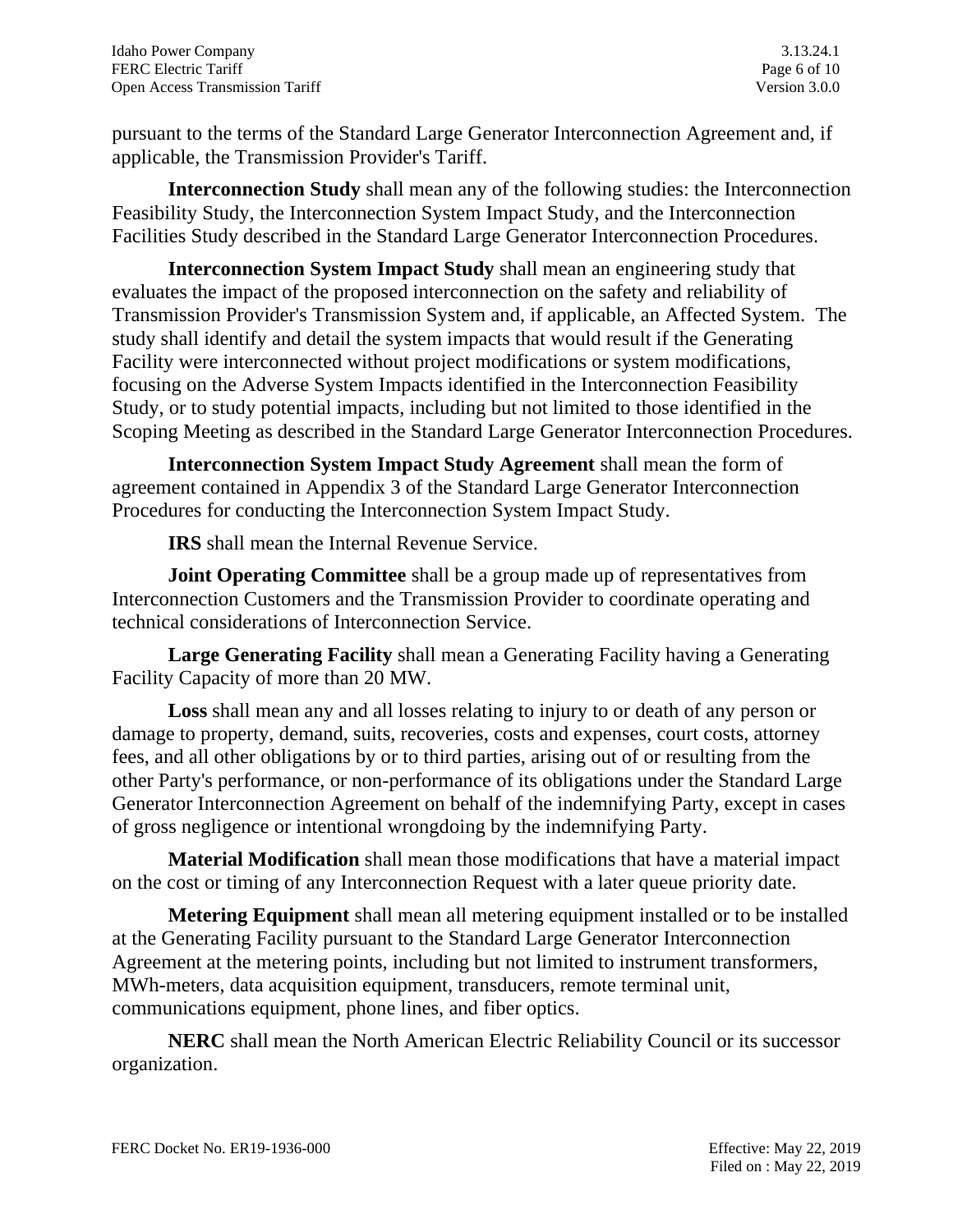**Network Resource** shall mean any designated generating resource owned, purchased, or leased by a Network Customer under the Network Integration Transmission Service Tariff. Network Resources do not include any resource, or any portion thereof, that is committed for sale to third parties or otherwise cannot be called upon to meet the Network Customer's Network Load on a non-interruptible basis.

**Network Resource Interconnection Service** shall mean an Interconnection Service that allows the Interconnection Customer to integrate its Large Generating Facility with the Transmission Provider's Transmission System (1) in a manner comparable to that in which the Transmission Provider integrates its generating facilities to serve native load customers; or (2) in an RTO or ISO with market based congestion management, in the same manner as Network Resources. Network Resource Interconnection Service in and of itself does not convey transmission service.

**Network Upgrades** shall mean the additions, modifications, and upgrades to the Transmission Provider's Transmission System required at or beyond the point at which the Interconnection Facilities connect to the Transmission Provider's Transmission System to accommodate the interconnection of the Large Generating Facility to the Transmission Provider's Transmission System.

**Notice of Dispute** shall mean a written notice of a dispute or claim that arises out of or in connection with the Standard Large Generator Interconnection Agreement or its performance.

**Optional Interconnection Study** shall mean a sensitivity analysis based on assumptions specified by the Interconnection Customer in the Optional Interconnection Study Agreement.

**Optional Interconnection Study Agreement** shall mean the form of agreement contained in Appendix 5 of the Standard Large Generator Interconnection Procedures for conducting the Optional Interconnection Study.

**Party or Parties** shall mean Transmission Provider, Transmission Owner, Interconnection Customer or any combination of the above.

**Point of Change of Ownership** shall mean the point, as set forth in Appendix A to the Standard Large Generator Interconnection Agreement, where the Interconnection Customer's Interconnection Facilities connect to the Transmission Provider's Interconnection Facilities.

**Point of Interconnection** shall mean the point, as set forth in Appendix A to the Standard Large Generator Interconnection Agreement, where the Interconnection Facilities connect to the Transmission Provider's Transmission System.

 **Provisional Interconnection Service** shall mean Interconnection Service provided by Transmission Provider associated with interconnecting the Interconnection Customer's Generating Facility to Transmission Provider's Transmission System and enabling that Transmission System to receive electric energy and capacity from the Generating Facility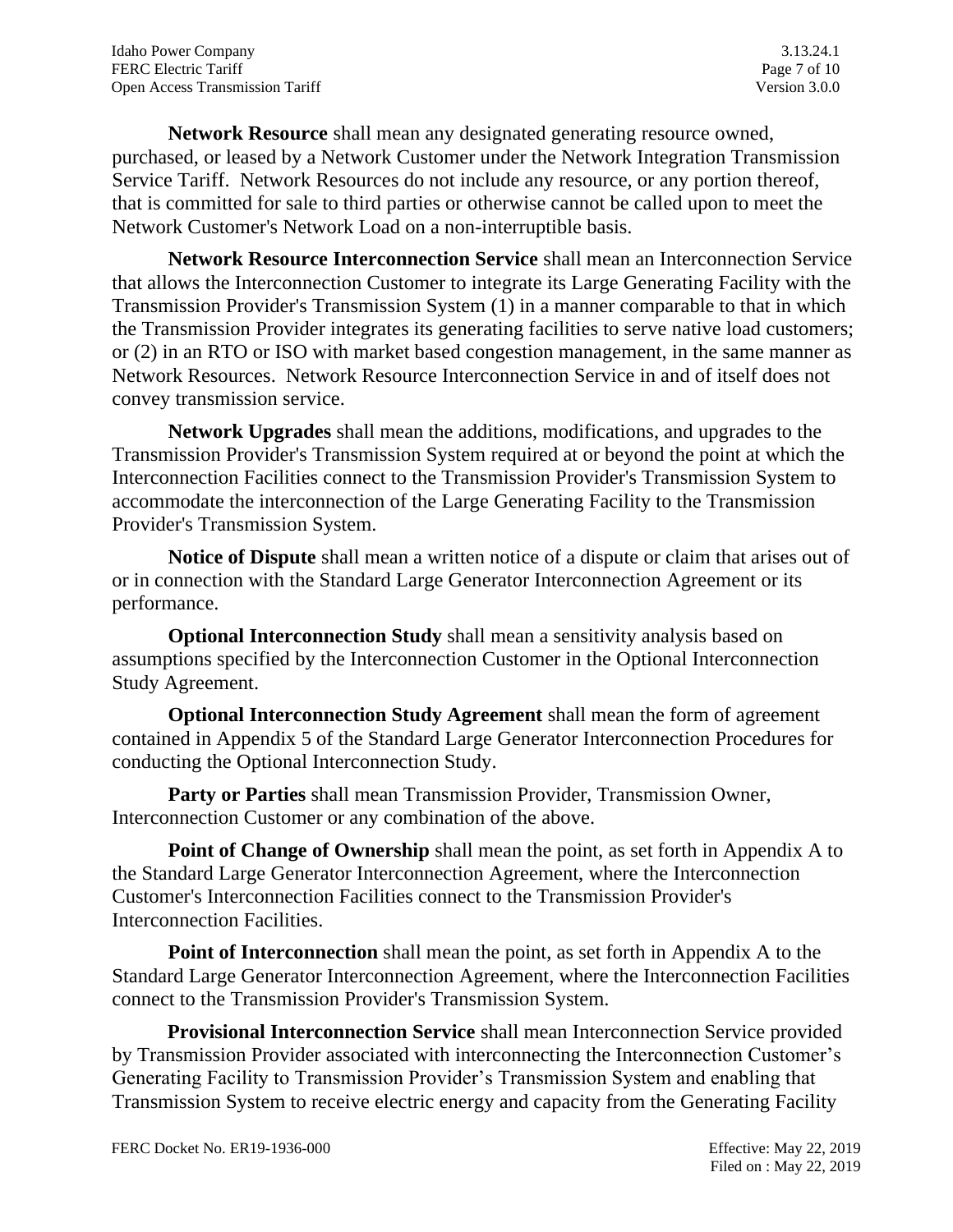at the Point of Interconnection, pursuant to the terms of the Provisional Large Generator Interconnection Agreement and, if applicable, the Tariff.

 **Provisional Large Generator Interconnection Agreement** shall mean the interconnection agreement for Provisional Interconnection Service established between Transmission Provider and/or the Transmission Owner and the Interconnection Customer. This agreement shall take the form of the Large Generator Interconnection Agreement, modified for provisional purposes.

**Queue Position** shall mean the order of a valid Interconnection Request, relative to all other pending valid Interconnection Requests, that is established based upon the date and time of receipt of the valid Interconnection Request by the Transmission Provider.

**Reasonable Efforts** shall mean, with respect to an action required to be attempted or taken by a Party under the Standard Large Generator Interconnection Agreement, efforts that are timely and consistent with Good Utility Practice and are otherwise substantially equivalent to those a Party would use to protect its own interests.

**Scoping Meeting** shall mean the meeting between representatives of the Interconnection Customer and Transmission Provider conducted for the purpose of discussing alternative interconnection options, to exchange information including any transmission data and earlier study evaluations that would be reasonably expected to impact such interconnection options, to analyze such information, and to determine the potential feasible Points of Interconnection.

**Site Control** shall mean documentation reasonably demonstrating: (1) ownership of, a leasehold interest in, or a right to develop a site for the purpose of constructing the Generating Facility; (2) an option to purchase or acquire a leasehold site for such purpose; or (3) an exclusivity or other business relationship between Interconnection Customer and the entity having the right to sell, lease or grant Interconnection Customer the right to possess or occupy a site for such purpose.

**Small Generating Facility** shall mean a Generating Facility that has a Generating Facility Capacity of no more than 20 MW.

**Stand Alone Network Upgrades** shall mean Network Upgrades that are not part of an Affected System an Interconnection Customer may construct without affecting day-today operations of the Transmission System during their construction. Both the Transmission Provider and the Interconnection Customer must agree as to what constitutes Stand Alone Network Upgrades and identify them in Appendix A to the Standard Large Generator Interconnection Agreement. If the Transmission Provider and Interconnection Customer disagree about whether a particular Network Upgrade is a Stand Alone Network Upgrade, the Transmission Provider must provide the Interconnection Customer a written technical explanation outlining why the Transmission Provider does not consider the Network Upgrade to be a Stand Alone Network Upgrade within 15 days of its determination.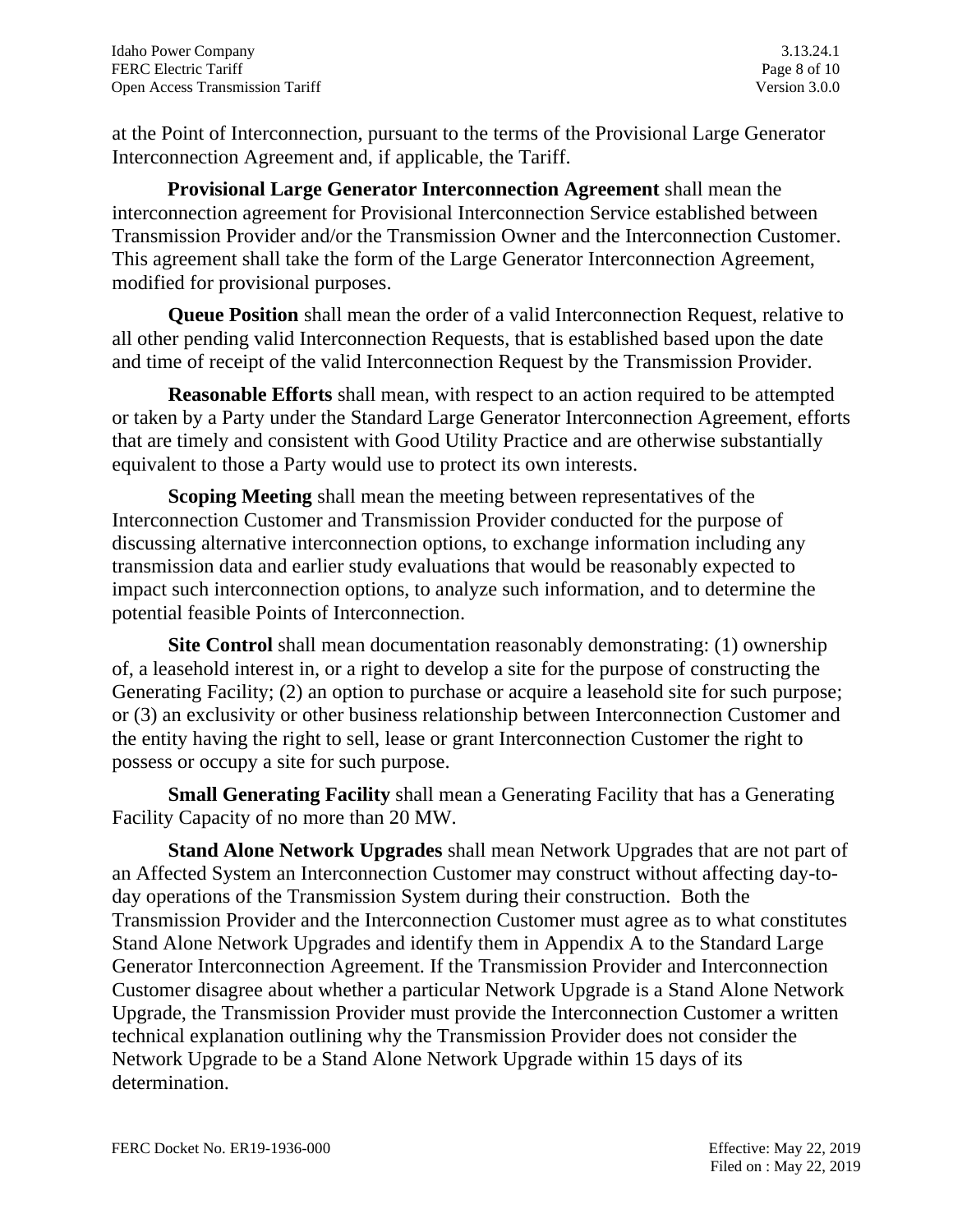**Standard Large Generator Interconnection Agreement (LGIA)** shall mean the form of interconnection agreement applicable to an Interconnection Request pertaining to a Large Generating Facility that is included in the Transmission Provider's Tariff.

**Standard Large Generator Interconnection Procedures (LGIP)** shall mean the interconnection procedures applicable to an Interconnection Request pertaining to a Large Generating Facility that are included in the Transmission Provider's Tariff.

**Surplus Interconnection Service** shall mean any unneeded portion of Interconnection Service established in a Large Generator Interconnection Agreement, such that if Surplus Interconnection Service is utilized the total amount of Interconnection Service at the Point of Interconnection would remain the same.

**System Protection Facilities** shall mean the equipment, including necessary protection signal communications equipment, required to protect (1) the Transmission Provider's Transmission System from faults or other electrical disturbances occurring at the Generating Facility and (2) the Generating Facility from faults or other electrical system disturbances occurring on the Transmission Provider's Transmission System or on other delivery systems or other generating systems to which the Transmission Provider's Transmission System is directly connected.

**Tariff** shall mean the Transmission Provider's Tariff through which open access transmission service and Interconnection Service are offered, as filed with FERC, and as amended or supplemented from time to time, or any successor tariff.

**Transmission Owner** shall mean an entity that owns, leases or otherwise possesses an interest in the portion of the Transmission System at the Point of Interconnection and may be a Party to the Standard Large Generator Interconnection Agreement to the extent necessary.

**Transmission Provider** shall mean the public utility (or its designated agent) that owns, controls, or operates transmission or distribution facilities used for the transmission of electricity in interstate commerce and provides transmission service under the Tariff. The term Transmission Provider should be read to include the Transmission Owner when the Transmission Owner is separate from the Transmission Provider.

**Transmission Provider's Interconnection Facilities** shall mean all facilities and equipment owned, controlled or operated by the Transmission Provider from the Point of Change of Ownership to the Point of Interconnection as identified in Appendix A to the Standard Large Generator Interconnection Agreement, including any modifications, additions or upgrades to such facilities and equipment. Transmission Provider's Interconnection Facilities are sole use facilities and shall not include Distribution Upgrades, Stand Alone Network Upgrades or Network Upgrades.

**Transmission System** shall mean the facilities owned, controlled or operated by the Transmission Provider or Transmission Owner that are used to provide transmission service under the Tariff.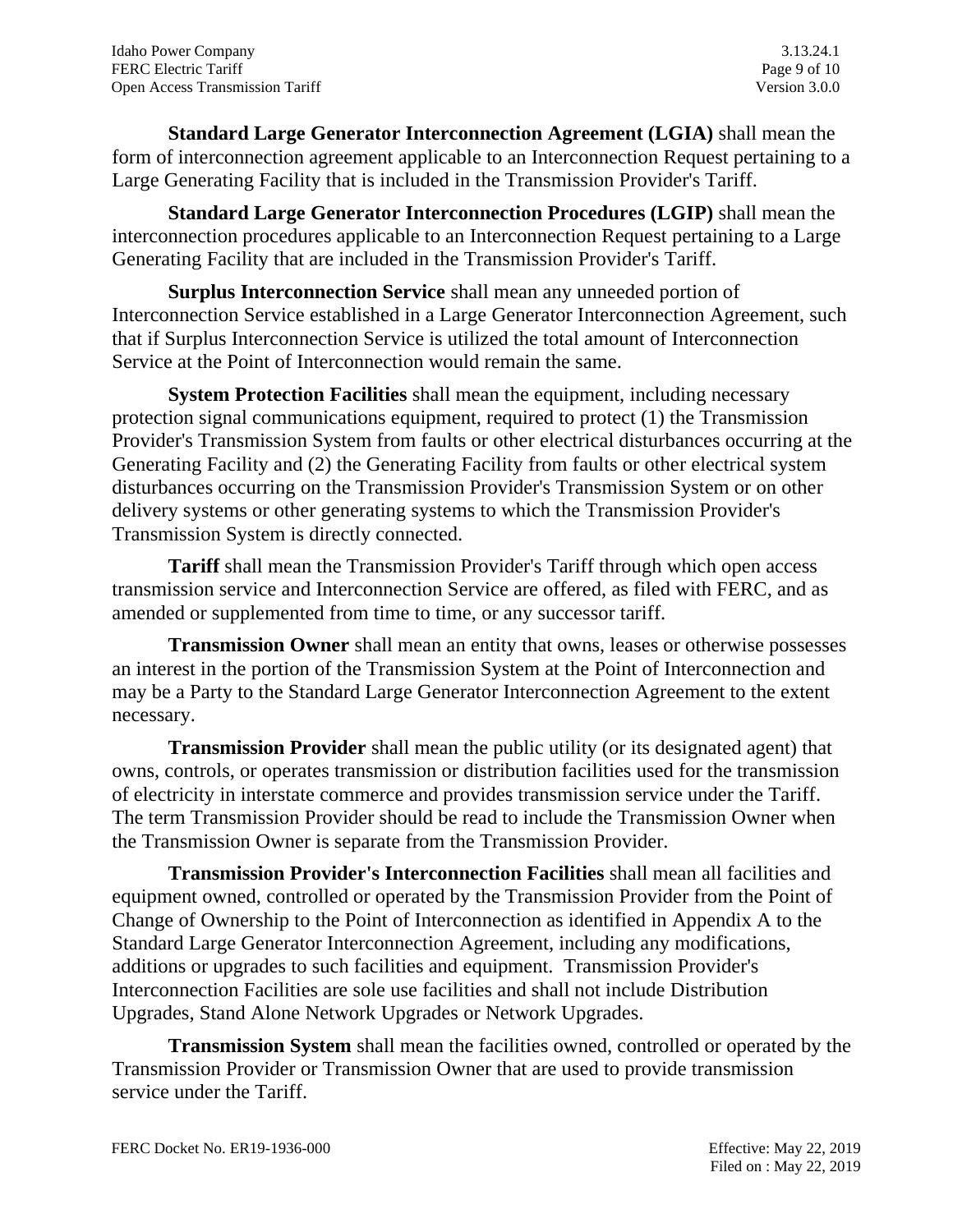**Trial Operation** shall mean the period during which Interconnection Customer is engaged in on-site test operations and commissioning of the Generating Facility prior to Commercial Operation.

**Variable Energy Resource** shall mean a device for the production of electricity that is characterized by an energy source that: (1) is renewable; (2) cannot be stored by the facility owner or operator; and (3) has variability that is beyond the control of the facility owner or operator.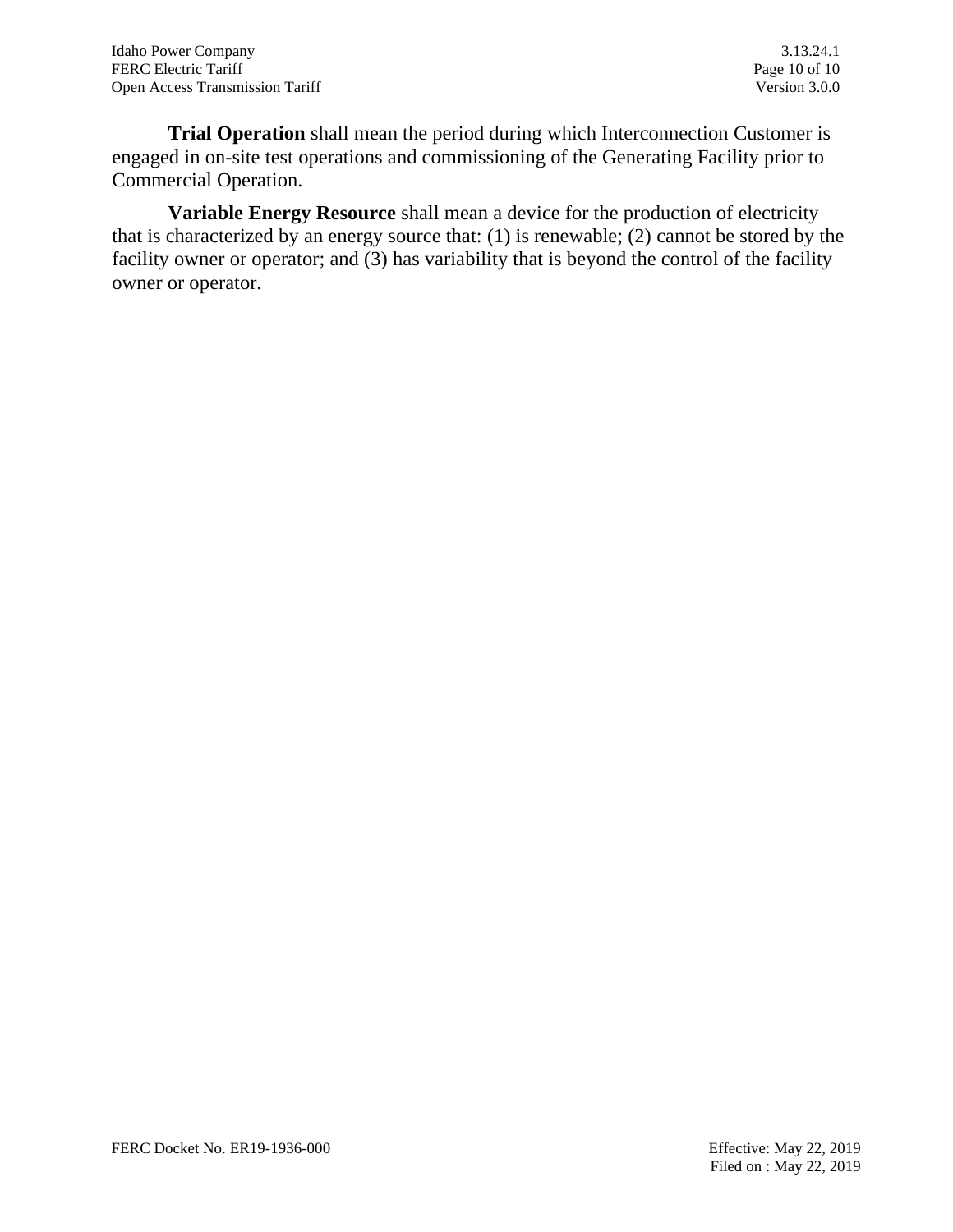## **Article 2. Effective Date, Term, and Termination**

2.1 **Effective Date.** This LGIA shall become effective upon execution by the Parties subject to acceptance by FERC (if applicable), or if filed unexecuted, upon the date specified by FERC.

Transmission Provider shall promptly file this LGIA with FERC upon execution in accordance with Article 3.1, if required.

2.2 **Term of Agreement**. Subject to the provisions of Article 2.3, this LGIA shall remain in effect for a period of ten (10) years from the Effective Date or such other longer period as Interconnection Customer may request (Term to be specified in individual agreements) and shall be automatically renewed for each successive one-year period thereafter.

## 2.3 **Termination Procedures**.

- 2.3.1 **Written Notice**. This LGIA may be terminated by Interconnection Customer after giving Transmission Provider ninety (90) Calendar Days advance written notice, or by Transmission Provider notifying FERC after the Generating Facility permanently ceases Commercial Operation.
- 2.3.2 **Default**. Either Party may terminate this LGIA in accordance with Article 17.
- 2.3.3 Notwithstanding Articles 2.3.1 and 2.3.2, no termination shall become effective until the Parties have complied with all Applicable Laws and Regulations applicable to such termination, including the filing with FERC of a notice of termination of this LGIA, which notice has been accepted for filing by FERC.
- 2.4 **Termination Costs.** If a Party elects to terminate this Agreement pursuant to Article 2.3 above, each Party shall pay all costs incurred (including any cancellation costs relating to orders or contracts for Interconnection Facilities and equipment) or charges assessed by the other Party, as of the date of the other Party's receipt of such notice of termination, that are the responsibility of the Terminating Party under this LGIA. In the event of termination by a Party, the Parties shall use commercially Reasonable Efforts to mitigate the costs, damages and charges arising as a consequence of termination. Upon termination of this LGIA, unless otherwise ordered or approved by FERC:
	- 2.4.1 With respect to any portion of Transmission Provider's Interconnection Facilities that have not yet been constructed or installed, Transmission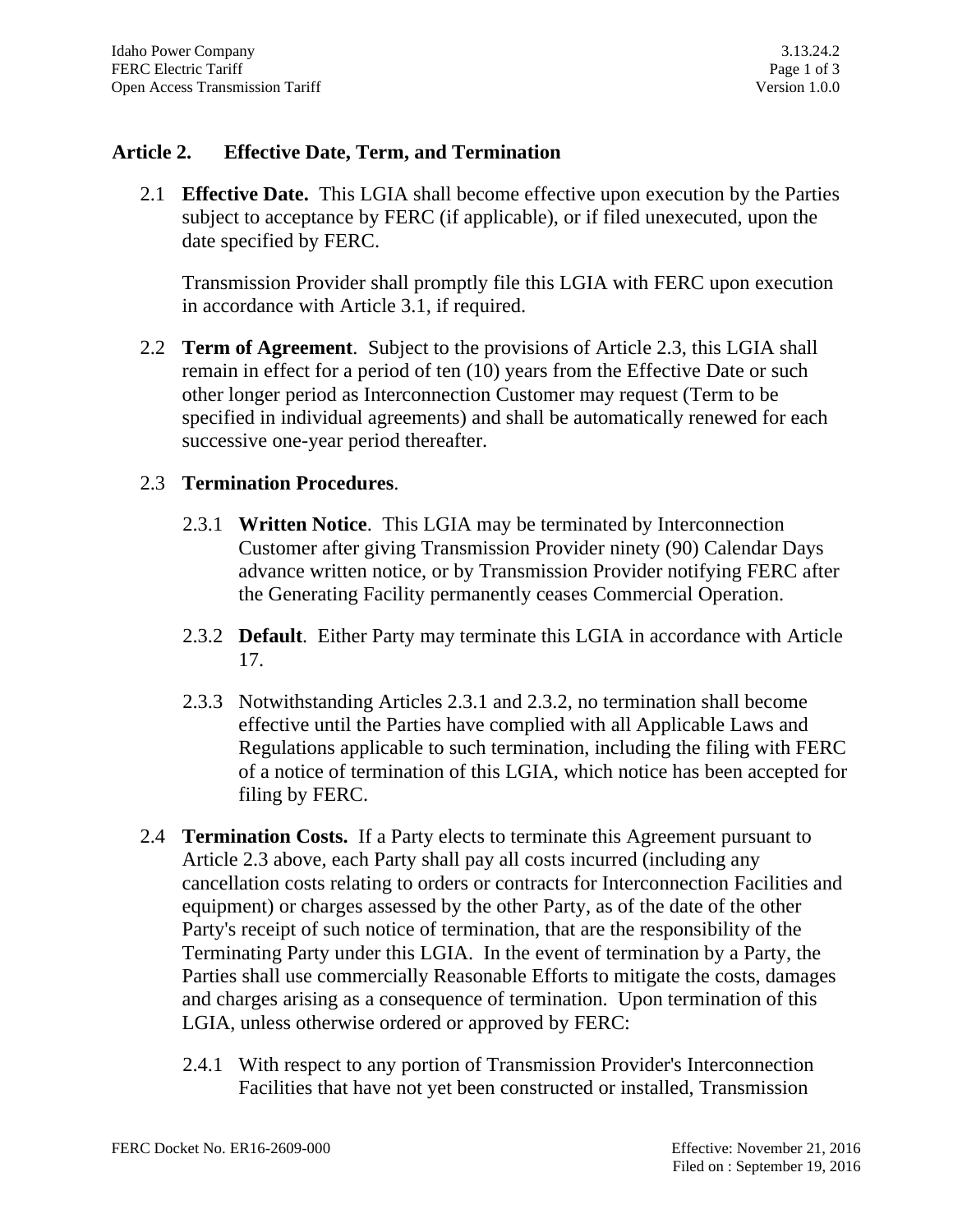Provider shall to the extent possible and with Interconnection Customer's authorization cancel any pending orders of, or return, any materials or equipment for, or contracts for construction of, such facilities; provided that in the event Interconnection Customer elects not to authorize such cancellation, Interconnection Customer shall assume all payment obligations with respect to such materials, equipment, and contracts, and Transmission Provider shall deliver such material and equipment, and, if necessary, assign such contracts, to Interconnection Customer as soon as practicable, at Interconnection Customer's expense. To the extent that Interconnection Customer has already paid Transmission Provider for any or all such costs of materials or equipment not taken by Interconnection Customer, Transmission Provider shall promptly refund such amounts to Interconnection Customer, less any costs, including penalties incurred by Transmission Provider to cancel any pending orders of or return such materials, equipment, or contracts.

If an Interconnection Customer terminates this LGIA, it shall be responsible for all costs incurred in association with that Interconnection Customer's interconnection, including any cancellation costs relating to orders or contracts for Interconnection Facilities and equipment, and other expenses including any Network Upgrades for which Transmission Provider has incurred expenses and has not been reimbursed by Interconnection Customer.

- 2.4.2 Transmission Provider may, at its option, retain any portion of such materials, equipment, or facilities that Interconnection Customer chooses not to accept delivery of, in which case Transmission Provider shall be responsible for all costs associated with procuring such materials, equipment, or facilities.
- 2.4.3 With respect to any portion of the Interconnection Facilities, and any other facilities already installed or constructed pursuant to the terms of this LGIA, Interconnection Customer shall be responsible for all costs associated with the removal, relocation or other disposition or retirement of such materials, equipment, or facilities.
- 2.5 **Disconnection**. Upon termination of this LGIA, the Parties will take all appropriate steps to disconnect the Large Generating Facility from the Transmission System. All costs required to effectuate such disconnection shall be borne by the terminating Party, unless such termination resulted from the nonterminating Party's Default of this LGIA or such non-terminating Party otherwise is responsible for these costs under this LGIA.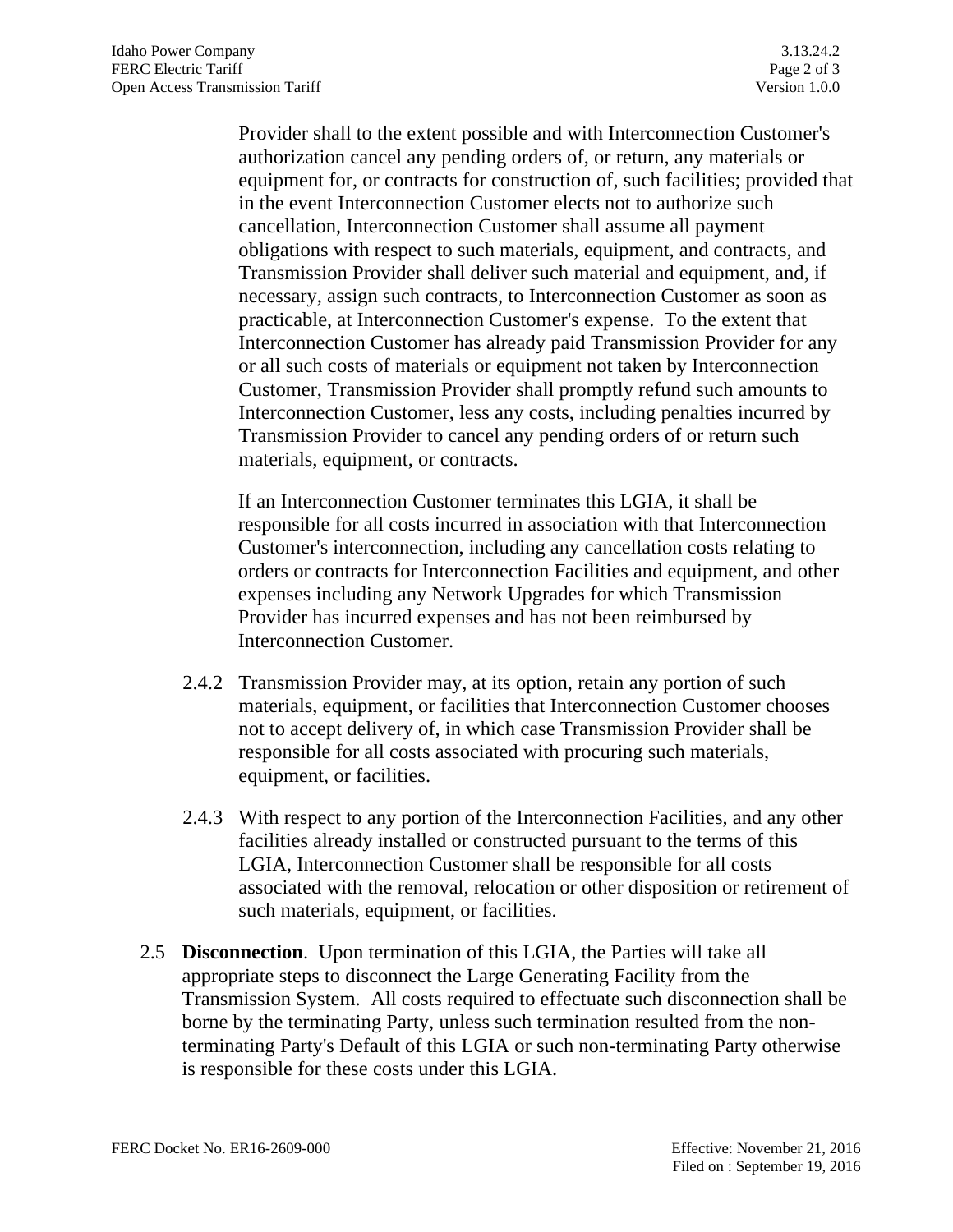2.6 **Survival**. This LGIA shall continue in effect after termination to the extent necessary to provide for final billings and payments and for costs incurred hereunder, including billings and payments pursuant to this LGIA; to permit the determination and enforcement of liability and indemnification obligations arising from acts or events that occurred while this LGIA was in effect; and to permit each Party to have access to the lands of the other Party pursuant to this LGIA or other applicable agreements, to disconnect, remove or salvage its own facilities and equipment.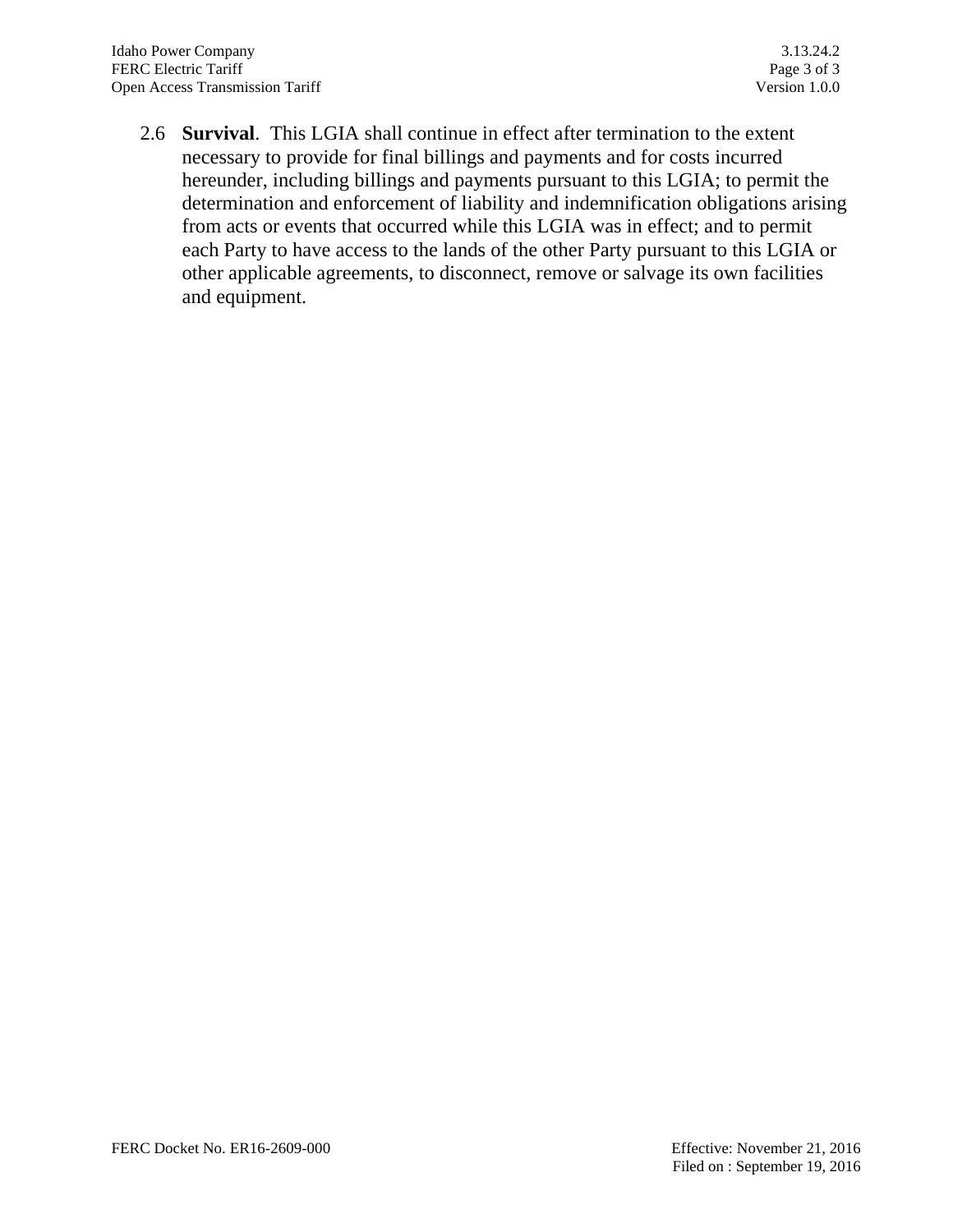## **Article 3. Regulatory Filings**

3.1 **Filing**. Transmission Provider shall file this LGIA (and any amendment hereto) with the appropriate Governmental Authority, if required. Interconnection Customer may request that any information so provided be subject to the confidentiality provisions of Article 22. If Interconnection Customer has executed this LGIA, or any amendment thereto, Interconnection Customer shall reasonably cooperate with Transmission Provider with respect to such filing and to provide any information reasonably requested by Transmission Provider needed to comply with applicable regulatory requirements.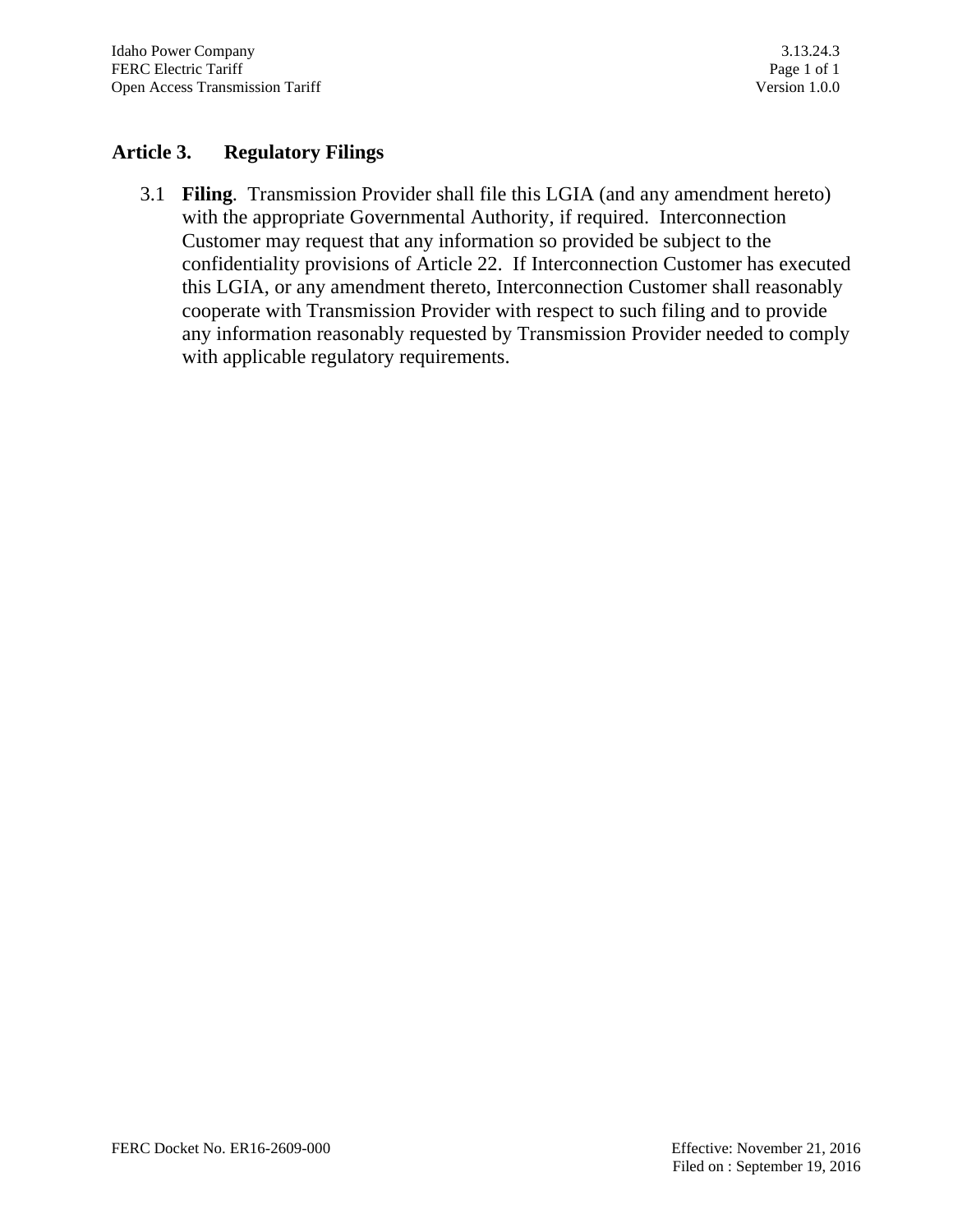## **Article 4. Scope of Service**

4.1 **Interconnection Product Options**. Interconnection Customer has selected the following (checked) type of Interconnection Service:

## 4.1.1 **Energy Resource Interconnection Service**.

- 4.1.1.1 **The Product**. Energy Resource Interconnection Service allows Interconnection Customer to connect the Large Generating Facility to the Transmission System and be eligible to deliver the Large Generating Facility's output using the existing firm or non-firm capacity of the Transmission System on an "as available" basis. To the extent Interconnection Customer wants to receive Energy Resource Interconnection Service, Transmission Provider shall construct facilities identified in Attachment A.
- 4.1.1.2 **Transmission Delivery Service Implications**. Under Energy Resource Interconnection Service, Interconnection Customer will be eligible to inject power from the Large Generating Facility into and deliver power across the interconnecting Transmission Provider's Transmission System on an "as available" basis up to the amount of MWs identified in the applicable stability and steady state studies to the extent the upgrades initially required to qualify for Energy Resource Interconnection Service have been constructed. Where eligible to do so (e.g., PJM, ISO-NE, NYISO), Interconnection Customer may place a bid to sell into the market up to the maximum identified Large Generating Facility output, subject to any conditions specified in the interconnection service approval, and the Large Generating Facility will be dispatched to the extent Interconnection Customer's bid clears. In all other instances, no transmission delivery service from the Large Generating Facility is assured, but Interconnection Customer may obtain Point-to-Point Transmission Service, Network Integration Transmission Service, or be used for secondary network transmission service, pursuant to Transmission Provider's Tariff, up to the maximum output identified in the stability and steady state studies. In those instances, in order for Interconnection Customer to obtain the right to deliver or inject energy beyond the Large Generating Facility Point of Interconnection or to improve its ability to do so, transmission delivery service must be obtained pursuant to the provisions of Transmission Provider's Tariff. The Interconnection Customer's ability to inject its Large Generating Facility output beyond the Point of Interconnection, therefore, will depend on the existing capacity of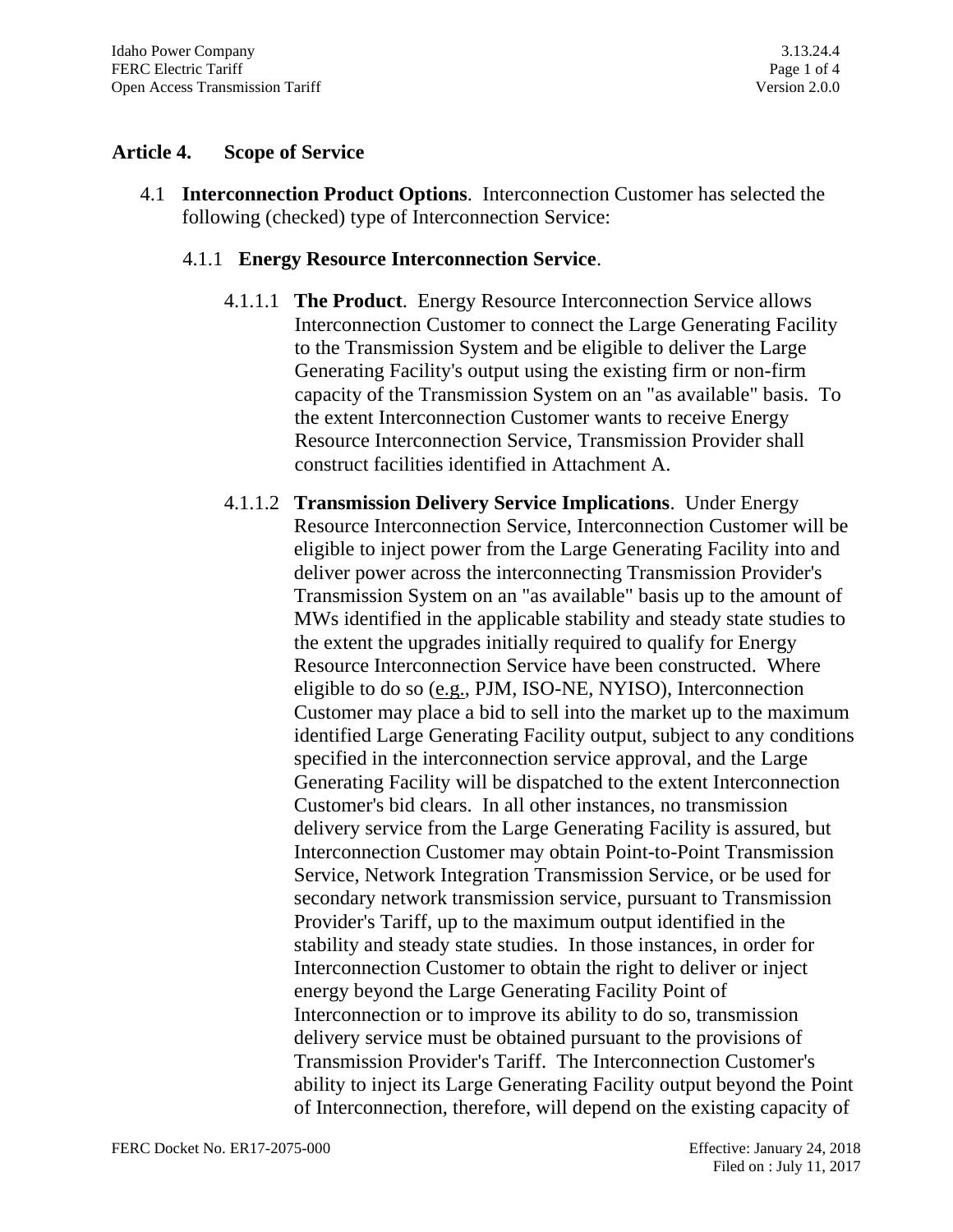Transmission Provider's Transmission System at such time as a transmission service request is made that would accommodate such delivery. The provision of firm Point-to-Point Transmission Service or Network Integration Transmission Service may require the construction of additional Network Upgrades.

#### 4.1.2 **Network Resource Interconnection Service**.

- 4.1.2.1 **The Product**. Transmission Provider must conduct the necessary studies and construct the Network Upgrades needed to integrate the Large Generating Facility (1) in a manner comparable to that in which Transmission Provider integrates its generating facilities to serve native load customers; or (2) in an ISO or RTO with market based congestion management, in the same manner as all Network Resources. To the extent Interconnection Customer wants to receive Network Resource Interconnection Service, Transmission Provider shall construct the facilities identified in Attachment A to this LGIA.
- 4.1.2.2 **Transmission Delivery Service Implications**. Network Resource Interconnection Service allows Interconnection Customer's Large Generating Facility to be designated by any Network Customer under the Tariff on Transmission Provider's Transmission System as a Network Resource, up to the Large Generating Facility's full output, on the same basis as existing Network Resources interconnected to Transmission Provider's Transmission System, and to be studied as a Network Resource on the assumption that such a designation will occur. Although Network Resource Interconnection Service does not convey a reservation of transmission service, any Network Customer under the Tariff can utilize its network service under the Tariff to obtain delivery of energy from the interconnected Interconnection Customer's Large Generating Facility in the same manner as it accesses Network Resources. A Large Generating Facility receiving Network Resource Interconnection Service may also be used to provide Ancillary Services after technical studies and/or periodic analyses are performed with respect to the Large Generating Facility's ability to provide any applicable Ancillary Services, provided that such studies and analyses have been or would be required in connection with the provision of such Ancillary Services by any existing Network Resource. However, if an Interconnection Customer's Large Generating Facility has not been designated as a Network Resource by any load, it cannot be required to provide Ancillary Services except to the extent such requirements extend to all generating facilities that are similarly situated. The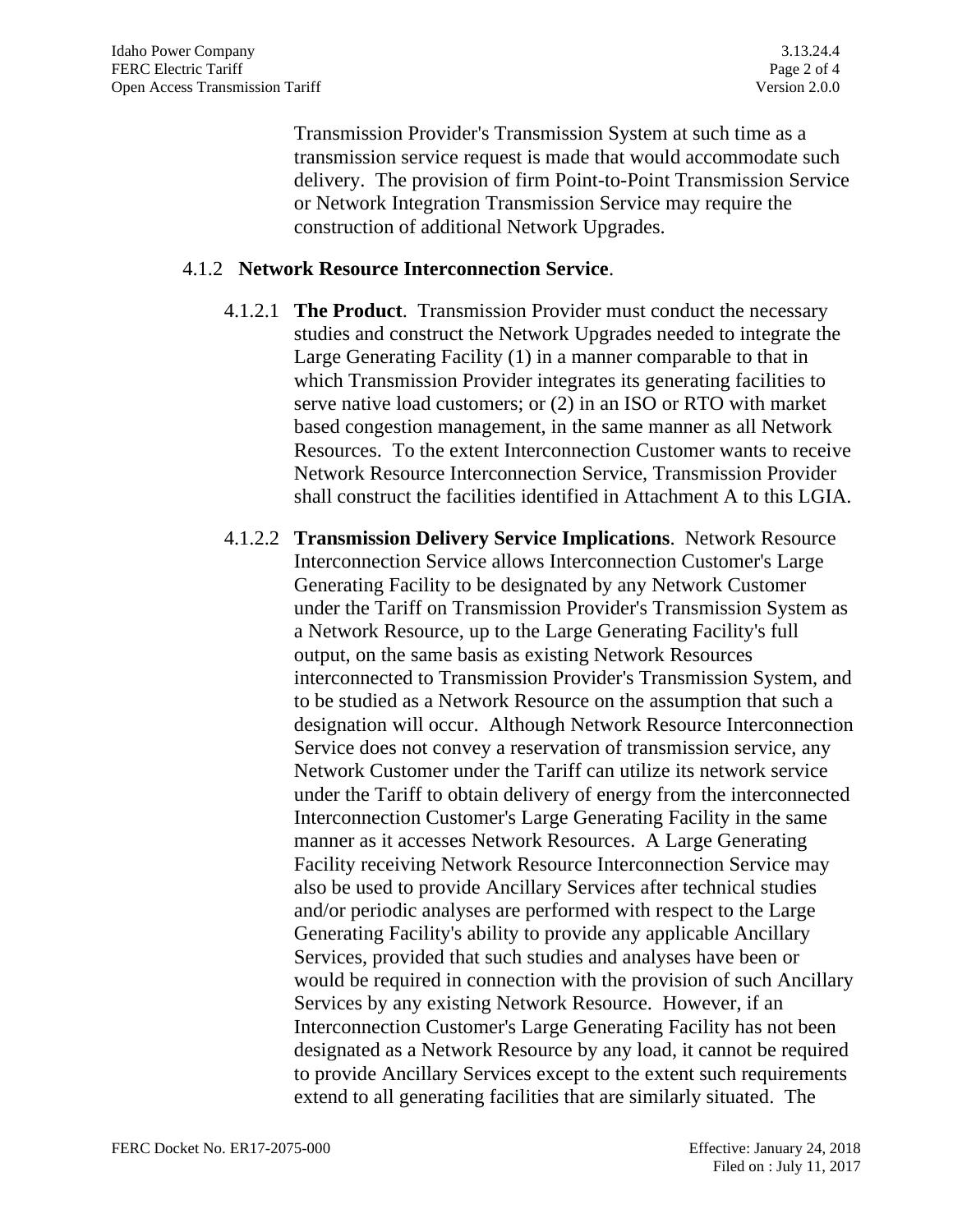provision of Network Integration Transmission Service or firm Point-to-Point Transmission Service may require additional studies and the construction of additional upgrades. Because such studies and upgrades would be associated with a request for delivery service under the Tariff, cost responsibility for the studies and upgrades would be in accordance with FERC's policy for pricing transmission delivery services.

Network Resource Interconnection Service does not necessarily provide Interconnection Customer with the capability to physically deliver the output of its Large Generating Facility to any particular load on Transmission Provider's Transmission System without incurring congestion costs. In the event of transmission constraints on Transmission Provider's Transmission System, Interconnection Customer's Large Generating Facility shall be subject to the applicable congestion management procedures in Transmission Provider's Transmission System in the same manner as Network Resources.

There is no requirement either at the time of study or interconnection, or at any point in the future, that Interconnection Customer's Large Generating Facility be designated as a Network Resource by a Network Service Customer under the Tariff or that Interconnection Customer identify a specific buyer (or sink). To the extent a Network Customer does designate the Large Generating Facility as a Network Resource, it must do so pursuant to Transmission Provider's Tariff.

Once an Interconnection Customer satisfies the requirements for obtaining Network Resource Interconnection Service, any future transmission service request for delivery from the Large Generating Facility within Transmission Provider's Transmission System of any amount of capacity and/or energy, up to the amount initially studied, will not require that any additional studies be performed or that any further upgrades associated with such Large Generating Facility be undertaken, regardless of whether or not such Large Generating Facility is ever designated by a Network Customer as a Network Resource and regardless of changes in ownership of the Large Generating Facility. However, the reduction or elimination of congestion or redispatch costs may require additional studies and the construction of additional upgrades.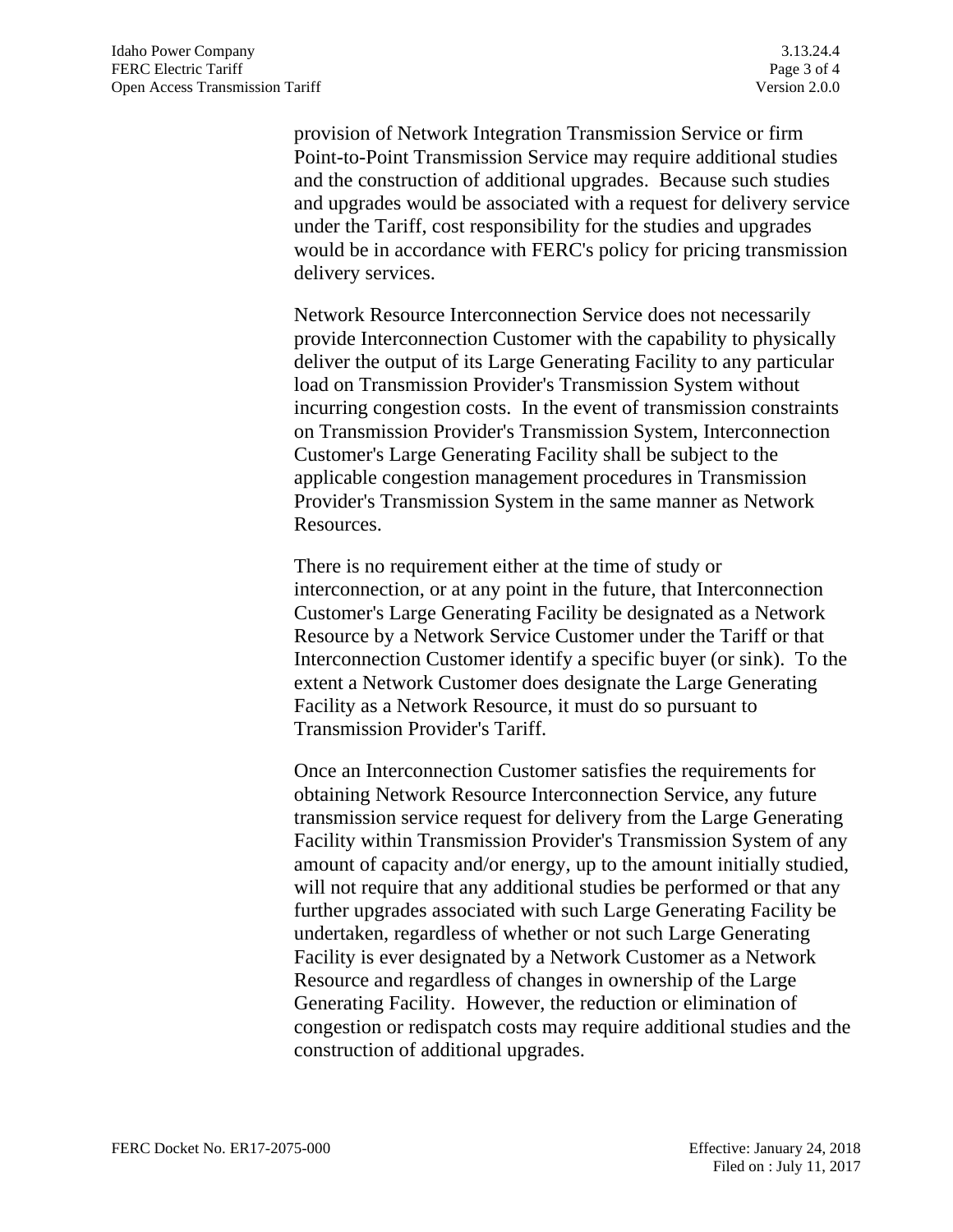To the extent Interconnection Customer enters into an arrangement for long term transmission service for deliveries from the Large Generating Facility outside Transmission Provider's Transmission System, such request may require additional studies and upgrades in order for Transmission Provider to grant such request.

- 4.2 **Provision of Service**. Transmission Provider shall provide Interconnection Service for the Large Generating Facility at the Point of Interconnection.
- 4.3 **Performance Standards**. Each Party shall perform all of its obligations under this LGIA in accordance with Applicable Laws and Regulations, Applicable Reliability Standards, and Good Utility Practice, and to the extent a Party is required or prevented or limited in taking any action by such regulations and standards, such Party shall not be deemed to be in Breach of this LGIA for its compliance therewith. If such Party is a Transmission Provider or Transmission Owner, then that Party shall amend the LGIA and submit the amendment to FERC for approval. Additionally, the Interconnection Customer shall have a continuing duty to comply with Attachment O of this Tariff, as applicable.
- 4.4 **No Transmission Delivery Service**. The execution of this LGIA does not constitute a request for, nor the provision of, any transmission delivery service under Transmission Provider's Tariff, and does not convey any right to deliver electricity to any specific customer or Point of Delivery.
- 4.5 **Interconnection Customer Provided Services**. The services provided by Interconnection Customer under this LGIA are set forth in Article 9.6 and Article 13.5.1. Interconnection Customer shall be paid for such services in accordance with Article 11.6.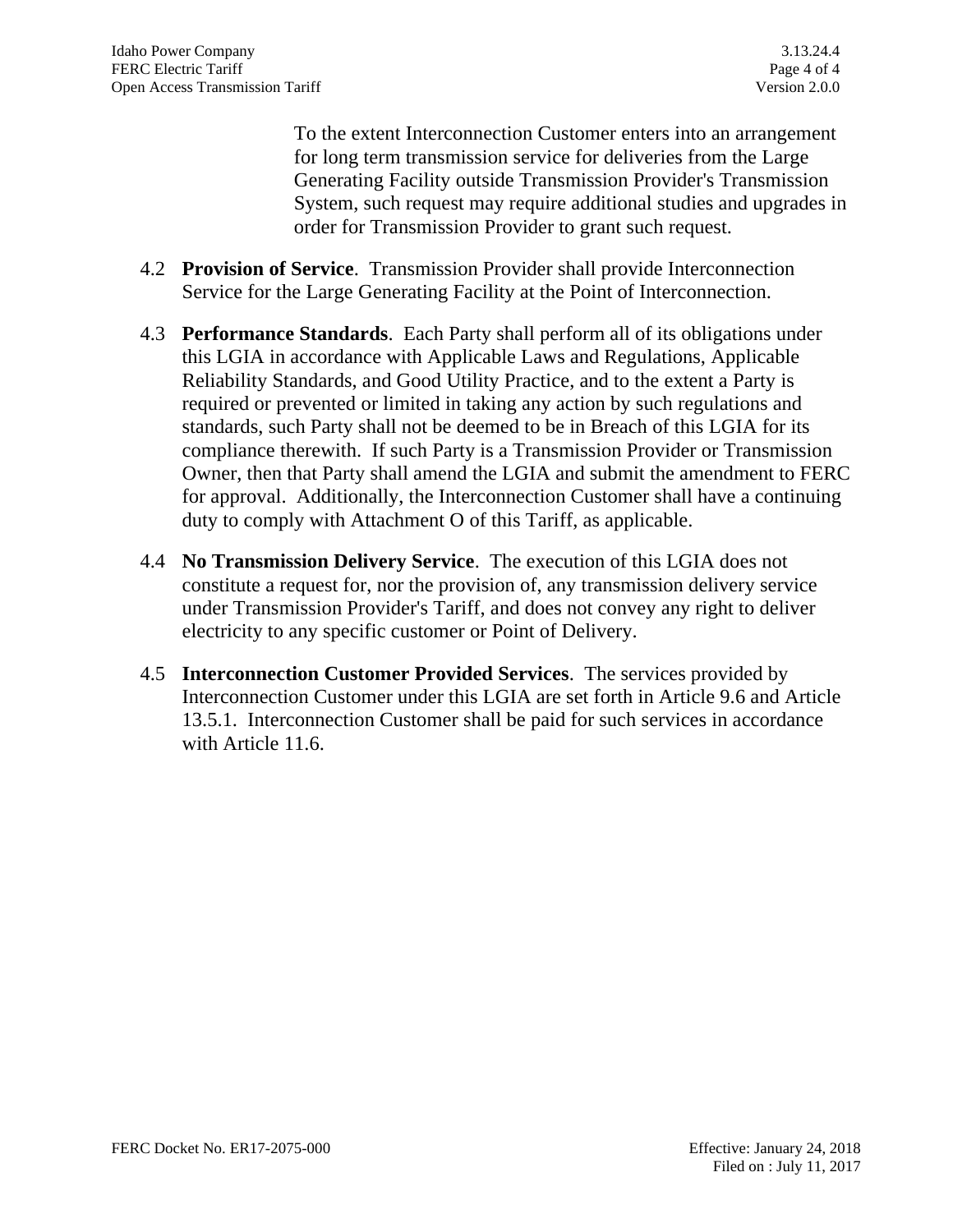### **Article 5. Interconnection Facilities Engineering, Procurement, and Construction**

- 5.1 **Options**. Unless otherwise mutually agreed to between the Parties, Interconnection Customer shall select the In-Service Date, Initial Synchronization Date, and Commercial Operation Date; and either the Standard Option or Alternate Option set forth below, and such dates and selected option shall be set forth in Appendix B, Milestones. At the same time, Interconnection Customer shall indicate whether it elects to exercise the Option to Build set forth in Article 5.1.3 below. If the dates designated by Interconnection Customer are not acceptable to Transmission Provider, Transmission Provider shall so notify Interconnection Customer within thirty (30) Calendar Days. Upon receipt of the notification that Interconnection Customer's designated dates are not acceptable to Transmission Provider, the Interconnection Customer shall notify Transmission Provider within thirty (30) Calendar Days whether it elects to exercise the Option to Build if it has not already elected to exercise the Option to Build.
	- 5.1.1 **Standard Option**. Transmission Provider shall design, procure, and construct Transmission Provider's Interconnection Facilities and Network Upgrades, using Reasonable Efforts to complete Transmission Provider's Interconnection Facilities and Network Upgrades by the dates set forth in Appendix B, Milestones. Transmission Provider shall not be required to undertake any action which is inconsistent with its standard safety practices, its material and equipment specifications, its design criteria and construction procedures, its labor agreements, and Applicable Laws and Regulations. In the event Transmission Provider reasonably expects that it will not be able to complete Transmission Provider's Interconnection Facilities and Network Upgrades by the specified dates, Transmission Provider shall promptly provide written notice to Interconnection Customer and shall undertake Reasonable Efforts to meet the earliest dates thereafter.
	- 5.1.2 **Alternate Option**. If the dates designated by Interconnection Customer are acceptable to Transmission Provider, Transmission Provider shall so notify Interconnection Customer within thirty (30) Calendar Days, and shall assume responsibility for the design, procurement and construction of Transmission Provider's Interconnection Facilities by the designated dates.

If Transmission Provider subsequently fails to complete Transmission Provider's Interconnection Facilities by the In-Service Date, to the extent necessary to provide back feed power; or fails to complete Network Upgrades by the Initial Synchronization Date to the extent necessary to allow for Trial Operation at full power output, unless other arrangements are made by the Parties for such Trial Operation; or fails to complete the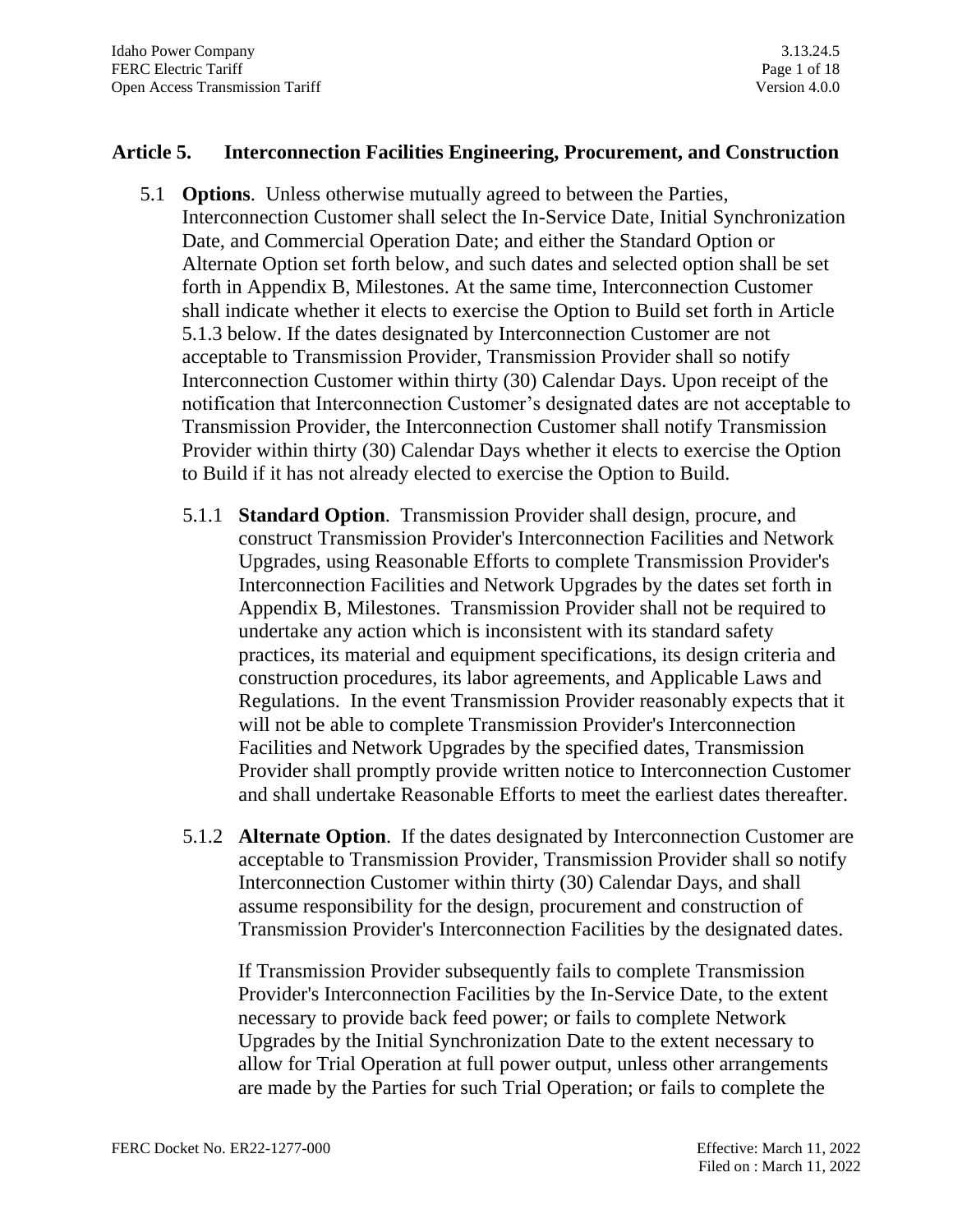Network Upgrades by the Commercial Operation Date, as such dates are reflected in Appendix B, Milestones; Transmission Provider shall pay Interconnection Customer liquidated damages in accordance with Article 5.3, Liquidated Damages, provided, however, the dates designated by Interconnection Customer shall be extended day for day for each day that the applicable RTO or ISO refuses to grant clearances to install equipment.

- 5.1.3 **Option to Build**. Interconnection Customer shall have the option to assume responsibility for the design, procurement and construction of Transmission Provider's Interconnection Facilities and Stand Alone Network Upgrades on the dates specified in Article 5.1.2. Transmission Provider and Interconnection Customer must agree as to what constitutes Stand Alone Network Upgrades and identify such Stand Alone Network Upgrades in Appendix A. Except for Stand Alone Network Upgrades, Interconnection Customer shall have no right to construct Network Upgrades under this option.
- 5.1.4 **Negotiated Option**. If the dates designated by Interconnection Customer are not acceptable to Transmission Provider, the Parties shall in good faith attempt to negotiate terms and conditions (including revision of the specified dates and liquidated damages, the provision of incentives or the procurement and construction of all facilities other than Transmission Provider's Interconnection Facilities and Stand Alone Network Upgrades if the Interconnection Customer elects to exercise the Option to Build under Article 5.1.3). If the Parties are unable to reach agreement on such terms and conditions, then, pursuant to Article 5.1.1 (Standard Option), Transmission Provider shall assume responsibility for the design, procurement and construction of all facilities other than Transmission Provider's Interconnection Facilities and Stand Alone Network Upgrades if the Interconnection Customer elects to exercise the Option to Build.
- 5.2 **General Conditions Applicable to Option to Build.** If Interconnection Customer assumes responsibility for the design, procurement and construction of Transmission Provider's Interconnection Facilities and Stand Alone Network Upgrades,
	- (1) Interconnection Customer shall engineer, procure equipment, and construct Transmission Provider's Interconnection Facilities and Stand Alone Network Upgrades (or portions thereof) using Good Utility Practice and using standards and specifications provided in advance by Transmission Provider;
	- (2) Interconnection Customer's engineering, procurement and construction of Transmission Provider's Interconnection Facilities and Stand Alone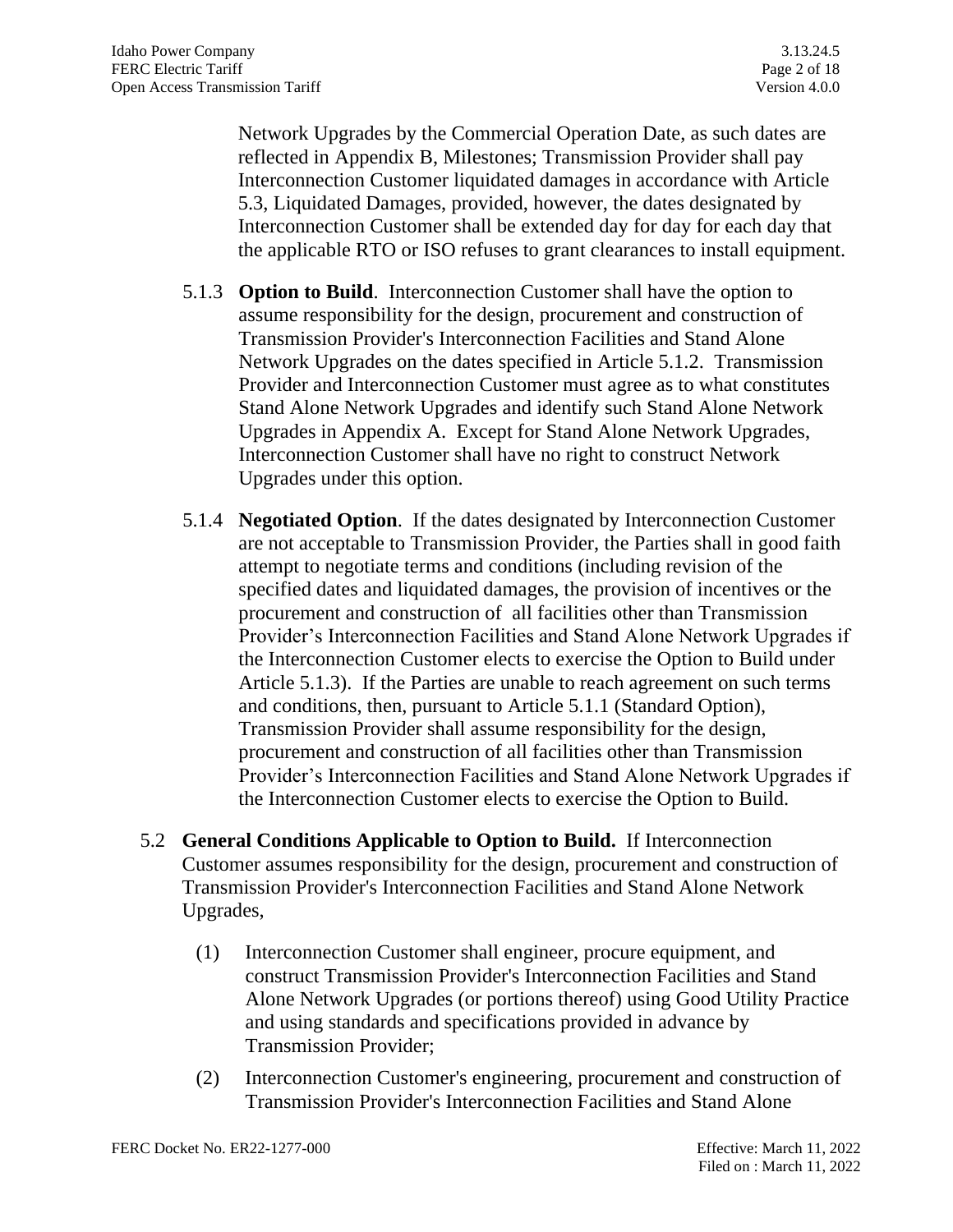Network Upgrades shall comply with all requirements of law to which Transmission Provider would be subject in the engineering, procurement or construction of Transmission Provider's Interconnection Facilities and Stand Alone Network Upgrades;

- (3) Transmission Provider shall review and approve the engineering design, equipment acceptance tests, and the construction of Transmission Provider's Interconnection Facilities and Stand Alone Network Upgrades;
- (4) prior to commencement of construction, Interconnection Customer shall provide to Transmission Provider a schedule for construction of Transmission Provider's Interconnection Facilities and Stand Alone Network Upgrades, and shall promptly respond to requests for information from Transmission Provider;
- (5) at any time during construction, Transmission Provider shall have the right to gain unrestricted access to Transmission Provider's Interconnection Facilities and Stand Alone Network Upgrades and to conduct inspections of the same;
- (6) at any time during construction, should any phase of the engineering, equipment procurement, or construction of Transmission Provider's Interconnection Facilities and Stand Alone Network Upgrades not meet the standards and specifications provided by Transmission Provider, Interconnection Customer shall be obligated to remedy deficiencies in that portion of Transmission Provider's Interconnection Facilities and Stand Alone Network Upgrades;
- (7) Interconnection Customer shall indemnify Transmission Provider for claims arising from Interconnection Customer's construction of Transmission Provider's Interconnection Facilities and Stand Alone Network Upgrades under the terms and procedures applicable to Article 18.1 Indemnity;
- (8) Interconnection Customer shall transfer control of Transmission Provider's Interconnection Facilities and Stand Alone Network Upgrades to Transmission Provider;
- (9) Unless Parties otherwise agree, Interconnection Customer shall transfer ownership of Transmission Provider's Interconnection Facilities and Stand-Alone Network Upgrades to Transmission Provider;
- (10) Transmission Provider shall approve and accept for operation and maintenance Transmission Provider's Interconnection Facilities and Stand Alone Network Upgrades to the extent engineered, procured, and constructed in accordance with this Article 5.2; and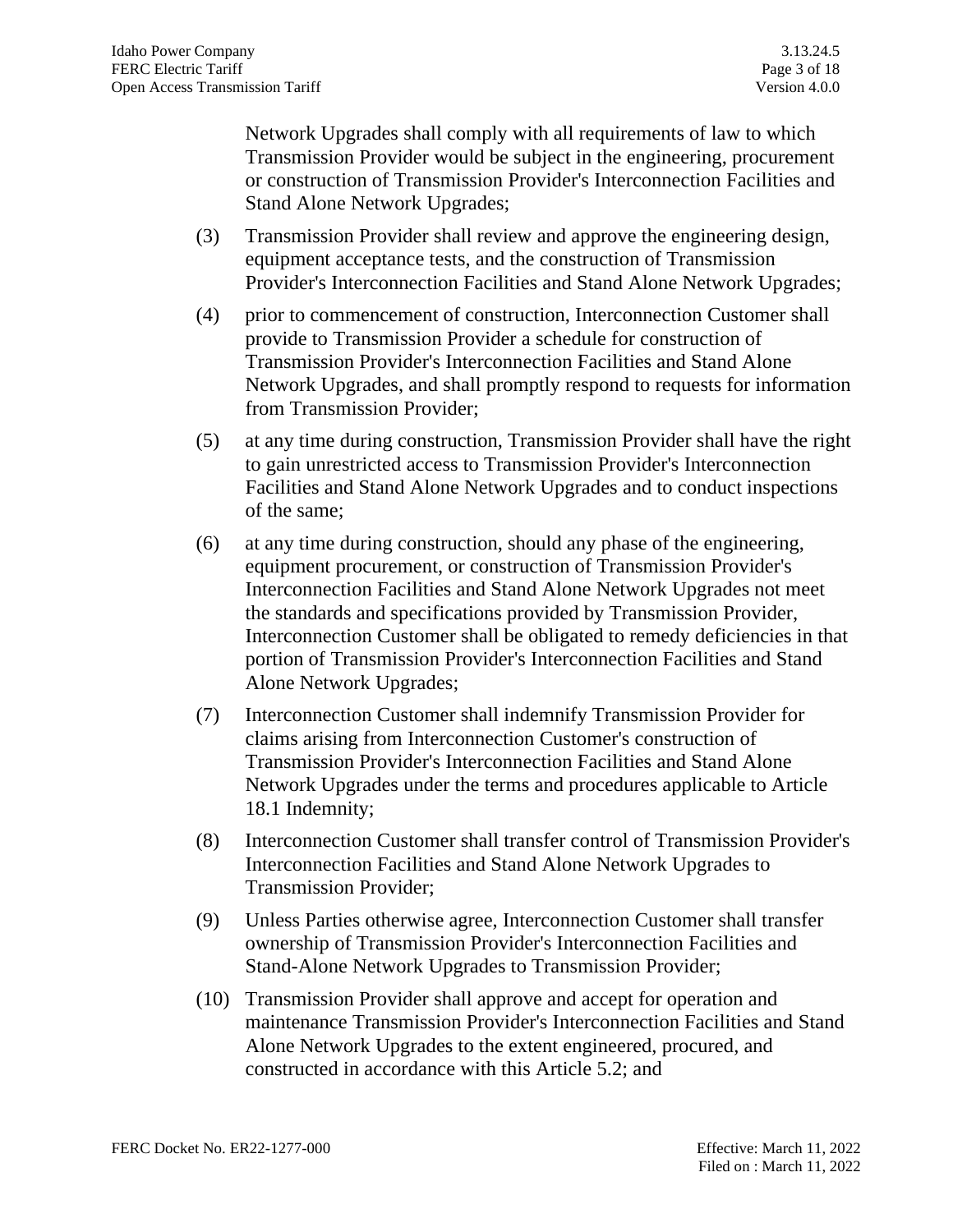- (11) Interconnection Customer shall deliver to Transmission Provider "as-built" drawings, information, and any other documents that are reasonably required by Transmission Provider to assure that the Interconnection Facilities and Stand-Alone Network Upgrades are built to the standards and specifications required by Transmission Provider.
- (12) If Interconnection Customer exercises the Option to Build pursuant to Article 5.1.3, Interconnection Customer shall pay Transmission Provider the agreed upon amount of \$\_\_\_\_\_\_\_\_\_ for Transmission Provider to execute the responsibilities enumerated to Transmission Provider under Article 5.2. Transmission Provider shall invoice Interconnection Customer for this total amount to be divided on a monthly basis pursuant to Article 12.
- 5.3 **Liquidated Damages**. The actual damages to Interconnection Customer, in the event Transmission Provider's Interconnection Facilities or Network Upgrades are not completed by the dates designated by Interconnection Customer and accepted by Transmission Provider pursuant to subparagraphs 5.1.2 or 5.1.4, above, may include Interconnection Customer's fixed operation and maintenance costs and lost opportunity costs. Such actual damages are uncertain and impossible to determine at this time. Because of such uncertainty, any liquidated damages paid by Transmission Provider to Interconnection Customer in the event that Transmission Provider does not complete any portion of Transmission Provider's Interconnection Facilities or Network Upgrades by the applicable dates, shall be an amount equal to  $\frac{1}{2}$  of 1 percent per day of the actual cost of Transmission Provider's Interconnection Facilities and Network Upgrades, in the aggregate, for which Transmission Provider has assumed responsibility to design, procure and construct.

However, in no event shall the total liquidated damages exceed 20 percent of the actual cost of Transmission Provider's Interconnection Facilities and Network Upgrades for which Transmission Provider has assumed responsibility to design, procure, and construct. The foregoing payments will be made by Transmission Provider to Interconnection Customer as just compensation for the damages caused to Interconnection Customer, which actual damages are uncertain and impossible to determine at this time, and as reasonable liquidated damages, but not as a penalty or a method to secure performance of this LGIA. Liquidated damages, when the Parties agree to them, are the exclusive remedy for the Transmission Provider's failure to meet its schedule.

No liquidated damages shall be paid to Interconnection Customer if: (1) Interconnection Customer is not ready to commence use of Transmission Provider's Interconnection Facilities or Network Upgrades to take the delivery of power for the Large Generating Facility's Trial Operation or to export power from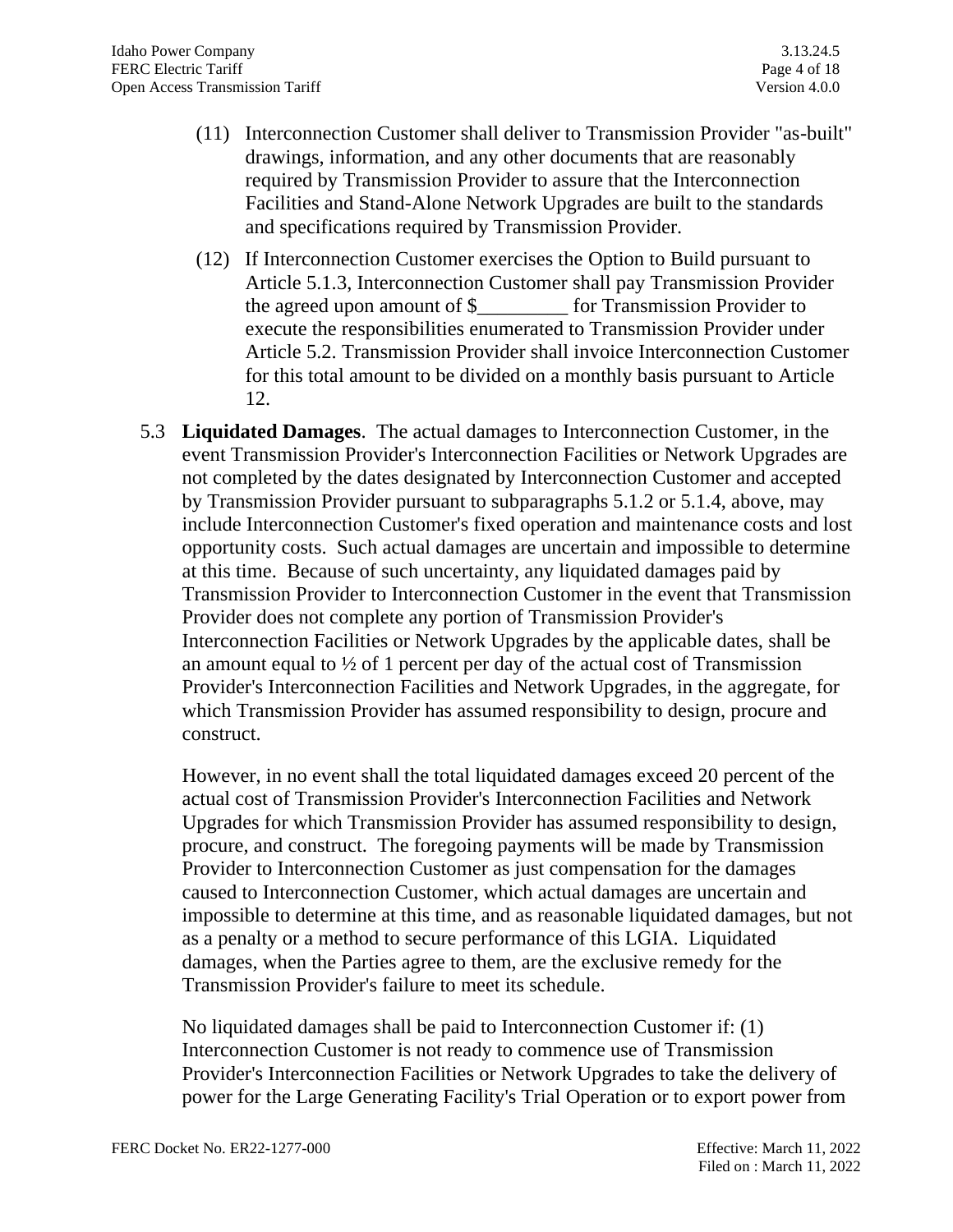the Large Generating Facility on the specified dates, unless Interconnection Customer would have been able to commence use of Transmission Provider's Interconnection Facilities or Network Upgrades to take the delivery of power for Large Generating Facility's Trial Operation or to export power from the Large Generating Facility, but for Transmission Provider's delay; (2) Transmission Provider's failure to meet the specified dates is the result of the action or inaction of Interconnection Customer or any other Interconnection Customer who has entered into an LGIA with Transmission Provider or any cause beyond Transmission Provider's reasonable control or reasonable ability to cure; (3) the Interconnection Customer has assumed responsibility for the design, procurement and construction of Transmission Provider's Interconnection Facilities and Stand Alone Network Upgrades; or (4) the Parties have otherwise agreed.

- 5.4 **Power System Stabilizers**. The Interconnection Customer shall procure, install, maintain and operate Power System Stabilizers in accordance with the guidelines and procedures established by the Applicable Reliability Council. Transmission Provider reserves the right to reasonably establish minimum acceptable settings for any installed Power System Stabilizers, subject to the design and operating limitations of the Large Generating Facility. If the Large Generating Facility's Power System Stabilizers are removed from service or not capable of automatic operation, Interconnection Customer shall immediately notify Transmission Provider's system operator, or its designated representative. The requirements of this paragraph shall not apply to wind generators.
- 5.5 **Equipment Procurement**. If responsibility for construction of Transmission Provider's Interconnection Facilities or Network Upgrades is to be borne by Transmission Provider, then Transmission Provider shall commence design of Transmission Provider's Interconnection Facilities or Network Upgrades and procure necessary equipment as soon as practicable after all of the following conditions are satisfied, unless the Parties otherwise agree in writing:
	- 5.5.1 Transmission Provider has completed the Facilities Study pursuant to the Facilities Study Agreement;
	- 5.5.2 Transmission Provider has received written authorization to proceed with design and procurement from Interconnection Customer by the date specified in Appendix B, Milestones; and
	- 5.5.3 Interconnection Customer has provided security to Transmission Provider in accordance with Article 11.5 by the dates specified in Appendix B, Milestones.
- 5.6 **Construction Commencement**. Transmission Provider shall commence construction of Transmission Provider's Interconnection Facilities and Network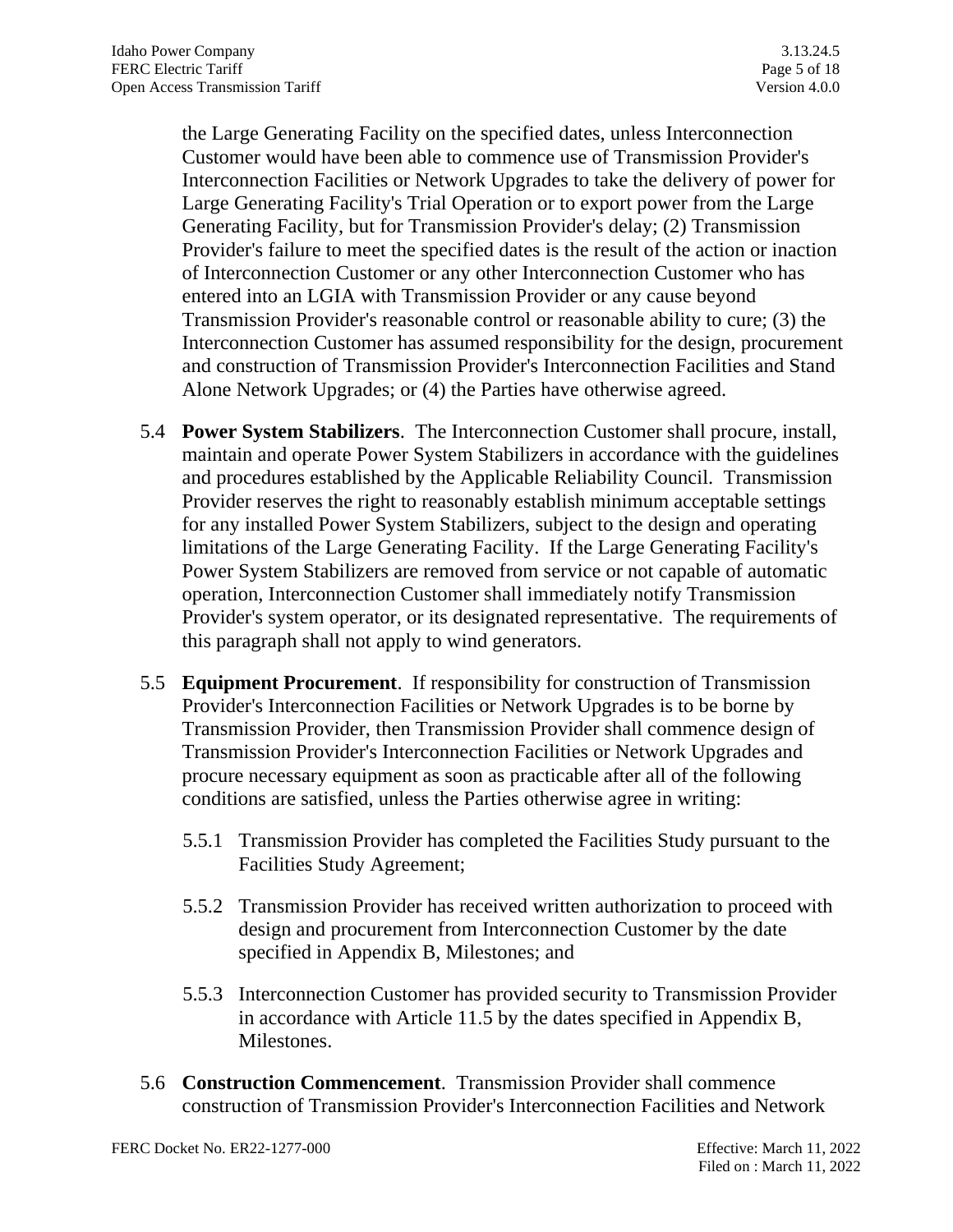Upgrades for which it is responsible as soon as practicable after the following additional conditions are satisfied:

- 5.6.1 Approval of the appropriate Governmental Authority has been obtained for any facilities requiring regulatory approval;
- 5.6.2 Necessary real property rights and rights-of-way have been obtained, to the extent required for the construction of a discrete aspect of Transmission Provider's Interconnection Facilities and Network Upgrades;
- 5.6.3 Transmission Provider has received written authorization to proceed with construction from Interconnection Customer by the date specified in Appendix B, Milestones; and
- 5.6.4 Interconnection Customer has provided security to Transmission Provider in accordance with Article 11.5 by the dates specified in Appendix B, Milestones.
- 5.7 **Work Progress**. The Parties will keep each other advised periodically as to the progress of their respective design, procurement and construction efforts. Either Party may, at any time, request a progress report from the other Party. If, at any time, Interconnection Customer determines that the completion of Transmission Provider's Interconnection Facilities will not be required until after the specified In-Service Date, Interconnection Customer will provide written notice to Transmission Provider of such later date upon which the completion of Transmission Provider's Interconnection Facilities will be required.
- 5.8 **Information Exchange**. As soon as reasonably practicable after the Effective Date, the Parties shall exchange information regarding the design and compatibility of the Parties' Interconnection Facilities and compatibility of the Interconnection Facilities with Transmission Provider's Transmission System, and shall work diligently and in good faith to make any necessary design changes.

## 5.9 **Other Interconnection Options.**

5.9.1 **Limited Operations.** If any of Transmission Provider's Interconnection Facilities or Network Upgrades are not reasonably expected to be completed prior to the Commercial Operation Date of the Large Generating Facility, Transmission Provider shall, upon the request and at the expense of Interconnection Customer, perform operating studies on a timely basis to determine the extent to which the Large Generating Facility and Interconnection Customer's Interconnection Facilities may operate prior to the completion of Transmission Provider's Interconnection Facilities or Network Upgrades consistent with Applicable Laws and Regulations,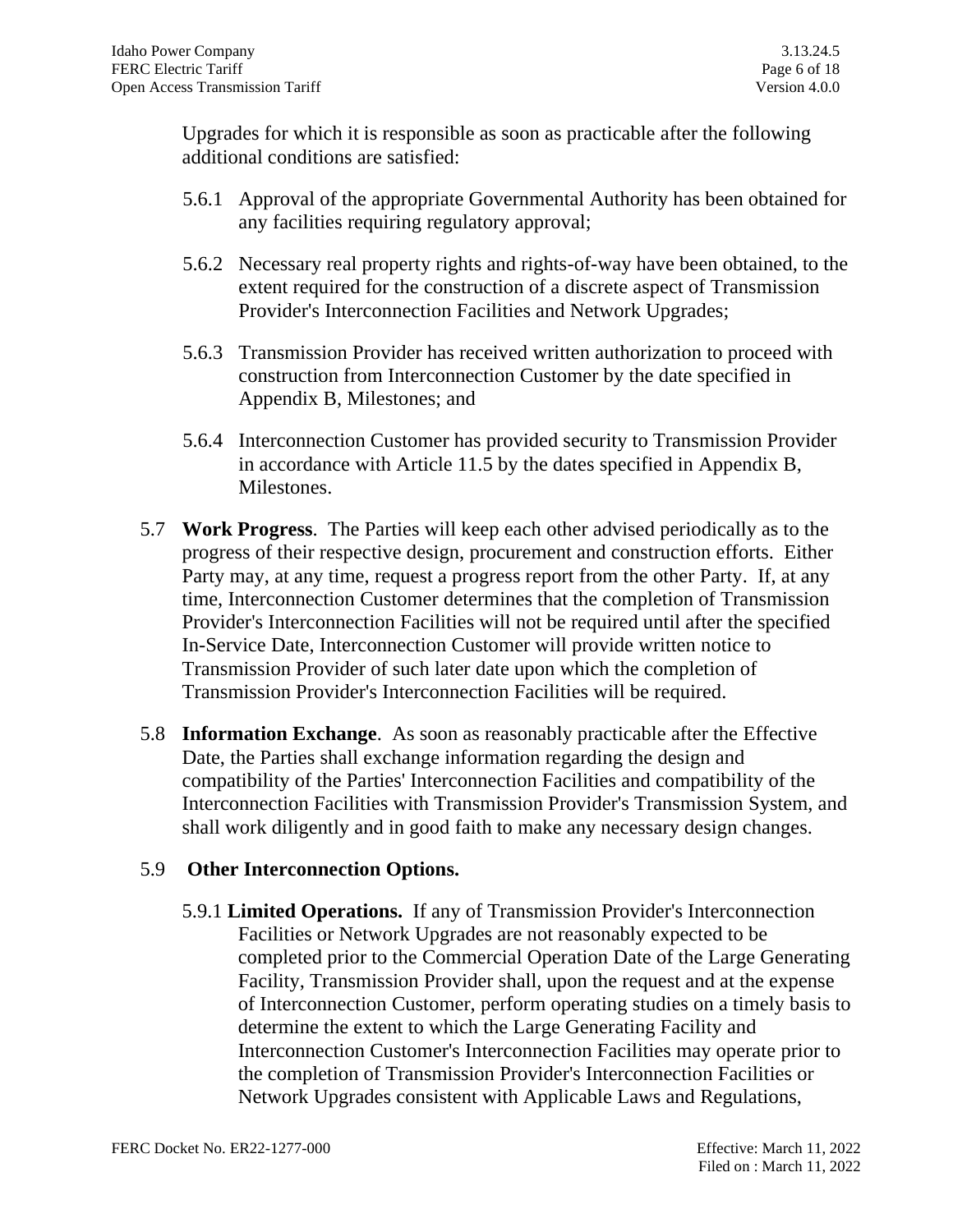Applicable Reliability Standards, Good Utility Practice, and this LGIA. Transmission Provider shall permit Interconnection Customer to operate the Large Generating Facility and Interconnection Customer's Interconnection Facilities in accordance with the results of such studies.

5.9.2 **Provisional Interconnection Service**. Upon the request of Interconnection Customer, and prior to completion of requisite Interconnection Facilities, Network Upgrades, Distribution Upgrades, or System Protection Facilities Transmission Provider may execute a Provisional Large Generator Interconnection Agreement or Interconnection Customer may request the filing of an unexecuted Provisional Large Generator Interconnection Agreement with the Interconnection Customer for limited Interconnection Service at the discretion of Transmission Provider based upon an evaluation that will consider the results of available studies. Transmission Provider shall determine, through available studies or additional studies as necessary, whether stability, short circuit, thermal, and/or voltage issues would arise if Interconnection Customer interconnects without modifications to the Generating Facility or Transmission System. Transmission Provider shall determine whether any Interconnection Facilities, Network Upgrades, Distribution Upgrades, or System Protection Facilities that are necessary to meet the requirements of NERC, or any applicable Regional Entity for the interconnection of a new, modified and/or expanded Generating Facility are in place prior to the commencement of Interconnection Service from the Generating Facility. Where available studies indicate that such, Interconnection Facilities, Network Upgrades, Distribution Upgrades, and/or System Protection Facilities that are required for the interconnection of a new, modified and/or expanded Generating Facility are not currently in place, Transmission Provider will perform a study, at the Interconnection Customer's expense, to confirm the facilities that are required for Provisional Interconnection Service. The maximum permissible output of the Generating Facility in the Provisional Large Generator Interconnection Agreement shall be studied and updated quarterly and at the Interconnection Customer's expense. Interconnection Customer assumes all risk and liabilities with respect to changes between the Provisional Large Generator Interconnection Agreement and the Large Generator Interconnection Agreement, including changes in output limits and Interconnection Facilities, Network Upgrades, Distribution Upgrades, and/or System Protection Facilities cost responsibilities.

#### 5.10 **Interconnection Customer's Interconnection Facilities ('ICIF')**.

Interconnection Customer shall, at its expense, design, procure, construct, own and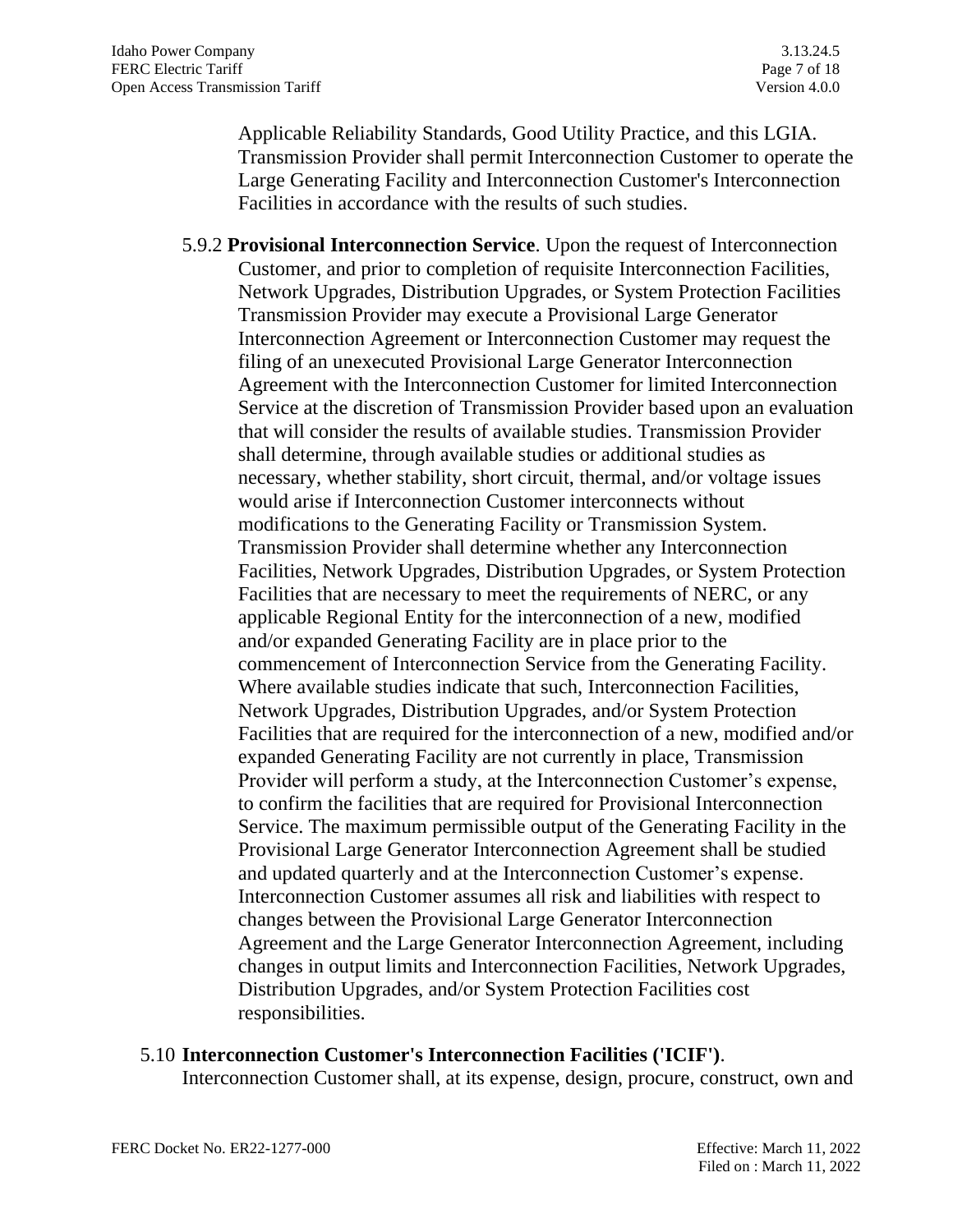install the ICIF, as set forth in Appendix A, Interconnection Facilities, Network Upgrades and Distribution Upgrades.

- 5.10.1 **Interconnection Customer's Interconnection Facility Specifications**. Interconnection Customer shall submit initial specifications for the ICIF, including System Protection Facilities, to Transmission Provider at least one hundred eighty (180) Calendar Days prior to the Initial Synchronization Date; and final specifications for review and comment at least ninety (90) Calendar Days prior to the Initial Synchronization Date. Transmission Provider shall review such specifications to ensure that the ICIF are compatible with the technical specifications, operational control, and safety requirements of Transmission Provider and comment on such specifications within thirty (30) Calendar Days of Interconnection Customer's submission. All specifications provided hereunder shall be deemed confidential.
- 5.10.2 **Transmission Provider's Review**. Transmission Provider's review of Interconnection Customer's final specifications shall not be construed as confirming, endorsing, or providing a warranty as to the design, fitness, safety, durability or reliability of the Large Generating Facility, or the ICIF. Interconnection Customer shall make such changes to the ICIF as may reasonably be required by Transmission Provider, in accordance with Good Utility Practice, to ensure that the ICIF are compatible with the technical specifications, operational control, and safety requirements of Transmission Provider.
- 5.10.3 **ICIF Construction**. The ICIF shall be designed and constructed in accordance with Good Utility Practice. Within one hundred twenty (120) Calendar Days after the Commercial Operation Date, unless the Parties agree on another mutually acceptable deadline, Interconnection Customer shall deliver to Transmission Provider "as-built" drawings, information and documents for the ICIF, such as: a one-line diagram, a site plan showing the Large Generating Facility and the ICIF, plan and elevation drawings showing the layout of the ICIF, a relay functional diagram, relaying AC and DC schematic wiring diagrams and relay settings for all facilities associated with Interconnection Customer's step-up transformers, the facilities connecting the Large Generating Facility to the step-up transformers and the ICIF, and the impedances (determined by factory tests) for the associated step-up transformers and the Large Generating Facility. The Interconnection Customer shall provide Transmission Provider specifications for the excitation system, automatic voltage regulator, Large Generating Facility control and protection settings, transformer tap settings, and communications, if applicable.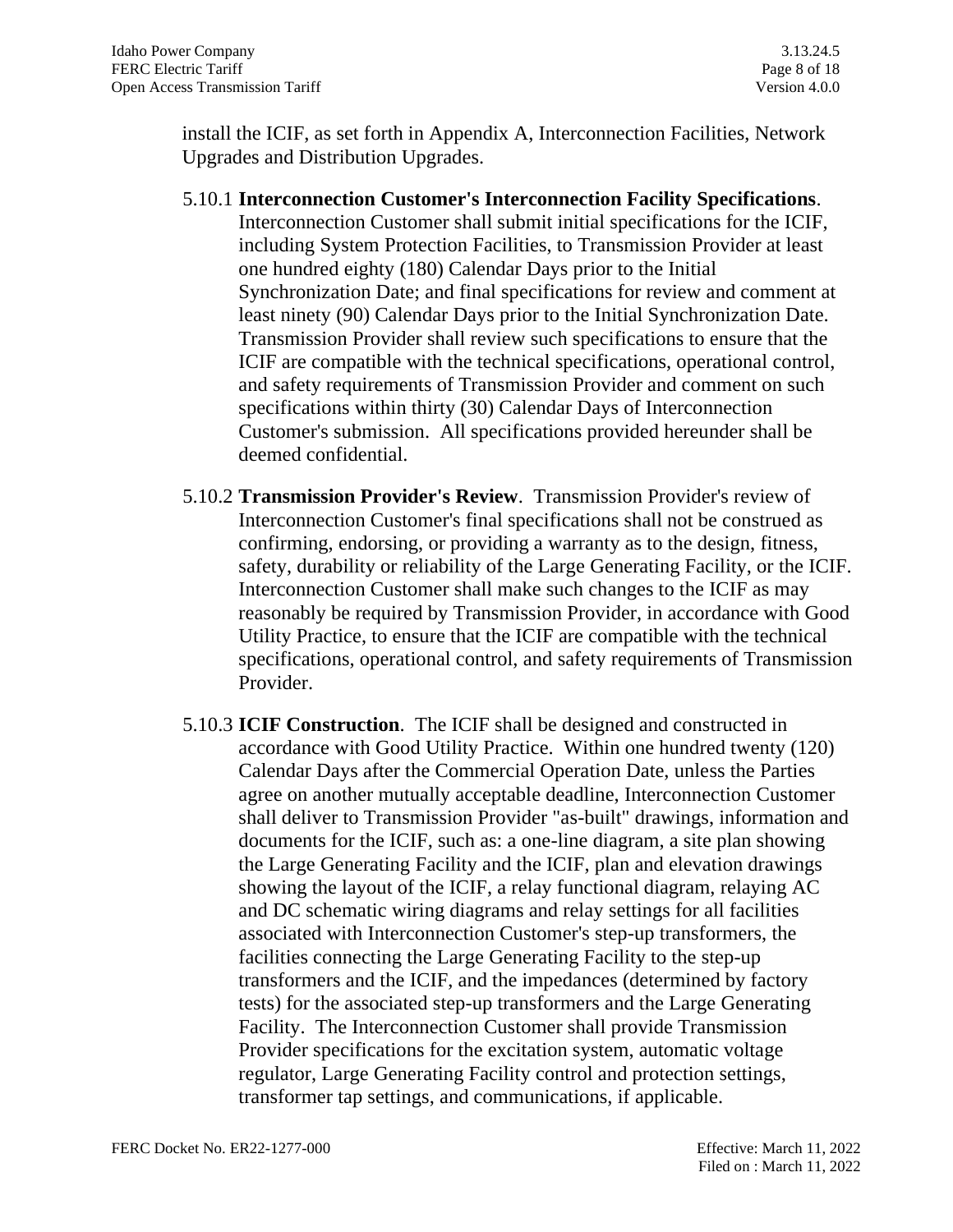#### 5.11 **Transmission Provider's Interconnection Facilities Construction**.

Transmission Provider's Interconnection Facilities shall be designed and constructed in accordance with Good Utility Practice. Upon request, within one hundred twenty (120) Calendar Days after the Commercial Operation Date, unless the Parties agree on another mutually acceptable deadline, Transmission Provider shall deliver to Interconnection Customer the following "as-built" drawings, information and documents for Transmission Provider's Interconnection Facilities [include appropriate drawings and relay diagrams].

Transmission Provider will obtain control of Transmission Provider's Interconnection Facilities and Stand Alone Network Upgrades upon completion of such facilities.

- 5.12 **Access Rights**. Upon reasonable notice and supervision by a Party, and subject to any required or necessary regulatory approvals, a Party ("Granting Party") shall furnish at no cost to the other Party ("Access Party") any rights of use, licenses, rights of way and easements with respect to lands owned or controlled by the Granting Party, its agents (if allowed under the applicable agency agreement), or any Affiliate, that are necessary to enable the Access Party to obtain ingress and egress to construct, operate, maintain, repair, test (or witness testing), inspect, replace or remove facilities and equipment to:
	- (i) interconnect the Large Generating Facility with the Transmission System;
	- (ii) operate and maintain the Large Generating Facility, the Interconnection Facilities and the Transmission System; and
	- (iii) disconnect or remove the Access Party's facilities and equipment upon termination of this LGIA.

In exercising such licenses, rights of way and easements, the Access Party shall not unreasonably disrupt or interfere with normal operation of the Granting Party's business and shall adhere to the safety rules and procedures established in advance, as may be changed from time to time, by the Granting Party and provided to the Access Party.

5.13 **Lands of Other Property Owners**. If any part of Transmission Provider or Transmission Owner's Interconnection Facilities and/or Network Upgrades is to be installed on property owned by persons other than Interconnection Customer or Transmission Provider or Transmission Owner, Transmission Provider or Transmission Owner shall at Interconnection Customer's expense use efforts, similar in nature and extent to those that it typically undertakes on its own behalf or on behalf of its Affiliates, including use of its eminent domain authority, and to the extent consistent with state law, to procure from such persons any rights of use, licenses, rights of way and easements that are necessary to construct, operate,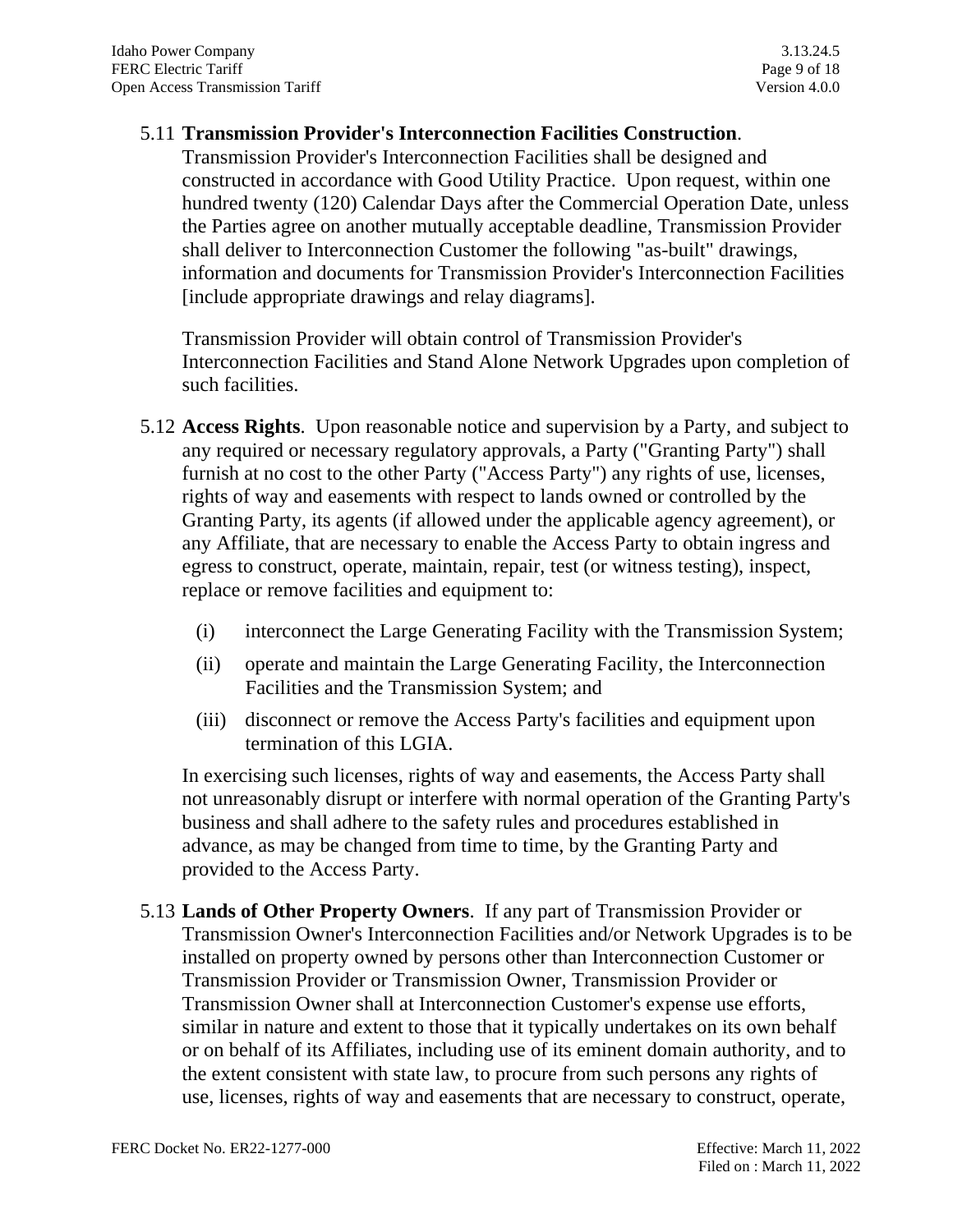maintain, test, inspect, replace or remove Transmission Provider or Transmission Owner's Interconnection Facilities and/or Network Upgrades upon such property.

- 5.14 **Permits.** Transmission Provider or Transmission Owner and Interconnection Customer shall cooperate with each other in good faith in obtaining all permits, licenses, and authorizations that are necessary to accomplish the interconnection in compliance with Applicable Laws and Regulations. With respect to this paragraph, Transmission Provider or Transmission Owner shall provide permitting assistance to Interconnection Customer comparable to that provided to Transmission Provider's own, or an Affiliate's generation.
- 5.15 **Early Construction of Base Case Facilities.** Interconnection Customer may request Transmission Provider to construct, and Transmission Provider shall construct, using Reasonable Efforts to accommodate Interconnection Customer's In-Service Date, all or any portion of any Network Upgrades required for Interconnection Customer to be interconnected to the Transmission System which are included in the Base Case of the Facilities Study for Interconnection Customer, and which also are required to be constructed for another Interconnection Customer, but where such construction is not scheduled to be completed in time to achieve Interconnection Customer's In-Service Date.
- 5.16 **Suspension.** Interconnection Customer reserves the right, upon written notice to Transmission Provider, to suspend at any time all work by Transmission Provider associated with the construction and installation of Transmission Provider's Interconnection Facilities and/or Network Upgrades required under this LGIA with the condition that Transmission System shall be left in a safe and reliable condition in accordance with Good Utility Practice and Transmission Provider's safety and reliability criteria. In such event, Interconnection Customer shall be responsible for all reasonable and necessary costs which Transmission Provider (i) has incurred pursuant to this LGIA prior to the suspension and (ii) incurs in suspending such work, including any costs incurred to perform such work as may be necessary to ensure the safety of persons and property and the integrity of the Transmission System during such suspension and, if applicable, any costs incurred in connection with the cancellation or suspension of material, equipment and labor contracts which Transmission Provider cannot reasonably avoid; provided, however, that prior to canceling or suspending any such material, equipment or labor contract, Transmission Provider shall obtain Interconnection Customer's authorization to do so.

Transmission Provider shall invoice Interconnection Customer for such costs pursuant to Article 12 and shall use due diligence to minimize its costs. In the event Interconnection Customer suspends work by Transmission Provider required under this LGIA pursuant to this Article 5.16, and has not requested Transmission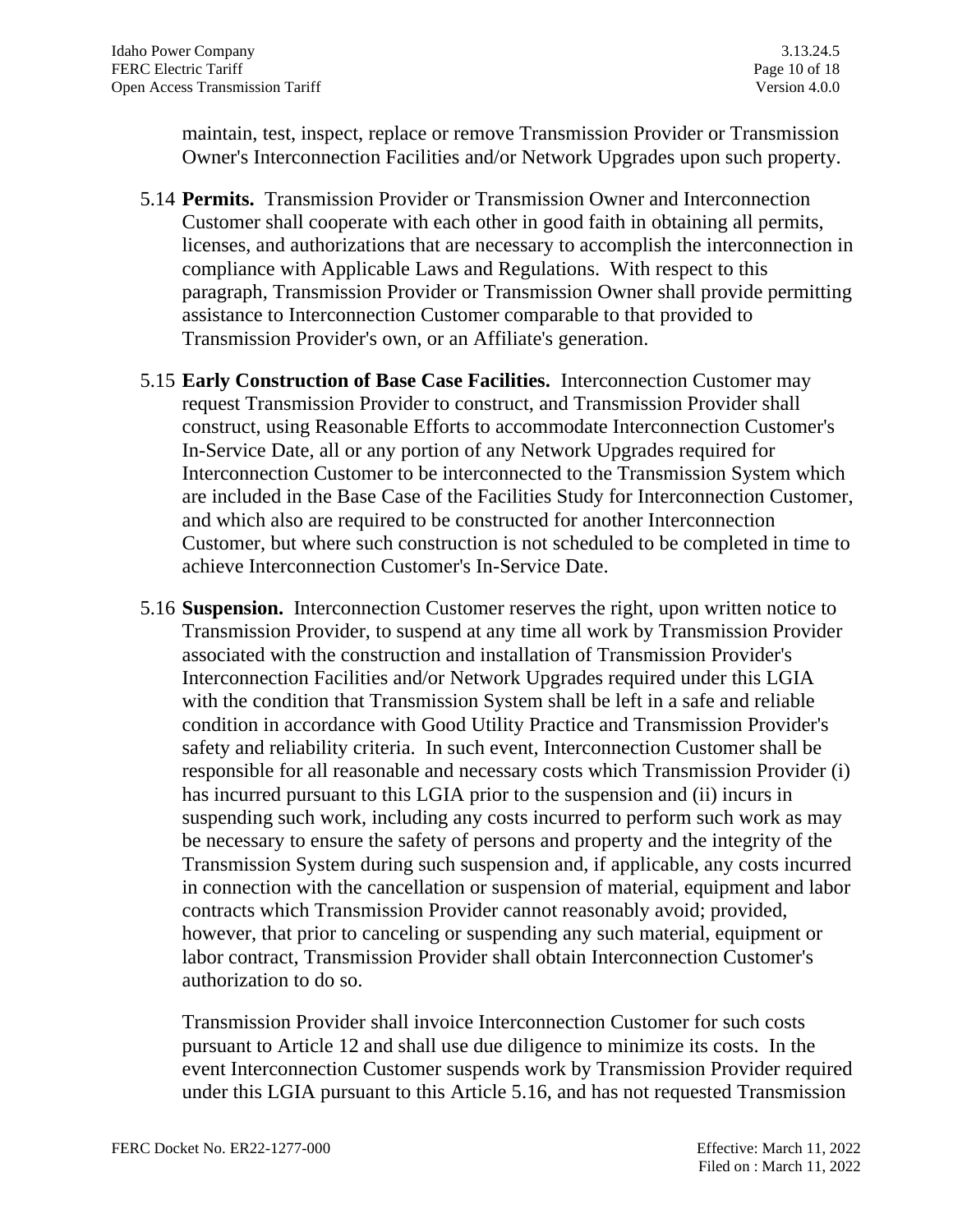Provider to recommence the work required under this LGIA on or before the expiration of three (3) years following commencement of such suspension, this LGIA shall be deemed terminated. The three-year period shall begin on the date the suspension is requested, or the date of the written notice to Transmission Provider, if no effective date is specified.

### 5.17 **Taxes**.

- 5.17.1 **Interconnection Customer Payments Not Taxable.** The Parties intend that all payments or property transfers made by Interconnection Customer to Transmission Provider for the installation of Transmission Provider's Interconnection Facilities and the Network Upgrades shall be non-taxable, either as contributions to capital, or as an advance, in accordance with the Internal Revenue Code and any applicable state income tax laws and shall not be taxable as contributions in aid of construction or otherwise under the Internal Revenue Code and any applicable state income tax laws.
- 5.17.2 **Representations and Covenants.** In accordance with IRS Notice 2001-82 and IRS Notice 88-129, Interconnection Customer represents and covenants that (i) ownership of the electricity generated at the Large Generating Facility will pass to another party prior to the transmission of the electricity on the Transmission System, (ii) for income tax purposes, the amount of any payments and the cost of any property transferred to Transmission Provider for Transmission Provider's Interconnection Facilities will be capitalized by Interconnection Customer as an intangible asset and recovered using the straight-line method over a useful life of twenty (20) years, and (iii) any portion of Transmission Provider's Interconnection Facilities that is a "dual-use intertie," within the meaning of IRS Notice 88- 129, is reasonably expected to carry only a de minimis amount of electricity in the direction of the Large Generating Facility. For this purpose, "de minimis amount" means no more than 5 percent of the total power flows in both directions, calculated in accordance with the "5 percent test" set forth in IRS Notice 88-129. This is not intended to be an exclusive list of the relevant conditions that must be met to conform to IRS requirements for non-taxable treatment.

At Transmission Provider's request, Interconnection Customer shall provide Transmission Provider with a report from an independent engineer confirming its representation in clause (iii), above. Transmission Provider represents and covenants that the cost of Transmission Provider's Interconnection Facilities paid for by Interconnection Customer will have no net effect on the base upon which rates are determined.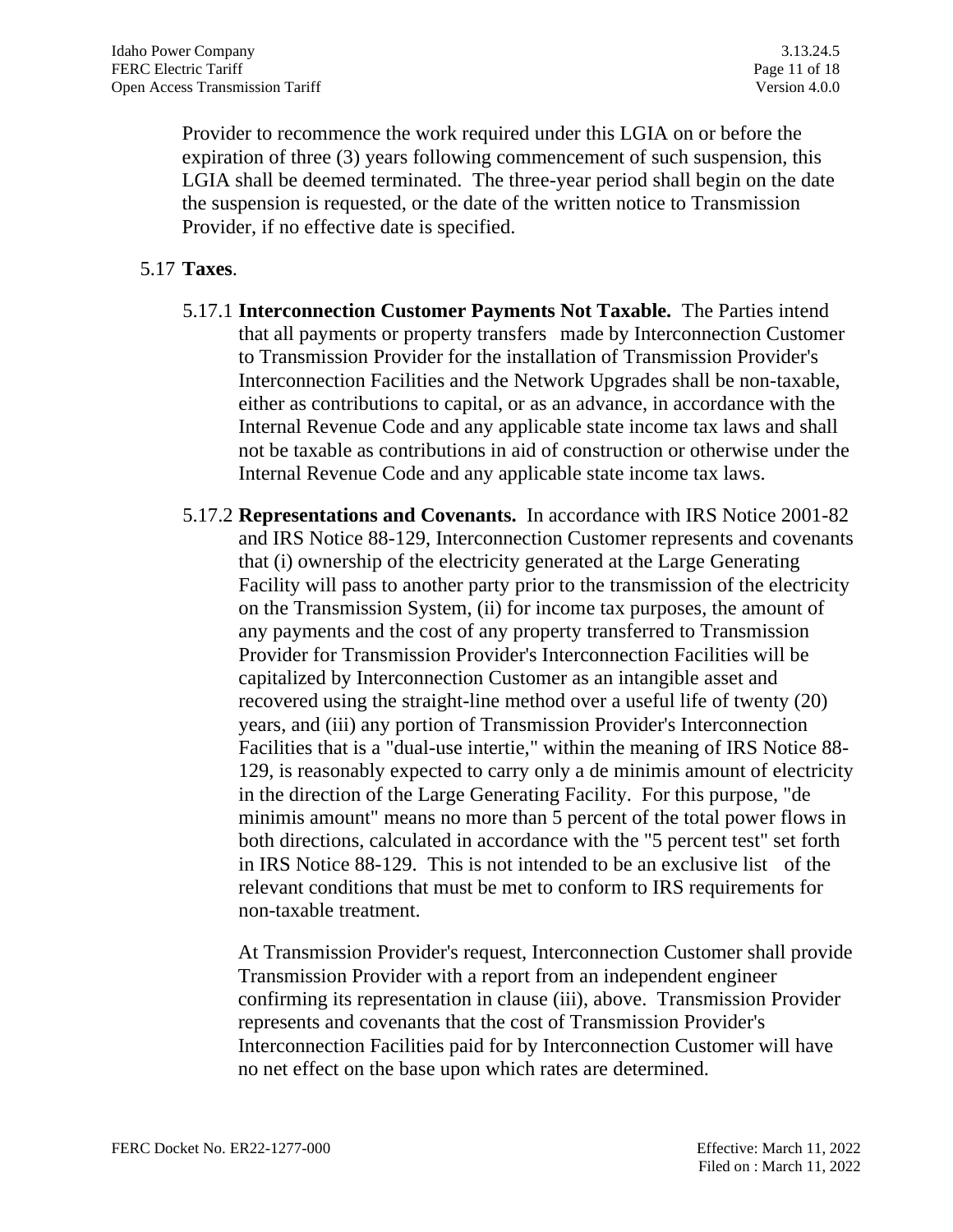# 5.17.3 **Indemnification for the Cost Consequences of Current Tax Liability Imposed Upon the Transmission Provider.** Notwithstanding Article 5.17.1, Interconnection Customer shall protect, indemnify and hold harmless Transmission Provider from the cost consequences of any current tax liability imposed against Transmission Provider as the result of payments or property transfers made by Interconnection Customer to Transmission Provider under this LGIA for Interconnection Facilities, as well as any interest and penalties, other than interest and penalties attributable to any delay caused by Transmission Provider.

Transmission Provider shall not include a gross-up for the cost consequences of any current tax liability in the amounts it charges Interconnection Customer under this LGIA unless (i) Transmission Provider has determined, in good faith, that the payments or property transfers made by Interconnection Customer to Transmission Provider should be reported as income subject to taxation or (ii) any Governmental Authority directs Transmission Provider to report payments or property as income subject to taxation; provided, however, that Transmission Provider may require Interconnection Customer to provide security for Interconnection Facilities, in a form reasonably acceptable to Transmission Provider (such as a parental guarantee or a letter of credit), in an amount equal to the cost consequences of any current tax liability under this Article 5.17. Interconnection Customer shall reimburse Transmission Provider for such costs on a fully grossed-up basis, in accordance with Article 5.17.4, within thirty (30) Calendar Days of receiving written notification from Transmission Provider of the amount due, including detail about how the amount was calculated.

The indemnification obligation shall terminate at the earlier of (1) the expiration of the ten year testing period and the applicable statute of limitation, as it may be extended by Transmission Provider upon request of the IRS, to keep these years open for audit or adjustment, or (2) the occurrence of a subsequent taxable event and the payment of any related indemnification obligations as contemplated by this Article 5.17.

5.17.4 **Tax Gross-Up Amount.** Interconnection Customer's liability for the cost consequences of any current tax liability under this Article 5.17 shall be calculated on a fully grossed-up basis. Except as may otherwise be agreed to by the parties, this means that Interconnection Customer will pay Transmission Provider, in addition to the amount paid for the Interconnection Facilities and Network Upgrades, an amount equal to (1) the current taxes imposed on Transmission Provider ("Current Taxes") on the excess of (a) the gross income realized by Transmission Provider as a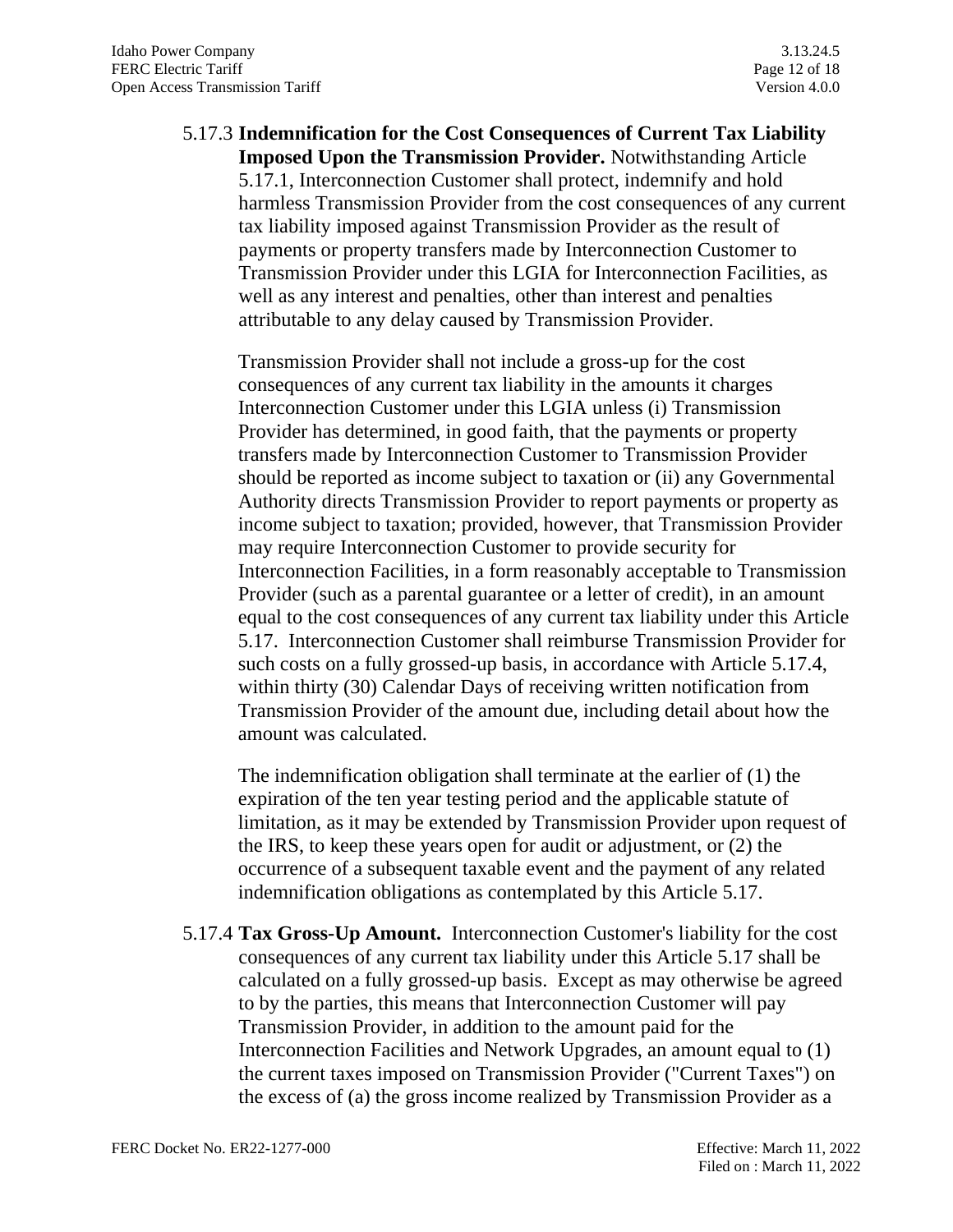result of payments or property transfers made by Interconnection Customer to Transmission Provider under this LGIA (without regard to any payments under this Article 5.17) (the "Gross Income Amount") over (b) the present value of future tax deductions for depreciation that will be available as a result of such payments or property transfers (the "Present Value Depreciation Amount"), plus (2) an additional amount sufficient to permit Transmission Provider to receive and retain, after the payment of all Current Taxes, an amount equal to the net amount described in clause (1).

For this purpose, (i) Current Taxes shall be computed based on Transmission Provider's composite federal and state tax rates at the time the payments or property transfers are received and Transmission Provider will be treated as being subject to tax at the highest marginal rates in effect at that time (the "Current Tax Rate"), and (ii) the Present Value Depreciation Amount shall be computed by discounting Transmission Provider's anticipated tax depreciation deductions as a result of such payments or property transfers by Transmission Provider's current weighted average cost of capital.

Thus, the formula for calculating Interconnection Customer's liability to Transmission Owner pursuant to this Article 5.17.4 can be expressed as follows: (Current Tax Rate x (Gross Income Amount – Present Value of Tax Depreciation))/(1-Current Tax Rate). Interconnection Customer's estimated tax liability in the event taxes are imposed shall be stated in Appendix A, Interconnection Facilities, Network Upgrades and Distribution Upgrades.

#### 5.17.5 **Private Letter Ruling or Change or Clarification of Law**. At

Interconnection Customer's request and expense, Transmission Provider shall file with the IRS a request for a private letter ruling as to whether any property transferred or sums paid, or to be paid, by Interconnection Customer to Transmission Provider under this LGIA are subject to federal income taxation. Interconnection Customer will prepare the initial draft of the request for a private letter ruling, and will certify under penalties of perjury that all facts represented in such request are true and accurate to the best of Interconnection Customer's knowledge. Transmission Provider and Interconnection Customer shall cooperate in good faith with respect to the submission of such request.

Transmission Provider shall keep Interconnection Customer fully informed of the status of such request for a private letter ruling and shall execute either a privacy act waiver or a limited power of attorney, in a form acceptable to the IRS, that authorizes Interconnection Customer to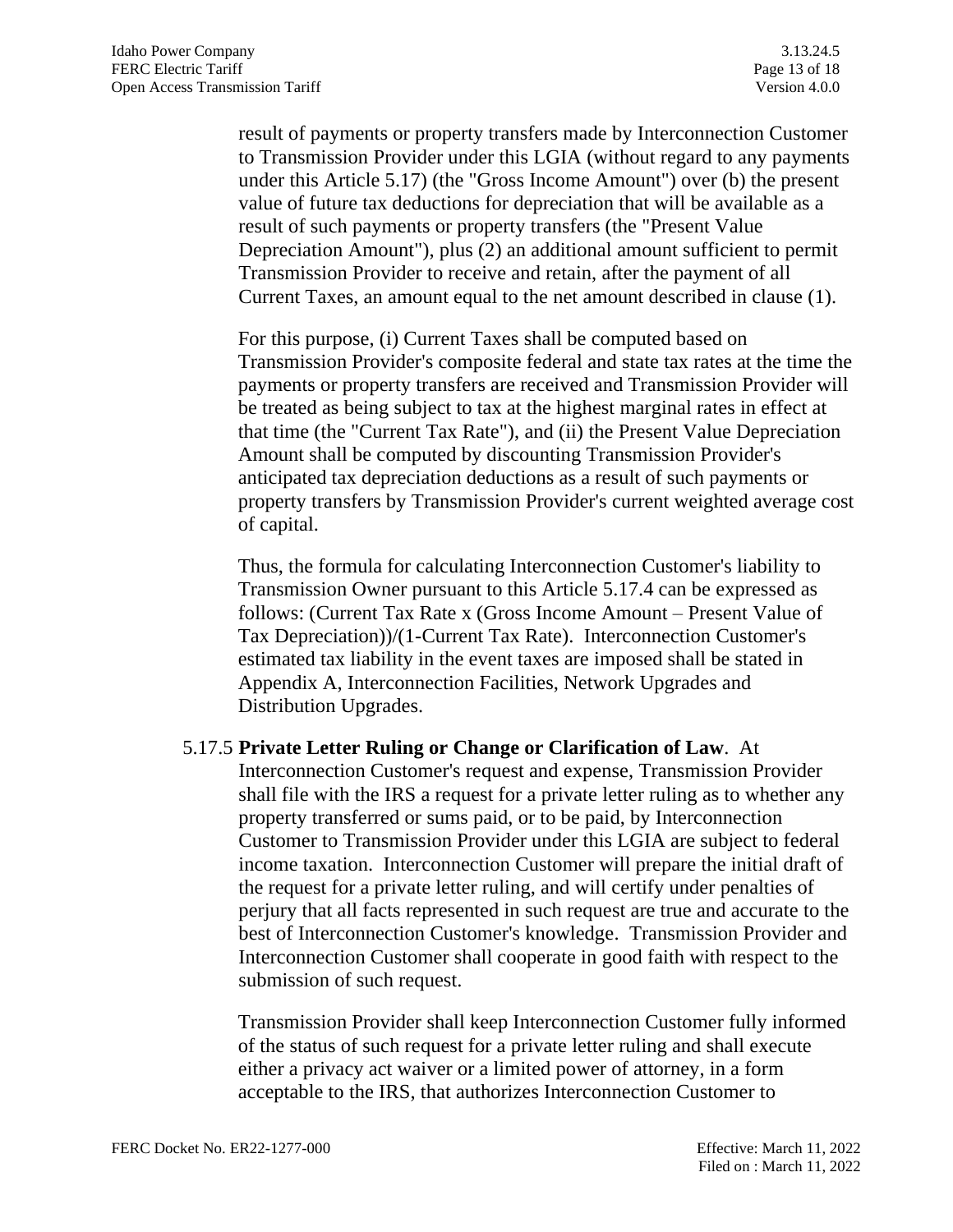participate in all discussions with the IRS regarding such request for a private letter ruling. Transmission Provider shall allow Interconnection Customer to attend all meetings with IRS officials about the request and shall permit Interconnection Customer to prepare the initial drafts of any follow-up letters in connection with the request.

- 5.17.6 **Subsequent Taxable Events**. If, within 10 years from the date on which the relevant Transmission Provider's Interconnection Facilities are placed in service, (i) Interconnection Customer Breaches the covenants contained in Article 5.17.2, (ii) a "disqualification event" occurs within the meaning of IRS Notice 88-129, or (iii) this LGIA terminates and Transmission Provider retains ownership of the Interconnection Facilities and Network Upgrades, Interconnection Customer shall pay a tax gross-up for the cost consequences of any current tax liability imposed on Transmission Provider, calculated using the methodology described in Article 5.17.4 and in accordance with IRS Notice 90-60.
- 5.17.7 **Contests**. In the event any Governmental Authority determines that Transmission Provider's receipt of payments or property constitutes income that is subject to taxation, Transmission Provider shall notify Interconnection Customer, in writing, within thirty (30) Calendar Days of receiving notification of such determination by a Governmental Authority. Upon the timely written request by Interconnection Customer and at Interconnection Customer's sole expense, Transmission Provider may appeal, protest, seek abatement of, or otherwise oppose such determination. Upon Interconnection Customer's written request and sole expense, Transmission Provider may file a claim for refund with respect to any taxes paid under this Article 5.17, whether or not it has received such a determination. Transmission Provider reserves the right to make all decisions with regard to the prosecution of such appeal, protest, abatement or other contest, including the selection of counsel and compromise or settlement of the claim, but Transmission Provider shall keep Interconnection Customer informed, shall consider in good faith suggestions from Interconnection Customer about the conduct of the contest, and shall reasonably permit Interconnection Customer or an Interconnection Customer representative to attend contest proceedings.

Interconnection Customer shall pay to Transmission Provider on a periodic basis, as invoiced by Transmission Provider, Transmission Provider's documented reasonable costs of prosecuting such appeal, protest, abatement or other contest. At any time during the contest, Transmission Provider may agree to a settlement either with Interconnection Customer's consent or after obtaining written advice from nationally-recognized tax counsel,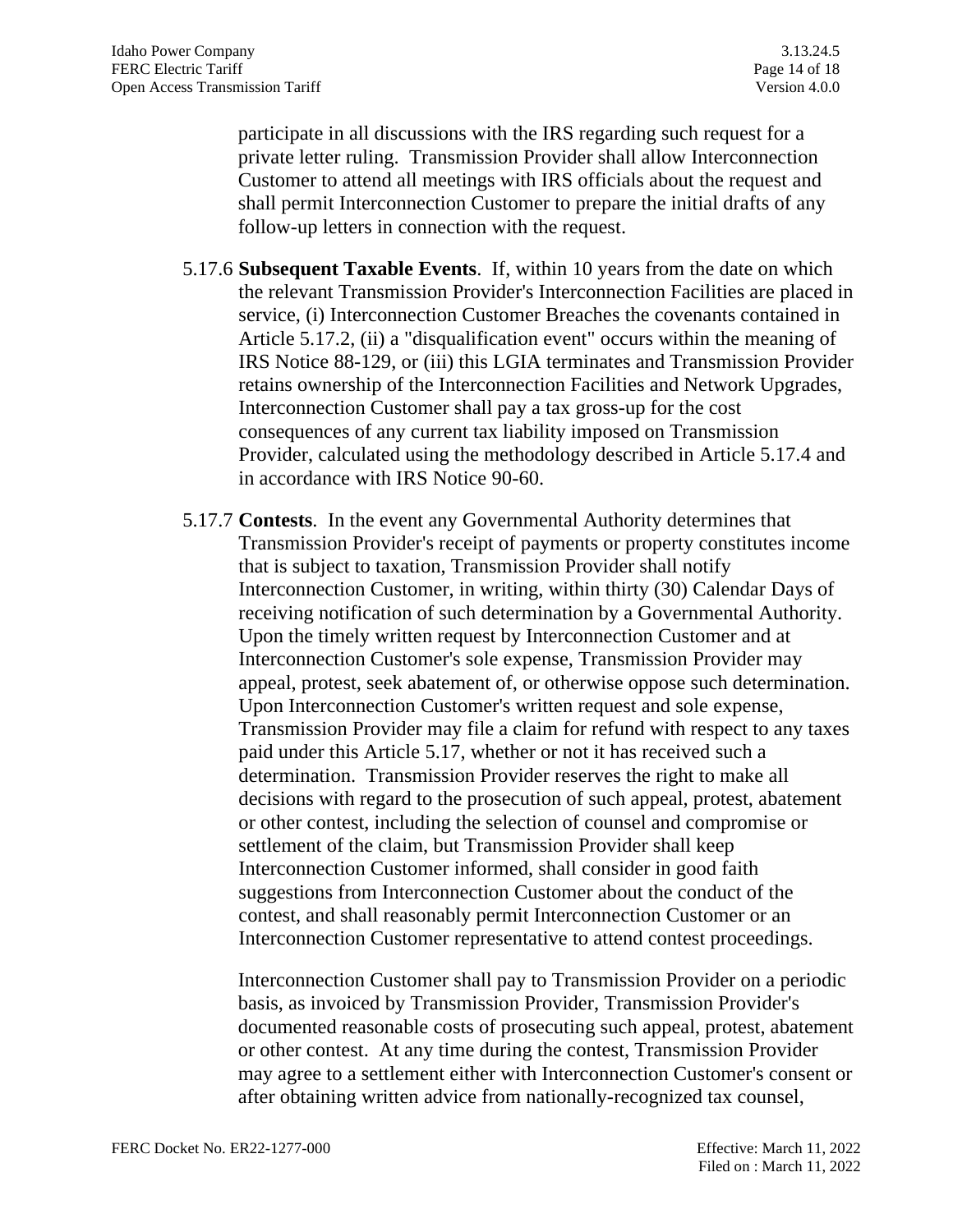selected by Transmission Provider, but reasonably acceptable to Interconnection Customer, that the proposed settlement represents a reasonable settlement given the hazards of litigation. Interconnection Customer's obligation shall be based on the amount of the settlement agreed to by Interconnection Customer, or if a higher amount, so much of the settlement that is supported by the written advice from nationallyrecognized tax counsel selected under the terms of the preceding sentence. The settlement amount shall be calculated on a fully grossed-up basis to cover any related cost consequences of the current tax liability. Any settlement without Interconnection Customer's consent or such written advice will relieve Interconnection Customer from any obligation to indemnify Transmission Provider for the tax at issue in the contest.

5.17.8 **Refund.** In the event that (a) a private letter ruling is issued to Transmission Provider which holds that any amount paid or the value of any property transferred by Interconnection Customer to Transmission Provider under the terms of this LGIA is not subject to federal income taxation, (b) any legislative change or administrative announcement, notice, ruling or other determination makes it reasonably clear to Transmission Provider in good faith that any amount paid or the value of any property transferred by Interconnection Customer to Transmission Provider under the terms of this LGIA is not taxable to Transmission Provider, (c) any abatement, appeal, protest, or other contest results in a determination that any payments or transfers made by Interconnection Customer to Transmission Provider are not subject to federal income tax, or (d) if Transmission Provider receives a refund from any taxing authority for any overpayment of tax attributable to any payment or property transfer made by Interconnection Customer to Transmission Provider pursuant to this LGIA, Transmission Provider shall promptly refund to Interconnection Customer the following:

> (i) any payment made by Interconnection Customer under this Article 5.17 for taxes that is attributable to the amount determined to be nontaxable, together with interest thereon,

> (ii) interest on any amount paid by Interconnection Customer to Transmission Provider for such taxes which Transmission Provider did not submit to the taxing authority, calculated in accordance with the methodology set forth in FERC's regulations at 18 CFR §35.19a(a)(2)(iii) from the date payment was made by Interconnection Customer to the date Transmission Provider refunds such payment to Interconnection Customer, and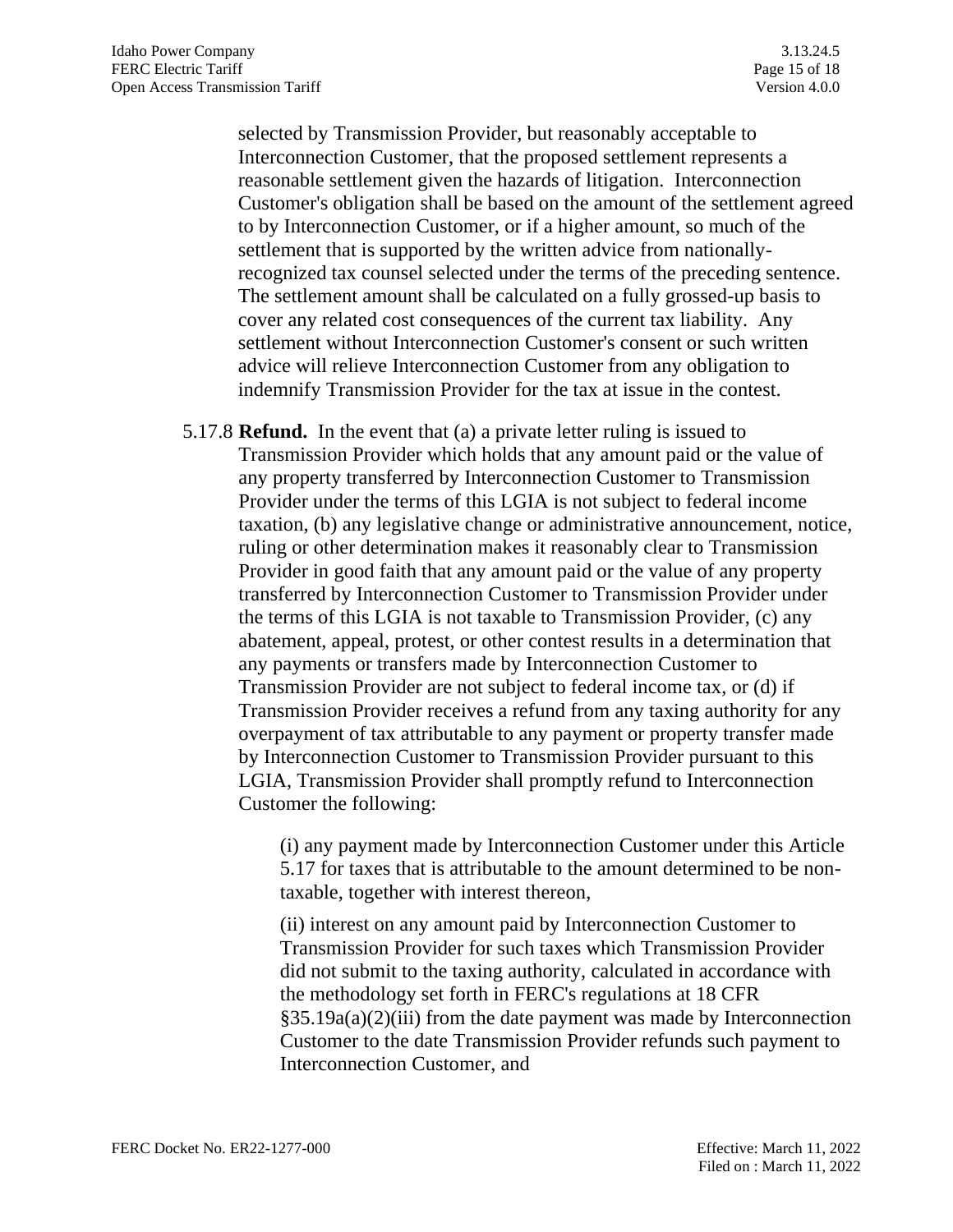(iii) with respect to any such taxes paid by Transmission Provider, any refund or credit Transmission Provider receives or to which it may be entitled from any Governmental Authority, interest (or that portion thereof attributable to the payment described in clause (i), above) owed to Transmission Provider for such overpayment of taxes (including any reduction in interest otherwise payable by Transmission Provider to any Governmental Authority resulting from an offset or credit); provided, however, that Transmission Provider will remit such amount promptly to Interconnection Customer only after and to the extent that Transmission Provider has received a tax refund, credit or offset from any Governmental Authority for any applicable overpayment of income tax related to Transmission Provider's Interconnection Facilities.

The intent of this provision is to leave the Parties, to the extent practicable, in the event that no taxes are due with respect to any payment for Interconnection Facilities and Network Upgrades hereunder, in the same position they would have been in had no such tax payments been made.

5.17.9 **Taxes Other Than Income Taxes**. Upon the timely request by Interconnection Customer, and at Interconnection Customer's sole expense, Transmission Provider may appeal, protest, seek abatement of, or otherwise contest any tax (other than federal or state income tax) asserted or assessed against Transmission Provider for which Interconnection Customer may be required to reimburse Transmission Provider under the terms of this LGIA. Interconnection Customer shall pay to Transmission Provider on a periodic basis, as invoiced by Transmission Provider, Transmission Provider's documented reasonable costs of prosecuting such appeal, protest, abatement, or other contest. Interconnection Customer and Transmission Provider shall cooperate in good faith with respect to any such contest. Unless the payment of such taxes is a prerequisite to an appeal or abatement or cannot be deferred, no amount shall be payable by Interconnection Customer to Transmission Provider for such taxes until they are assessed by a final, non-appealable or by any court or agency of competent jurisdiction. In the event that a tax payment is withheld and ultimately due and payable after appeal, Interconnection Customer will be responsible for all taxes, interest and penalties, other than penalties attributable to any delay caused by Transmission Provider.

#### 5.17.10 **Transmission Owners Who Are Not Transmission Providers**. If

Transmission Provider is not the same entity as the Transmission Owner, then (i) all references in this Article 5.17 to Transmission Provider shall be deemed also to refer to and to include the Transmission Owner, as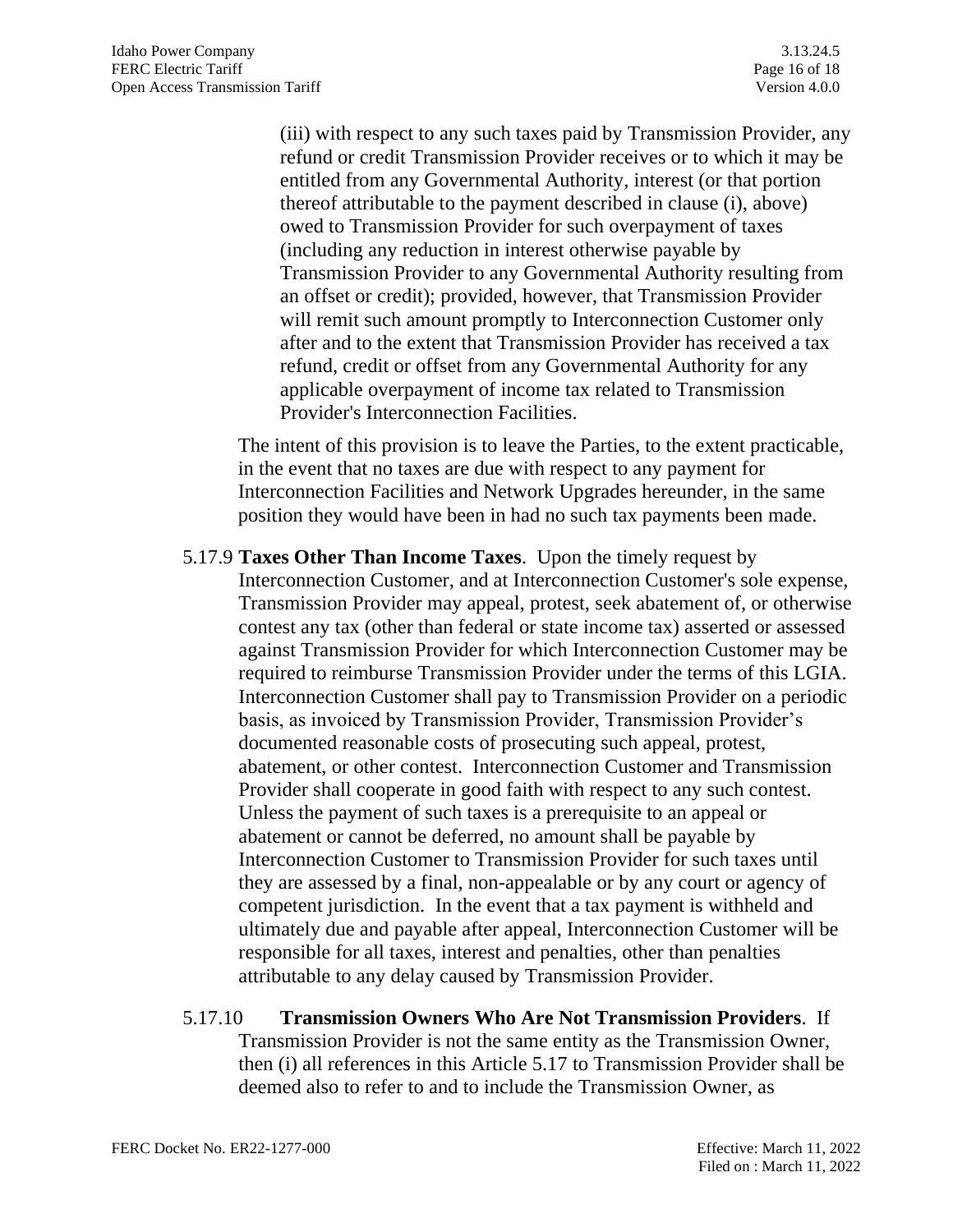appropriate, and (ii) this LGIA shall not become effective until such Transmission Owner shall have agreed in writing to assume all of the duties and obligations of Transmission Provider under this Article 5.17 of this LGIA.

5.18 **Tax Status**. Each Party shall cooperate with the other to maintain the other Party's tax status. Nothing in this LGIA is intended to adversely affect any Transmission Provider's tax exempt status with respect to the issuance of bonds including, but not limited to, Local Furnishing Bonds.

## 5.19 **Modification**.

5.19.1 **General.** Either Party may undertake modifications to its facilities. If a Party plans to undertake a modification that reasonably may be expected to affect the other Party's facilities, that Party shall provide to the other Party sufficient information regarding such modification so that the other Party may evaluate the potential impact of such modification prior to commencement of the work. Such information shall be deemed to be confidential hereunder and shall include information concerning the timing of such modifications and whether such modifications are expected to interrupt the flow of electricity from the Large Generating Facility. The Party desiring to perform such work shall provide the relevant drawings, plans, and specifications to the other Party at least ninety (90) Calendar Days in advance of the commencement of the work or such shorter period upon which the Parties may agree, which agreement shall not unreasonably be withheld, conditioned or delayed.

In the case of Large Generating Facility modifications that do not require Interconnection Customer to submit an Interconnection Request, Transmission Provider shall provide, within thirty (30) Calendar Days (or such other time as the Parties may agree), an estimate of any additional modifications to the Transmission System, Transmission Provider's Interconnection Facilities or Network Upgrades necessitated by such Interconnection Customer modification and a good faith estimate of the costs thereof.

- 5.19.2 **Standards.** Any additions, modifications, or replacements made to a Party's facilities shall be designed, constructed and operated in accordance with this LGIA and Good Utility Practice.
- 5.19.3 **Modification Costs.** Interconnection Customer shall not be directly assigned for the costs of any additions, modifications, or replacements that Transmission Provider makes to Transmission Provider's Interconnection Facilities or the Transmission System to facilitate the interconnection of a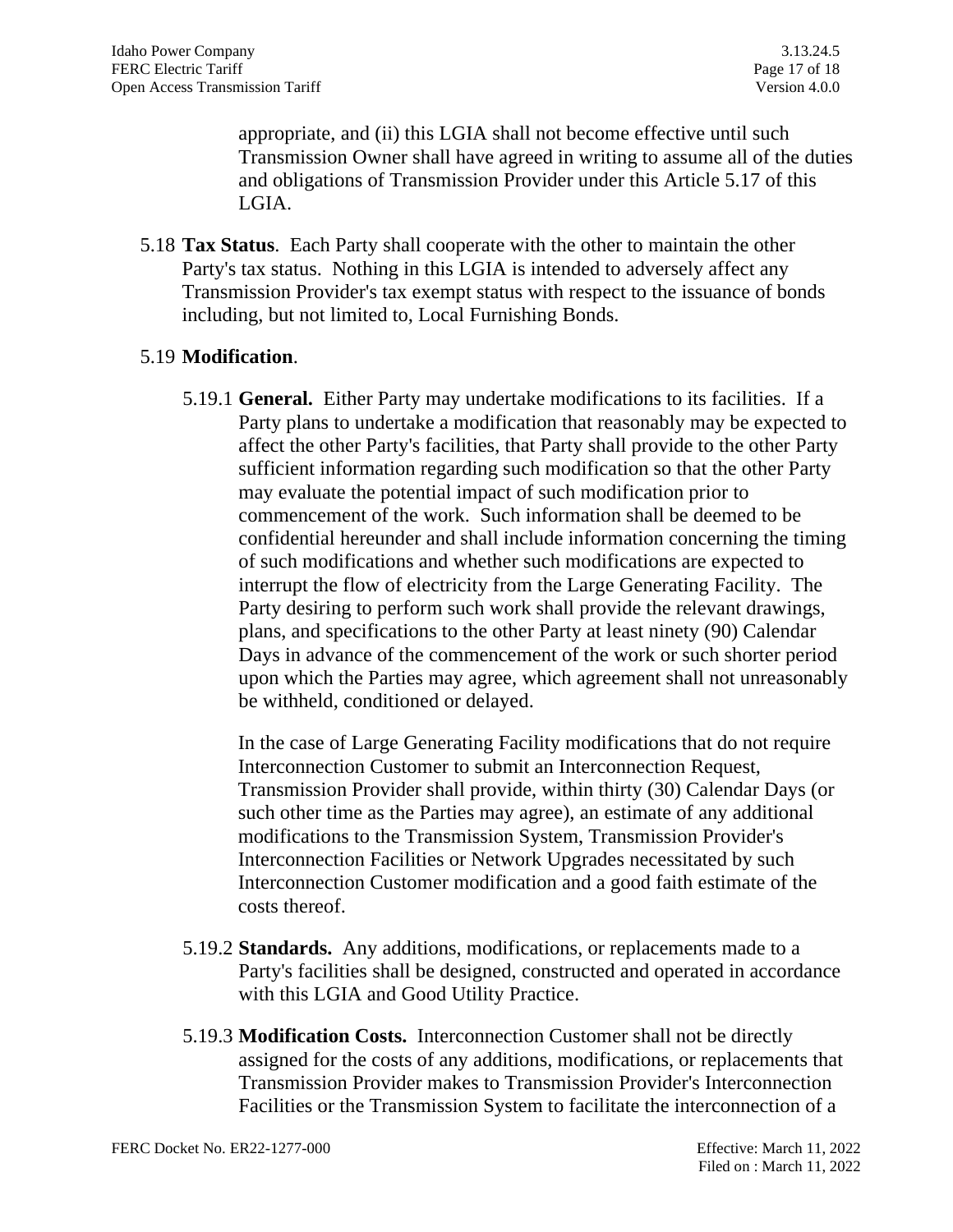third party to Transmission Provider's Interconnection Facilities or the Transmission System, or to provide transmission service to a third party under Transmission Provider's Tariff. Interconnection Customer shall be responsible for the costs of any additions, modifications, or replacements to Interconnection Customer's Interconnection Facilities that may be necessary to maintain or upgrade such Interconnection Customer's Interconnection Facilities consistent with Applicable Laws and Regulations, Applicable Reliability Standards or Good Utility Practice.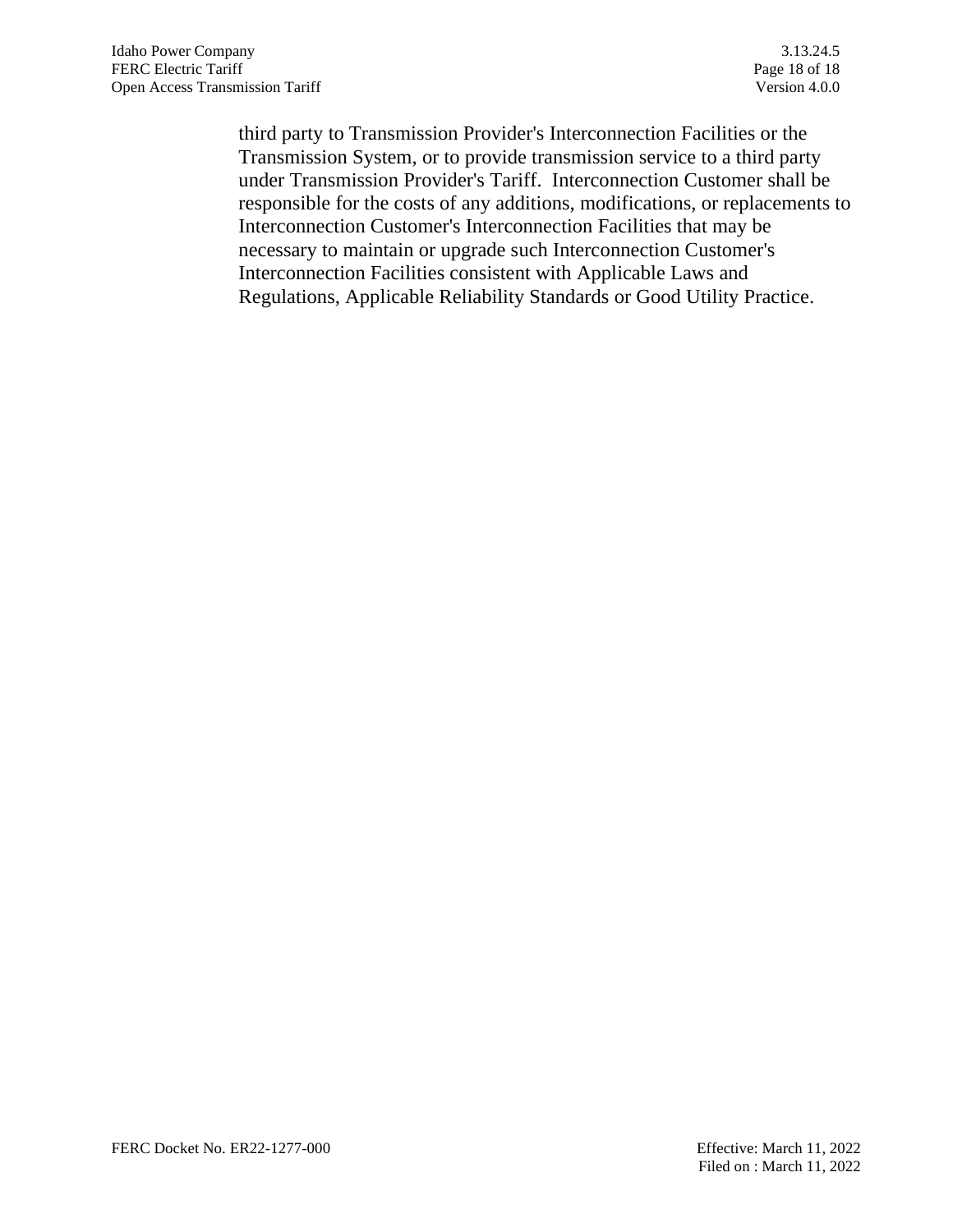## **Article 6. Testing and Inspection**

- 6.1 **Pre-Commercial Operation Date Testing and Modifications**. Prior to the Commercial Operation Date, Transmission Provider shall test Transmission Provider's Interconnection Facilities and Network Upgrades and Interconnection Customer shall test the Large Generating Facility and Interconnection Customer's Interconnection Facilities to ensure their safe and reliable operation. Similar testing may be required after initial operation. Each Party shall make any modifications to its facilities that are found to be necessary as a result of such testing. Interconnection Customer shall bear the cost of all such testing and modifications. Interconnection Customer shall generate test energy at the Large Generating Facility only if it has arranged for the delivery of such test energy.
- 6.2 **Post-Commercial Operation Date Testing and Modifications**. Each Party shall at its own expense perform routine inspection and testing of its facilities and equipment in accordance with Good Utility Practice as may be necessary to ensure the continued interconnection of the Large Generating Facility with the Transmission System in a safe and reliable manner. Each Party shall have the right, upon advance written notice, to require reasonable additional testing of the other Party's facilities, at the requesting Party's expense, as may be in accordance with Good Utility Practice.
- 6.3 **Right to Observe Testing**. Each Party shall notify the other Party in advance of its performance of tests of its Interconnection Facilities. The other Party has the right, at its own expense, to observe such testing.
- 6.4 **Right to Inspect**. Each Party shall have the right, but shall have no obligation to: (i) observe the other Party's tests and/or inspection of any of its System Protection Facilities and other protective equipment, including Power System Stabilizers; (ii) review the settings of the other Party's System Protection Facilities and other protective equipment; and (iii) review the other Party's maintenance records relative to the Interconnection Facilities, the System Protection Facilities and other protective equipment. A Party may exercise these rights from time to time as it deems necessary upon reasonable notice to the other Party. The exercise or nonexercise by a Party of any such rights shall not be construed as an endorsement or confirmation of any element or condition of the Interconnection Facilities or the System Protection Facilities or other protective equipment or the operation thereof, or as a warranty as to the fitness, safety, desirability, or reliability of same. Any information that a Party obtains through the exercise of any of its rights under this Article 6.4 shall be deemed to be Confidential Information and treated pursuant to Article 22 of this LGIA.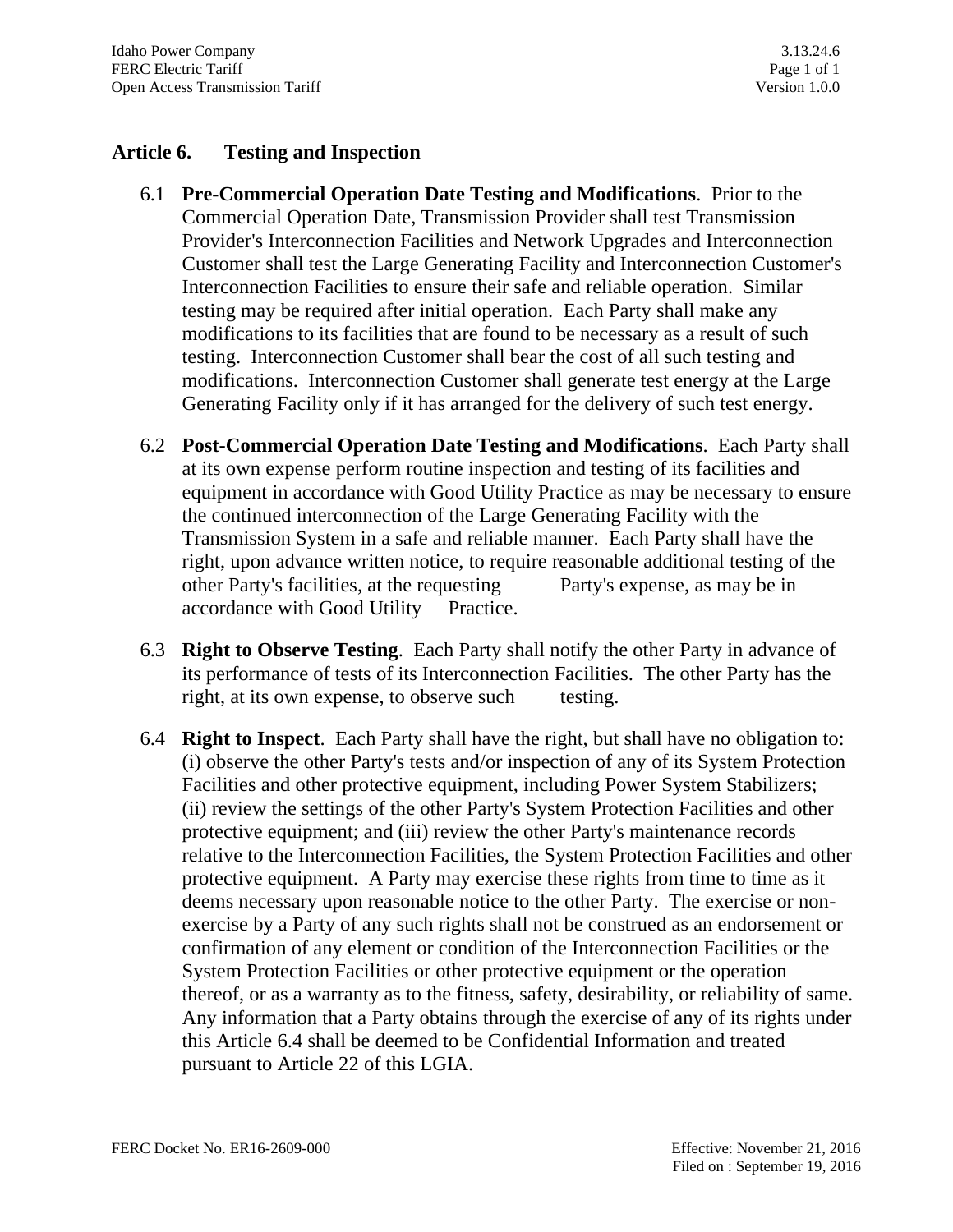# **Article 7. Metering**

- 7.1 **General.** Each Party shall comply with the Applicable Reliability Council requirements. Unless otherwise agreed by the Parties, Transmission Provider shall install Metering Equipment at the Point of Interconnection prior to any operation of the Large Generating Facility and shall own, operate, test and maintain such Metering Equipment. Power flows to and from the Large Generating Facility shall be measured at or, at Transmission Provider's option, compensated to, the Point of Interconnection. Transmission Provider shall provide metering quantities, in analog and/or digital form, to Interconnection Customer upon request. Interconnection Customer shall bear all reasonable documented costs associated with the purchase, installation, operation, testing and maintenance of the Metering Equipment.
- 7.2 **Check Meters**. Interconnection Customer, at its option and expense, may install and operate, on its premises and on its side of the Point of Interconnection, one or more check meters to check Transmission Provider's meters. Such check meters shall be for check purposes only and shall not be used for the measurement of power flows for purposes of this LGIA, except as provided in Article 7.4 below. The check meters shall be subject at all reasonable times to inspection and examination by Transmission Provider or its designee. The installation, operation and maintenance thereof shall be performed entirely by Interconnection Customer in accordance with Good Utility Practice.
- 7.3 **Standards**. Transmission Provider shall install, calibrate, and test revenue quality Metering Equipment in accordance with applicable ANSI standards.
- 7.4 **Testing of Metering Equipment**. Transmission Provider shall inspect and test all Transmission Provider-owned Metering Equipment upon installation and at least once every two (2) years. Transmission Provider shall give reasonable notice of the time when any inspection or test shall take place, and Interconnection Customer may have representatives present at the test or inspection. If at any time Metering Equipment is found to be inaccurate or defective, it shall be adjusted, repaired or replaced at Interconnection Customer's expense, in order to provide accurate metering, unless the inaccuracy or defect is due to Transmission Provider's failure to maintain, then Transmission Provider shall pay. If Metering Equipment fails to register, or if the measurement made by Metering Equipment during a test varies by more than two percent from the measurement made by the standard meter used in the test, Transmission Provider shall adjust the measurements by correcting all measurements for the period during which Metering Equipment was in error by using Interconnection Customer's check meters, if installed. If no such check meters are installed or if the period cannot be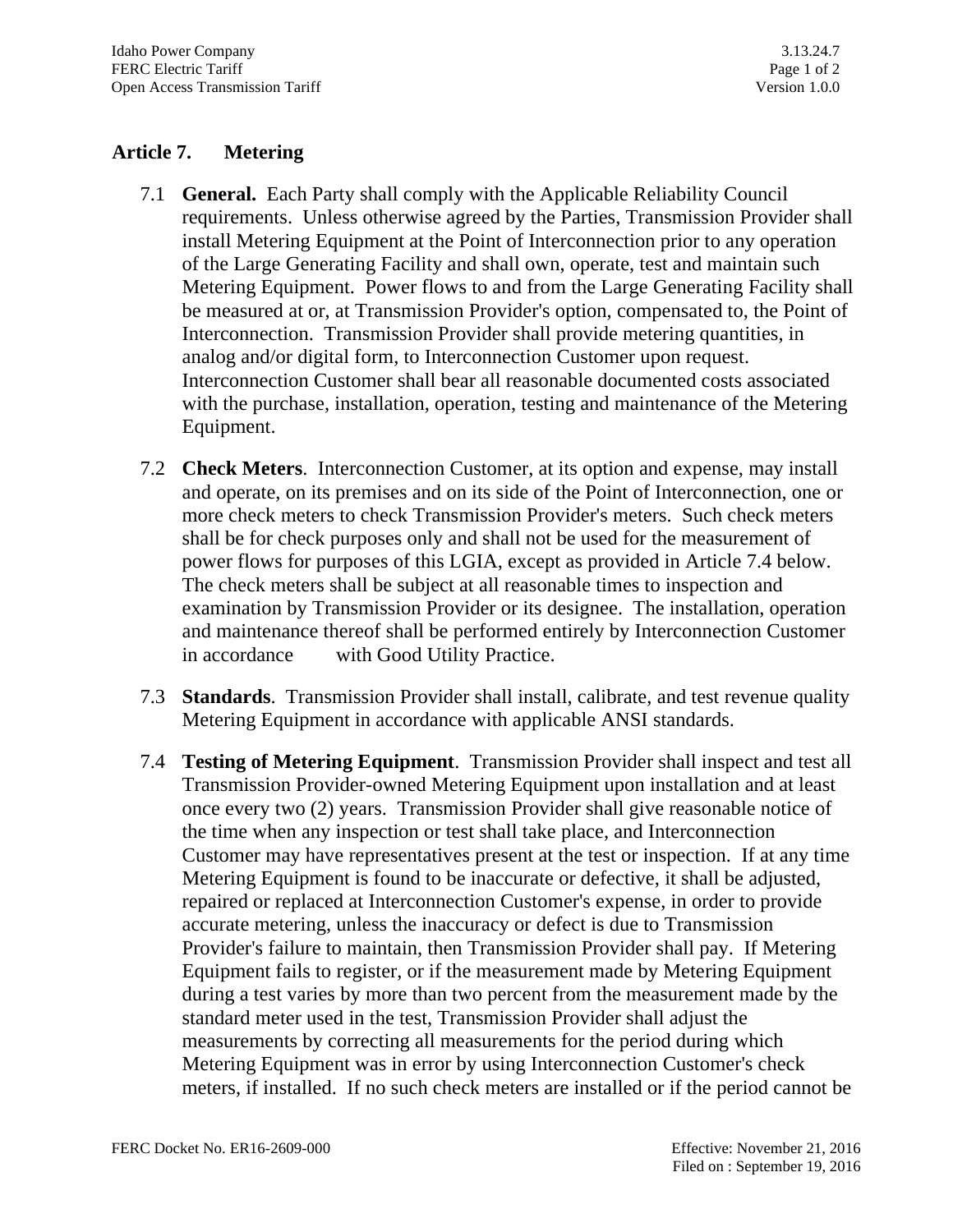reasonably ascertained, the adjustment shall be for the period immediately preceding the test of the Metering Equipment equal to one-half the time from the date of the last previous test of the Metering Equipment.

7.5 **Metering Data**. At Interconnection Customer's expense, the metered data shall be telemetered to one or more locations designated by Transmission Provider and one or more locations designated by Interconnection Customer. Such telemetered data shall be used, under normal operating conditions, as the official measurement of the amount of energy delivered from the Large Generating Facility to the Point of Interconnection.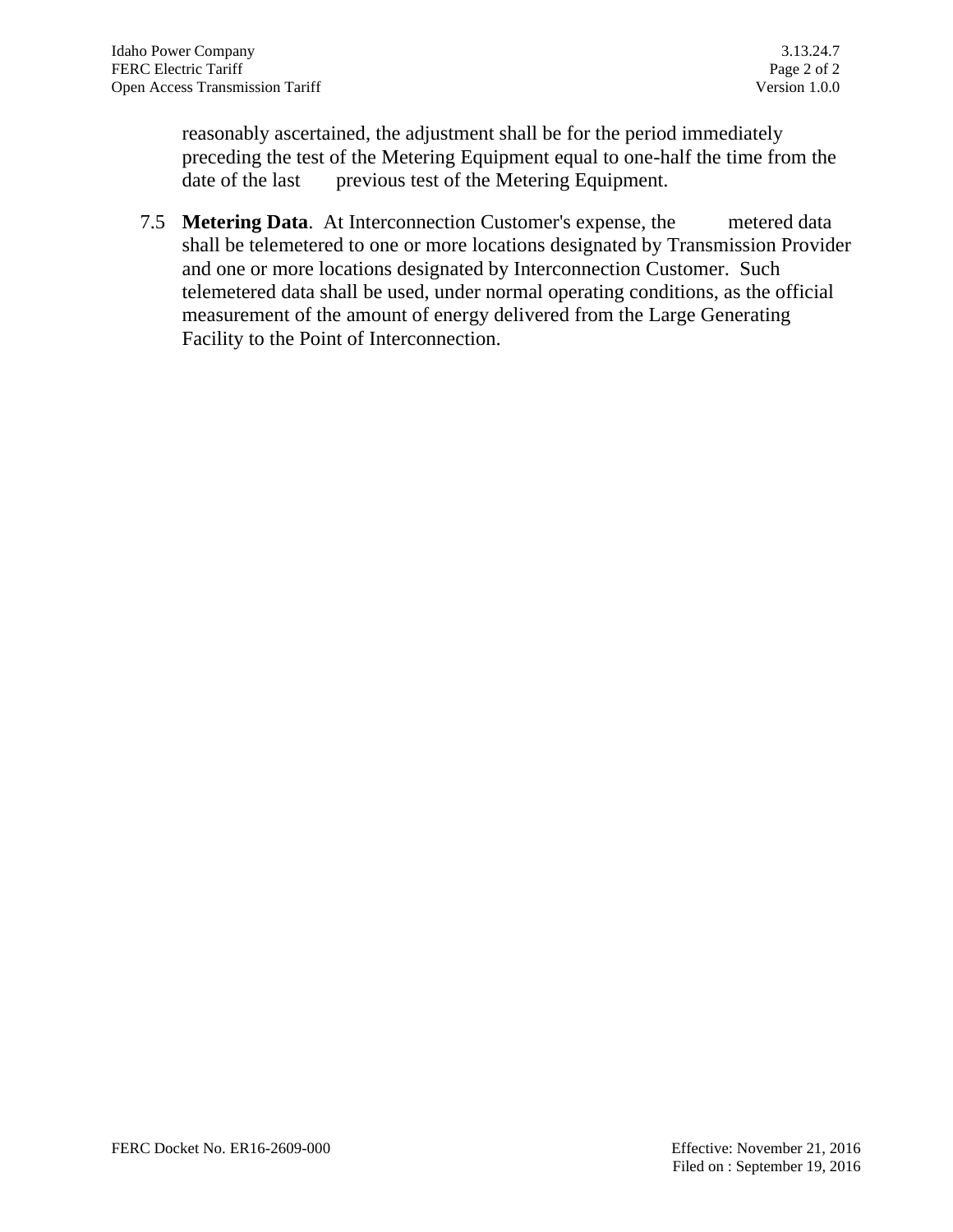### **Article 8. Communications**

- 8.1 **Interconnection Customer Obligations**. Interconnection Customer shall maintain satisfactory operating communications with Transmission Provider's Transmission System dispatcher or representative designated by Transmission Provider. Interconnection Customer shall provide standard voice line, dedicated voice line and facsimile communications at its Large Generating Facility control room or central dispatch facility through use of either the public telephone system, or a voice communications system that does not rely on the public telephone system. Interconnection Customer shall also provide the dedicated data circuit(s) necessary to provide Interconnection Customer data to Transmission Provider as set forth in Appendix D, Security Arrangements Details. The data circuit(s) shall extend from the Large Generating Facility to the location(s) specified by Transmission Provider. Any required maintenance of such communications equipment shall be performed by Interconnection Customer. Operational communications shall be activated and maintained under, but not be limited to, the following events: system paralleling or separation, scheduled and unscheduled shutdowns, equipment clearances, and hourly and daily load data.
- 8.2 **Remote Terminal Unit**. Prior to the Initial Synchronization Date of the Large Generating Facility, a Remote Terminal Unit, or equivalent data collection and transfer equipment acceptable to the Parties, shall be installed by Interconnection Customer, or by Transmission Provider at Interconnection Customer's expense, to gather accumulated and instantaneous data to be telemetered to the location(s) designated by Transmission Provider through use of a dedicated point-to-point data circuit(s) as indicated in Article 8.1. The communication protocol for the data circuit(s) shall be specified by Transmission Provider. Instantaneous bidirectional analog real power and reactive power flow information must be telemetered directly to the location(s) specified by Transmission Provider.

Each Party will promptly advise the other Party if it detects or otherwise learns of any metering, telemetry or communications equipment errors or malfunctions that require the attention and/or correction by the other Party. The Party owning such equipment shall correct such error or malfunction as soon as reasonably feasible.

- 8.3 **No Annexation.** Any and all equipment placed on the premises of a Party shall be and remain the property of the Party providing such equipment regardless of the mode and manner of annexation or attachment to real property, unless otherwise mutually agreed by the Parties.
- 8.4 **Provision of Data from a Variable Energy Resource**. The Interconnection Customer whose Generating Facility is a Variable Energy Resource shall provide meteorological and forced outage data to the Transmission Provider to the extent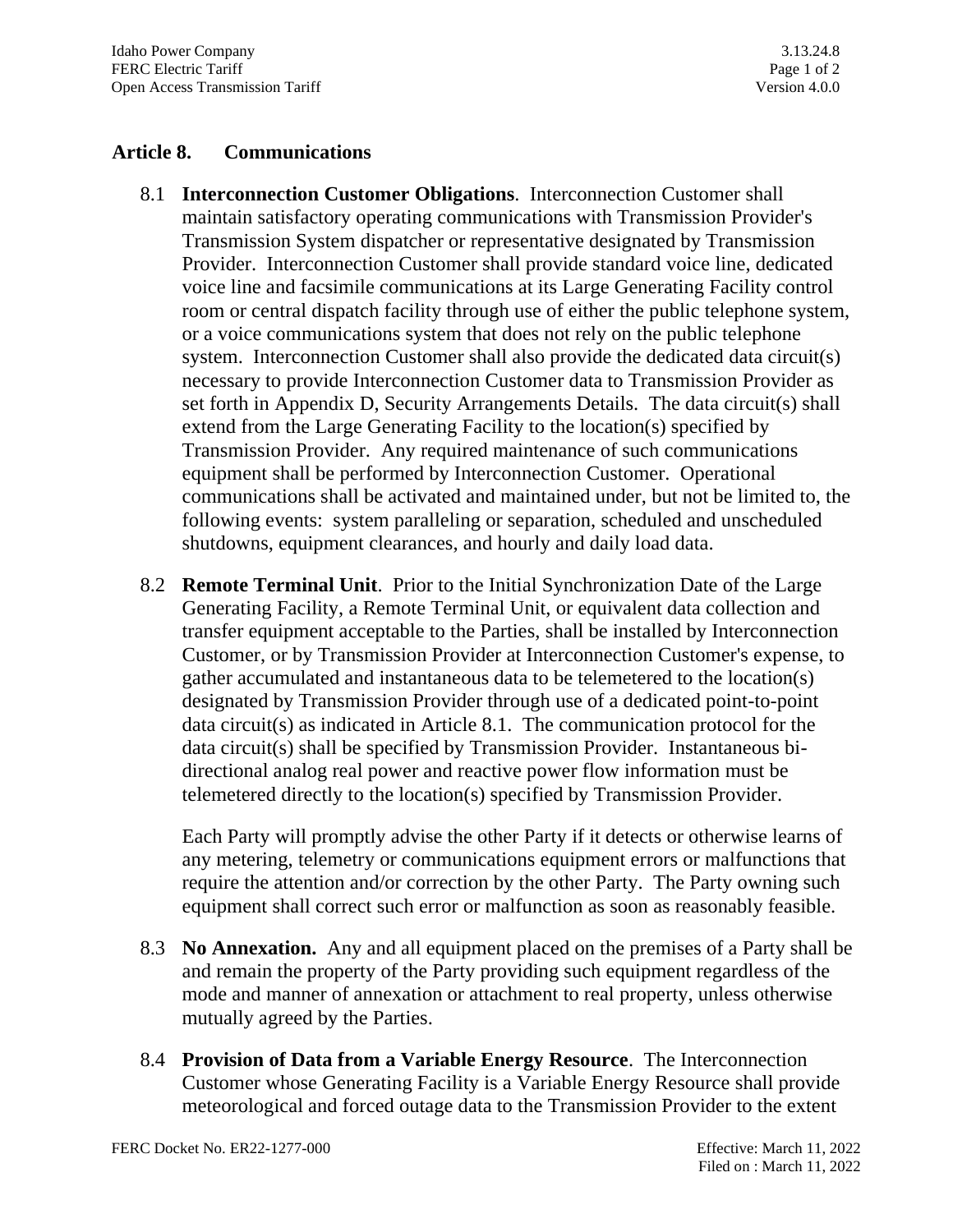necessary for the Transmission Provider's development and deployment of power production forecasts for that class of Variable Energy Resources. The Interconnection Customer with a Variable Energy Resource having wind as the energy source, at a minimum, will be required to provide the Transmission Provider with site-specific meteorological data including: temperature, wind speed, wind direction, and atmospheric pressure. The Interconnection Customer with a Variable Energy Resource having solar as the energy source, at a minimum, will be required to provide the Transmission Provider with site-specific meteorological data including: temperature, atmospheric pressure, and irradiance. The Transmission Provider and Interconnection Customer whose Generating Facility is a Variable Energy Resource shall mutually agree to any additional meteorological data that are required for the development and deployment of a power production forecast. The Interconnection Customer whose Generating Facility is a Variable Energy Resource also shall submit data to the Transmission Provider regarding all forced outages to the extent necessary for the Transmission Provider's development and deployment of power production forecasts for that class of Variable Energy Resources. The exact specifications of the meteorological and forced outage data to be provided by the Interconnection Customer to the Transmission Provider, including the frequency and timing of data submittals, shall be made taking into account the size and configuration of the Variable Energy Resource, its characteristics, location, and its importance in maintaining generation resource adequacy and transmission system reliability in its area. All requirements for meteorological and forced outage data must be commensurate with the power production forecasting employed by the Transmission Provider. Such requirements for meteorological and forced outage data are set forth in Appendix C, Interconnection Details, of this LGIA, as they may change from time to time.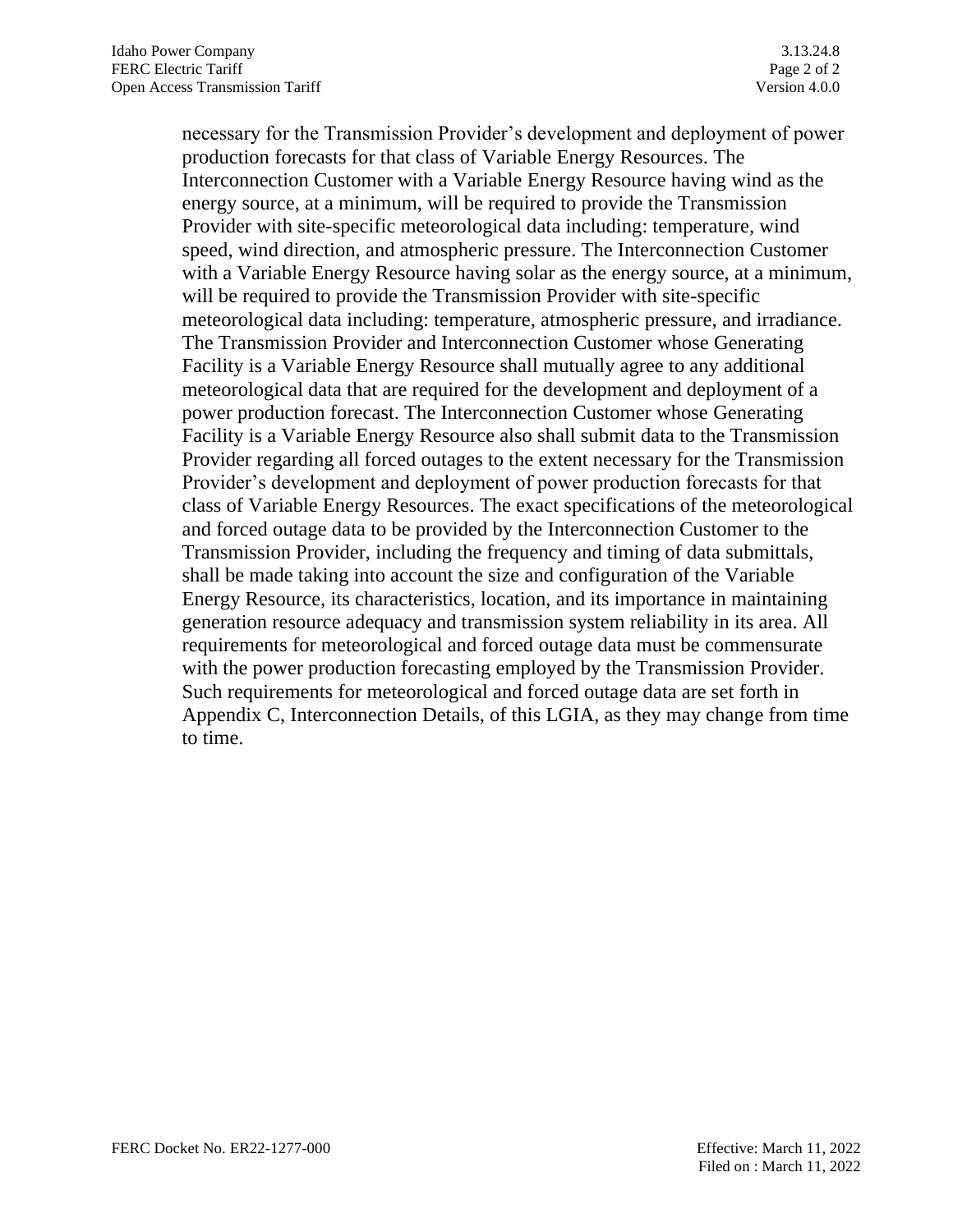# **Article 9. Operations**

- 9.1 **General.** Each Party shall comply with the Applicable Reliability Council requirements. Each Party shall provide to the other Party all information that may reasonably be required by the other Party to comply with Applicable Laws and Regulations and Applicable Reliability Standards.
- 9.2 **Control Area Notification**. At least three months before Initial Synchronization Date, Interconnection Customer shall notify Transmission Provider in writing of the Control Area in which the Large Generating Facility will be located. If Interconnection Customer elects to locate the Large Generating Facility in a Control Area other than the Control Area in which the Large Generating Facility is physically located, and if permitted to do so by the relevant transmission tariffs, all necessary arrangements, including but not limited to those set forth in Article 7 and Article 8 of this LGIA, and remote Control Area generator interchange agreements, if applicable, and the appropriate measures under such agreements, shall be executed and implemented prior to the placement of the Large Generating Facility in the other Control Area.
- 9.3 **Transmission Provider Obligations**. Transmission Provider shall cause the Transmission System and Transmission Provider's Interconnection Facilities to be operated, maintained and controlled in a safe and reliable manner and in accordance with this LGIA. Transmission Provider may provide operating instructions to Interconnection Customer consistent with this LGIA and Transmission Provider's operating protocols and procedures as they may change from time to time. Transmission Provider will consider changes to its operating protocols and procedures proposed by Interconnection Customer.
- 9.4 **Interconnection Customer Obligations**. Interconnection Customer shall at its own expense operate, maintain and control the Large Generating Facility and Interconnection Customer's Interconnection Facilities in a safe and reliable manner and in accordance with this LGIA. Interconnection Customer shall operate the Large Generating Facility and Interconnection Customer's Interconnection Facilities in accordance with all applicable requirements of the Control Area of which it is part, as such requirements are set forth in Appendix C, Interconnection Details, of this LGIA. Appendix C, Interconnection Details, will be modified to reflect changes to the requirements as they may change from time to time. Either Party may request that the other Party provide copies of the requirements set forth in Appendix C, Interconnection Details, of this LGIA.
- 9.5 **Start-Up and Synchronization.** Consistent with the Parties' mutually acceptable procedures, Interconnection Customer is responsible for the proper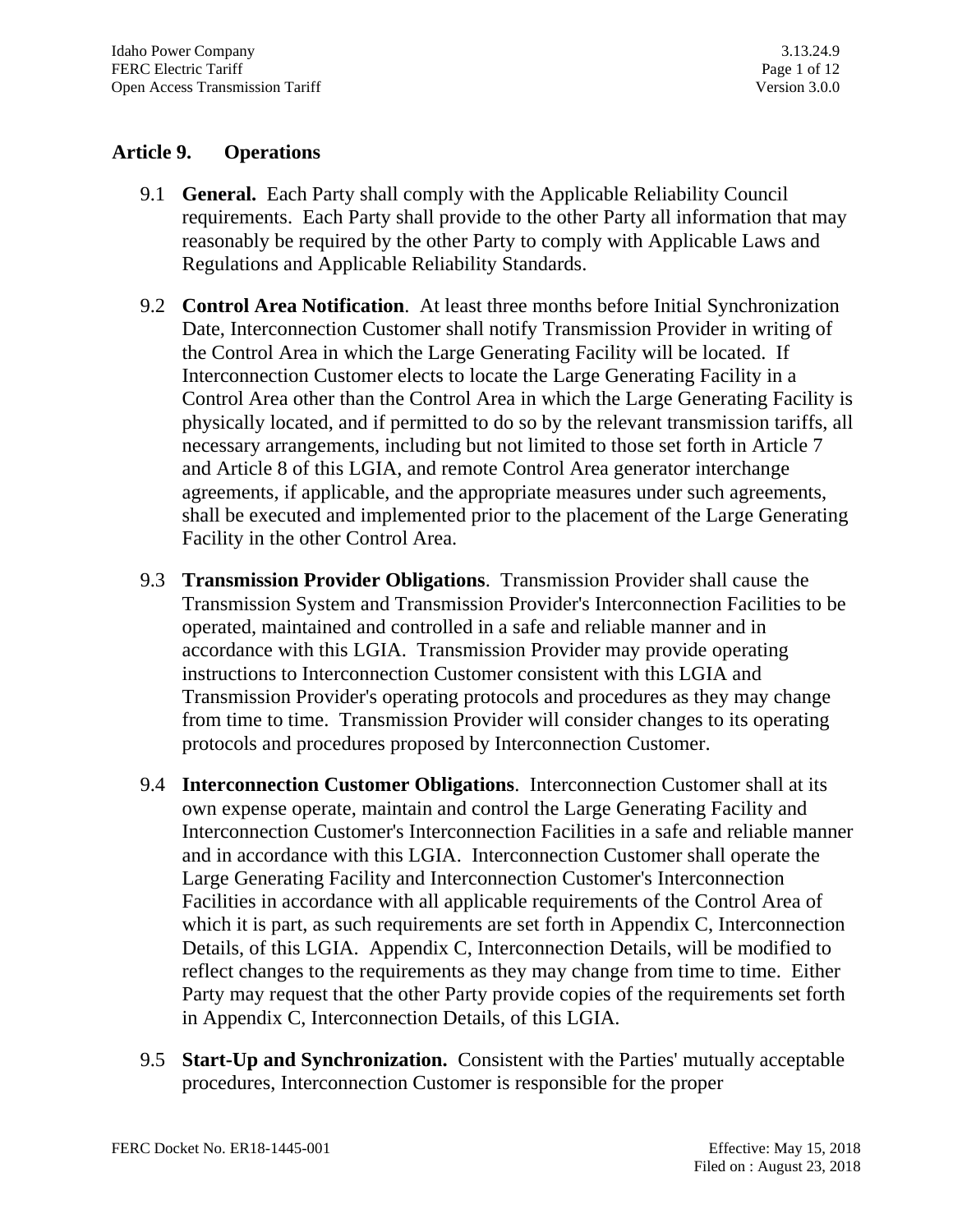synchronization of the Large Generating Facility to Transmission Provider's Transmission System.

### 9.6 **Reactive Power and Primary Frequency Response**

- 9.6.1 **Power Factor Design Criteria**. Interconnection Customer shall design the Large Generating Facility to maintain a composite power delivery at continuous rated power output at the Point of Interconnection at a power factor within the range of 0.95 leading to 0.95 lagging, unless the Transmission Provider has established different requirements that apply to all synchronous generators in the Control Area on a comparable basis.
	- 9.6.1.1 **Non-Synchronous Generation**. Interconnection Customer shall design the Large Generating Facility to maintain a composite power delivery at continuous rated power output at the high-side of the generator substation at a power factor within the range of 0.95 leading to 0.95 lagging, unless the Transmission Provider has established a different power factor range that applies to all nonsynchronous generators in the Control Area on a comparable basis. This power factor range standard shall be dynamic and can be met using, for example, power electronics designed to supply this level of reactive capability (taking into account any limitations due to voltage level, real power output, etc.) or fixed and switched capacitors, or a combination of the two. This requirement shall only apply to newly interconnecting non-synchronous generators that have not yet executed a Facilities Study Agreement as of the effective date of the Final Rule establishing this requirement (Order No. 827).
- 9.6.2 **Voltage Schedules.** Once Interconnection Customer has synchronized the Large Generating Facility with the Transmission System, Transmission Provider shall require Interconnection Customer to operate the Large Generating Facility to produce or absorb reactive power within the design limitations of the Large Generating Facility set forth in Article 9.6.1 (Power Factor Design Criteria). Transmission Provider's voltage schedules shall treat all sources of reactive power in the Control Area in an equitable and not unduly discriminatory manner. Transmission Provider shall exercise Reasonable Efforts to provide Interconnection Customer with such schedules at least one (1) day in advance, and may make changes to such schedules as necessary to maintain the reliability of the Transmission System. Interconnection Customer shall operate the Large Generating Facility to maintain the specified output voltage or power factor at the Point of Interconnection within the design limitations of the Large Generating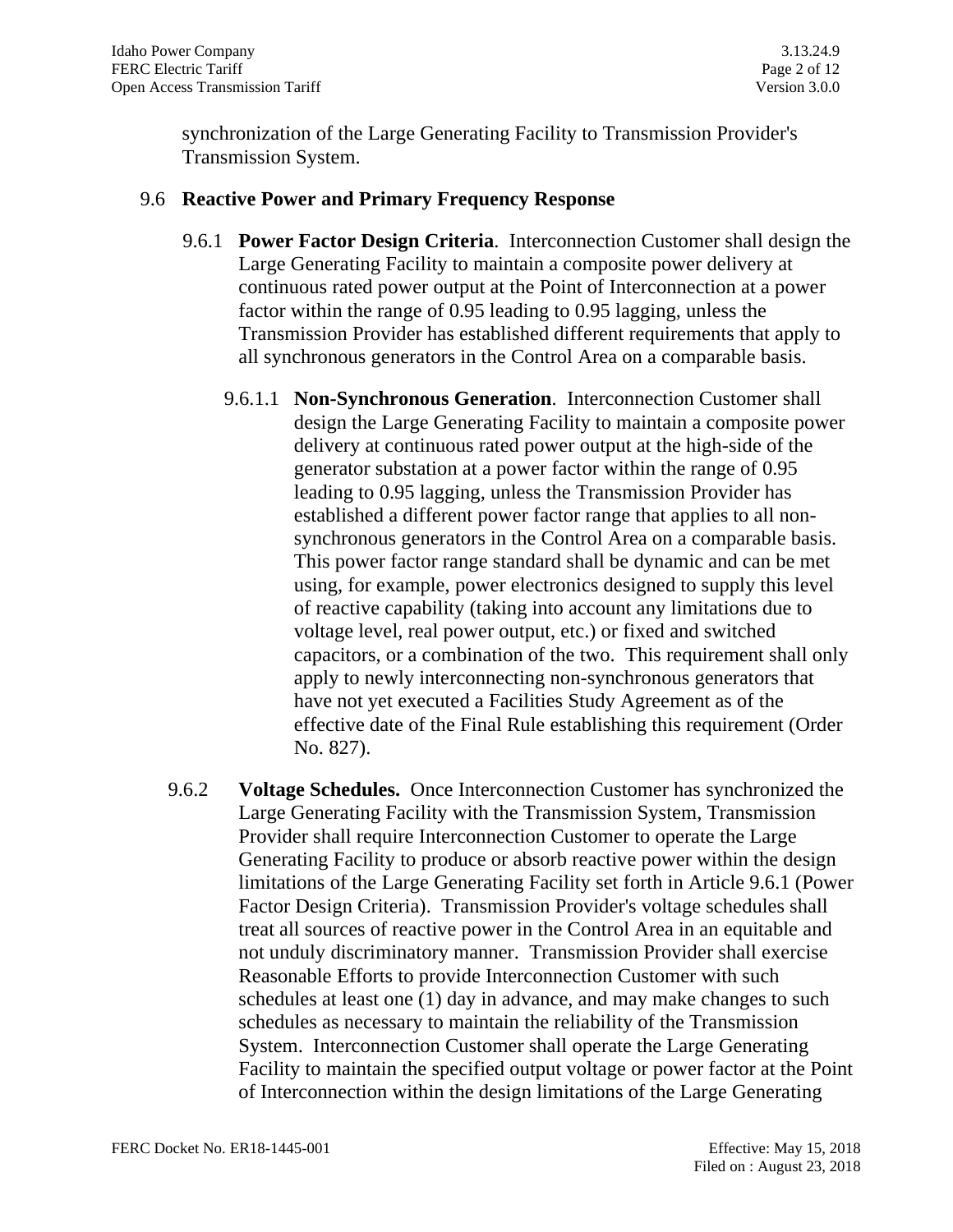Facility set forth in Article 9.6.1 (Power Factor Design Criteria). If Interconnection Customer is unable to maintain the specified voltage or power factor, it shall promptly notify the System Operator.

- 9.6.2.1 **Voltage Regulators**. Whenever the Large Generating Facility is operated in parallel with the Transmission System and voltage regulators are capable of operation, Interconnection Customer shall operate the Large Generating Facility with its voltage regulators in automatic operation. If the Large Generating Facility's voltage regulators are not capable of such automatic operation, Interconnection Customer shall immediately notify Transmission Provider's system operator, or its designated representative, and ensure that such Large Generating Facility's reactive power production or absorption (measured in MVARs) are within the design capability of the Large Generating Facility's generating unit(s) and steady state stability limits. Interconnection Customer shall not cause its Large Generating Facility to disconnect automatically or instantaneously from the Transmission System or trip any generating unit comprising the Large Generating Facility for an under or over frequency condition unless the abnormal frequency condition persists for a time period beyond the limits set forth in ANSI/IEEE Standard C37.106, or such other standard as applied to other generators in the Control Area on a comparable basis.
- 9.6.3 **Payment for Reactive Power.** Transmission Provider is required to pay Interconnection Customer for reactive power that Interconnection Customer provides or absorbs from the Large Generating Facility when Transmission Provider requests Interconnection Customer to operate its Large Generating Facility outside the range specified in Article 9.6.1, provided that if Transmission Provider pays its own or affiliated generators for reactive power service within the specified range, it must also pay Interconnection Customer. Payments shall be pursuant to Article 11.6 or such other agreement to which the Parties have otherwise agreed.
- 9.6.4 **Primary Frequency Response.** Interconnection Customer shall ensure the primary frequency response capability of its Large Generating Facility by installing, maintaining, and operating a functioning governor or equivalent controls. The term "functioning governor or equivalent controls" as used herein shall mean the required hardware and/or software that provides frequency responsive real power control with the ability to sense changes in system frequency and autonomously adjust the Large Generating Facility's real power output in accordance with the droop and deadband parameters and in the direction needed to correct frequency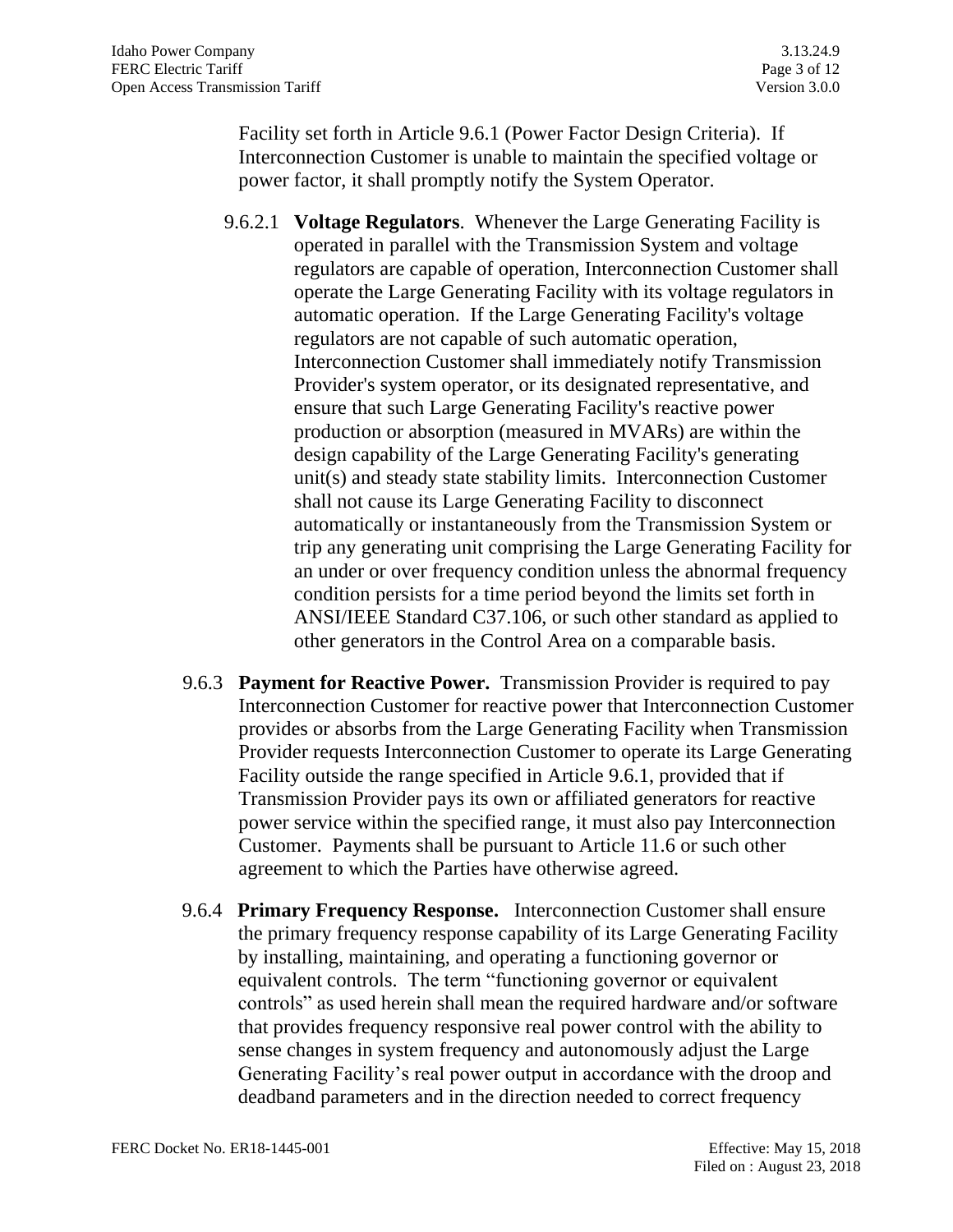deviations. Interconnection Customer is required to install a governor or equivalent controls with the capability of operating: (1) with a maximum 5 percent droop and  $\pm 0.036$  Hz deadband; or (2) in accordance with the relevant droop, deadband, and timely and sustained response settings from an approved NERC Reliability Standard providing for equivalent or more stringent parameters. The droop characteristic shall be: (1) based on the nameplate capacity of the Large Generating Facility, and shall be linear in the range of frequencies between 59 to 61 Hz that are outside of the deadband parameter; or (2) based an approved NERC Reliability Standard providing for an equivalent or more stringent parameter. The deadband parameter shall be: the range of frequencies above and below nominal (60 Hz) in which the governor or equivalent controls is not expected to adjust the Large Generating Facility's real power output in response to frequency deviations. The deadband shall be implemented: (1) without a step to the droop curve, that is, once the frequency deviation exceeds the deadband parameter, the expected change in the Large Generating Facility's real power output in response to frequency deviations shall start from zero and then increase (for under-frequency deviations) or decrease (for overfrequency deviations) linearly in proportion to the magnitude of the frequency deviation; or (2) in accordance with an approved NERC Reliability Standard providing for an equivalent or more stringent parameter. Interconnection Customer shall notify Transmission Provider that the primary frequency response capability of the Large Generating Facility has been tested and confirmed during commissioning. Once Interconnection Customer has synchronized the Large Generating Facility with the Transmission System, Interconnection Customer shall operate the Large Generating Facility consistent with the provisions specified in Sections 9.6.4.1 and 9.6.4.2 of this Agreement. The primary frequency response requirements contained herein shall apply to both synchronous and non-synchronous Large Generating Facilities.

9.6.4.1 **Governor or Equivalent Controls.** Whenever the Large Generating Facility is operated in parallel with the Transmission System, Interconnection Customer shall operate the Large Generating Facility with its governor or equivalent controls in service and responsive to frequency. Interconnection Customer shall: (1) in coordination with Transmission Provider and/or the relevant balancing authority, set the deadband parameter to: (1) a maximum of  $\pm 0.036$  Hz and set the droop parameter to a maximum of 5 percent; or (2) implement the relevant droop and deadband settings from an approved NERC Reliability Standard that provides for equivalent or more stringent parameters. Interconnection Customer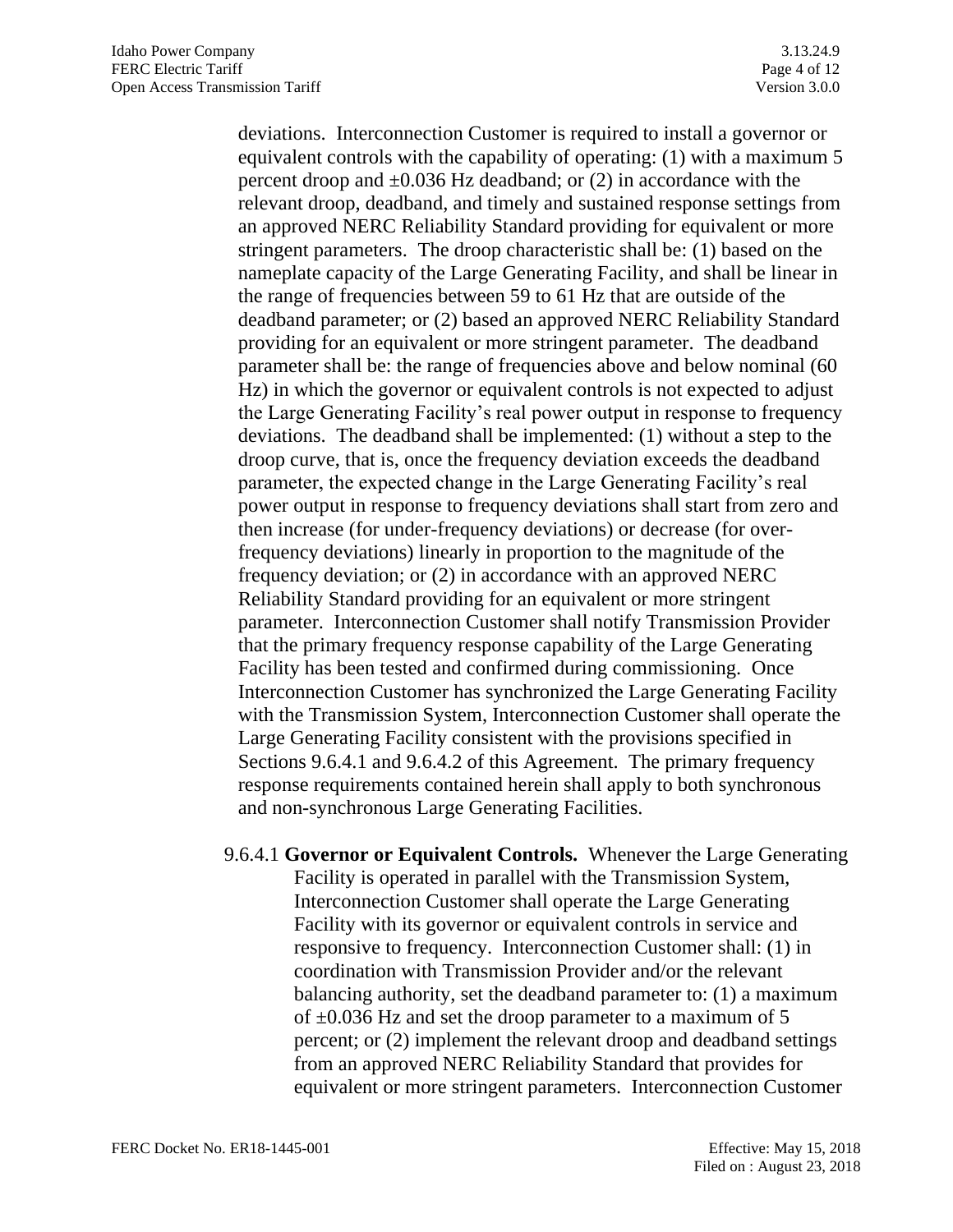shall be required to provide the status and settings of the governor or equivalent controls to Transmission Provider and/or the relevant balancing authority upon request. If Interconnection Customer needs to operate the Large Generating Facility with its governor or equivalent controls not in service, Interconnection Customer shall immediately notify Transmission Provider and the relevant balancing authority, and provide both with the following information: (1) the operating status of the governor or equivalent controls (i.e., whether it is currently out of service or when it will be taken out of service); (2) the reasons for removing the governor or equivalent controls from service; and (3) a reasonable estimate of when the governor or equivalent controls will be returned to service. Interconnection Customer shall make Reasonable Efforts to return its governor or equivalent controls into service as soon as practicable. Interconnection Customer shall make Reasonable Efforts to keep outages of the Large Generating Facility's governor or equivalent controls to a minimum whenever the Large Generating Facility is operated in parallel with the Transmission System.

- 9.6.4.2 **Timely and Sustained Response.** Interconnection Customer shall ensure that the Large Generating Facility's real power response to sustained frequency deviations outside of the deadband setting is automatically provided and shall begin immediately after frequency deviates outside of the deadband, and to the extent the Large Generating Facility has operating capability in the direction needed to correct the frequency deviation. Interconnection Customer shall not block or otherwise inhibit the ability of the governor or equivalent controls to respond and shall ensure that the response is not inhibited, except under certain operational constraints including, but not limited to, ambient temperature limitations, physical energy limitations, outages of mechanical equipment, or regulatory requirements. The Large Generating Facility shall sustain the real power response at least until system frequency returns to a value within the deadband setting of the governor or equivalent controls. A Commission-approved Reliability Standard with equivalent or more stringent requirements shall supersede the above requirements.
- 9.6.4.3 **Exemptions.** Large Generating Facilities that are regulated by the United States Nuclear Regulatory Commission shall be exempt from Sections 9.6.4, 9.6.4.1, and 9.6.4.2 of this Agreement. Large Generating Facilities that are behind the meter generation that is sized-to-load (i.e., the thermal load and the generation are near-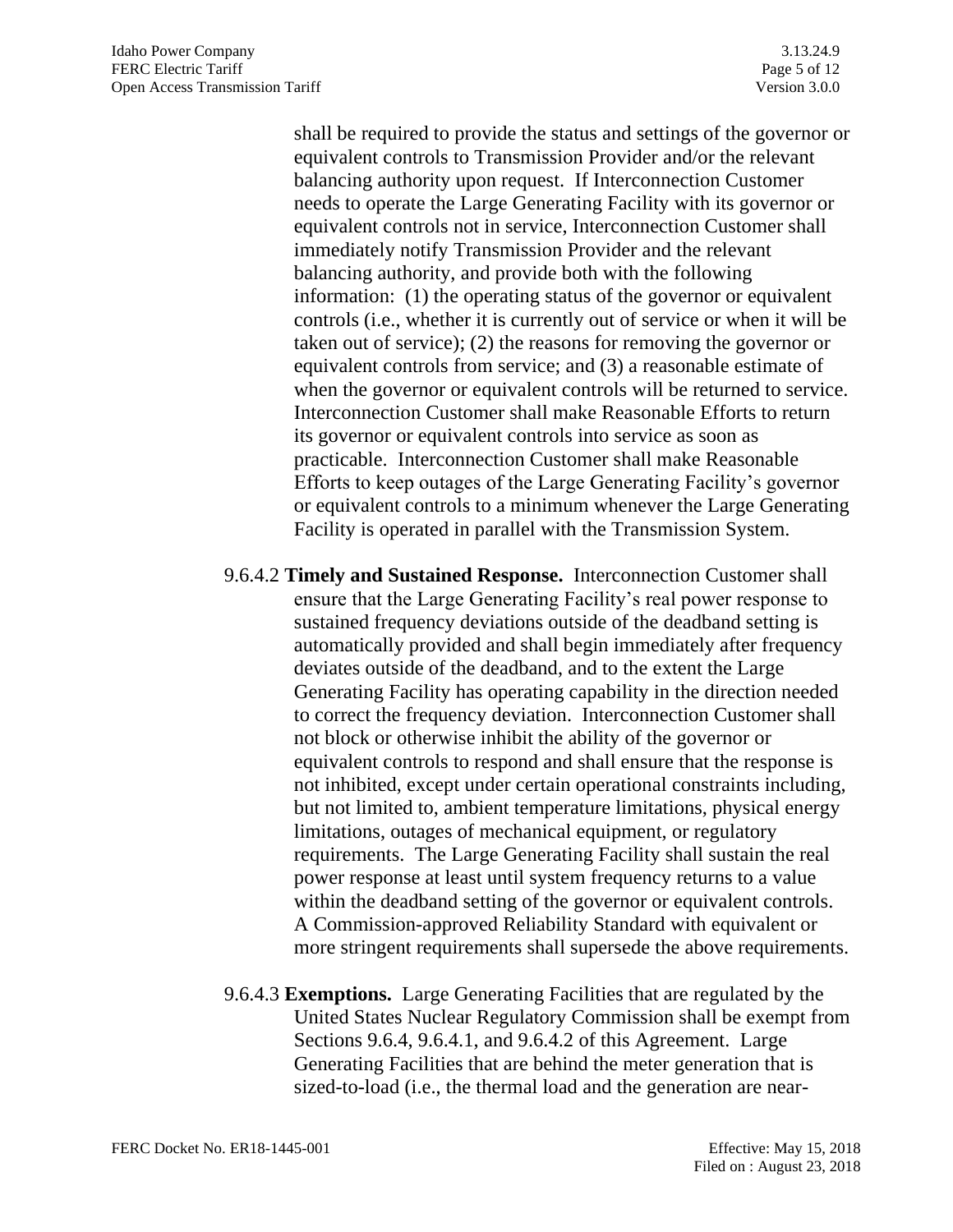balanced in real-time operation and the generation is primarily controlled to maintain the unique thermal, chemical, or mechanical output necessary for the operating requirements of its host facility) shall be required to install primary frequency response capability in accordance with the droop and deadband capability requirements specified in Section 9.6.4, but shall be otherwise exempt from the operating requirements in Sections 9.6.4, 9.6.4.1, 9.6.4.2, and 9.6.4.4 of this Agreement.

# 9.6.4.4 **Electric Storage Resources.** Interconnection Customer interconnecting an electric storage resource shall establish an operating range in Appendix C of its LGIA that specifies a minimum state of charge and a maximum state of charge between which the electric storage resource will be required to provide primary frequency response consistent with the conditions set forth in Sections 9.6.4, 9.6.4.1, 9.6.4.2 and 9.6.4.3 of this Agreement. Appendix C shall specify whether the operating range is static or dynamic, and shall consider (1) the expected magnitude of frequency deviations in the interconnection; (2) the expected duration that system frequency will remain outside of the deadband parameter in the interconnection; (3) the expected incidence of frequency deviations outside of the deadband parameter in the interconnection; (4) the physical capabilities of the electric storage resource; (5) operational limitations of the electric storage resource due to manufacturer specifications; and (6) any other relevant factors agreed to by Transmission Provider and Interconnection Customer, and in consultation with the relevant transmission owner or balancing authority as appropriate. If the operating range is dynamic, then Appendix C must establish how frequently the operating range will be reevaluated and the factors that may be considered during its reevaluation.

Interconnection Customer's electric storage resource is required to provide timely and sustained primary frequency response consistent with Section 9.6.4.2 of this Agreement when it is online and dispatched to inject electricity to the Transmission System and/or receive electricity from the Transmission System. This excludes circumstances when the electric storage resource is not dispatched to inject electricity to the Transmission System and/or dispatched to receive electricity from the Transmission System. If Interconnection Customer's electric storage resource is charging at the time of a frequency deviation outside of its deadband parameter, it is to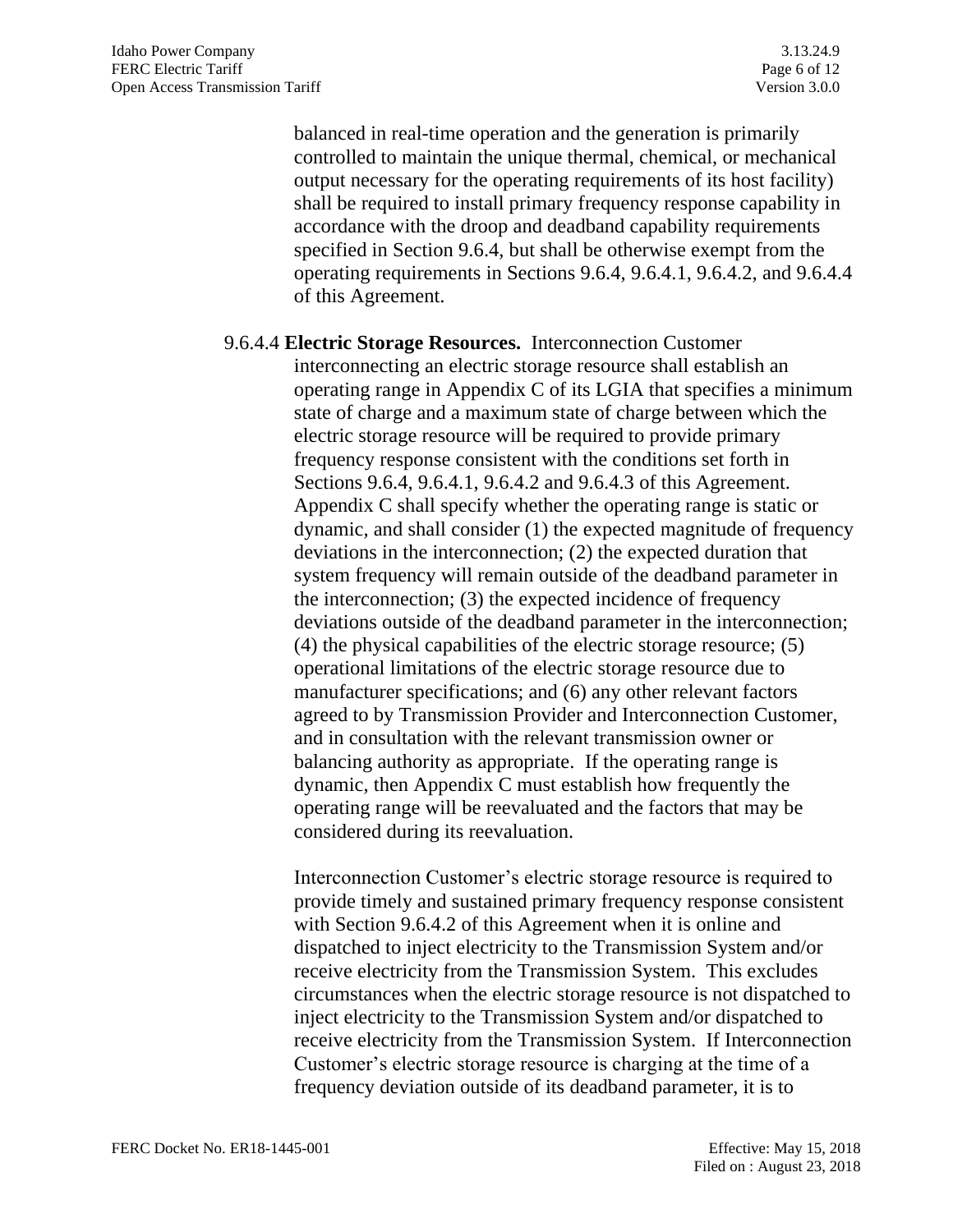increase (for over-frequency deviations) or decrease (for underfrequency deviations) the rate at which it is charging in accordance with its droop parameter. Interconnection Customer's electric storage resource is not required to change from charging to discharging, or vice versa, unless the response necessitated by the droop and deadband settings requires it to do so and it is technically capable of making such a transition.

# 9.7 **Outages and Interruptions**.

## 9.7.1 **Outages**.

- 9.7.1.1 **Outage Authority and Coordination**. Each Party may in accordance with Good Utility Practice in coordination with the other Party remove from service any of its respective Interconnection Facilities or Network Upgrades that may impact the other Party's facilities as necessary to perform maintenance or testing or to install or replace equipment. Absent an Emergency Condition, the Party scheduling a removal of such facility(ies) from service will use Reasonable Efforts to schedule such removal on a date and time mutually acceptable to the Parties. In all circumstances, any Party planning to remove such facility(ies) from service shall use Reasonable Efforts to minimize the effect on the other Party of such removal.
- 9.7.1.2 **Outage Schedules.** Transmission Provider shall post scheduled outages of its transmission facilities on the OASIS. Interconnection Customer shall submit its planned maintenance schedules for the Large Generating Facility to Transmission Provider for a minimum of a rolling twenty-four month period. Interconnection Customer shall update its planned maintenance schedules as necessary. Transmission Provider may request Interconnection Customer to reschedule its maintenance as necessary to maintain the reliability of the Transmission System; provided, however, adequacy of generation supply shall not be a criterion in determining Transmission System reliability. Transmission Provider shall compensate Interconnection Customer for any additional direct costs that Interconnection Customer incurs as a result of having to reschedule maintenance, including any additional overtime, breaking of maintenance contracts or other costs above and beyond the cost Interconnection Customer would have incurred absent Transmission Provider's request to reschedule maintenance. Interconnection Customer will not be eligible to receive compensation, if during the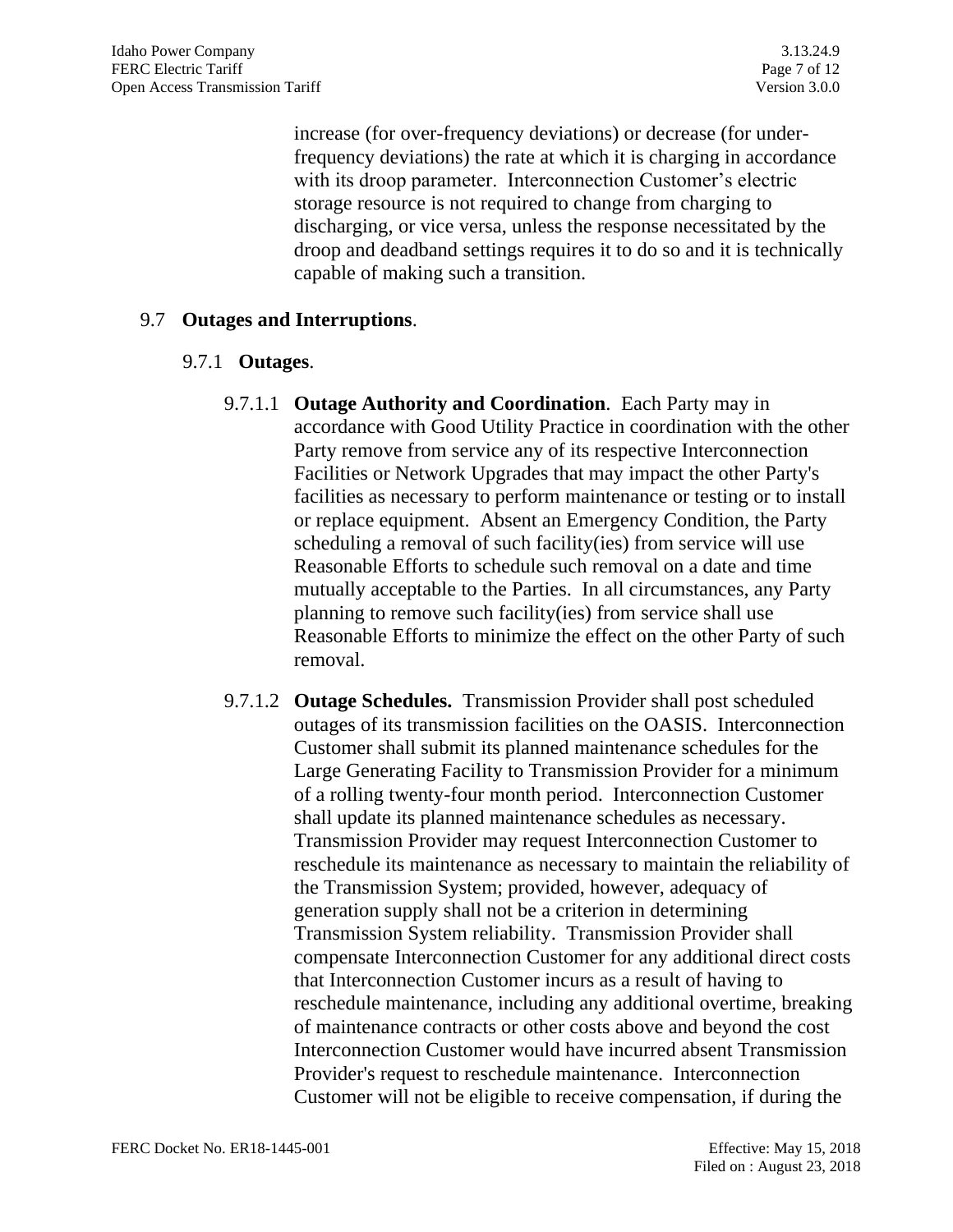twelve (12) months prior to the date of the scheduled maintenance, Interconnection Customer had modified its schedule of maintenance activities.

- 9.7.1.3 **Outage Restoration**. If an outage on a Party's Interconnection Facilities or Network Upgrades adversely affects the other Party's operations or facilities, the Party that owns or controls the facility that is out of service shall use Reasonable Efforts to promptly restore such facility(ies) to a normal operating condition consistent with the nature of the outage. The Party that owns or controls the facility that is out of service shall provide the other Party, to the extent such information is known, information on the nature of the Emergency Condition, an estimated time of restoration, and any corrective actions required. Initial verbal notice shall be followed up as soon as practicable with written notice explaining the nature of the outage.
- 9.7.2 **Interruption of Service**. If required by Good Utility Practice to do so, Transmission Provider may require Interconnection Customer to interrupt or reduce deliveries of electricity if such delivery of electricity could adversely affect Transmission Provider's ability to perform such activities as are necessary to safely and reliably operate and maintain the Transmission System. The following provisions shall apply to any interruption or reduction permitted under this Article 9.7.2:
	- 9.7.2.1 The interruption or reduction shall continue only for so long as reasonably necessary under Good Utility Practice;
	- 9.7.2.2 Any such interruption or reduction shall be made on an equitable, non-discriminatory basis with respect to all generating facilities directly connected to the Transmission System;
	- 9.7.2.3 When the interruption or reduction must be made under circumstances which do not allow for advance notice, Transmission Provider shall notify Interconnection Customer by telephone as soon as practicable of the reasons for the curtailment, interruption, or reduction, and, if known, its expected duration. Telephone notification shall be followed by written notification as soon as practicable;
	- 9.7.2.4 Except during the existence of an Emergency Condition, when the interruption or reduction can be scheduled without advance notice, Transmission Provider shall notify Interconnection Customer in advance regarding the timing of such scheduling and further notify Interconnection Customer of the expected duration. Transmission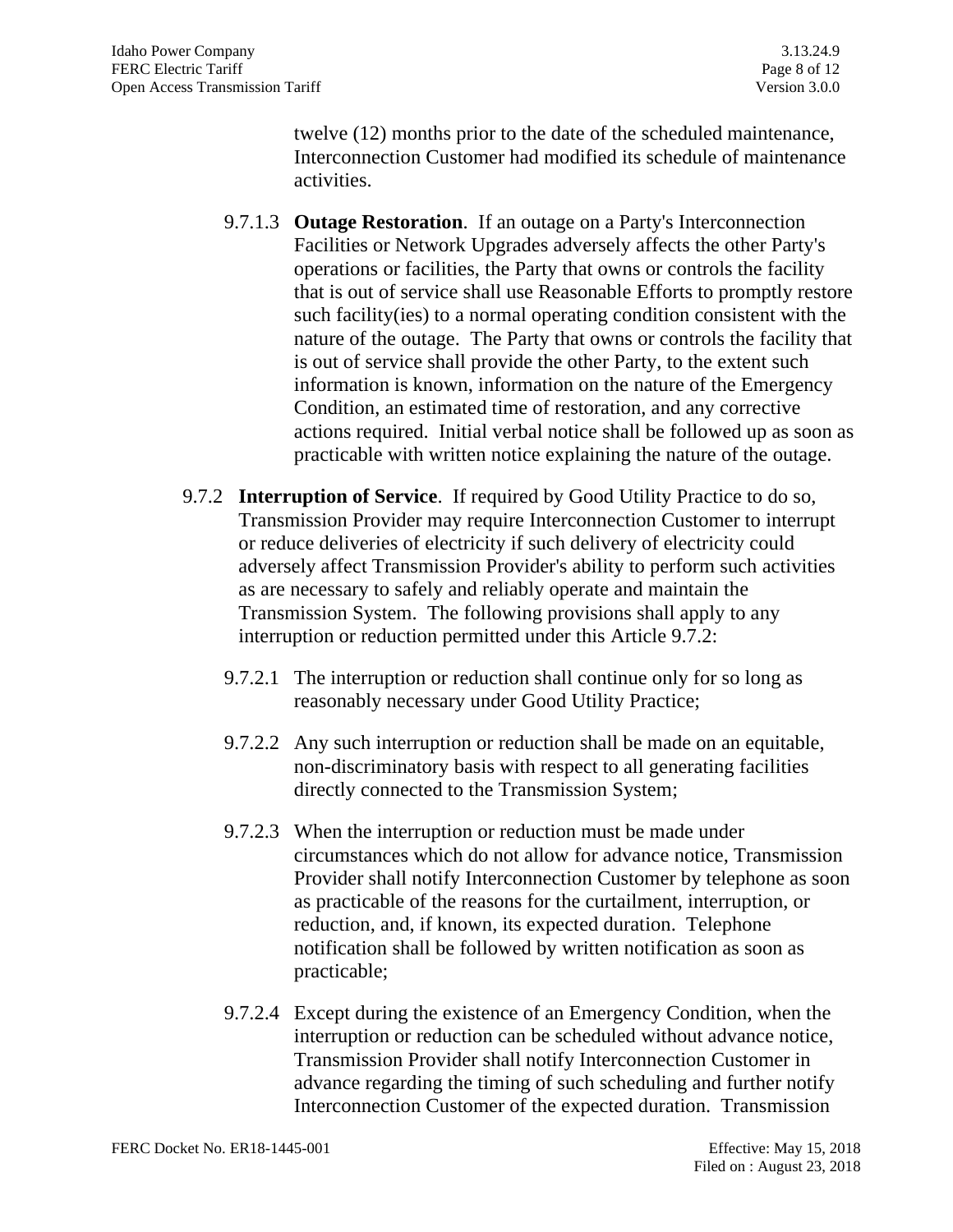Provider shall coordinate with Interconnection Customer using Good Utility Practice to schedule the interruption or reduction during periods of least impact to Interconnection Customer and Transmission Provider;

- 9.7.2.5 The Parties shall cooperate and coordinate with each other to the extent necessary in order to restore the Large Generating Facility, Interconnection Facilities, and the Transmission System to their normal operating state, consistent with system conditions and Good Utility Practice.
- 9.7.3 **Under-Frequency and Over-Frequency Conditions**. The Transmission System is designed to automatically activate a load-shed program as required by the Applicable Reliability Council in the event of an underfrequency system disturbance. Interconnection Customer shall implement under-frequency and over-frequency relay set points for the Large Generating Facility as required by the Applicable Reliability Council to ensure "ride through" capability of the Transmission System. Large Generating Facility response to frequency deviations of pre-determined magnitudes, both under-frequency and over-frequency deviations, shall be studied and coordinated with Transmission Provider in accordance with Good Utility Practice. The term "ride through" as used herein shall mean the ability of a Generating Facility to stay connected to and synchronized with the Transmission System during system disturbances within a range of under-frequency and over-frequency conditions, in accordance with Good Utility Practice.

## 9.7.4 **System Protection and Other Control Requirements**.

- 9.7.4.1 **System Protection Facilities**. Interconnection Customer shall, at its expense, install, operate and maintain System Protection Facilities as a part of the Large Generating Facility or Interconnection Customer's Interconnection Facilities. Transmission Provider shall install at Interconnection Customer's expense any System Protection Facilities that may be required on Transmission Provider's Interconnection Facilities or the Transmission System as a result of the interconnection of the Large Generating Facility and Interconnection Customer's Interconnection Facilities.
- 9.7.4.2 Each Party's protection facilities shall be designed and coordinated with other systems in accordance with Good Utility Practice.
- 9.7.4.3 Each Party shall be responsible for protection of its facilities consistent with Good Utility Practice.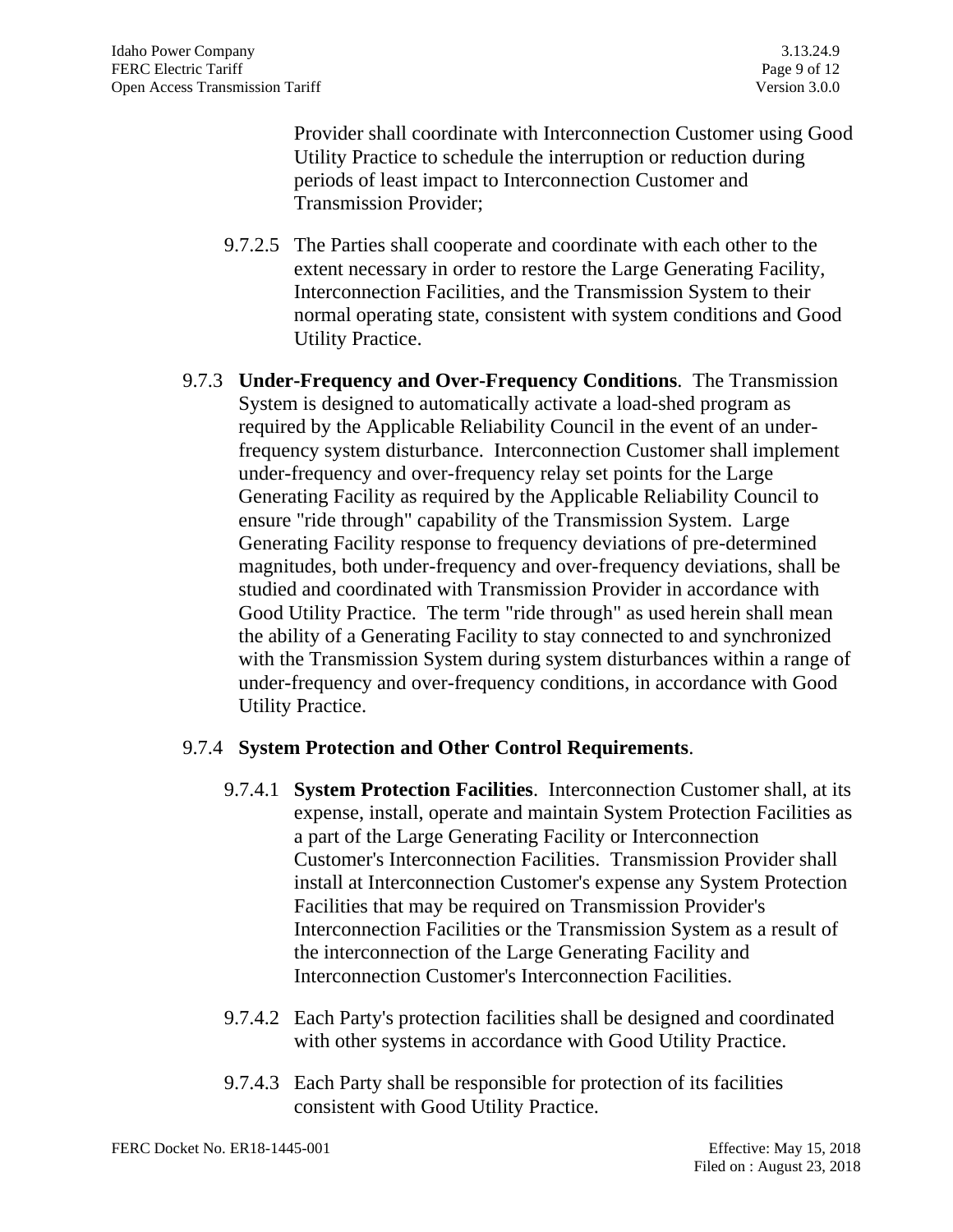- 9.7.4.4 Each Party's protective relay design shall incorporate the necessary test switches to perform the tests required in Article 6. The required test switches will be placed such that they allow operation of lockout relays while preventing breaker failure schemes from operating and causing unnecessary breaker operations and/or the tripping of Interconnection Customer's units.
- 9.7.4.5 Each Party will test, operate and maintain System Protection Facilities in accordance with Good Utility Practice.
- 9.7.4.6 Prior to the In-Service Date, and again prior to the Commercial Operation Date, each Party or its agent shall perform a complete calibration test and functional trip test of the System Protection Facilities. At intervals suggested by Good Utility Practice and following any apparent malfunction of the System Protection Facilities, each Party shall perform both calibration and functional trip tests of its System Protection Facilities. These tests do not require the tripping of any in-service generation unit. These tests do, however, require that all protective relays and lockout contacts be activated.
- 9.7.5 **Requirements for Protection**. In compliance with Good Utility Practice, Interconnection Customer shall provide, install, own, and maintain relays, circuit breakers and all other devices necessary to remove any fault contribution of the Large Generating Facility to any short circuit occurring on the Transmission System not otherwise isolated by Transmission Provider's equipment, such that the removal of the fault contribution shall be coordinated with the protective requirements of the Transmission System. Such protective equipment shall include, without limitation, a disconnecting device or switch with load-interrupting capability located between the Large Generating Facility and the Transmission System at a site selected upon mutual agreement (not to be unreasonably withheld, conditioned or delayed) of the Parties. Interconnection Customer shall be responsible for protection of the Large Generating Facility and Interconnection Customer's other equipment from such conditions as negative sequence currents, over- or under-frequency, sudden load rejection, over- or under-voltage, and generator loss-of-field. Interconnection Customer shall be solely responsible to disconnect the Large Generating Facility and Interconnection Customer's other equipment if conditions on the Transmission System could adversely affect the Large Generating Facility.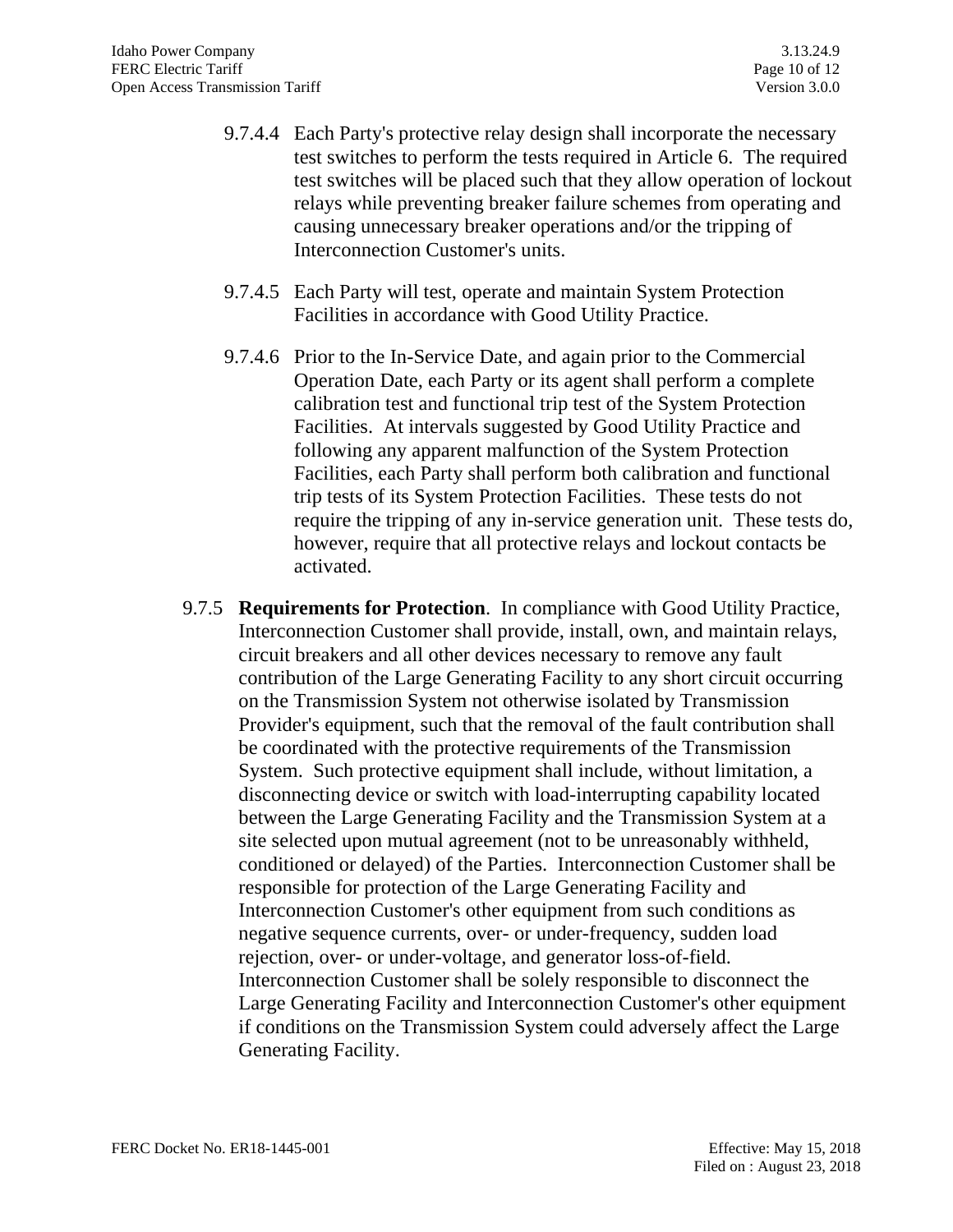- 9.7.6 **Power Quality**. Neither Party's facilities shall cause excessive voltage flicker nor introduce excessive distortion to the sinusoidal voltage or current waves as defined by ANSI Standard C84.1-1989, in accordance with IEEE Standard 519, or any applicable superseding electric industry standard. In the event of a conflict between ANSI Standard C84.1-1989, or any applicable superseding electric industry standard, ANSI Standard C84.1-1989, or the applicable superseding electric industry standard, shall control.
- 9.8 **Switching and Tagging Rules.** Each Party shall provide the other Party a copy of its switching and tagging rules that are applicable to the other Party's activities. Such switching and tagging rules shall be developed on a non-discriminatory basis. The Parties shall comply with applicable switching and tagging rules, as amended from time to time, in obtaining clearances for work or for switching operations on equipment.

#### 9.9 **Use of Interconnection Facilities by Third Parties**.

- 9.9.1 **Purpose of Interconnection Facilities**. Except as may be required by Applicable Laws and Regulations, or as otherwise agreed to among the Parties, the Interconnection Facilities shall be constructed for the sole purpose of interconnecting the Large Generating Facility to the Transmission System and shall be used for no other purpose.
- 9.9.2 **Third Party Users**. If required by Applicable Laws and Regulations or if the Parties mutually agree, such agreement not to be unreasonably withheld, to allow one or more third parties to use Transmission Provider's Interconnection Facilities, or any part thereof, Interconnection Customer will be entitled to compensation for the capital expenses it incurred in connection with the Interconnection Facilities based upon the pro rata use of the Interconnection Facilities by Transmission Provider, all third party users, and Interconnection Customer, in accordance with Applicable Laws and Regulations or upon some other mutually-agreed upon methodology. In addition, cost responsibility for ongoing costs, including operation and maintenance costs associated with the Interconnection Facilities, will be allocated between Interconnection Customer and any third party users based upon the pro rata use of the Interconnection Facilities by Transmission Provider, all third party users, and Interconnection Customer, in accordance with Applicable Laws and Regulations or upon some other mutually agreed upon methodology. If the issue of such compensation or allocation cannot be resolved through such negotiations, it shall be submitted to FERC for resolution.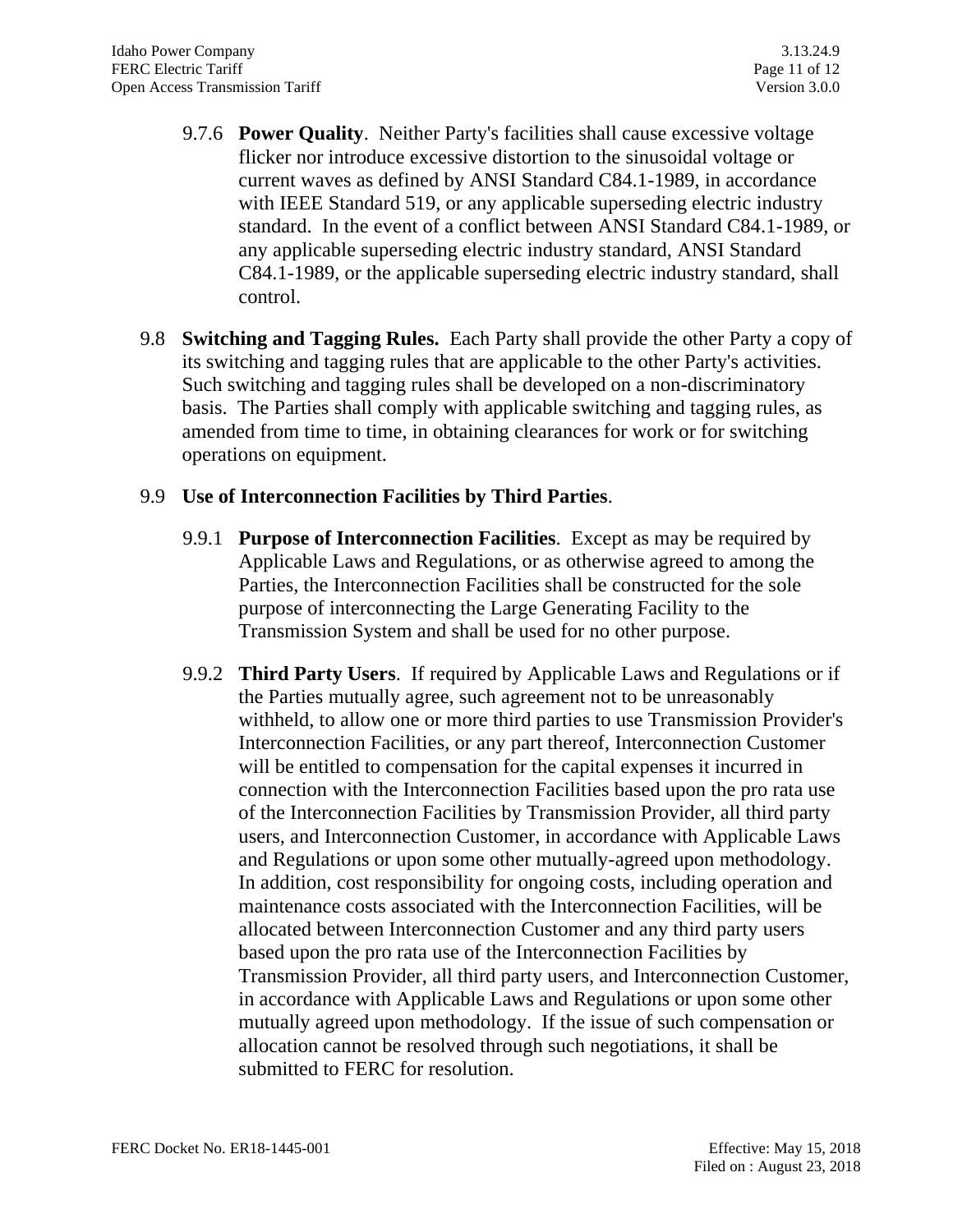9.10 **Disturbance Analysis Data Exchange**. The Parties will cooperate with one another in the analysis of disturbances to either the Large Generating Facility or Transmission Provider's Transmission System by gathering and providing access to any information relating to any disturbance, including information from oscillography, protective relay targets, breaker operations and sequence of events records, and any disturbance information required by Good Utility Practice.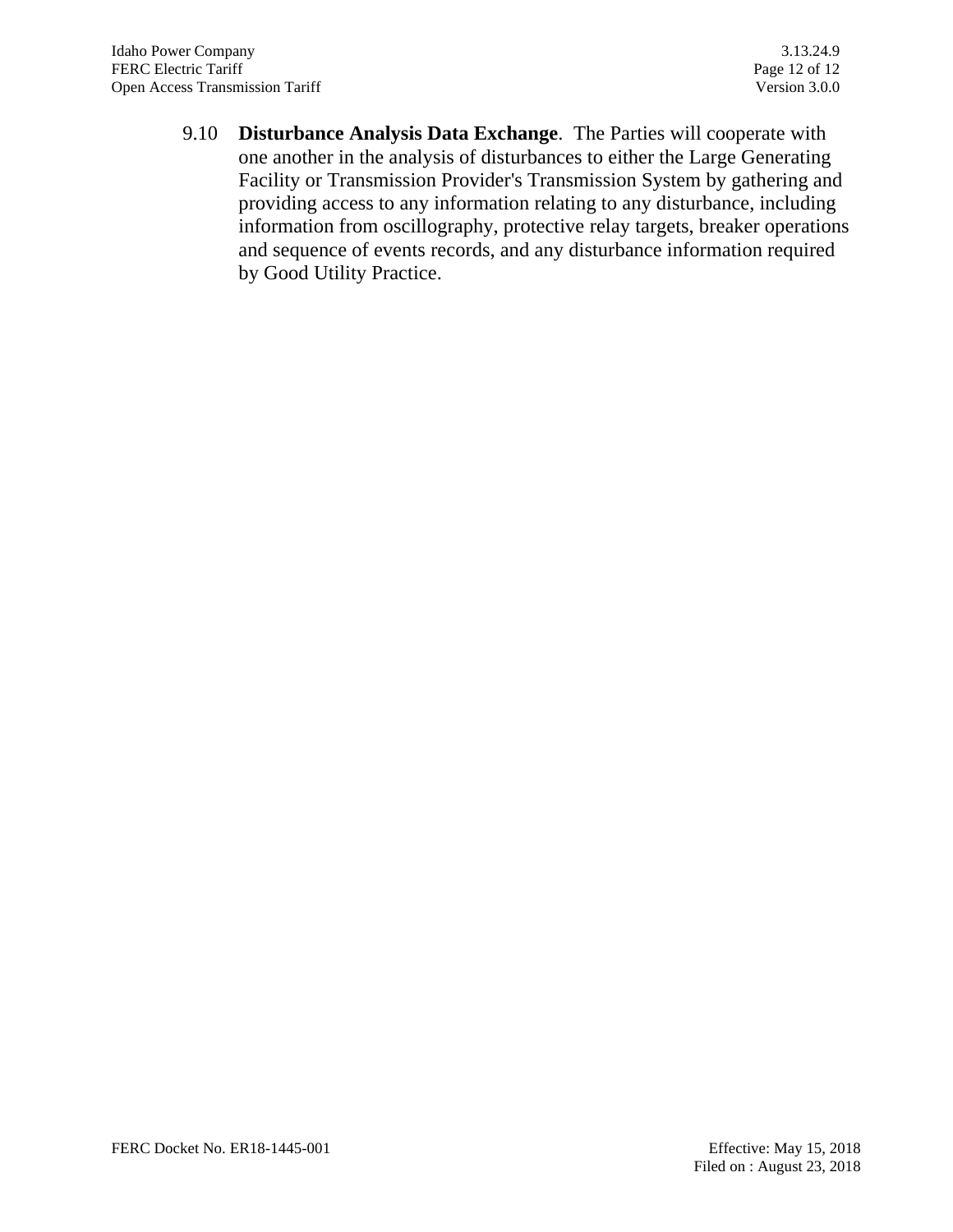### **Article 10. Maintenance**

- 10.1 **Transmission Provider Obligations.** Transmission Provider shall maintain the Transmission System and Transmission Provider's Interconnection Facilities in a safe and reliable manner and in accordance with this LGIA.
- 10.2 **Interconnection Customer Obligations**. Interconnection Customer shall maintain the Large Generating Facility and Interconnection Customer's Interconnection Facilities in a safe and reliable manner and in accordance with this LGIA.
- 10.3 **Coordination**. The Parties shall confer regularly to coordinate the planning, scheduling and performance of preventive and corrective maintenance on the Large Generating Facility and the Interconnection Facilities.
- 10.4 **Secondary Systems**. Each Party shall cooperate with the other in the inspection, maintenance, and testing of control or power circuits that operate below 600 volts, AC or DC, including, but not limited to, any hardware, control or protective devices, cables, conductors, electric raceways, secondary equipment panels, transducers, batteries, chargers, and voltage and current transformers that directly affect the operation of a Party's facilities and equipment which may reasonably be expected to impact the other Party.

Each Party shall provide advance notice to the other Party before undertaking any work on such circuits, especially on electrical circuits involving circuit breaker trip and close contacts, current transformers, or potential transformers.

10.5 **Operating and Maintenance Expenses**. Subject to the provisions herein addressing the use of facilities by others, and except for operations and maintenance expenses associated with modifications made for providing interconnection or transmission service to a third party and such third party pays for such expenses, Interconnection Customer shall be responsible for all reasonable expenses including overheads, associated with: (1) owning, operating, maintaining, repairing, and replacing Interconnection Customer's Interconnection Facilities; and (2) operation, maintenance, repair and replacement of Transmission Provider's Interconnection Facilities.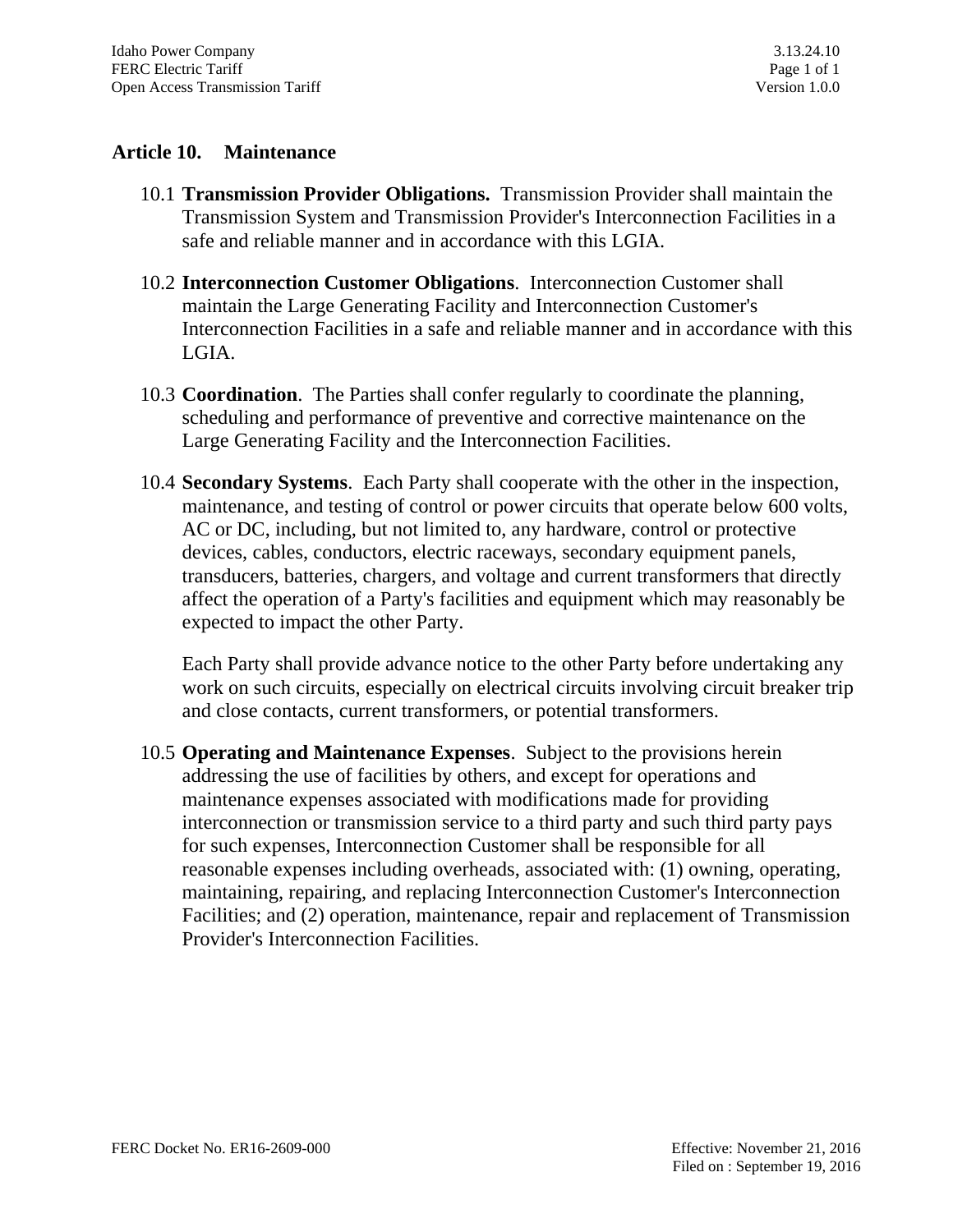## **Article 11. Performance Obligation**

- 11.1 **Interconnection Customer Interconnection Facilities**. Interconnection Customer shall design, procure, construct, install, own and/or control Interconnection Customer Interconnection Facilities described in Appendix A, Interconnection Facilities, Network Upgrades and Distribution Upgrades, at its sole expense.
- 11.2 **Transmission Provider's Interconnection Facilities**. Transmission Provider or Transmission Owner shall design, procure, construct, install, own and/or control the Transmission Provider's Interconnection Facilities described in Appendix A, Interconnection Facilities, Network Upgrades and Distribution Upgrades, at the sole expense of the Interconnection Customer.
- 11.3 **Network Upgrades and Distribution Upgrades**. Transmission Provider or Transmission Owner shall design, procure, construct, install, and own the Network Upgrades and Distribution Upgrades described in Appendix A, Interconnection Facilities, Network Upgrades and Distribution Upgrades. The Interconnection Customer shall be responsible for all costs related to Distribution Upgrades. Unless Transmission Provider or Transmission Owner elects to fund the capital for the Network Upgrades, they shall be solely funded by Interconnection Customer.

## 11.4 **Transmission Credits**.

#### 11.4.1 **Repayment of Amounts Advanced for Network Upgrades**.

Interconnection Customer shall be entitled to a cash repayment, equal to the total amount paid to Transmission Provider and Affected System Operator, if any, for the Network Upgrades, including any tax gross-up or other taxrelated payments associated with Network Upgrades, and not refunded to Interconnection Customer pursuant to Article 5.17.8 or otherwise, to be paid to Interconnection Customer on a dollar-for-dollar basis for the nonusage sensitive portion of transmission charges, as payments are made under Transmission Provider's Tariff and Affected System's Tariff for transmission services with respect to the Large Generating Facility. Any repayment shall include interest calculated in accordance with the methodology set forth in FERC's regulations at 18 C.F.R. '35.19a(a)(2)(iii) from the date of any payment for Network Upgrades through the date on which the Interconnection Customer receives a repayment of such payment pursuant to this subparagraph. Interconnection Customer may assign such repayment rights to any person.

Notwithstanding the foregoing, Interconnection Customer, Transmission Provider, and Affected System Operator may adopt any alternative payment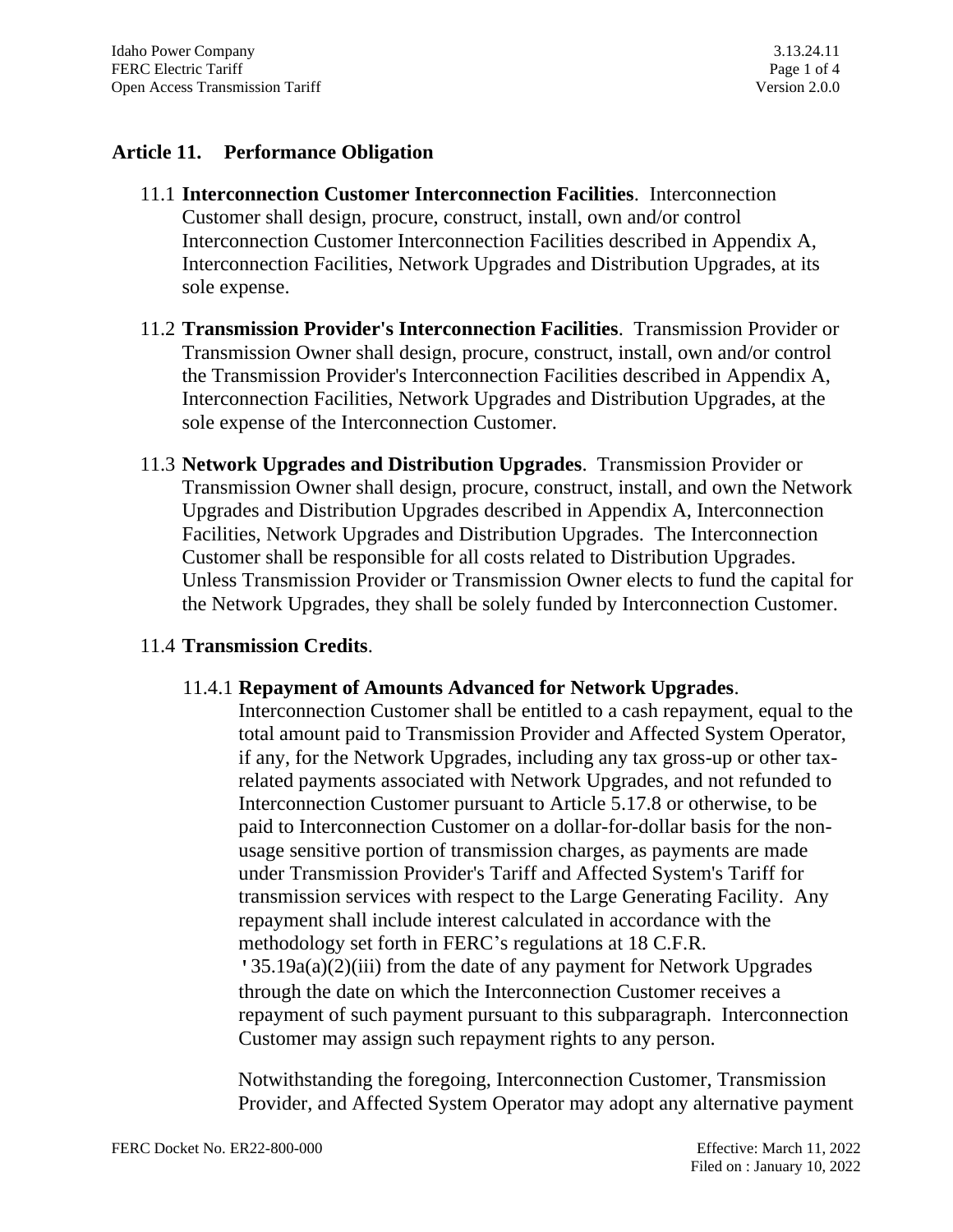schedule that is mutually agreeable so long as Transmission Provider and Affected System Operator take one of the following actions no later than five years from the Commercial Operation Date: (1) return to Interconnection Customer any amounts advanced for Network Upgrades not previously repaid, or (2) declare in writing that Transmission Provider or Affected System Operator will continue to provide payments to Interconnection Customer on a dollar-for-dollar basis for the non-usage sensitive portion of transmission charges, or develop an alternative schedule that is mutually agreeable and provides for the return of all amounts advanced for Network Upgrades not previously repaid; however, full reimbursement shall not extend beyond twenty (20) years from the Commercial Operation Date.

If the Large Generating Facility fails to achieve commercial operation, but it or another Generating Facility is later constructed and makes use of the Network Upgrades, Transmission Provider and Affected System Operator shall at that time reimburse Interconnection Customer for the amounts advanced for the Network Upgrades. Before any such reimbursement can occur, the Interconnection Customer, or the entity that ultimately constructs the Generating Facility, if different, is responsible for identifying the entity to which reimbursement must be made.

- 11.4.2 **Special Provisions for Affected Systems**. Unless Transmission Provider provides, under the LGIA, for the repayment of amounts advanced to Affected System Operator for Network Upgrades, Interconnection Customer and Affected System Operator shall enter into an agreement that provides for such repayment. The agreement shall specify the terms governing payments to be made by Interconnection Customer to the Affected System Operator as well as the repayment by the Affected System Operator.
- 11.4.3 Notwithstanding any other provision of this LGIA, nothing herein shall be construed as relinquishing or foreclosing any rights, including but not limited to firm transmission rights, capacity rights, transmission congestion rights, or transmission credits, that Interconnection Customer, shall be entitled to, now or in the future under any other agreement or tariff as a result of, or otherwise associated with, the transmission capacity, if any, created by the Network Upgrades, including the right to obtain cash reimbursements or transmission credits for transmission service that is not associated with the Large Generating Facility.
- 11.5 **Provision of Security**. At least thirty (30) Calendar Days prior to the commencement of the procurement, installation, or construction of a discrete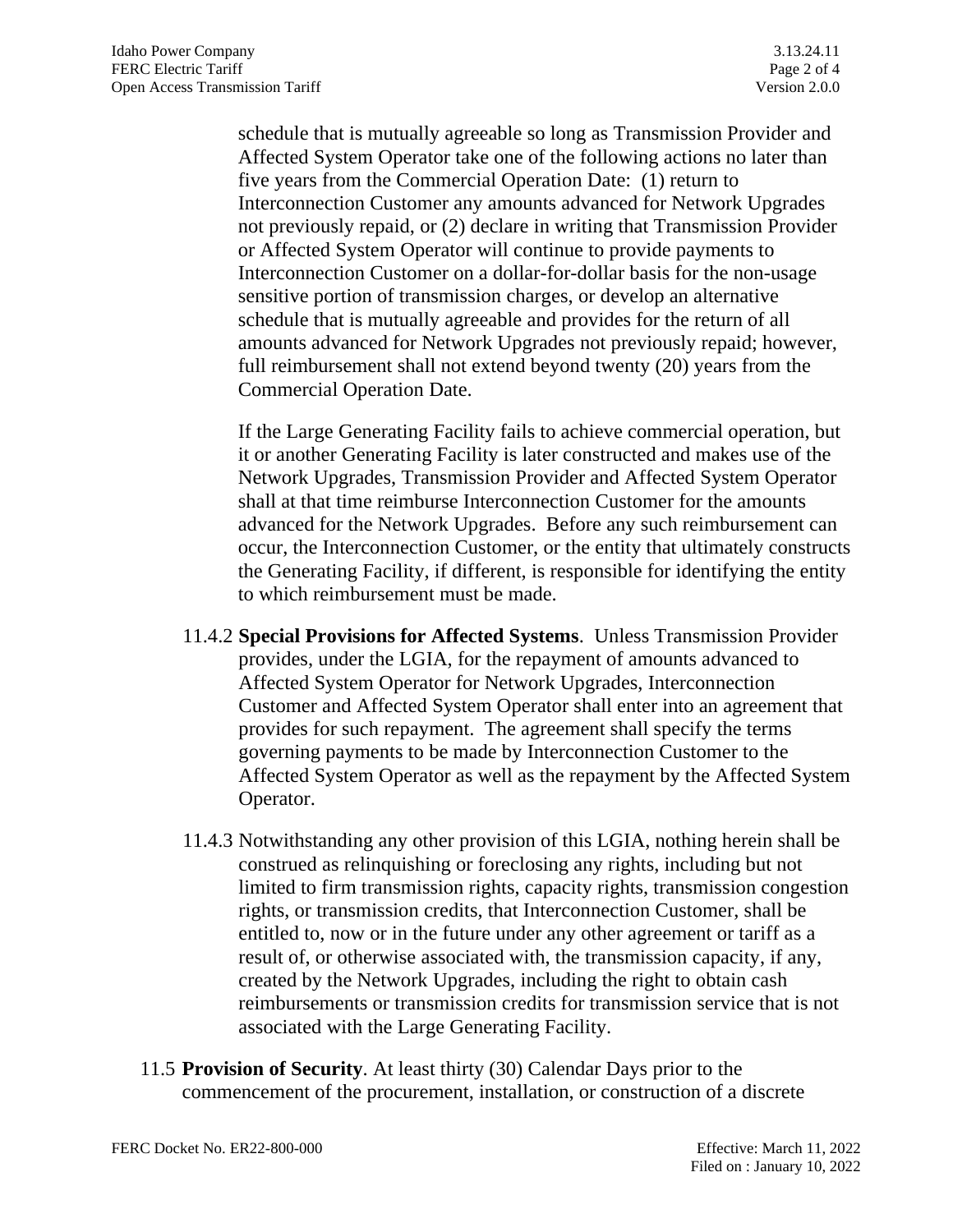portion of a Transmission Provider's Interconnection Facilities, Network Upgrades, or Distribution Upgrades, Interconnection Customer shall provide Transmission Provider, at Interconnection Customer's option, a guarantee, a surety bond, letter of credit or other form of security that is reasonably acceptable to Transmission Provider and is consistent with the Uniform Commercial Code of the jurisdiction identified in Article 14.2.1. Such security for payment shall be in an amount sufficient to cover the costs for constructing, procuring and installing the applicable portion of Transmission Provider's Interconnection Facilities, Network Upgrades, or Distribution Upgrades and shall be reduced on a dollar-fordollar basis for payments made to Transmission Provider for these purposes.

In addition:

- 11.5.1 The guarantee must be made by an entity that meets the creditworthiness requirements of Transmission Provider, and contain terms and conditions that guarantee payment of any amount that may be due from Interconnection Customer, up to an agreed-to maximum amount.
- 11.5.2 The letter of credit must be issued by a financial institution reasonably acceptable to Transmission Provider and must specify a reasonable expiration date.
- 11.5.3 The surety bond must be issued by an insurer reasonably acceptable to Transmission Provider and must specify a reasonable expiration date.
- 11.6 **Interconnection Customer Compensation**. If Transmission Provider requests or directs Interconnection Customer to provide a service pursuant to Articles 9.6.3 (Payment for Reactive Power), or 13.5.1 of this LGIA, Transmission Provider shall compensate Interconnection Customer in accordance with Interconnection Customer's applicable rate schedule then in effect unless the provision of such service(s) is subject to an RTO or ISO FERC-approved rate schedule. Interconnection Customer shall serve Transmission Provider or RTO or ISO with any filing of a proposed rate schedule at the time of such filing with FERC. To the extent that no rate schedule is in effect at the time the Interconnection Customer is required to provide or absorb any Reactive Power under this LGIA, Transmission Provider agrees to compensate Interconnection Customer in such amount as would have been due Interconnection Customer had the rate schedule been in effect at the time service commenced; provided, however, that such rate schedule must be filed at FERC or other appropriate Governmental Authority within sixty (60) Calendar Days of the commencement of service.
	- 11.6.1 **Interconnection Customer Compensation for Actions During Emergency Condition**. Transmission Provider or RTO or ISO shall compensate Interconnection Customer for its provision of real and reactive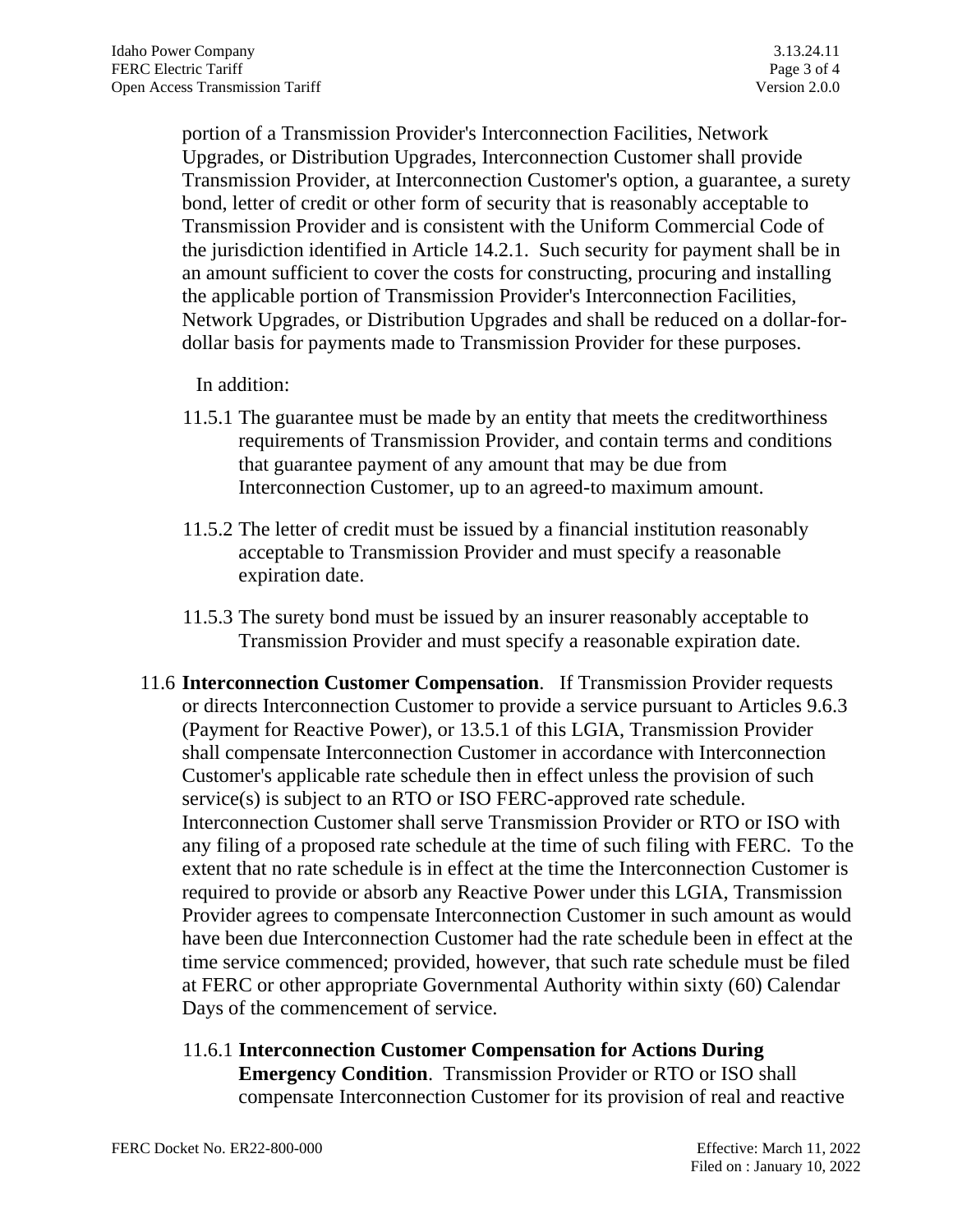power and other Emergency Condition services that Interconnection Customer provides to support the Transmission System during an Emergency Condition in accordance with Article 11.6.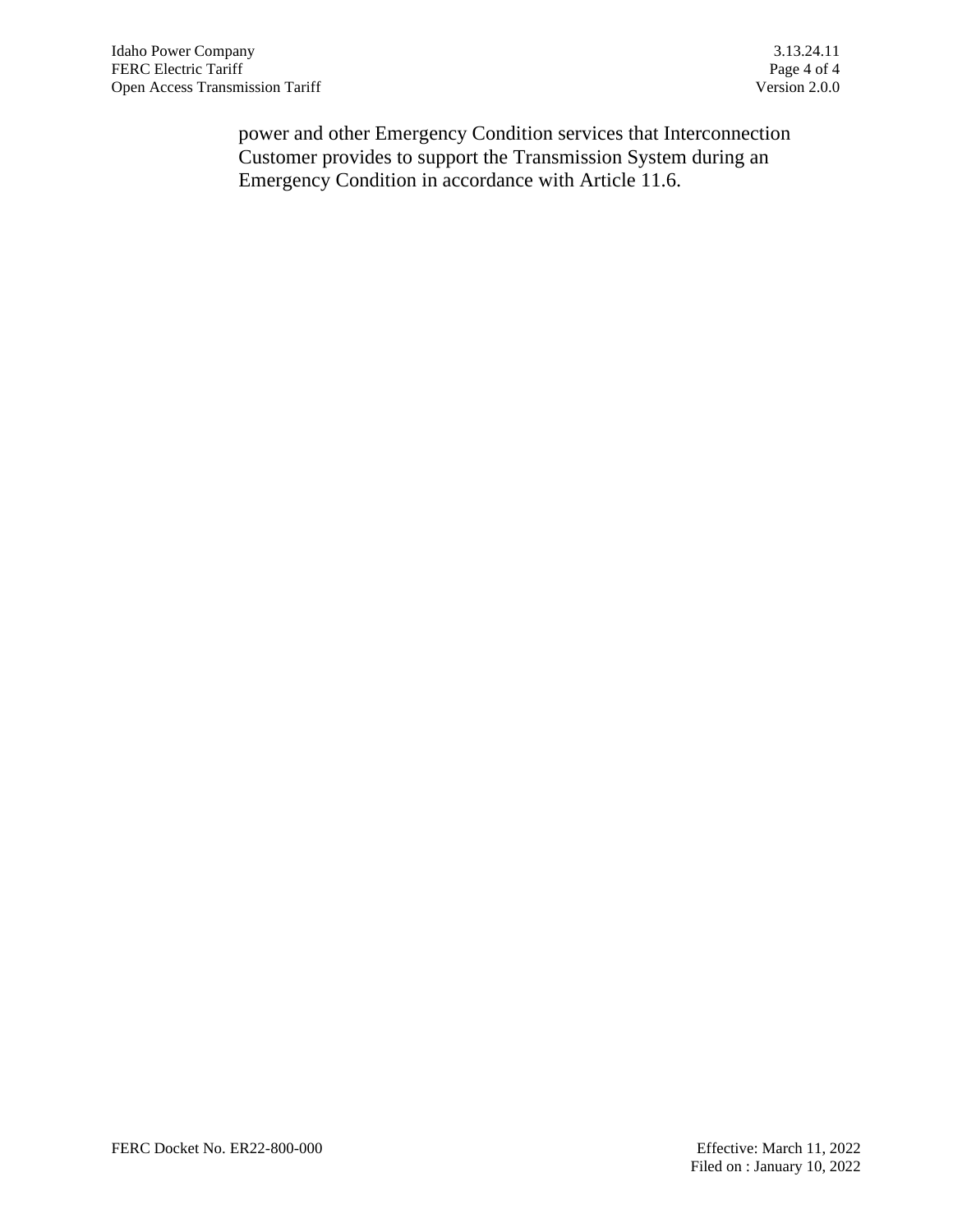# **Article 12. Invoice**

- 12.1 **General.** Each Party shall submit to the other Party, on a monthly basis, invoices of amounts due for the preceding month. Each invoice shall state the month to which the invoice applies and fully describe the services and equipment provided. The Parties may discharge mutual debts and payment obligations due and owing to each other on the same date through netting, in which case all amounts a Party owes to the other Party under this LGIA, including interest payments or credits, shall be netted so that only the net amount remaining due shall be paid by the owing Party.
- 12.2 **Final Invoice**. Within six months after completion of the construction of Transmission Provider's Interconnection Facilities and the Network Upgrades, Transmission Provider shall provide an invoice of the final cost of the construction of Transmission Provider's Interconnection Facilities and the Network Upgrades and shall set forth such costs in sufficient detail to enable Interconnection Customer to compare the actual costs with the estimates and to ascertain deviations, if any, from the cost estimates.

Transmission Provider shall refund to Interconnection Customer any amount by which the actual payment by Interconnection Customer for estimated costs exceeds the actual costs of construction within thirty (30) Calendar Days of the issuance of such final construction invoice.

- 12.3 **Payment**. Invoices shall be rendered to the paying Party at the address specified in Appendix F. The Party receiving the invoice shall pay the invoice within thirty (30) Calendar Days of receipt. All payments shall be made in immediately available funds payable to the other Party, or by wire transfer to a bank named and account designated by the invoicing Party. Payment of invoices by either Party will not constitute a waiver of any rights or claims either Party may have under this LGIA.
- 12.4 **Disputes**. In the event of a billing dispute between Transmission Provider and Interconnection Customer, Transmission Provider shall continue to provide Interconnection Service under this LGIA as long as Interconnection Customer: (i) continues to make all payments not in dispute; and (ii) pays to Transmission Provider or into an independent escrow account the portion of the invoice in dispute, pending resolution of such dispute.

If Interconnection Customer fails to meet these two requirements for continuation of service, then Transmission Provider may provide notice to Interconnection Customer of a Default pursuant to Article 17. Within thirty (30) Calendar Days after the resolution of the dispute, the Party that owes money to the other Party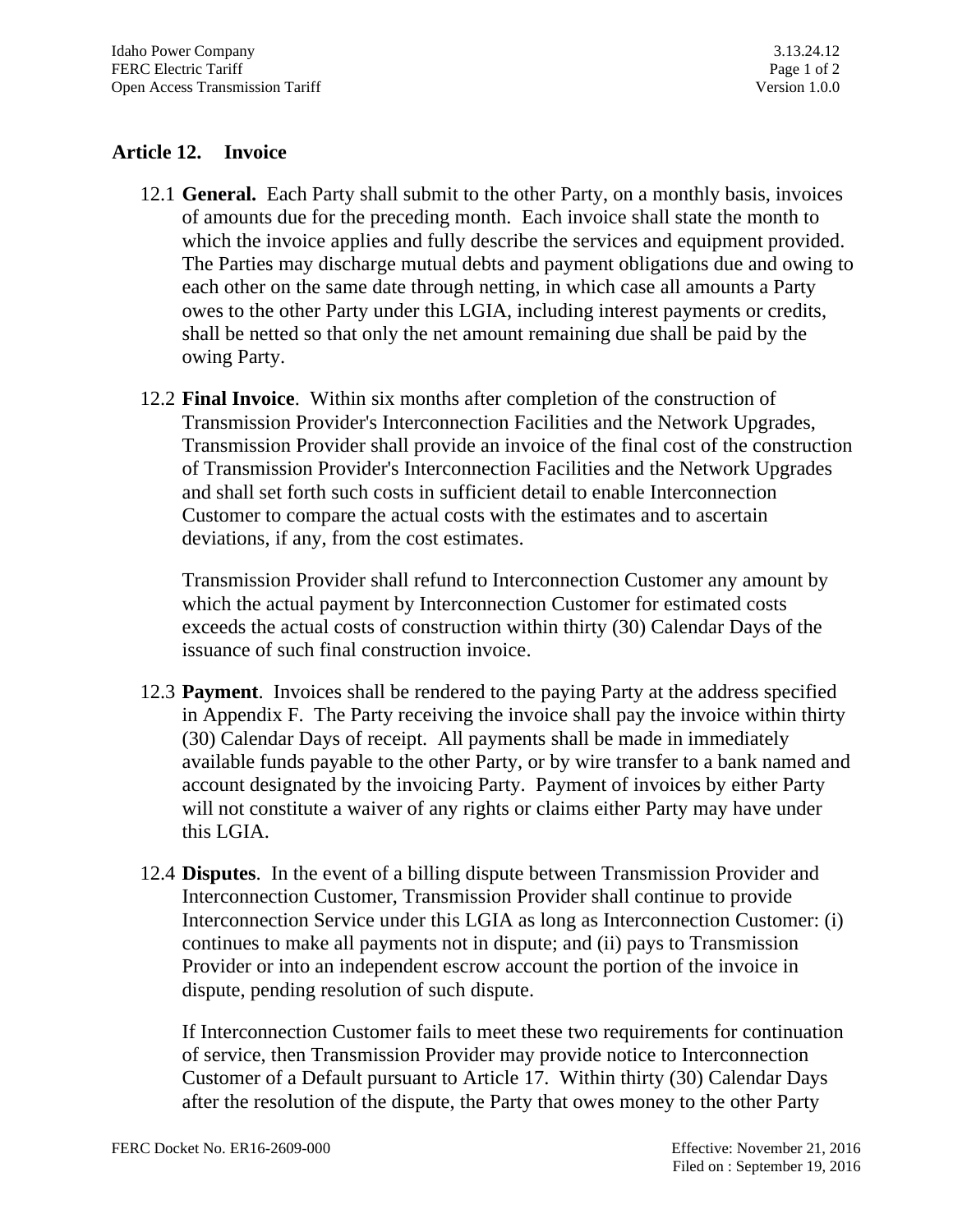shall pay the amount due with interest calculated in accord with the methodology set forth in FERC's regulations at 18 CFR § 35.19a(a)(2)(iii).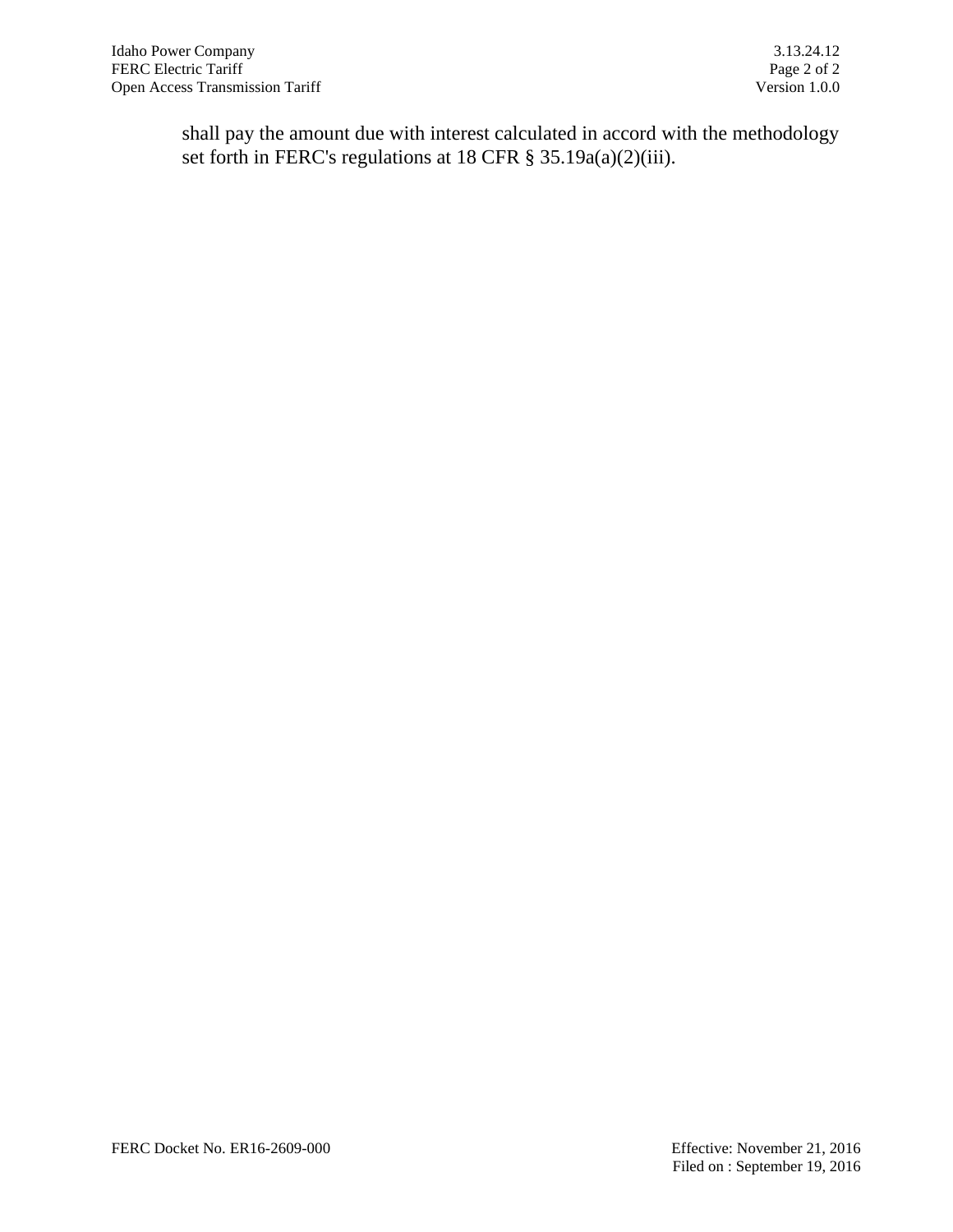# **Article 13. Emergencies**

- 13.1 **Definition.** "Emergency Condition" shall mean a condition or situation: (i) that in the judgment of the Party making the claim is imminently likely to endanger life or property; or (ii) that, in the case of Transmission Provider, is imminently likely (as determined in a non-discriminatory manner) to cause a material adverse effect on the security of, or damage to the Transmission System, Transmission Provider's Interconnection Facilities or the Transmission Systems of others to which the Transmission System is directly connected; or (iii) that, in the case of Interconnection Customer, is imminently likely (as determined in a nondiscriminatory manner) to cause a material adverse effect on the security of, or damage to**,** the Large Generating Facility or Interconnection Customer's Interconnection Facilities' System restoration and black start shall be considered Emergency Conditions; provided, that Interconnection Customer is not obligated by this LGIA to possess black start capability.
- 13.2 **Obligations**. Each Party shall comply with the Emergency Condition procedures of the applicable ISO/RTO, NERC, the Applicable Reliability Council, Applicable Laws and Regulations, and any emergency procedures agreed to by the Joint Operating Committee.
- 13.3 **Notice.** Transmission Provider shall notify Interconnection Customer promptly when it becomes aware of an Emergency Condition that affects Transmission Provider's Interconnection Facilities or the Transmission System that may reasonably be expected to affect Interconnection Customer's operation of the Large Generating Facility or Interconnection Customer's Interconnection Facilities. Interconnection Customer shall notify Transmission Provider promptly when it becomes aware of an Emergency Condition that affects the Large Generating Facility or Interconnection Customer's Interconnection Facilities that may reasonably be expected to affect the Transmission System or Transmission Provider's Interconnection Facilities. To the extent information is known, the notification shall describe the Emergency Condition, the extent of the damage or deficiency, the expected effect on the operation of Interconnection Customer's or Transmission Provider's facilities and operations, its anticipated duration and the corrective action taken and/or to be taken. The initial notice shall be followed as soon as practicable with written notice.
- 13.4 **Immediate Action**. Unless, in Interconnection Customer's reasonable judgment, immediate action is required, Interconnection Customer shall obtain the consent of Transmission Provider, such consent to not be unreasonably withheld, prior to performing any manual switching operations at the Large Generating Facility or Interconnection Customer's Interconnection Facilities in response to an Emergency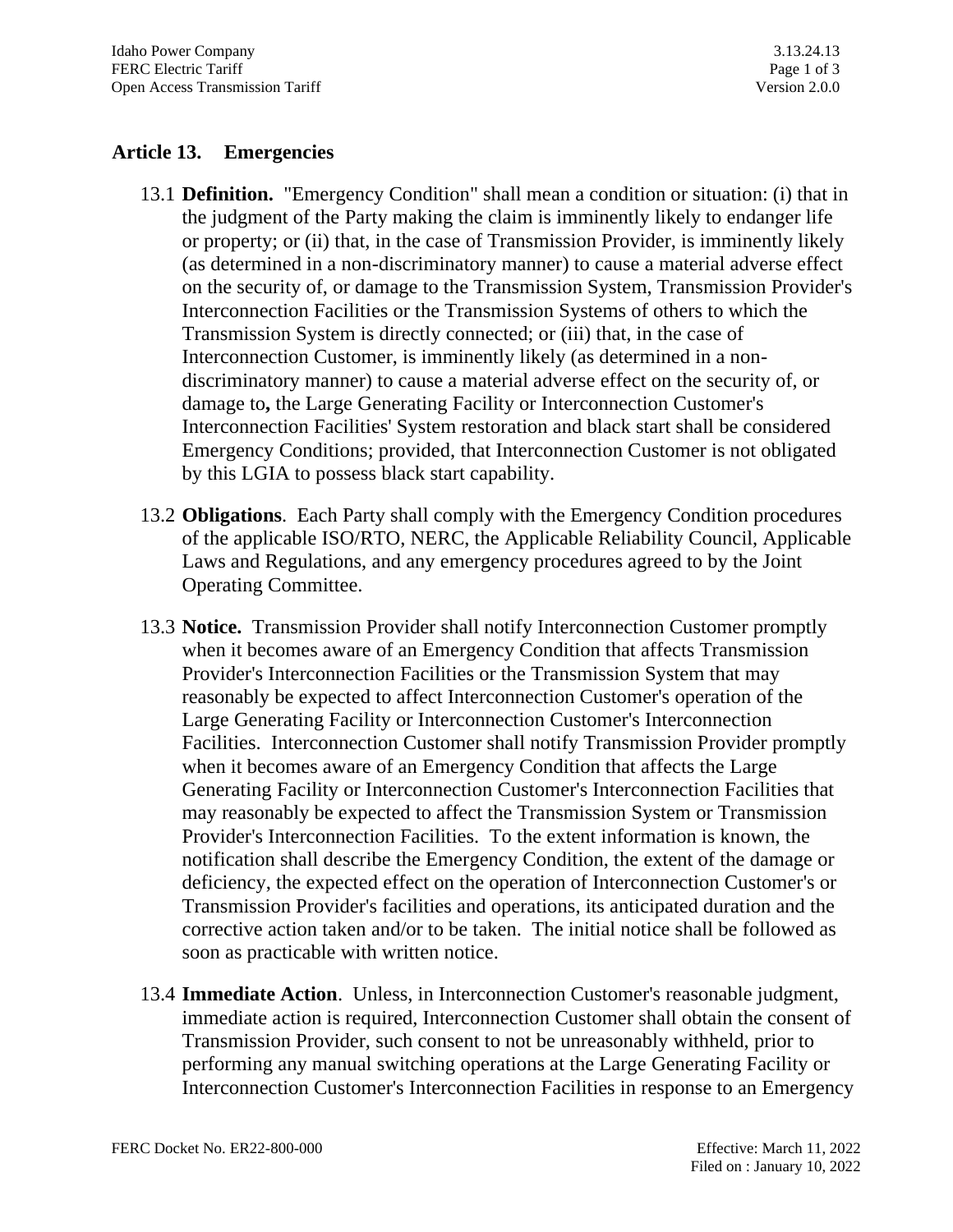Condition either declared by Transmission Provider or otherwise regarding the Transmission System.

#### 13.5 **Transmission Provider Authority**.

13.5.1 **General**. Transmission Provider may take whatever actions or inactions with regard to the Transmission System or Transmission Provider's Interconnection Facilities it deems necessary during an Emergency Condition in order to (i) preserve public health and safety, (ii) preserve the reliability of the Transmission System or Transmission Provider's Interconnection Facilities, (iii) limit or prevent damage, and (iv) expedite restoration of service.

Transmission Provider shall use Reasonable Efforts to minimize the effect of such actions or inactions on the Large Generating Facility or Interconnection Customer's Interconnection Facilities. Transmission Provider may, on the basis of technical considerations, require the Large Generating Facility to mitigate an Emergency Condition by taking actions necessary and limited in scope to remedy the Emergency Condition, including, but not limited to, directing Interconnection Customer to shutdown, start-up, increase or decrease the real or reactive power output of the Large Generating Facility; implementing a reduction or disconnection pursuant to Article 13.5.2; directing Interconnection Customer to assist with blackstart (if available) or restoration efforts; or altering the outage schedules of the Large Generating Facility and Interconnection Customer's Interconnection Facilities. Interconnection Customer shall comply with all of Transmission Provider's operating instructions concerning Large Generating Facility real power and reactive power output within the manufacturer's design limitations of the Large Generating Facility's equipment that is in service and physically available for operation at the time, in compliance with Applicable Laws and Regulations.

13.5.2 **Reduction and Disconnection**. Transmission Provider may reduce Interconnection Service or disconnect the Large Generating Facility or Interconnection Customer's Interconnection Facilities, when such, reduction or disconnection is necessary under Good Utility Practice due to Emergency Conditions. These rights are separate and distinct from any right of curtailment of Transmission Provider pursuant to Transmission Provider's Tariff. When Transmission Provider can schedule the reduction or disconnection in advance, Transmission Provider shall notify Interconnection Customer of the reasons, timing and expected duration of the reduction or disconnection. Transmission Provider shall coordinate with Interconnection Customer using Good Utility Practice to schedule the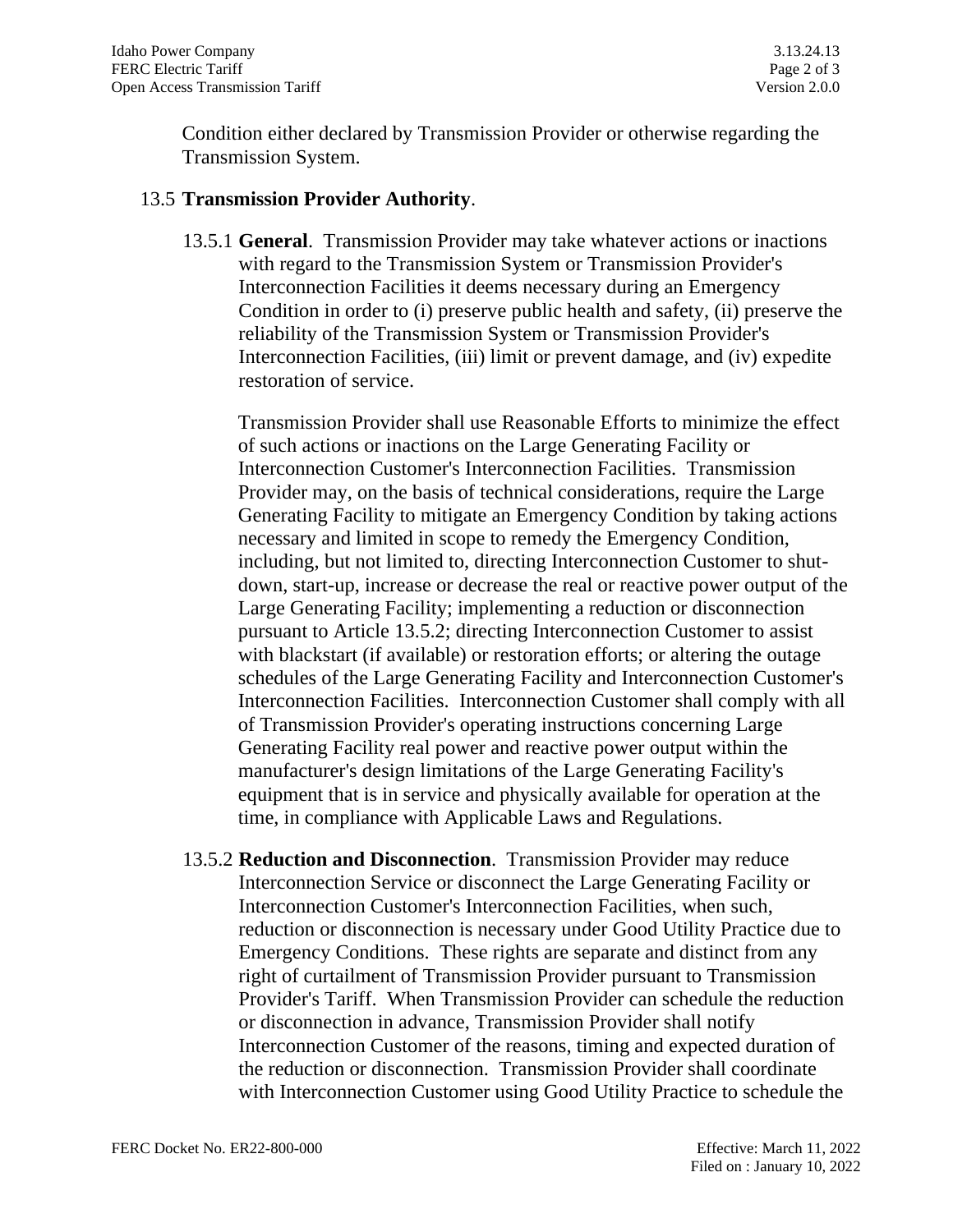reduction or disconnection during periods of least impact to Interconnection Customer and Transmission Provider. Any reduction or disconnection shall continue only for so long as reasonably necessary under Good Utility Practice. The Parties shall cooperate with each other to restore the Large Generating Facility, the Interconnection Facilities, and the Transmission System to their normal operating state as soon as practicable consistent with Good Utility Practice.

- 13.6 **Interconnection Customer Authority**. Consistent with Good Utility Practice and the LGIA and the LGIP, Interconnection Customer may take actions or inactions with regard to the Large Generating Facility or Interconnection Customer's Interconnection Facilities during an Emergency Condition in order to (i) preserve public health and safety, (ii) preserve the reliability of the Large Generating Facility or Interconnection Customer's Interconnection Facilities, (iii) limit or prevent damage, and (iv) expedite restoration of service. Interconnection Customer shall use Reasonable Efforts to minimize the effect of such actions or inactions on the Transmission System and Transmission Provider's Interconnection Facilities. Transmission Provider shall use Reasonable Efforts to assist Interconnection Customer in such actions.
- 13.7 **Limited Liability**. Except as otherwise provided in Article 11.6.1 of this LGIA, neither Party shall be liable to the other for any action it takes in responding to an Emergency Condition so long as such action is made in good faith and is consistent with Good Utility Practice.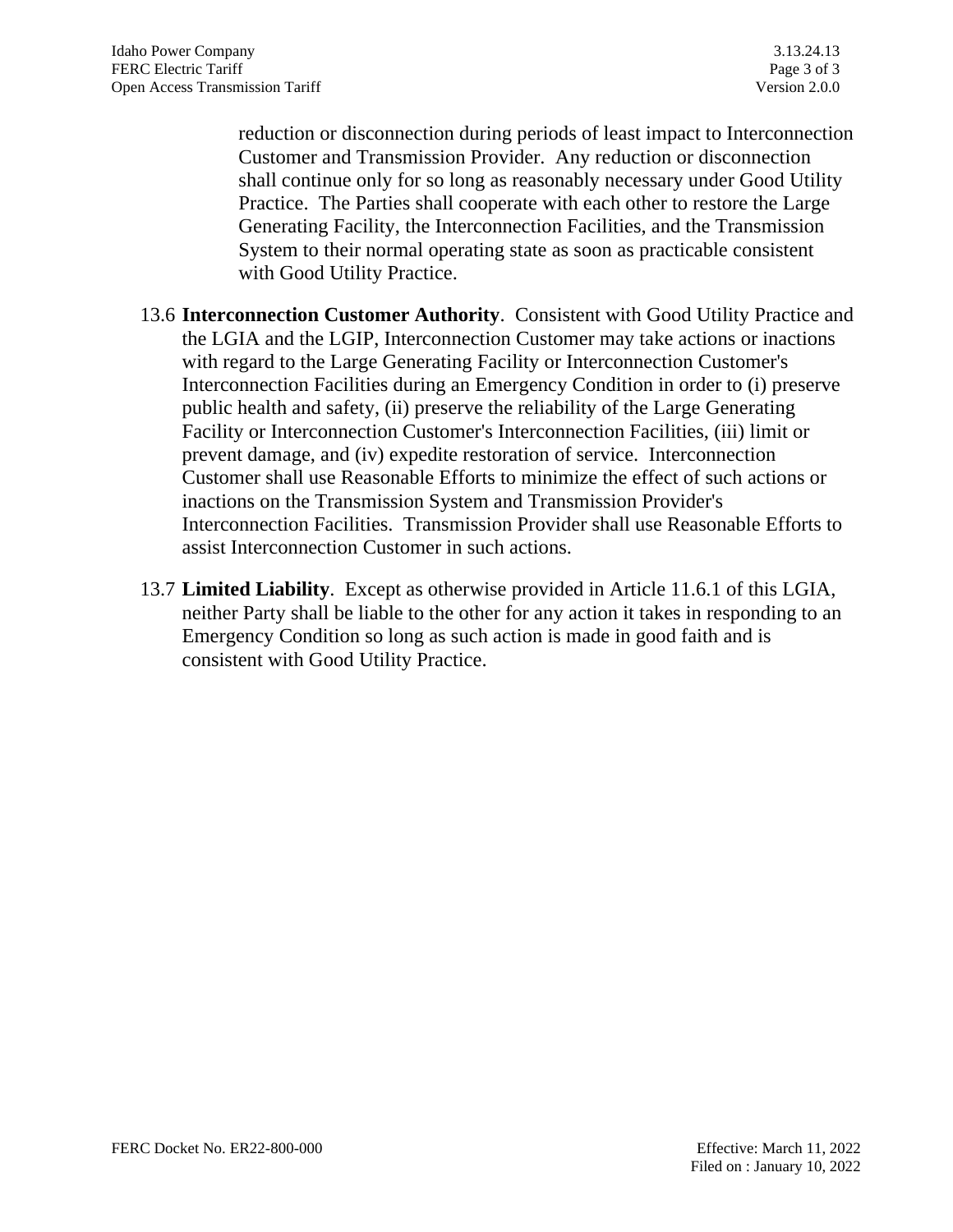## **Article 14. Regulatory Requirements and Governing Law**

14.1 **Regulatory Requirements**. Each Party's obligations under this LGIA shall be subject to its receipt of any required approval or certificate from one or more Governmental Authorities in the form and substance satisfactory to the applying Party, or the Party making any required filings with, or providing notice to, such Governmental Authorities, and the expiration of any time period associated therewith. Each Party shall in good faith seek and use its Reasonable Efforts to obtain such other approvals. Nothing in this LGIA shall require Interconnection Customer to take any action that could result in its inability to obtain, or its loss of, status or exemption under the Federal Power Act, the Public Utility Holding Company Act of 1935, as amended, or the Public Utility Regulatory Policies Act of 1978.

### 14.2 **Governing Law**.

- 14.2.1 The validity, interpretation and performance of this LGIA and each of its provisions shall be governed by the laws of the state where the Point of Interconnection is located, without regard to its conflicts of law principles.
- 14.2.2 This LGIA is subject to all Applicable Laws and Regulations.
- 14.2.3 Each Party expressly reserves the right to seek changes in, appeal, or otherwise contest any laws, orders, rules, or regulations of a Governmental Authority.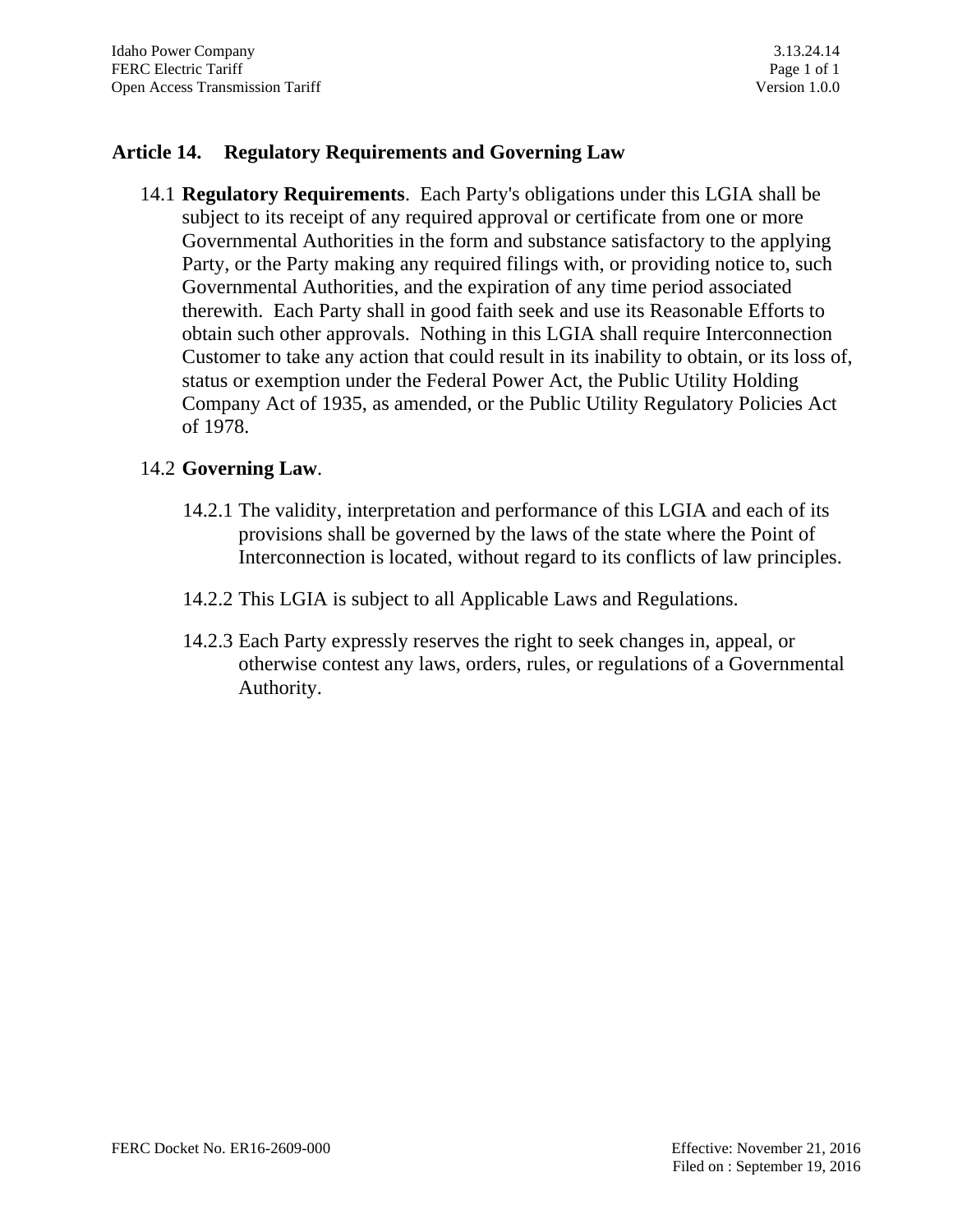# **Article 15. Notices**

15.1 **General**. Unless otherwise provided in this LGIA, any notice, demand or request required or permitted to be given by either Party to the other and any instrument required or permitted to be tendered or delivered by either Party in writing to the other shall be effective when delivered and may be so given, tendered or delivered, by recognized national courier, or by depositing the same with the United States Postal Service with postage prepaid, for delivery by certified or registered mail, addressed to the Party, or personally delivered to the Party, at the address set out in Appendix F, Addresses for Delivery of Notices and Billings.

Either Party may change the notice information in this LGIA by giving five (5) Business Days written notice prior to the effective date of the change.

- 15.2 **Billings and Payments**. Billings and payments shall be sent to the addresses set out in Appendix F.
- 15.3 **Alternative Forms of Notice**. Any notice or request required or permitted to be given by a Party to the other and not required by this Agreement to be given in writing may be so given by telephone, facsimile or email to the telephone numbers and email addresses set out in Appendix F.
- 15.4 **Operations and Maintenance Notice**. Each Party shall notify the other Party in writing of the identity of the person(s) that it designates as the point(s) of contact with respect to the implementation of Articles 9 and 10.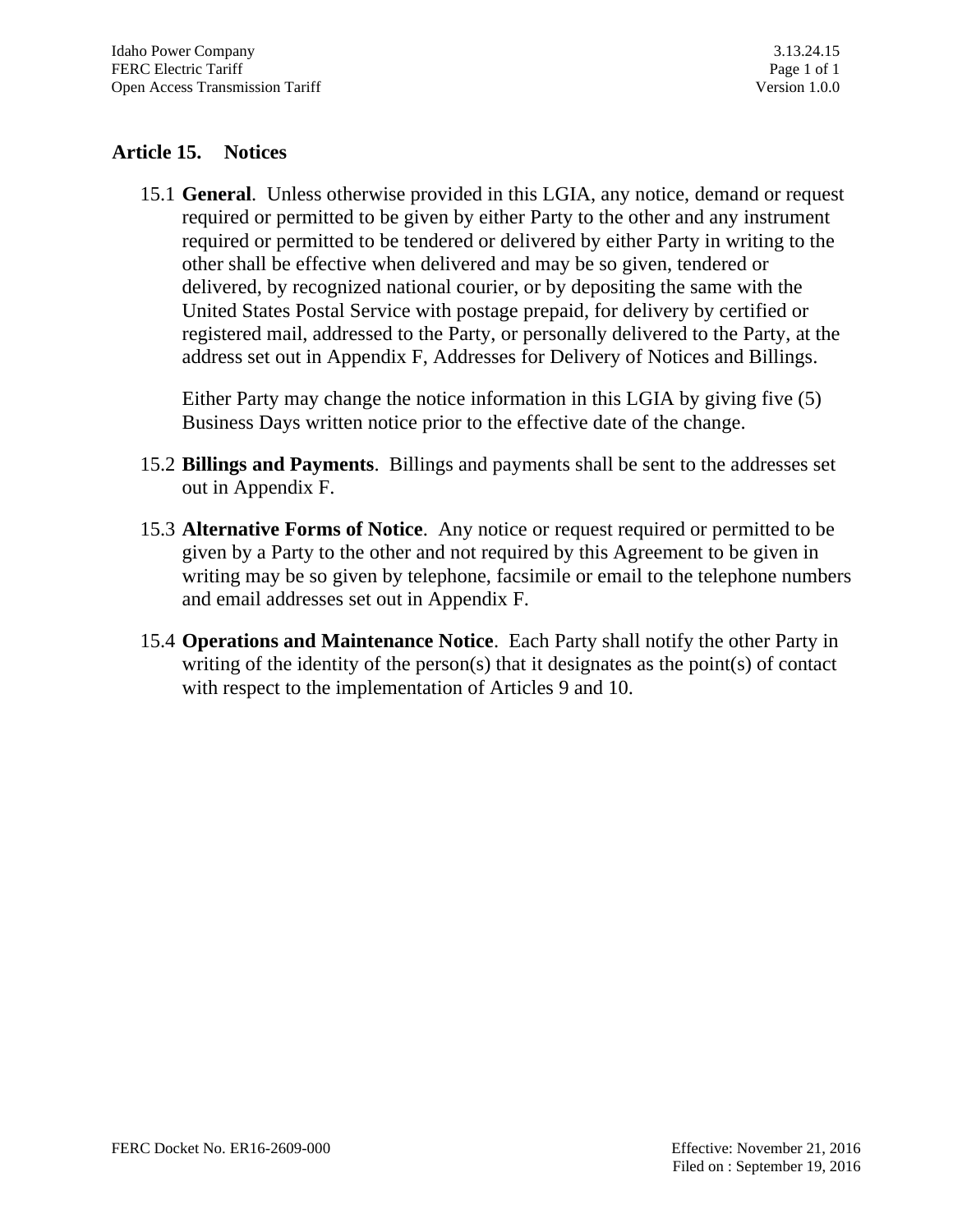# **Article 16. Force Majeure**

#### 16.1 **Force Majeure**.

- 16.1.1 Economic hardship is not considered a Force Majeure event.
- 16.1.2 Neither Party shall be considered to be in Default with respect to any obligation hereunder, (including obligations under Article 4), other than the obligation to pay money when due, if prevented from fulfilling such obligation by Force Majeure. A Party unable to fulfill any obligation hereunder (other than an obligation to pay money when due) by reason of Force Majeure shall give notice and the full particulars of such Force Majeure to the other Party in writing or by telephone as soon as reasonably possible after the occurrence of the cause relied upon. Telephone notices given pursuant to this article shall be confirmed in writing as soon as reasonably possible and shall specifically state full particulars of the Force Majeure, the time and date when the Force Majeure occurred and when the Force Majeure is reasonably expected to cease. The Party affected shall exercise due diligence to remove such disability with reasonable dispatch, but shall not be required to accede or agree to any provision not satisfactory to it in order to settle and terminate a strike or other labor disturbance.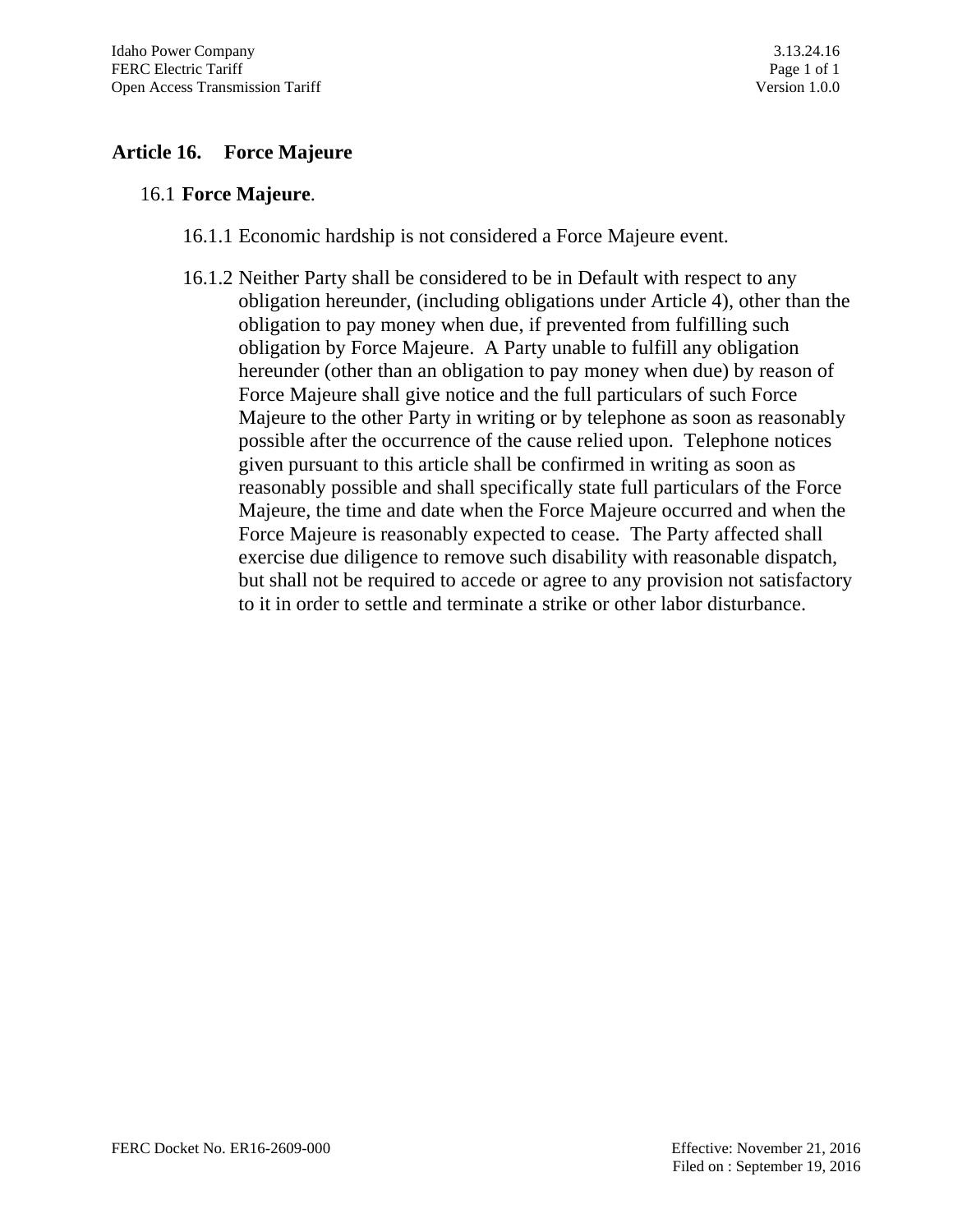# **Article 17. Default**

- 17.1 **General.** No Default shall exist where such failure to discharge an obligation (other than the payment of money) is the result of Force Majeure as defined in this LGIA or the result of an act of omission of the other Party. Upon a Breach, the non-breaching Party shall give written notice of such Breach to the breaching Party. Except as provided in Article 17.1.2, the breaching Party shall have thirty (30) Calendar Days from receipt of the Default notice within which to cure such Breach; provided however, if such Breach is not capable of cure within thirty (30) Calendar Days, the breaching Party shall commence such cure within thirty (30) Calendar Days after notice and continuously and diligently complete such cure within ninety (90) Calendar Days from receipt of the Default notice; and, if cured within such time, the Breach specified in such notice shall cease to exist.
- 17.2 **Right to Terminate**. If a Breach is not cured as provided in this article, or if a Breach is not capable of being cured within the period provided for herein, the non-breaching Party shall have the right to declare a Default and terminate this LGIA by written notice at any time until cure occurs, and be relieved of any further obligation hereunder and, whether or not that Party terminates this LGIA, to recover from the breaching Party all amounts due hereunder, plus all other damages and remedies to which it is entitled at law or in equity. The provisions of this article will survive termination of this LGIA.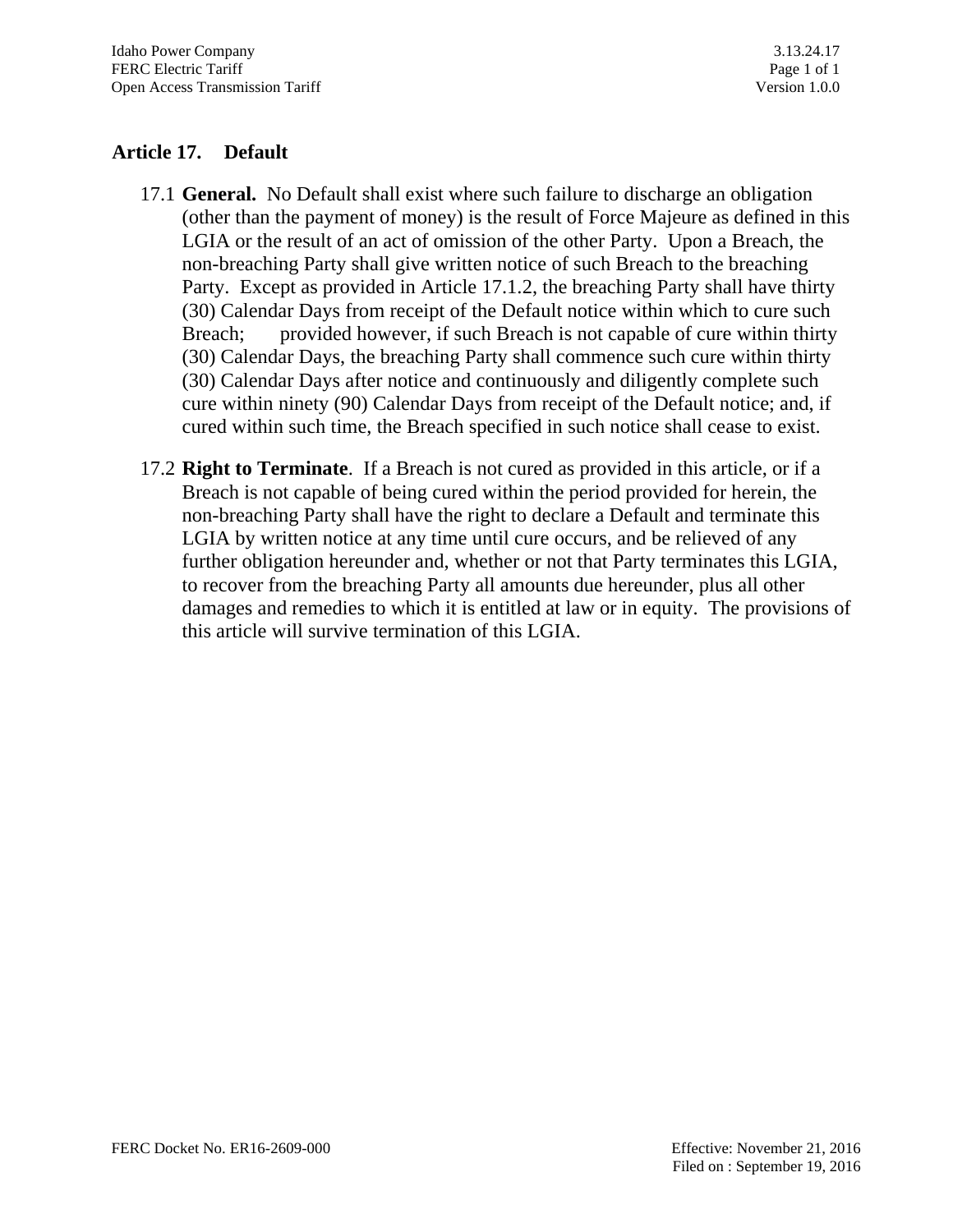#### **Article 18. Indemnity, Consequential Damages and Insurance**

- 18.1 **Indemnity**. The Parties shall at all times indemnify, defend, and hold the other Party harmless from, any and all damages, losses, claims, including claims and actions relating to injury to or death of any person or damage to property, demand, suits, recoveries, costs and expenses, court costs, attorney fees, and all other obligations by or to third parties, arising out of or resulting from the other Party's action or inactions of its obligations under this LGIA on behalf of the Indemnifying Party, except in cases of gross negligence or intentional wrongdoing by the indemnified Party.
	- 18.1.1 **Indemnified Person**. If an Indemnified Person is entitled to indemnification under this Article 18 as a result of a claim by a third party, and the Indemnifying Party fails, after notice and reasonable opportunity to proceed under Article 18.1, to assume the defense of such claim, such Indemnified Person may at the expense of the Indemnifying Party contest, settle or consent to the entry of any judgment with respect to, or pay in full, such claim.
	- 18.1.2 **Indemnifying Party**. If an Indemnifying Party is obligated to indemnify and hold any Indemnified Person harmless under this Article 18, the amount owing to the Indemnified Person shall be the amount of such Indemnified Person's actual Loss, net of any insurance or other recovery.
	- 18.1.3 **Indemnity Procedures**. Promptly after receipt by an Indemnified Person of any claim or notice of the commencement of any action or administrative or legal proceeding or investigation as to which the indemnity provided for in Article 18.1 may apply, the Indemnified Person shall notify the Indemnifying Party of such fact. Any failure of or delay in such notification shall not affect a Party's indemnification obligation unless such failure or delay is materially prejudicial to the Indemnifying Party.

The Indemnifying Party shall have the right to assume the defense thereof with counsel designated by such Indemnifying Party and reasonably satisfactory to the Indemnified Person. If the defendants in any such action include one or more Indemnified Persons and the Indemnifying Party and if the Indemnified Person reasonably concludes that there may be legal defenses available to it and/or other Indemnified Persons which are different from or additional to those available to the Indemnifying Party, the Indemnified Person shall have the right to select separate counsel to assert such legal defenses and to otherwise participate in the defense of such action on its own behalf. In such instances, the Indemnifying Party shall only be required to pay the fees and expenses of one additional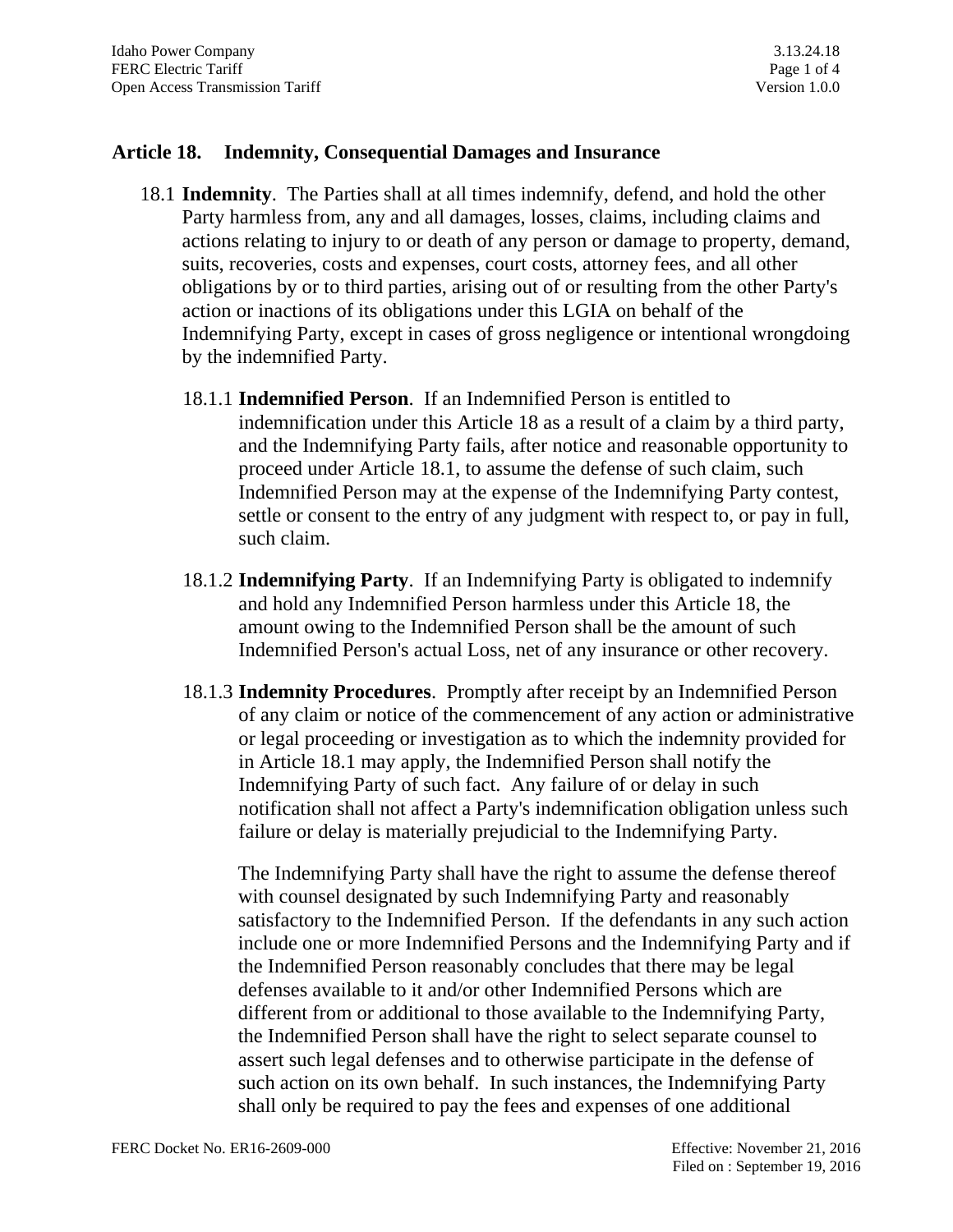attorney to represent an Indemnified Person or Indemnified Persons having such differing or additional legal defenses.

The Indemnified Person shall be entitled, at its expense, to participate in any such action, suit or proceeding, the defense of which has been assumed by the Indemnifying Party. Notwithstanding the foregoing, the Indemnifying Party (i) shall not be entitled to assume and control the defense of any such action, suit or proceedings if and to the extent that, in the opinion of the Indemnified Person and its counsel, such action, suit or proceeding involves the potential imposition of criminal liability on the Indemnified Person, or there exists a conflict or adversity of interest between the Indemnified Person and the Indemnifying Party, in such event the Indemnifying Party shall pay the reasonable expenses of the Indemnified Person, and (ii) shall not settle or consent to the entry of any judgment in any action, suit or proceeding without the consent of the Indemnified Person, which shall not be reasonably withheld, conditioned or delayed.

- 18.2 **Consequential Damages**. Other than the Liquidated Damages heretofore described, in no event shall either Party be liable under any provision of this LGIA for any losses, damages, costs or expenses for any special, indirect, incidental, consequential, or punitive damages, including but not limited to loss of profit or revenue, loss of the use of equipment, cost of capital, cost of temporary equipment or services, whether based in whole or in part in contract, in tort, including negligence, strict liability, or any other theory of liability; provided, however, that damages for which a Party may be liable to the other Party under another agreement will not be considered to be special, indirect, incidental, or consequential damages hereunder.
- 18.3 **Insurance**. Each party shall, at its own expense, maintain in force throughout the period of this LGIA, and until released by the other Party, the following minimum insurance coverages, with insurers authorized to do business in the state where the Point of Interconnection is located:
	- 18.3.1 Employers' Liability and Workers' Compensation Insurance providing statutory benefits in accordance with the laws and regulations of the state in which the Point of Interconnection is located.
	- 18.3.2 Commercial General Liability Insurance including premises and operations, personal injury, broad form property damage, broad form blanket contractual liability coverage (including coverage for the contractual indemnification) products and completed operations coverage, coverage for explosion, collapse and underground hazards, independent contractors coverage, coverage for pollution to the extent normally available and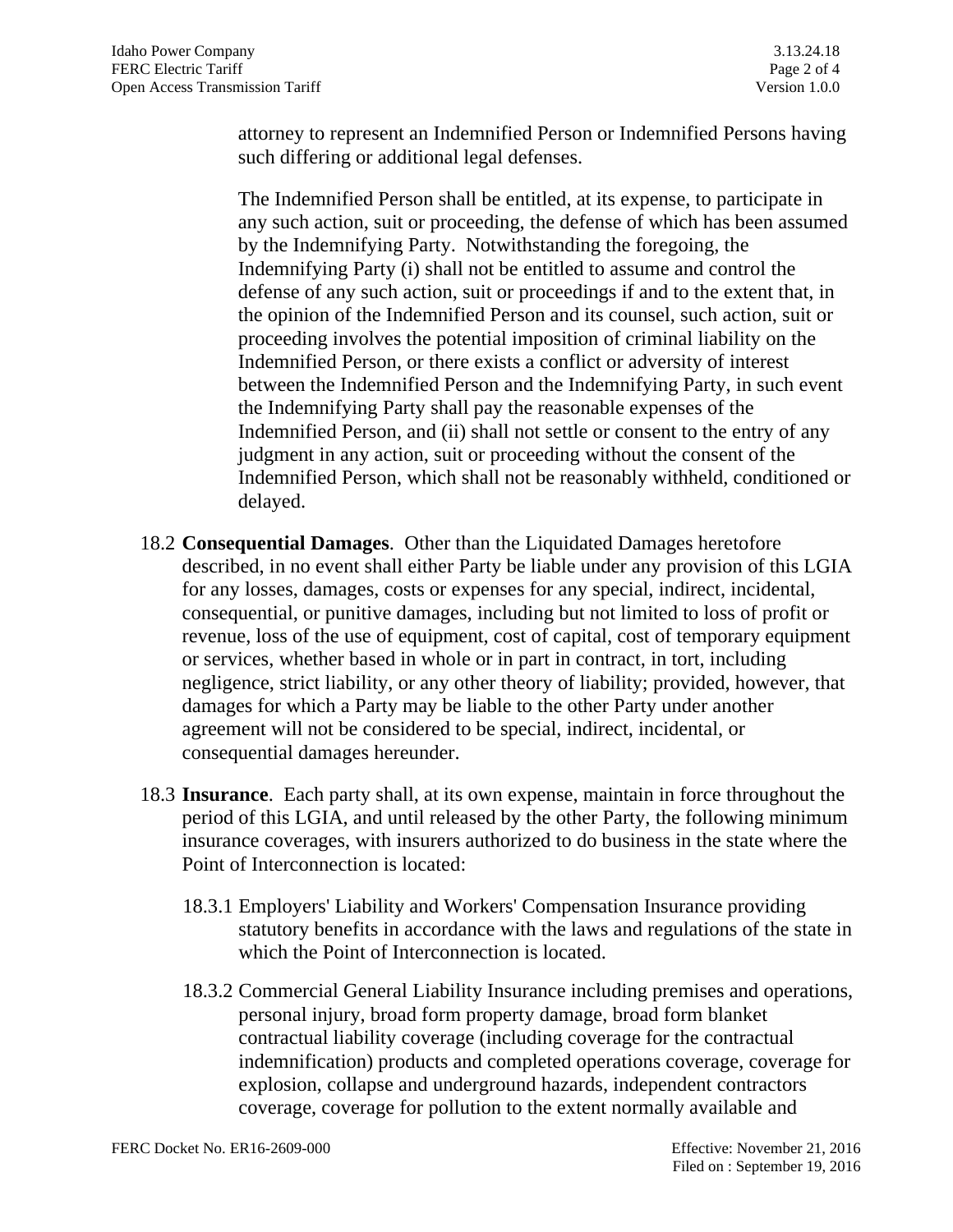punitive damages to the extent normally available and a cross liability endorsement, with minimum limits of One Million Dollars (\$1,000,000) per occurrence/One Million Dollars (\$1,000,000) aggregate combined single limit for personal injury, bodily injury, including death and property damage.

- 18.3.3 Comprehensive Automobile Liability Insurance for coverage of owned and non-owned and hired vehicles, trailers or semi-trailers designed for travel on public roads, with a minimum, combined single limit of One Million Dollars (\$1,000,000) per occurrence for bodily injury, including death, and property damage.
- 18.3.4 Excess Public Liability Insurance over and above the Employers' Liability Commercial General Liability and Comprehensive Automobile Liability Insurance coverage, with a minimum combined single limit of Twenty Million Dollars (\$20,000,000) per occurrence/Twenty Million Dollars (\$20,000,000) aggregate.
- 18.3.5 The Commercial General Liability Insurance, Comprehensive Automobile Insurance and Excess Public Liability Insurance policies shall name the other Party, its parent, associated and Affiliate companies and their respective directors, officers, agents, servants and employees ("Other Party Group") as additional insured.

All policies shall contain provisions whereby the insurers waive all rights of subrogation in accordance with the provisions of this LGIA against the Other Party Group and provide thirty (30) Calendar Days advance written notice to the Other Party Group prior to anniversary date of cancellation or any material change in coverage or condition.

- 18.3.6 The Commercial General Liability Insurance, Comprehensive Automobile Liability Insurance and Excess Public Liability Insurance policies shall contain provisions that specify that the policies are primary and shall apply to such extent without consideration for other policies separately carried and shall state that each insured is provided coverage as though a separate policy had been issued to each, except the insurer's liability shall not be increased beyond the amount for which the insurer would have been liable had only one insured been covered. Each Party shall be responsible for its respective deductibles or retentions.
- 18.3.7 The Commercial General Liability Insurance, Comprehensive Automobile Liability Insurance and Excess Public Liability Insurance policies, if written on a Claims First Made Basis, shall be maintained in full force and effect for two (2) years after termination of this LGIA, which coverage may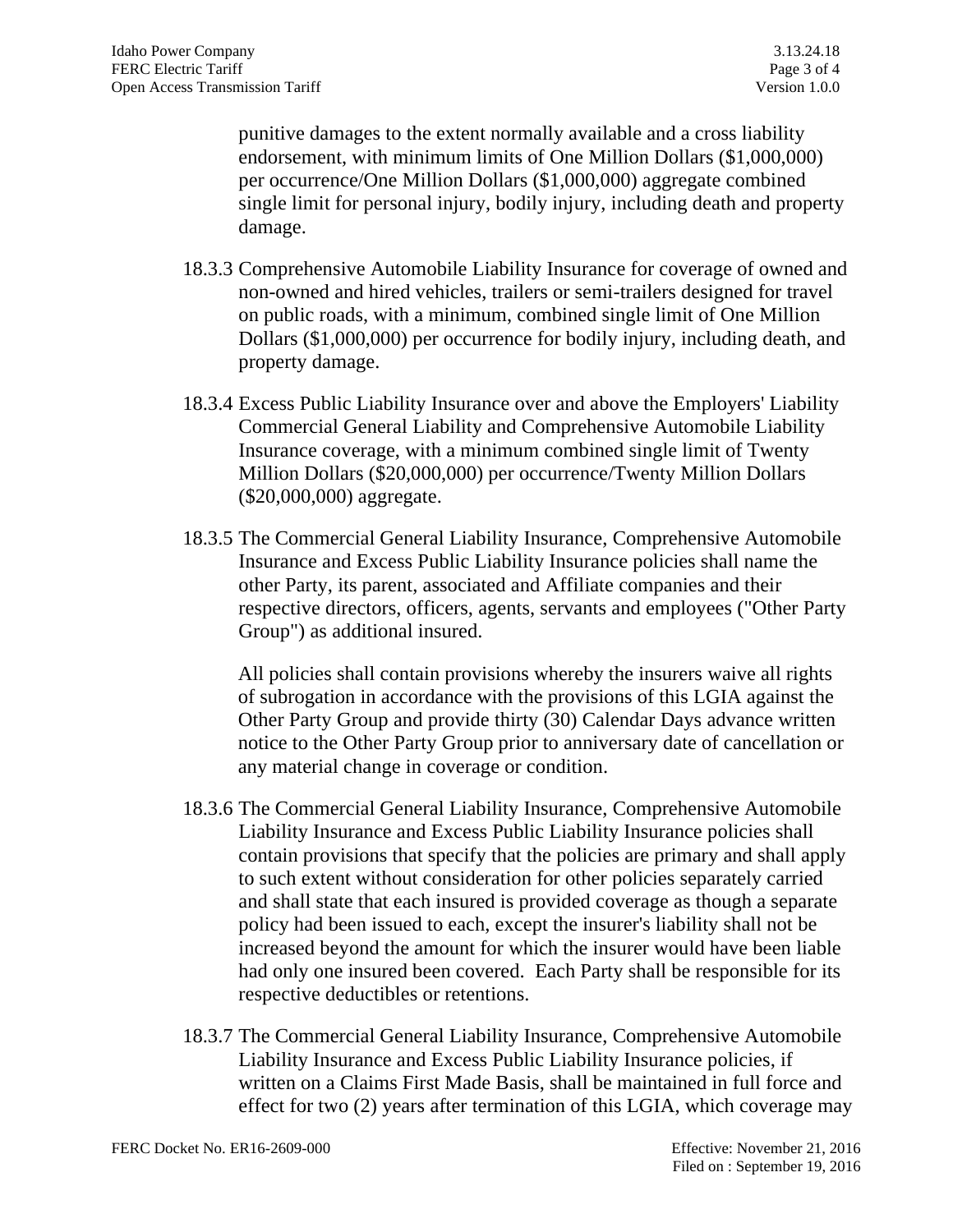be in the form of tail coverage or extended reporting period coverage if agreed by the Parties.

- 18.3.8 The requirements contained herein as to the types and limits of all insurance to be maintained by the Parties are not intended to and shall not in any manner, limit or qualify the liabilities and obligations assumed by the Parties under this LGIA.
- 18.3.9 Within ten (10) days following execution of this LGIA, and as soon as practicable after the end of each fiscal year or at the renewal of the insurance policy and in any event within ninety (90) days thereafter, each Party shall provide certification of all insurance required in this LGIA, executed by each insurer or by an authorized representative of each insurer.
- 18.3.10 Notwithstanding the foregoing, each Party may self-insure to meet the minimum insurance requirements of Articles 18.3.2 through 18.3.8 to the extent it maintains a self-insurance program; provided that, such Party's senior secured debt is rated at investment grade or better by Standard & Poor's and that its self-insurance program meets the minimum insurance requirements of Articles 18.3.2 through 18.3.8. For any period of time that a Party's senior secured debt is unrated by Standard & Poor's or is rated at less than investment grade by Standard & Poor's, such Party shall comply with the insurance requirements applicable to it under Articles 18.3.2 through 18.3.9. In the event that a Party is permitted to self-insure pursuant to this article, it shall notify the other Party that it meets the requirements to self-insure and that its self-insurance program meets the minimum insurance requirements in a manner consistent with that specified in Article 18.3.9.
- 18.3.11 The Parties agree to report to each other in writing as soon as practical all accidents or occurrences resulting in injuries to any person, including death, and any property damage arising out of this LGIA.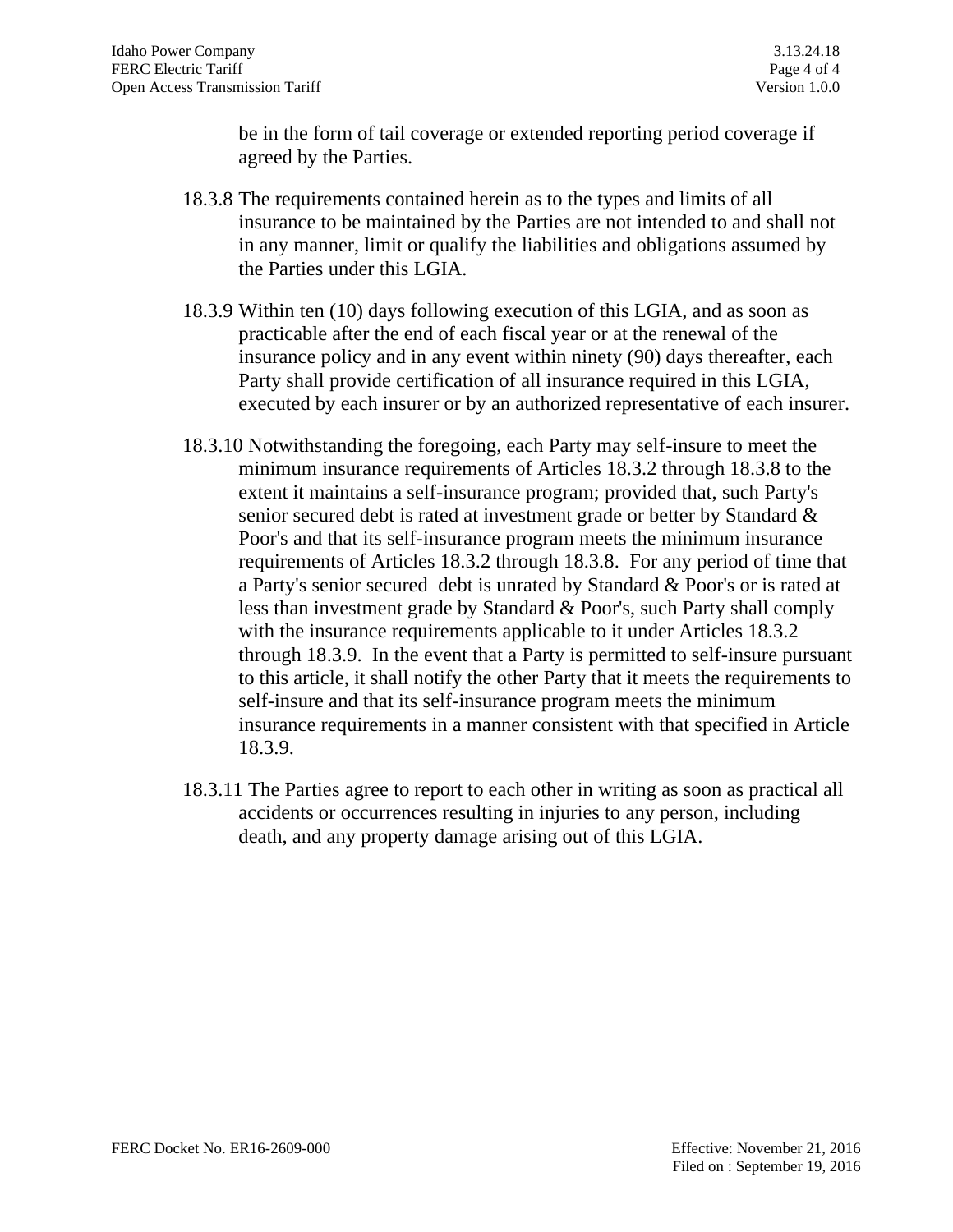### **Article 19. Assignment**

19.1 **Assignment**. This LGIA may be assigned by either Party only with the written consent of the other; provided that either Party may assign this LGIA without the consent of the other Party to any Affiliate of the assigning Party with an equal or greater credit rating and with the legal authority and operational ability to satisfy the obligations of the assigning Party under this LGIA; and provided further that Interconnection Customer shall have the right to assign this LGIA, without the consent of Transmission Provider, for collateral security purposes to aid in providing financing for the Large Generating Facility, provided that Interconnection Customer will promptly notify Transmission Provider of any such assignment. Any financing arrangement entered into by Interconnection Customer pursuant to this article will provide that prior to or upon the exercise of the secured party's, trustee's or mortgagee's assignment rights pursuant to said arrangement, the secured creditor, the trustee or mortgagee will notify Transmission Provider of the date and particulars of any such exercise of assignment right(s), including providing the Transmission Provider with proof that it meets the requirements of Articles 11.5 and 18.3. Any attempted assignment that violates this article is void and ineffective. Any assignment under this LGIA shall not relieve a Party of its obligations, nor shall a Party's obligations be enlarged, in whole or in part, by reason thereof. Where required, consent to assignment will not be unreasonably withheld, conditioned or delayed.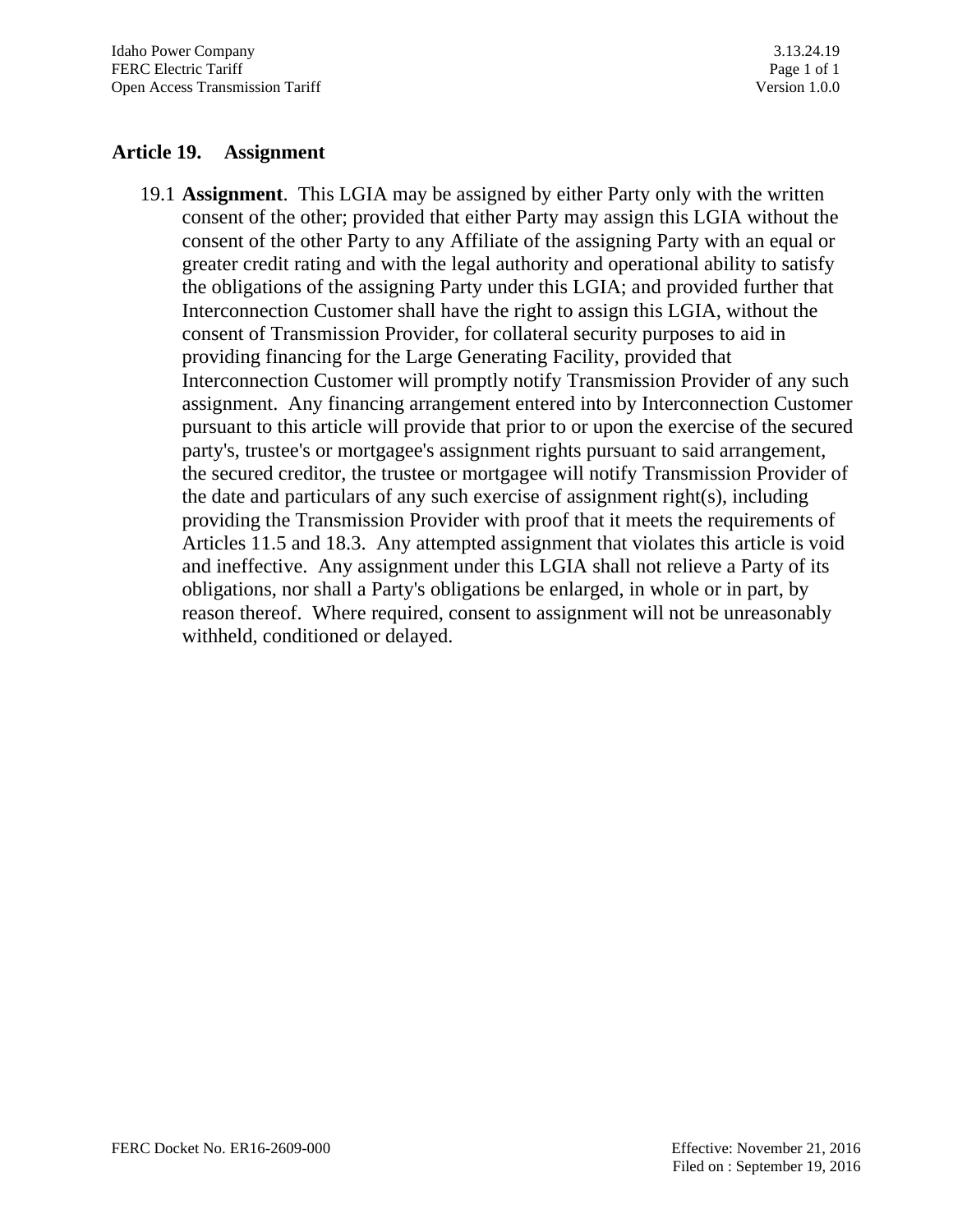## **Article 20. Severability**

20.1 **Severability**. If any provision in this LGIA is finally determined to be invalid, void or unenforceable by any court or other Governmental Authority having jurisdiction, such determination shall not invalidate, void or make unenforceable any other provision, agreement or covenant of this LGIA; provided that if Interconnection Customer (or any third party, but only if such third party is not acting at the direction of Transmission Provider) seeks and obtains such a final determination with respect to any provision of the Alternate Option (Article 5.1.2), or the Negotiated Option (Article 5.1.4), then none of these provisions shall thereafter have any force or effect and the Parties' rights and obligations shall be governed solely by the Standard Option (Article 5.1.1).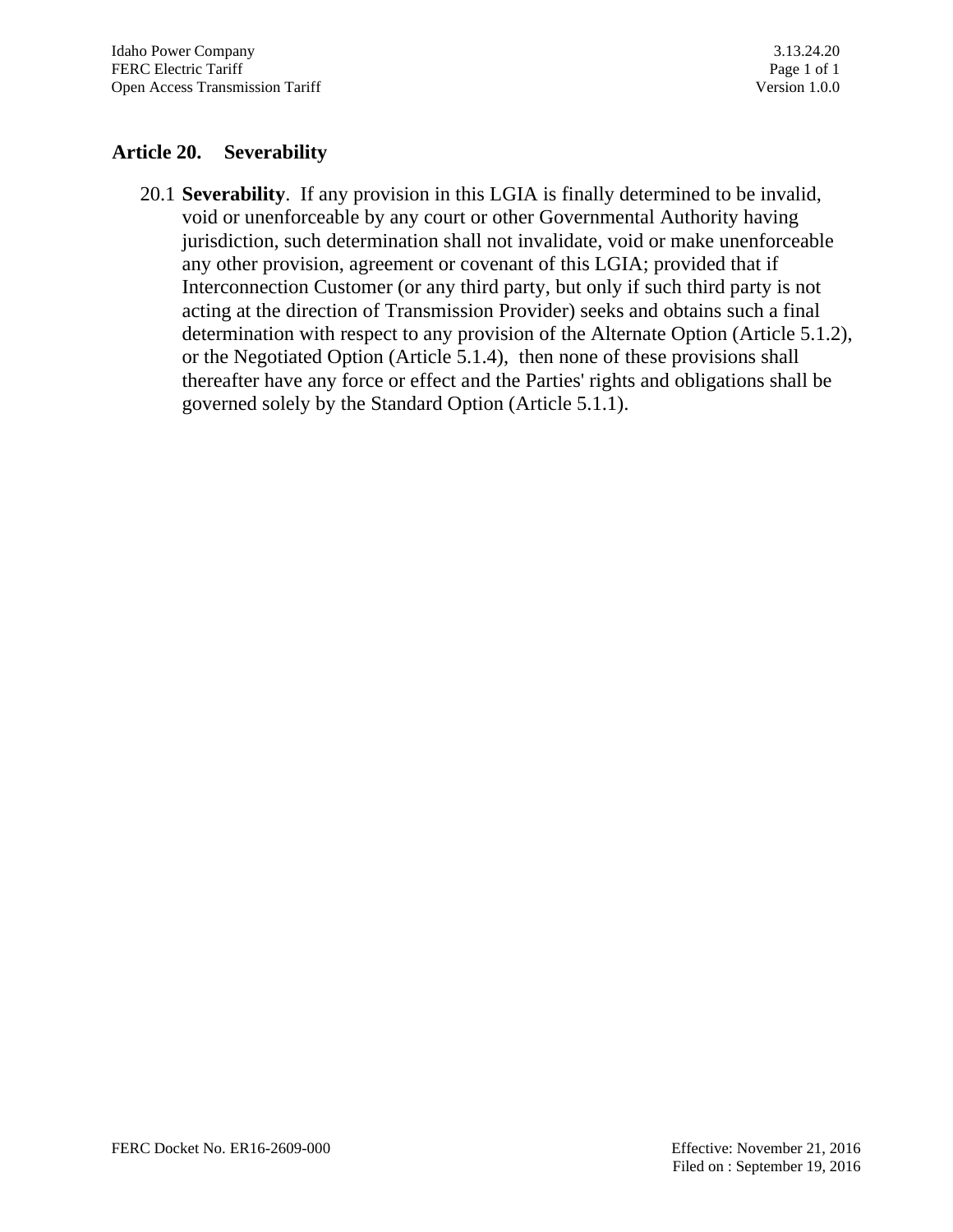## **Article 21. Comparability**

21.1 **Comparability**. The Parties will comply with all applicable comparability and code of conduct laws, rules and regulations, as amended from time to time.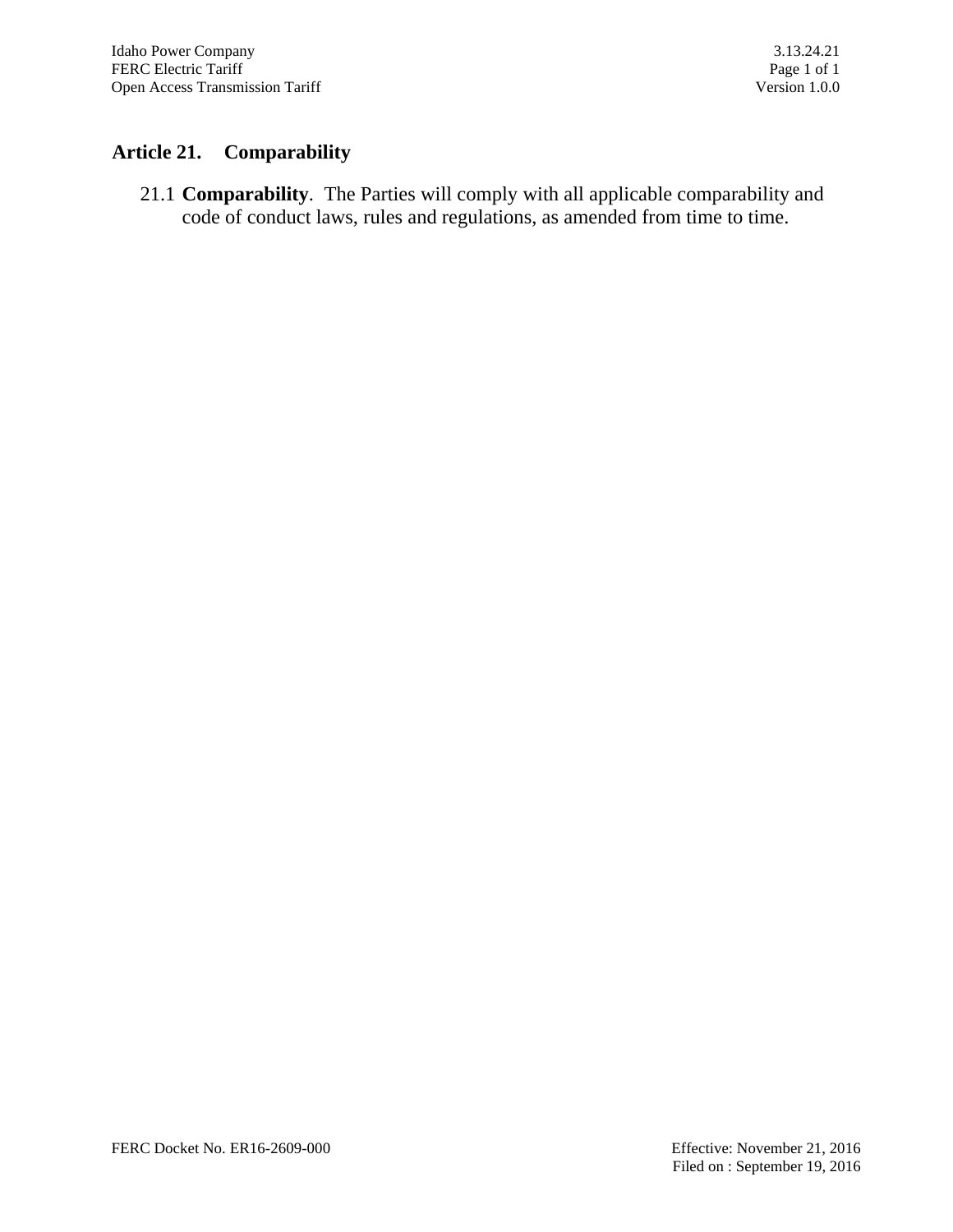## **Article 22. Confidentiality**

22.1 **Confidentiality.** Confidential Information shall include, without limitation, all information relating to a Party's technology, research and development, business affairs, and pricing, and any information supplied by either of the Parties to the other prior to the execution of this LGIA.

Information is Confidential Information only if it is clearly designated or marked in writing as confidential on the face of the document, or, if the information is conveyed orally or by inspection, if the Party providing the information orally informs the Party receiving the information that the information is confidential.

If requested by either Party, the other Party shall provide in writing, the basis for asserting that the information referred to in this Article 22 warrants confidential treatment, and the requesting Party may disclose such writing to the appropriate Governmental Authority. Each Party shall be responsible for the costs associated with affording confidential treatment to its information.

- 22.1.1 **Term**. During the term of this LGIA, and for a period of three (3) years after the expiration or termination of this LGIA, except as otherwise provided in this Article 22, each Party shall hold in confidence and shall not disclose to any person Confidential Information.
- 22.1.2 **Scope**. Confidential Information shall not include information that the receiving Party can demonstrate:

(1) is generally available to the public other than as a result of a disclosure by the receiving Party;

(2) was in the lawful possession of the receiving Party on a nonconfidential basis before receiving it from the disclosing Party;

(3) was supplied to the receiving Party without restriction by a third party, who, to the knowledge of the receiving Party after due inquiry, was under no obligation to the disclosing Party to keep such information confidential;

(4) was independently developed by the receiving Party without reference to Confidential Information of the disclosing Party;

(5) is, or becomes, publicly known, through no wrongful act or omission of the receiving Party or Breach of this LGIA; or

(6) is required, in accordance with Article 22.1.7 of the LGIA, Order of Disclosure, to be disclosed by any Governmental Authority or is otherwise required to be disclosed by law or subpoena, or is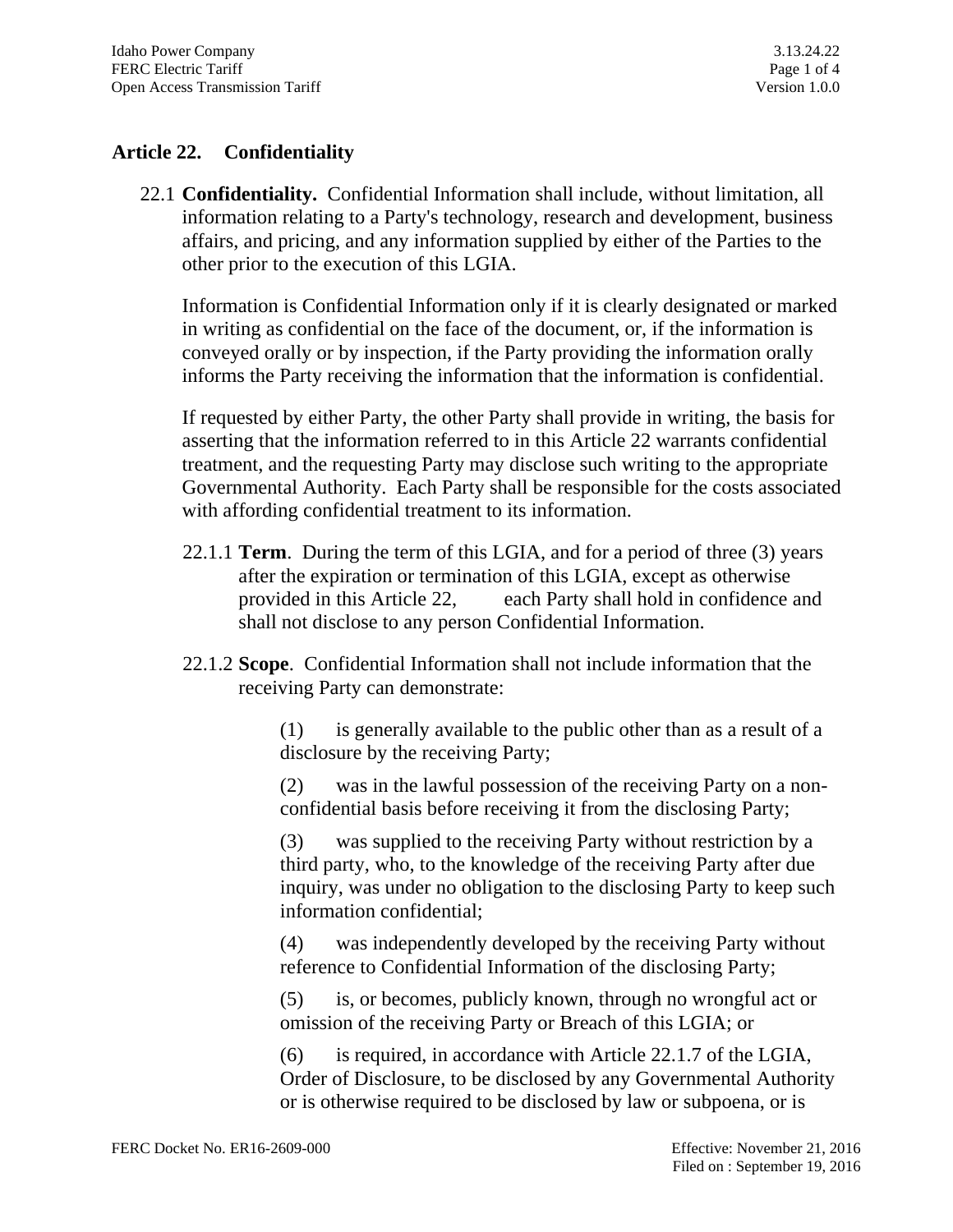necessary in any legal proceeding establishing rights and obligations under this LGIA.

Information designated as Confidential Information will no longer be deemed confidential if the Party that designated the information as confidential notifies the other Party that it no longer is confidential.

- 22.1.3 **Release of Confidential Information**. Neither Party shall release or disclose Confidential Information to any other person, except to its Affiliates (limited by the Standards of Conduct requirements), subcontractors, employees, consultants, or to parties who may be or considering providing financing to or equity participation with Interconnection Customer, or to potential purchasers or assignees of Interconnection Customer, on a need-to-know basis in connection with this LGIA, unless such person has first been advised of the confidentiality provisions of this Article 22 and has agreed to comply with such provisions. Notwithstanding the foregoing, a Party providing Confidential Information to any person shall remain primarily responsible for any release of Confidential Information in contravention of this Article 22.
- 22.1.4 **Rights**. Each Party retains all rights, title, and interest in the Confidential Information that each Party discloses to the other Party. The disclosure by each Party to the other Party of Confidential Information shall not be deemed a waiver by either Party or any other person or entity of the right to protect the Confidential Information from public disclosure.
- 22.1.5 **No Warranties**. By providing Confidential Information, neither Party makes any warranties or representations as to its accuracy or completeness. In addition, by supplying Confidential Information, neither Party obligates itself to provide any particular information or Confidential Information to the other Party nor to enter into any further agreements or proceed with any other relationship or joint venture.
- 22.1.6 **Standard of Care**. Each Party shall use at least the same standard of care to protect Confidential Information it receives as it uses to protect its own Confidential Information from unauthorized disclosure, publication or dissemination. Each Party may use Confidential Information solely to fulfill its obligations to the other Party under this LGIA or its regulatory requirements.
- 22.1.7 **Order of Disclosure**. If a court or a Government Authority or entity with the right, power, and apparent authority to do so requests or requires either Party, by subpoena, oral deposition, interrogatories, requests for production of documents, administrative order, or otherwise, to disclose Confidential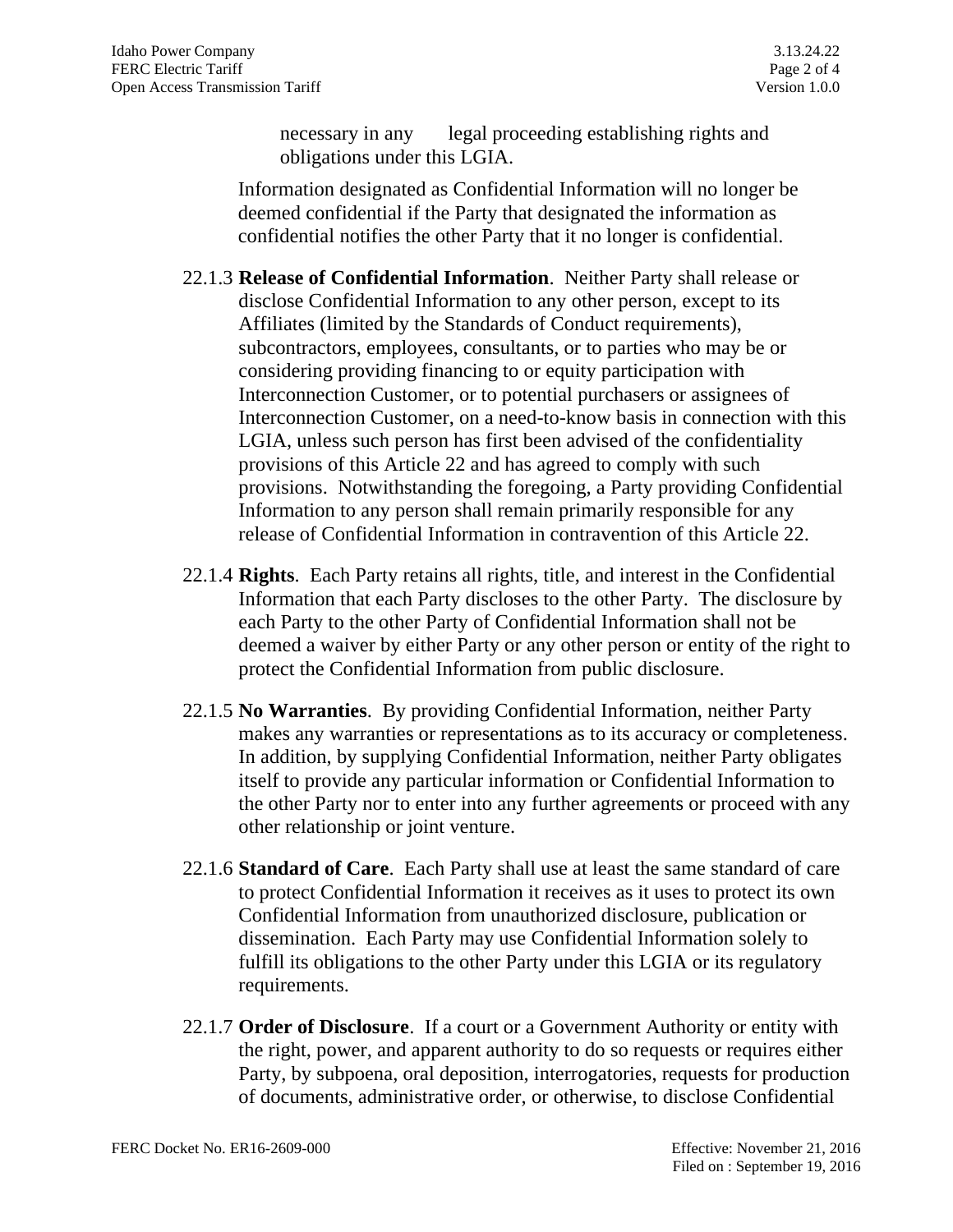Information, that Party shall provide the other Party with prompt notice of such request(s) or requirement(s) so that the other Party may seek an appropriate protective order or waive compliance with the terms of this LGIA. Notwithstanding the absence of a protective order or waiver, the Party may disclose such Confidential Information which, in the opinion of its counsel, the Party is legally compelled to disclose. Each Party will use Reasonable Efforts to obtain reliable assurance that confidential treatment will be accorded any Confidential Information so furnished.

- 22.1.8 **Termination of Agreement**. Upon termination of this LGIA for any reason, each Party shall, within ten (10) Calendar Days of receipt of a written request from the other Party, use Reasonable Efforts to destroy, erase, or delete (with such destruction, erasure, and deletion certified in writing to the other Party) or return to the other Party, without retaining copies thereof, any and all written or electronic Confidential Information received from the other Party.
- 22.1.9 **Remedies**. The Parties agree that monetary damages would be inadequate to compensate a Party for the other Party's Breach of its obligations under this Article 22. Each Party accordingly agrees that the other Party shall be entitled to equitable relief, by way of injunction or otherwise, if the first Party Breaches or threatens to Breach its obligations under this Article 22, which equitable relief shall be granted without bond or proof of damages, and the receiving Party shall not plead in defense that there would be an adequate remedy at law. Such remedy shall not be deemed an exclusive remedy for the Breach of this Article 22, but shall be in addition to all other remedies available at law or in equity. The Parties further acknowledge and agree that the covenants contained herein are necessary for the protection of legitimate business interests and are reasonable in scope. No Party, however, shall be liable for indirect, incidental, or consequential or punitive damages of any nature or kind resulting from or arising in connection with this Article 22.
- 22.1.10 **Disclosure to FERC, its Staff, or a State**. Notwithstanding anything in this Article 22 to the contrary, and pursuant to 18 CFR section 1b.20, if FERC or its staff, during the course of an investigation or otherwise, requests information from one of the Parties that is otherwise required to be maintained in confidence pursuant to this LGIA, the Party shall provide the requested information to FERC or its staff, within the time provided for in the request for information. In providing the information to FERC or its staff, the Party must, consistent with 18 CFR section 388.112, request that the information be treated as confidential and non-public by FERC and its staff and that the information be withheld from public disclosure. Parties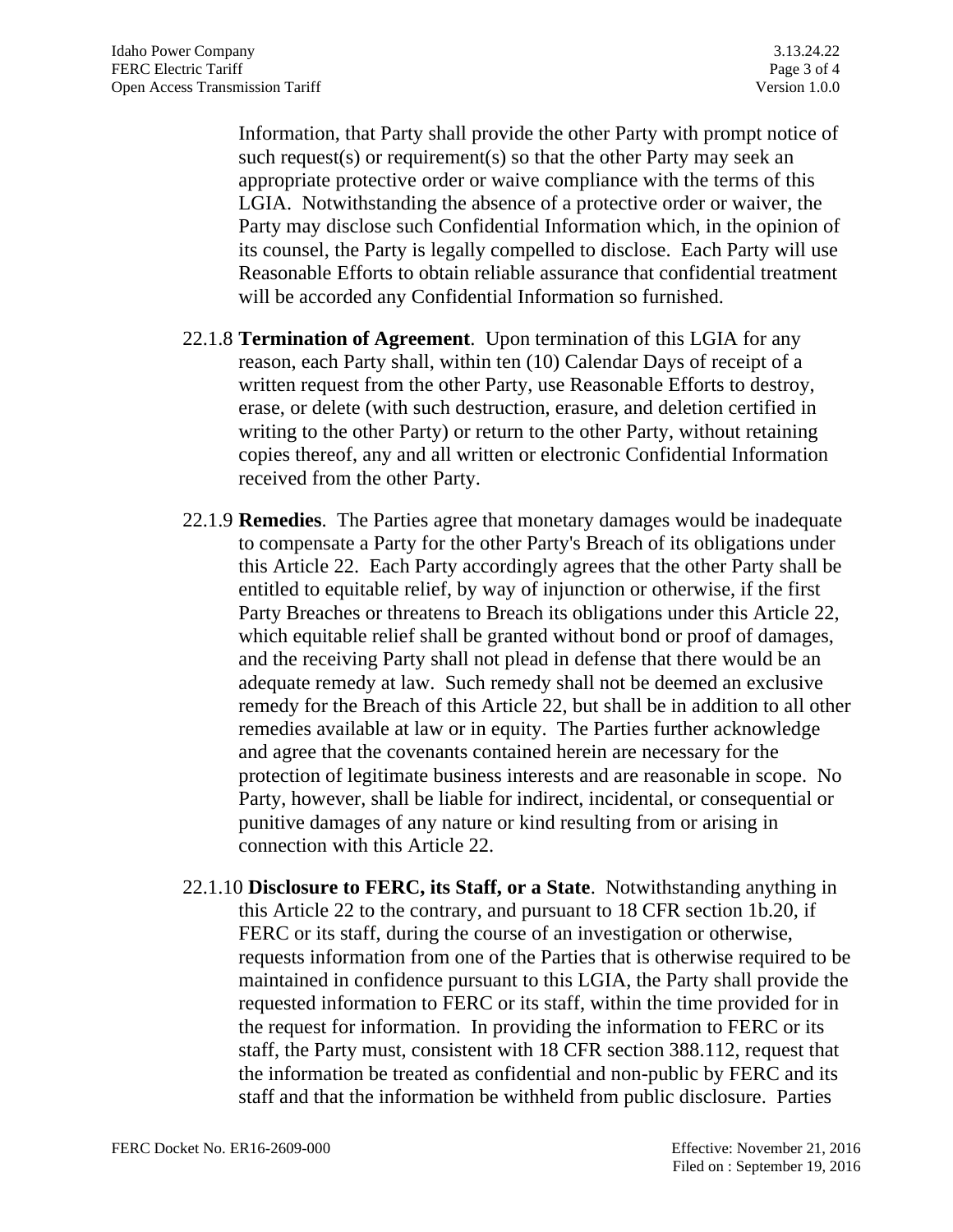are prohibited from notifying the other Party to this LGIA prior to the release of the Confidential Information to FERC or its staff. The Party shall notify the other Party to the LGIA when it is notified by FERC or its staff that a request to release Confidential Information has been received by FERC, at which time either of the Parties may respond before such information would be made public, pursuant to 18 CFR Section 388.112. Requests from a state regulatory body conducting a confidential investigation shall be treated in a similar manner if consistent with the applicable state rules and regulations.

22.1.11 Subject to the exception in Article 22.1.10, any information that a Party claims is competitively sensitive, commercial or financial information under this LGIA ("Confidential Information") shall not be disclosed by the other Party to any person not employed or retained by the other Party, except to the extent disclosure is (i) required by law; (ii) reasonably deemed by the disclosing Party to be required to be disclosed in connection with a dispute between or among the Parties, or the defense of litigation or dispute; (iii) otherwise permitted by consent of the other Party, such consent not to be unreasonably withheld; or (iv) necessary to fulfill its obligations under this LGIA or as a transmission service provider or a Control Area operator including disclosing the Confidential Information to an RTO or ISO or to a regional or national reliability organization. The Party asserting confidentiality shall notify the other Party in writing of the information it claims is confidential. Prior to any disclosures of the other Party's Confidential Information under this subparagraph, or if any third party or Governmental Authority makes any request or demand for any of the information described in this subparagraph, the disclosing Party agrees to promptly notify the other Party in writing and agrees to assert confidentiality and cooperate with the other Party in seeking to protect the Confidential Information from public disclosure by confidentiality agreement, protective order or other reasonable measures.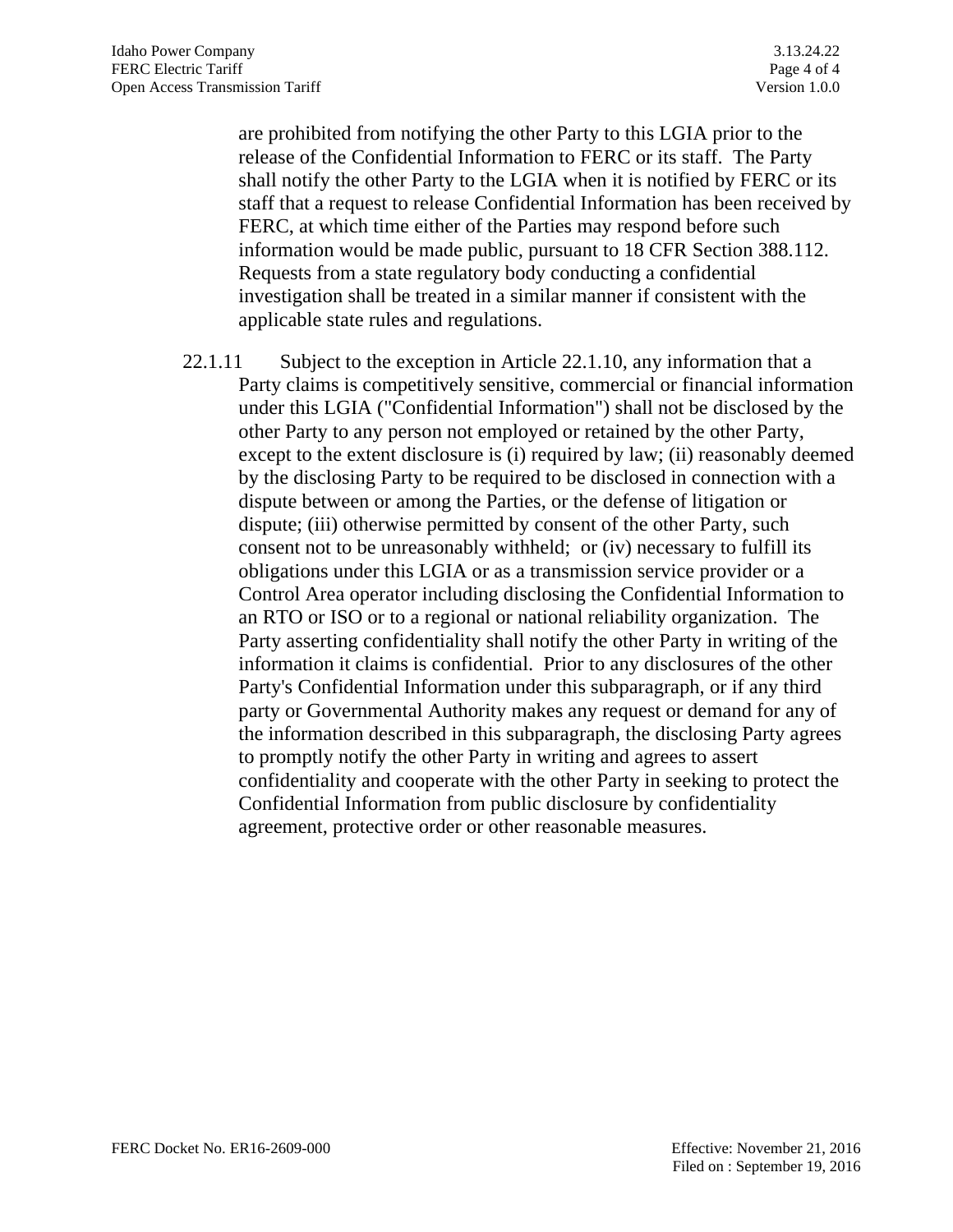### **Article 23. Environmental Releases**

23.1 Each Party shall notify the other Party, first orally and then in writing, of the release of any Hazardous Substances, any asbestos or lead abatement activities, or any type of remediation activities related to the Large Generating Facility or the Interconnection Facilities, each of which may reasonably be expected to affect the other Party.

The notifying Party shall: (i) provide the notice as soon as practicable, provided such Party makes a good faith effort to provide the notice no later than twenty-four hours after such Party becomes aware of the occurrence; and (ii) promptly furnish to the other Party copies of any publicly available reports filed with any Governmental Authorities addressing such events.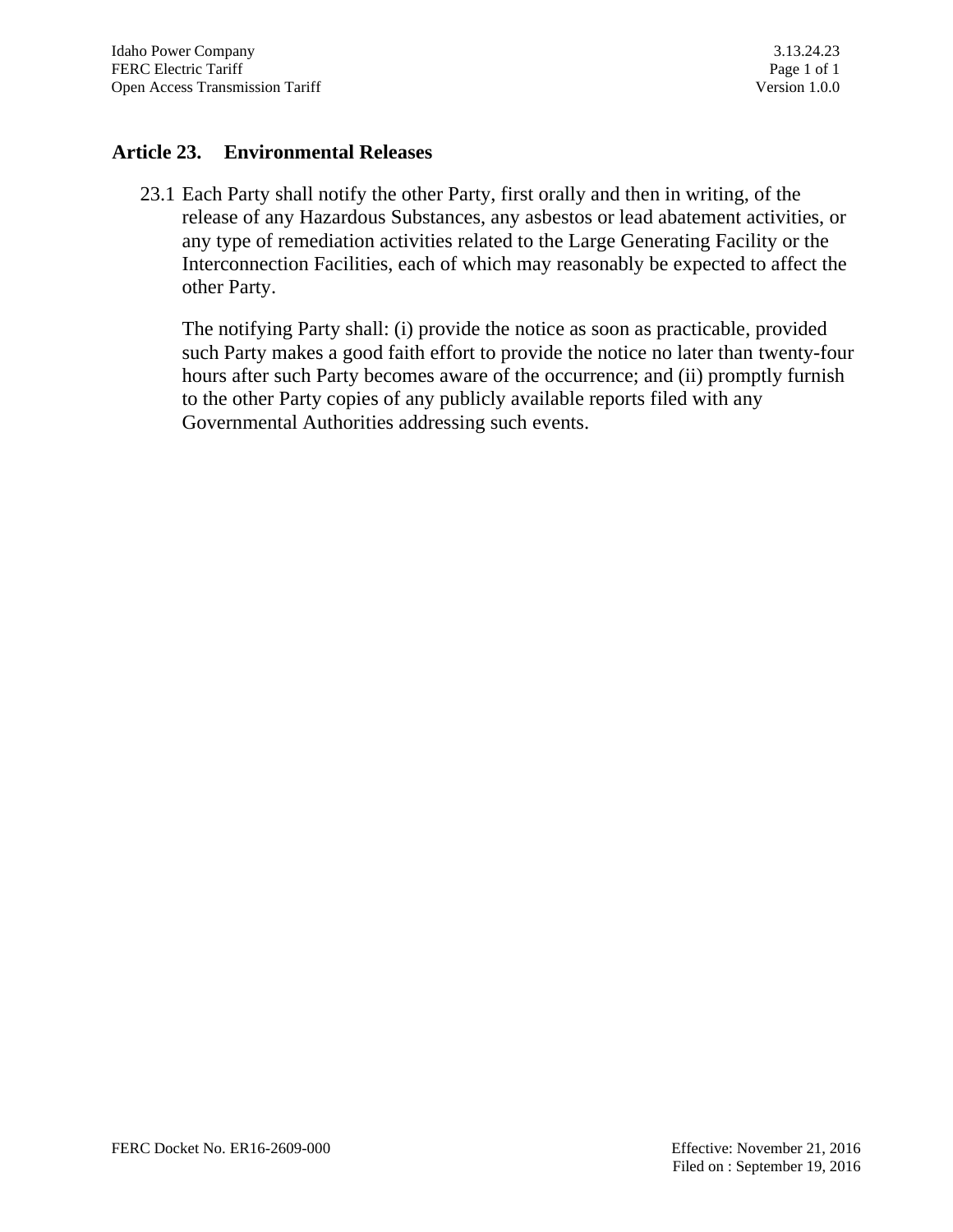## **Article 24. Information Requirements**

- 24.1 **Information Acquisition**. Transmission Provider and Interconnection Customer shall submit specific information regarding the electrical characteristics of their respective facilities to each other as described below and in accordance with Applicable Reliability Standards.
- 24.2 **Information Submission by Transmission Provider**. The initial information submission by Transmission Provider shall occur no later than one hundred eighty (180) Calendar Days prior to Trial Operation and shall include Transmission System information necessary to allow Interconnection Customer to select equipment and meet any system protection and stability requirements, unless otherwise agreed to by the Parties. On a monthly basis Transmission Provider shall provide Interconnection Customer a status report on the construction and installation of Transmission Provider's Interconnection Facilities and Network Upgrades, including, but not limited to, the following information: (1) progress to date; (2) a description of the activities since the last report (3) a description of the action items for the next period; and (4) the delivery status of equipment ordered.
- 24.3 **Updated Information Submission by Interconnection Customer**. The updated information submission by Interconnection Customer, including manufacturer information, shall occur no later than one hundred eighty (180) Calendar Days prior to the Trial Operation. Interconnection Customer shall submit a completed copy of the Large Generating Facility data requirements contained in Appendix 1 to the LGIP. It shall also include any additional information provided to Transmission Provider for the Feasibility and Facilities Study. Information in this submission shall be the most current Large Generating Facility design or expected performance data. Information submitted for stability models shall be compatible with Transmission Provider standard models. If there is no compatible model, Interconnection Customer will work with a consultant mutually agreed to by the Parties to develop and supply a standard model and associated information.

If Interconnection Customer's data is materially different from what was originally provided to Transmission Provider pursuant to the Interconnection Study Agreement between Transmission Provider and Interconnection Customer, then Transmission Provider will conduct appropriate studies to determine the impact on Transmission Provider Transmission System based on the actual data submitted pursuant to this Article 24.3. The Interconnection Customer shall not begin Trial Operation until such studies are completed.

24.4 **Information Supplementation**. Prior to the Operation Date, the Parties shall supplement their information submissions described above in this Article 24 with any and all "as-built" Large Generating Facility information or "as-tested"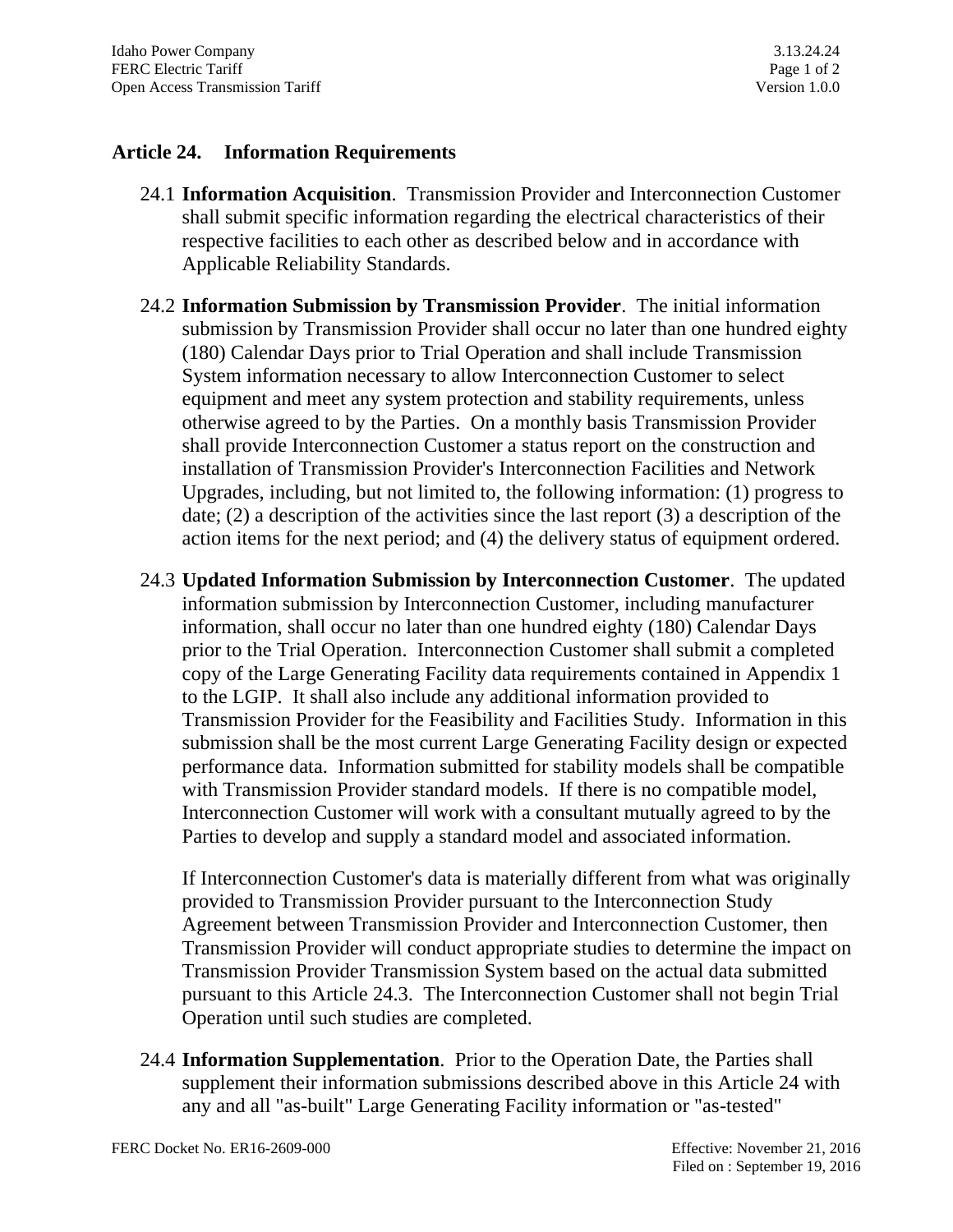performance information that differs from the initial submissions or, alternatively, written confirmation that no such differences exist. The Interconnection Customer shall conduct tests on the Large Generating Facility as required by Good Utility Practice such as an open circuit "step voltage" test on the Large Generating Facility to verify proper operation of the Large Generating Facility's automatic voltage regulator.

Unless otherwise agreed, the test conditions shall include: (1) Large Generating Facility at synchronous speed; (2) automatic voltage regulator on and in voltage control mode; and (3) a five percent change in Large Generating Facility terminal voltage initiated by a change in the voltage regulators reference voltage.

Interconnection Customer shall provide validated test recordings showing the responses of Large Generating Facility terminal and field voltages. In the event that direct recordings of these voltages is impractical, recordings of other voltages or currents that mirror the response of the Large Generating Facility's terminal or field voltage are acceptable if information necessary to translate these alternate quantities to actual Large Generating Facility terminal or field voltages is provided. Large Generating Facility testing shall be conducted and results provided to Transmission Provider for each individual generating unit in a station.

Subsequent to the Operation Date, Interconnection Customer shall provide Transmission Provider any information changes due to equipment replacement, repair, or adjustment. Transmission Provider shall provide Interconnection Customer any information changes due to equipment replacement, repair or adjustment in the directly connected substation or any adjacent Transmission Provider-owned substation that may affect Interconnection Customer's Interconnection Facilities equipment ratings, protection or operating requirements. The Parties shall provide such information no later than thirty (30) Calendar Days after the date of the equipment replacement, repair or adjustment.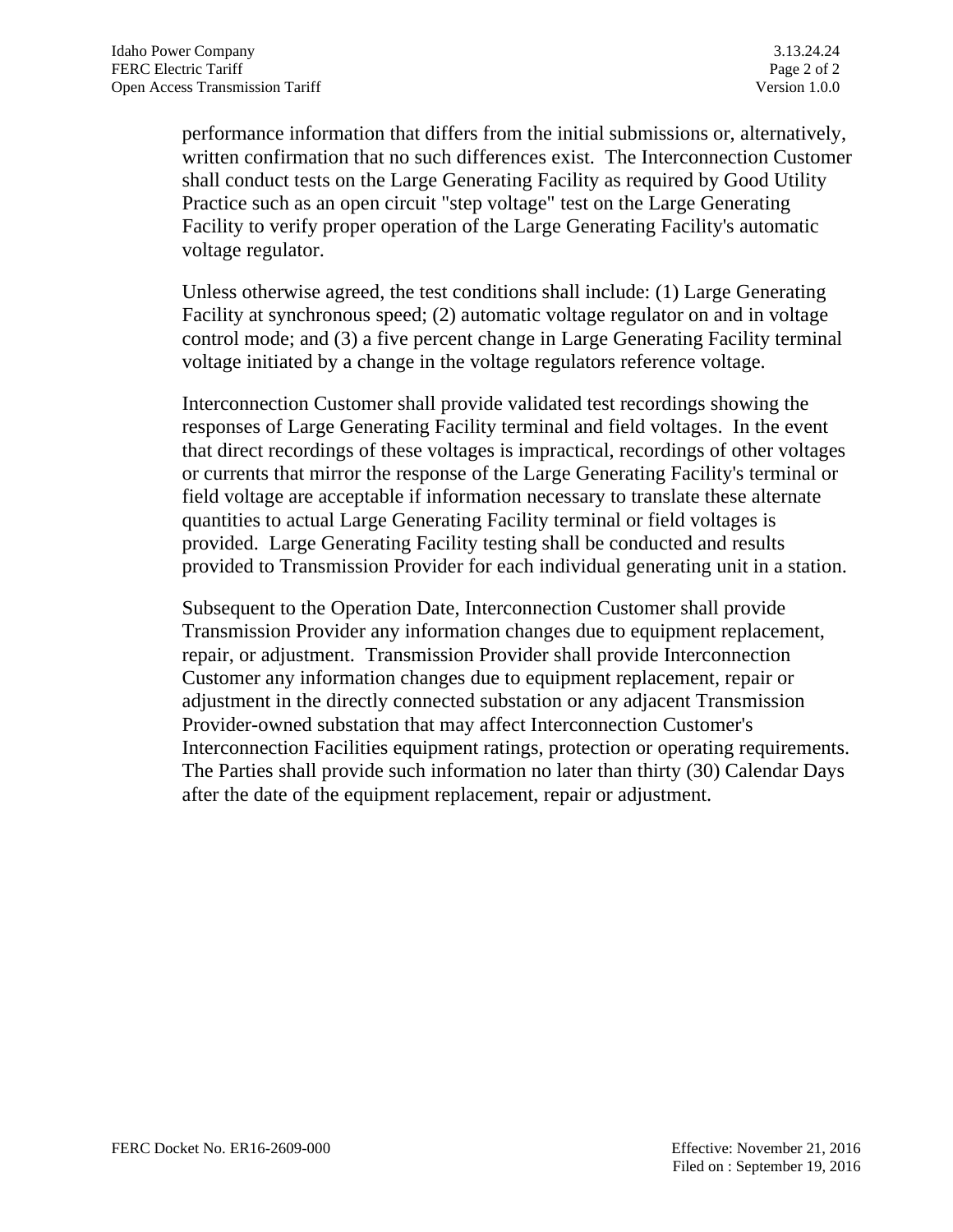### **Article 25. Information Access and Audit Rights**

- 25.1 **Information Access**. Each Party (the "disclosing Party") shall make available to the other Party information that is in the possession of the disclosing Party and is necessary in order for the other Party to: (i) verify the costs incurred by the disclosing Party for which the other Party is responsible under this LGIA; and (ii) carry out its obligations and responsibilities under this LGIA. The Parties shall not use such information for purposes other than those set forth in this Article 25.1 and to enforce their rights under this LGIA.
- 25.2 **Reporting of Non-Force Majeure Events**. Each Party (the "notifying Party") shall notify the other Party when the notifying Party becomes aware of its inability to comply with the provisions of this LGIA for a reason other than a Force Majeure event. The Parties agree to cooperate with each other and provide necessary information regarding such inability to comply, including the date, duration, reason for the inability to comply, and corrective actions taken or planned to be taken with respect to such inability to comply. Notwithstanding the foregoing, notification, cooperation or information provided under this article shall not entitle the Party receiving such notification to allege a cause for anticipatory breach of this LGIA.
- 25.3 **Audit Rights**. Subject to the requirements of confidentiality under Article 22 of this LGIA, each Party shall have the right, during normal business hours, and upon prior reasonable notice to the other Party, to audit at its own expense the other Party's accounts and records pertaining to either Party's performance or either Party's satisfaction of obligations under this LGIA. Such audit rights shall include audits of the other Party's costs, calculation of invoiced amounts, Transmission Provider's efforts to allocate responsibility for the provision of reactive support to the Transmission System, Transmission Provider's efforts to allocate responsibility for interruption or reduction of generation on the Transmission System, and each Party's actions in an Emergency Condition. Any audit authorized by this article shall be performed at the offices where such accounts and records are maintained and shall be limited to those portions of such accounts and records that relate to each Party's performance and satisfaction of obligations under this LGIA. Each Party shall keep such accounts and records for a period equivalent to the audit rights periods described in Article 25.4.

## 25.4 **Audit Rights Periods**.

25.4.1 **Audit Rights Period for Construction-Related Accounts and Records**. Accounts and records related to the design, engineering, procurement, and construction of Transmission Provider's Interconnection Facilities and Network Upgrades shall be subject to audit for a period of twenty-four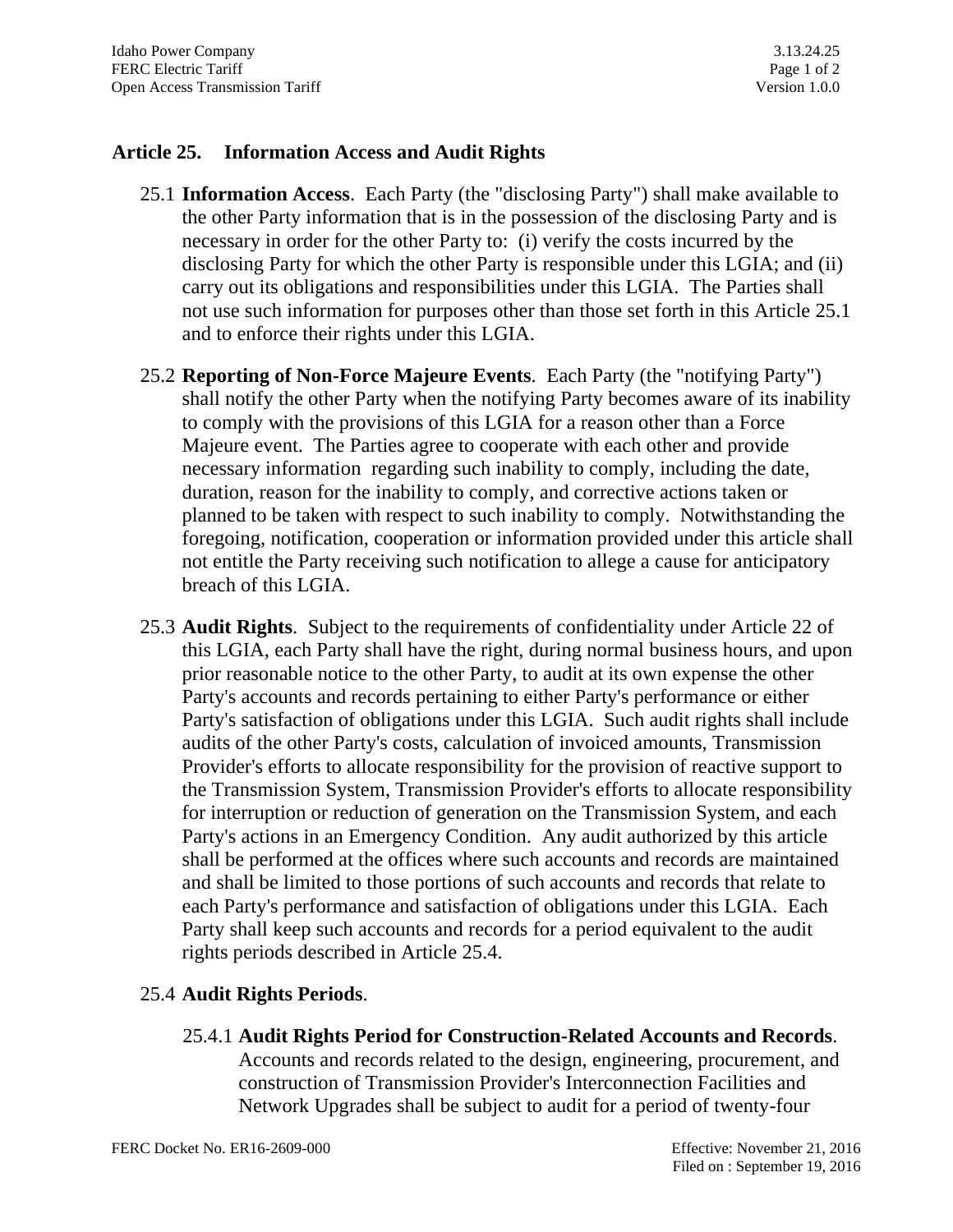months following Transmission Provider's issuance of a final invoice in accordance with Article 12.2.

- 25.4.2 **Audit Rights Period for All Other Accounts and Records**. Accounts and records related to either Party's performance or satisfaction of all obligations under this LGIA other than those described in Article 25.4.1 shall be subject to audit as follows: (i) for an audit relating to cost obligations, the applicable audit rights period shall be twenty-four months after the auditing Party's receipt of an invoice giving rise to such cost obligations; and (ii) for an audit relating to all other obligations, the applicable audit rights period shall be twenty-four months after the event for which the audit is sought.
- 25.5 **Audit Results**. If an audit by a Party determines that an overpayment or an underpayment has occurred, a notice of such overpayment or underpayment shall be given to the other Party together with those records from the audit which support such determination.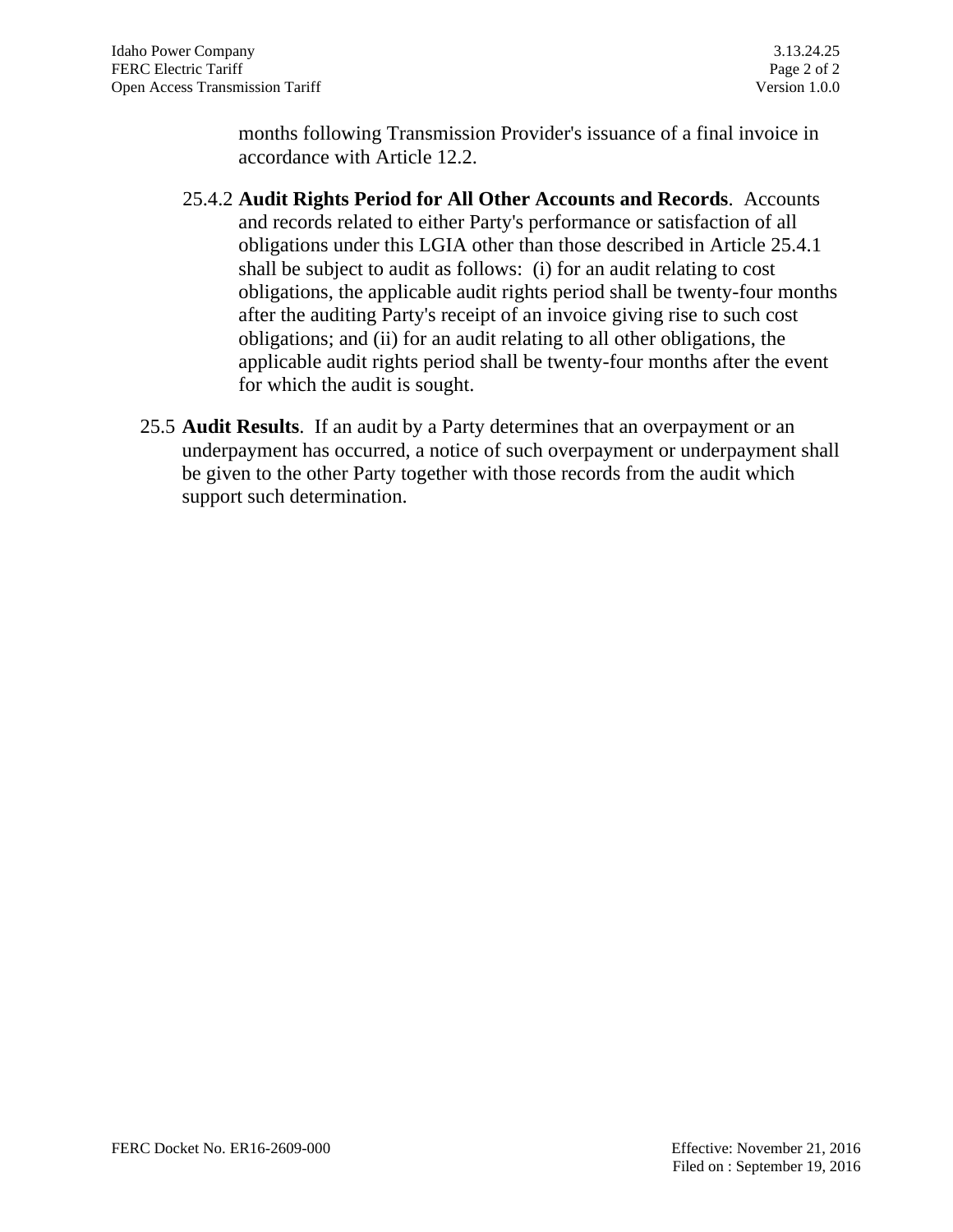### **Article 26. Subcontractors**

- 26.1 **General**. Nothing in this LGIA shall prevent a Party from utilizing the services of any subcontractor as it deems appropriate to perform its obligations under this LGIA; provided, however, that each Party shall require its subcontractors to comply with all applicable terms and conditions of this LGIA in providing such services and each Party shall remain primarily liable to the other Party for the performance of such subcontractor.
- 26.2 **Responsibility of Principal**. The creation of any subcontract relationship shall not relieve the hiring Party of any of its obligations under this LGIA. The hiring Party shall be fully responsible to the other Party for the acts or omissions of any subcontractor the hiring Party hires as if no subcontract had been made; provided, however, that in no event shall Transmission Provider be liable for the actions or inactions of Interconnection Customer or its subcontractors with respect to obligations of Interconnection Customer under Article 5 of this LGIA. Any applicable obligation imposed by this LGIA upon the hiring Party shall be equally binding upon, and shall be construed as having application to, any subcontractor of such Party.
- 26.3 **No Limitation by Insurance**. The obligations under this Article 26 will not be limited in any way by any limitation of subcontractor's insurance.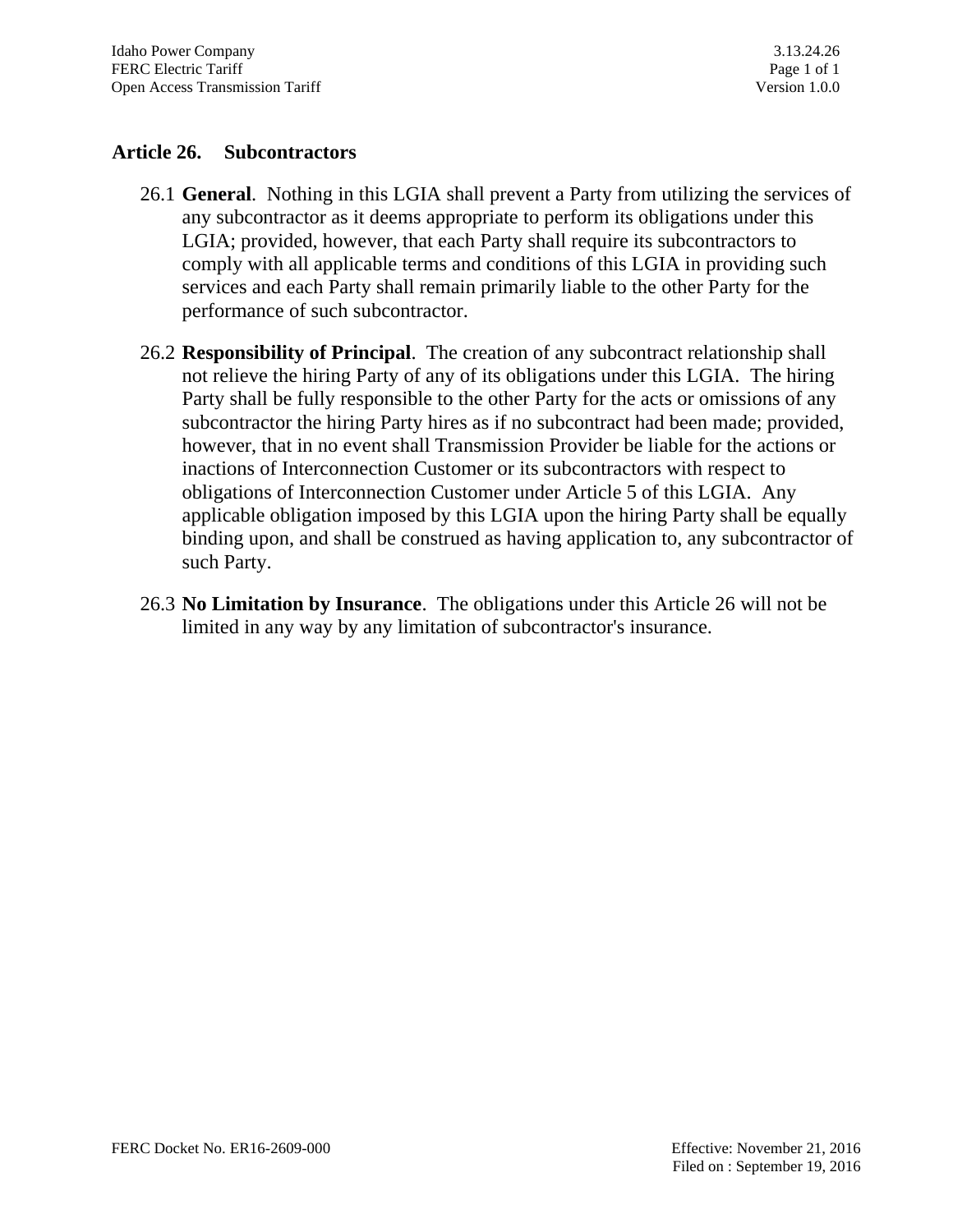# **Article 27. Disputes**

- 27.1 **Submission.** In the event either Party has a dispute, or asserts a claim, that arises out of or in connection with this LGIA or its performance, such Party (the "disputing Party") shall provide the other Party with written notice of the dispute or claim ("Notice of Dispute"). Such dispute or claim shall be referred to a designated senior representative of each Party for resolution on an informal basis as promptly as practicable after receipt of the Notice of Dispute by the other Party. In the event the designated representatives are unable to resolve the claim or dispute through unassisted or assisted negotiations within thirty (30) Calendar Days of the other Party's receipt of the Notice of Dispute, such claim or dispute may, upon mutual agreement of the Parties, be submitted to arbitration and resolved in accordance with the arbitration procedures set forth below. In the event the Parties do not agree to submit such claim or dispute to arbitration, each Party may exercise whatever rights and remedies it may have in equity or at law consistent with the terms of this LGIA.
- 27.2 **External Arbitration Procedures**. Any arbitration initiated under this LGIA shall be conducted before a single neutral arbitrator appointed by the Parties. If the Parties fail to agree upon a single arbitrator within ten (10) Calendar Days of the submission of the dispute to arbitration, each Party shall choose one arbitrator who shall sit on a three-member arbitration panel. The two arbitrators so chosen shall within twenty (20) Calendar Days select a third arbitrator to chair the arbitration panel. In either case, the arbitrators shall be knowledgeable in electric utility matters, including electric transmission and bulk power issues, and shall not have any current or past substantial business or financial relationships with any party to the arbitration (except prior arbitration). The arbitrator(s) shall provide each of the Parties an opportunity to be heard and, except as otherwise provided herein, shall conduct the arbitration in accordance with the Commercial Arbitration Rules of the American Arbitration Association ("Arbitration Rules") and any applicable FERC regulations or RTO rules; provided, however, in the event of a conflict between the Arbitration Rules and the terms of this Article 27, the terms of this Article 27 shall prevail.
- 27.3 **Arbitration Decisions.** Unless otherwise agreed by the Parties, the arbitrator(s) shall render a decision within ninety (90) Calendar Days of appointment and shall notify the Parties in writing of such decision and the reasons therefor. The arbitrator(s) shall be authorized only to interpret and apply the provisions of this LGIA and shall have no power to modify or change any provision of this Agreement in any manner. The decision of the arbitrator(s) shall be final and binding upon the Parties, and judgment on the award may be entered in any court having jurisdiction. The decision of the arbitrator(s) may be appealed solely on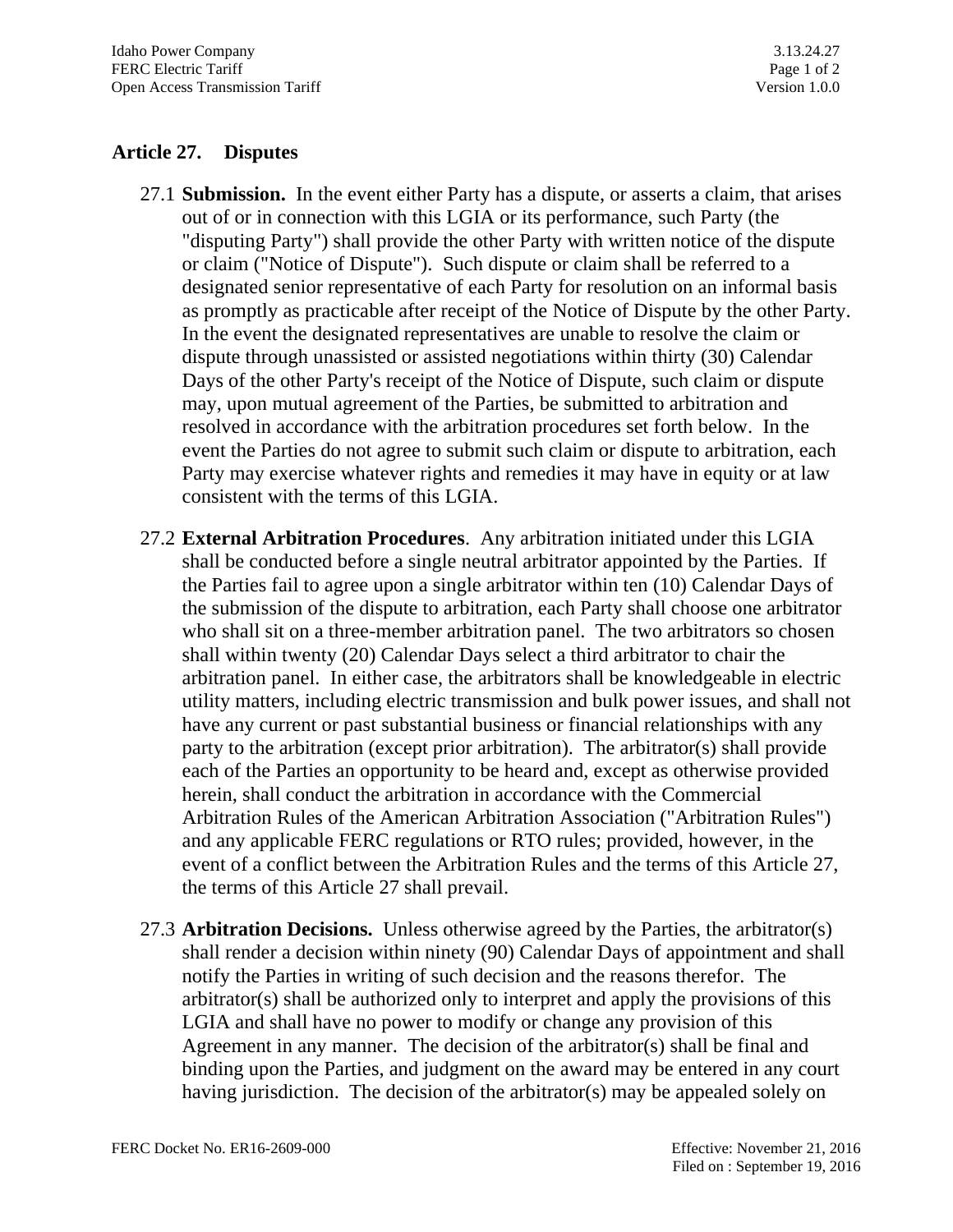the grounds that the conduct of the arbitrator(s), or the decision itself, violated the standards set forth in the Federal Arbitration Act or the Administrative Dispute Resolution Act. The final decision of the arbitrator must also be filed with FERC if it affects jurisdictional rates, terms and conditions of service, Interconnection Facilities, or Network Upgrades.

27.4 **Costs.** Each Party shall be responsible for its own costs incurred during the arbitration process and for the following costs, if applicable: (1) the cost of the arbitrator chosen by the Party to sit on the three member panel and one half of the cost of the third arbitrator chosen; or (2) one half the cost of the single arbitrator jointly chosen by the Parties.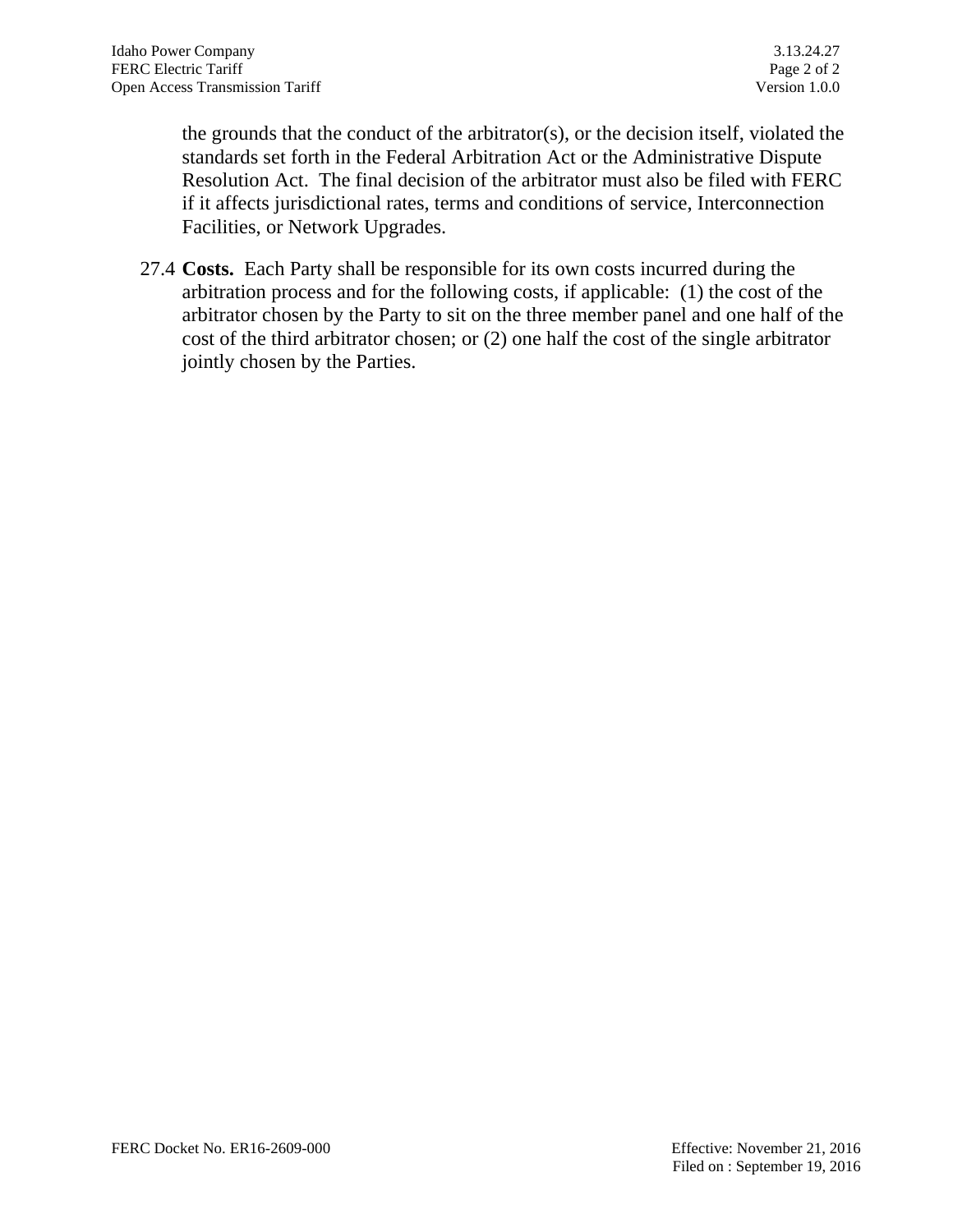### **Article 28. Representations, Warranties, and Covenants**

- 28.1 **General**. Each Party makes the following representations, warranties and covenants:
	- 28.1.1 **Good Standing**. Such Party is duly organized, validly existing and in good standing under the laws of the state in which it is organized, formed, or incorporated, as applicable; that it is qualified to do business in the state or states in which the Large Generating Facility, interconnection Facilities and Network Upgrades owned by such Party, as applicable, are located**;** and that it has the corporate power and authority to own its properties, to carry on its business as now being conducted and to enter into this LGIA and carry out the transactions contemplated hereby and perform and carry out all covenants and obligations on its part to be performed under and pursuant to this LGIA.
	- 28.1.2 **Authority**. Such Party has the right, power and authority to enter into this LGIA, to become a Party hereto and to perform its obligations hereunder. This LGIA is a legal, valid and binding obligation of such Party, enforceable against such Party in accordance with its terms, except as the enforceability thereof may be limited by applicable bankruptcy, insolvency, reorganization or other similar laws affecting creditors' rights generally and by general equitable principles (regardless of whether enforceability is sought in a proceeding in equity or at law).
	- 28.1.3 **No Conflict**. The execution, delivery and performance of this LGIA does not violate or conflict with the organizational or formation documents, or bylaws or operating agreement, of such Party, or any judgment, license, permit, order, material agreement or instrument applicable to or binding upon such Party or any of its assets.
	- 28.1.4 **Consent and Approval**. Such Party has sought or obtained, or, in accordance with this LGIA will seek or obtain, each consent, approval, authorization, order, or acceptance by any Governmental Authority in connection with the execution, delivery and performance of this LGIA, and it will provide to any Governmental Authority notice of any actions under this LGIA that are required by Applicable Laws and Regulations.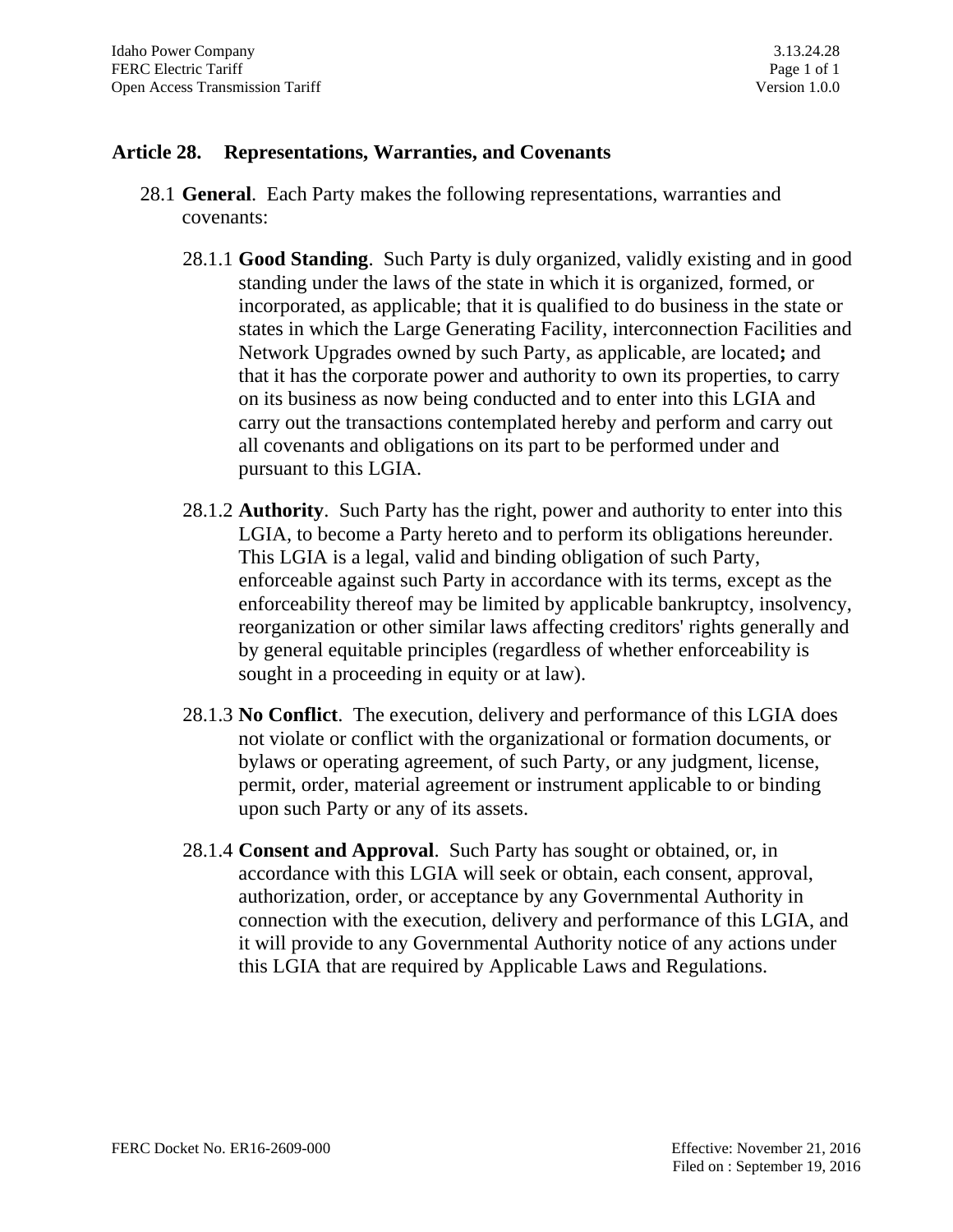### **Article 29. Joint Operating Committee**

29.1 **Joint Operating Committee**. Except in the case of ISOs and RTOs,

Transmission Provider shall constitute a Joint Operating Committee to coordinate operating and technical considerations of Interconnection Service. At least six (6) months prior to the expected Initial Synchronization Date, Interconnection Customer and Transmission Provider shall each appoint one representative and one alternate to the Joint Operating Committee. Each Interconnection Customer shall notify Transmission Provider of its appointment in writing. Such appointments may be changed at any time by similar notice. The Joint Operating Committee shall meet as necessary, but not less than once each calendar year, to carry out the duties set forth herein. The Joint Operating Committee shall hold a meeting at the request of either Party, at a time and place agreed upon by the representatives. The Joint Operating Committee shall perform all of its duties consistent with the provisions of this LGIA. Each Party shall cooperate in providing to the Joint Operating Committee all information required in the performance of the Joint Operating Committee's duties. All decisions and agreements, if any, made by the Joint Operating Committee, shall be evidenced in writing. The duties of the Joint Operating Committee shall include the following:

- 29.1.1 Establish data requirements and operating record requirements.
- 29.1.2 Review the requirements, standards, and procedures for data acquisition equipment, protective equipment, and any other equipment or software.
- 29.1.3 Annually review the one (1) year forecast of maintenance and planned outage schedules of Transmission Provider's and Interconnection Customer's facilities at the Point of Interconnection.
- 29.1.4 Coordinate the scheduling of maintenance and planned outages on the Interconnection Facilities, the Large Generating Facility and other facilities that impact the normal operation of the interconnection of the Large Generating Facility to the Transmission System.
- 29.1.5 Ensure that information is being provided by each Party regarding equipment availability.
- 29.1.6 Perform such other duties as may be conferred upon it by mutual agreement of the Parties.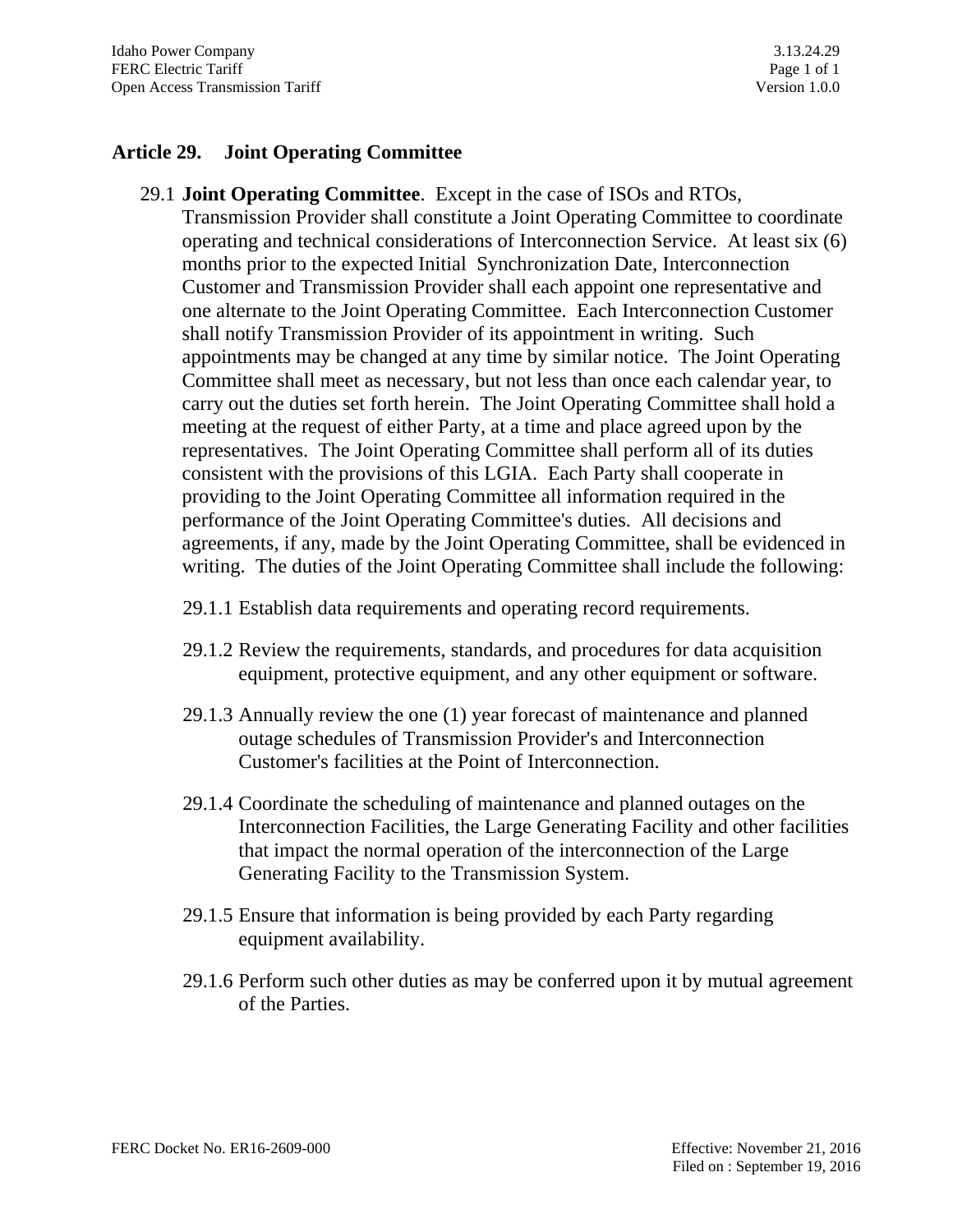## **Article 30. Miscellaneous**

- 30.1 **Binding Effect**. This LGIA and the rights and obligations hereof, shall be binding upon and shall inure to the benefit of the successors and assigns of the Parties hereto.
- 30.2 **Conflicts**. In the event of a conflict between the body of this LGIA and any attachment, appendices or exhibits hereto, the terms and provisions of the body of this LGIA shall prevail and be deemed the final intent of the Parties.
- 30.3 **Rules of Interpretation**. This LGIA, unless a clear contrary intention appears, shall be construed and interpreted as follows: (1) the singular number includes the plural number and vice versa; (2) reference to any person includes such person's successors and assigns but, in the case of a Party, only if such successors and assigns are permitted by this LGIA, and reference to a person in a particular capacity excludes such person in any other capacity or individually; (3) reference to any agreement (including this LGIA), document, instrument or tariff means such agreement, document, instrument, or tariff as amended or modified and in effect from time to time in accordance with the terms thereof and, if applicable, the terms hereof; (4) reference to any Applicable Laws and Regulations means such Applicable Laws and Regulations as amended, modified, codified, or reenacted, in whole or in part, and in effect from time to time, including, if applicable, rules and regulations promulgated thereunder; (5) unless expressly stated otherwise, reference to any Article, Section or Appendix means such Article of this LGIA or such Appendix to this LGIA, or such Section to the LGIP or such Appendix to the LGIP, as the case may be; (6) "hereunder", "hereof", "herein", "hereto" and words of similar import shall be deemed references to this LGIA as a whole and not to any particular Article or other provision hereof or thereof; (7) "including" (and with correlative meaning "include") means including without limiting the generality of any description preceding such term; and (8) relative to the determination of any period of time, "from" means "from and including", "to" means "to but excluding" and "through" means "through and including".
- 30.4 **Entire Agreement**. This LGIA, including all Appendices and Schedules attached hereto, constitutes the entire agreement between the Parties with reference to the subject matter hereof, and supersedes all prior and contemporaneous understandings or agreements, oral or written, between the Parties with respect to the subject matter of this LGIA. There are no other agreements, representations, warranties, or covenants which constitute any part of the consideration for, or any condition to, either Party's compliance with its obligations under this LGIA.
- 30.5 **No Third Party Beneficiaries.** This LGIA is not intended to and does not create rights, remedies, or benefits of any character whatsoever in favor of any persons,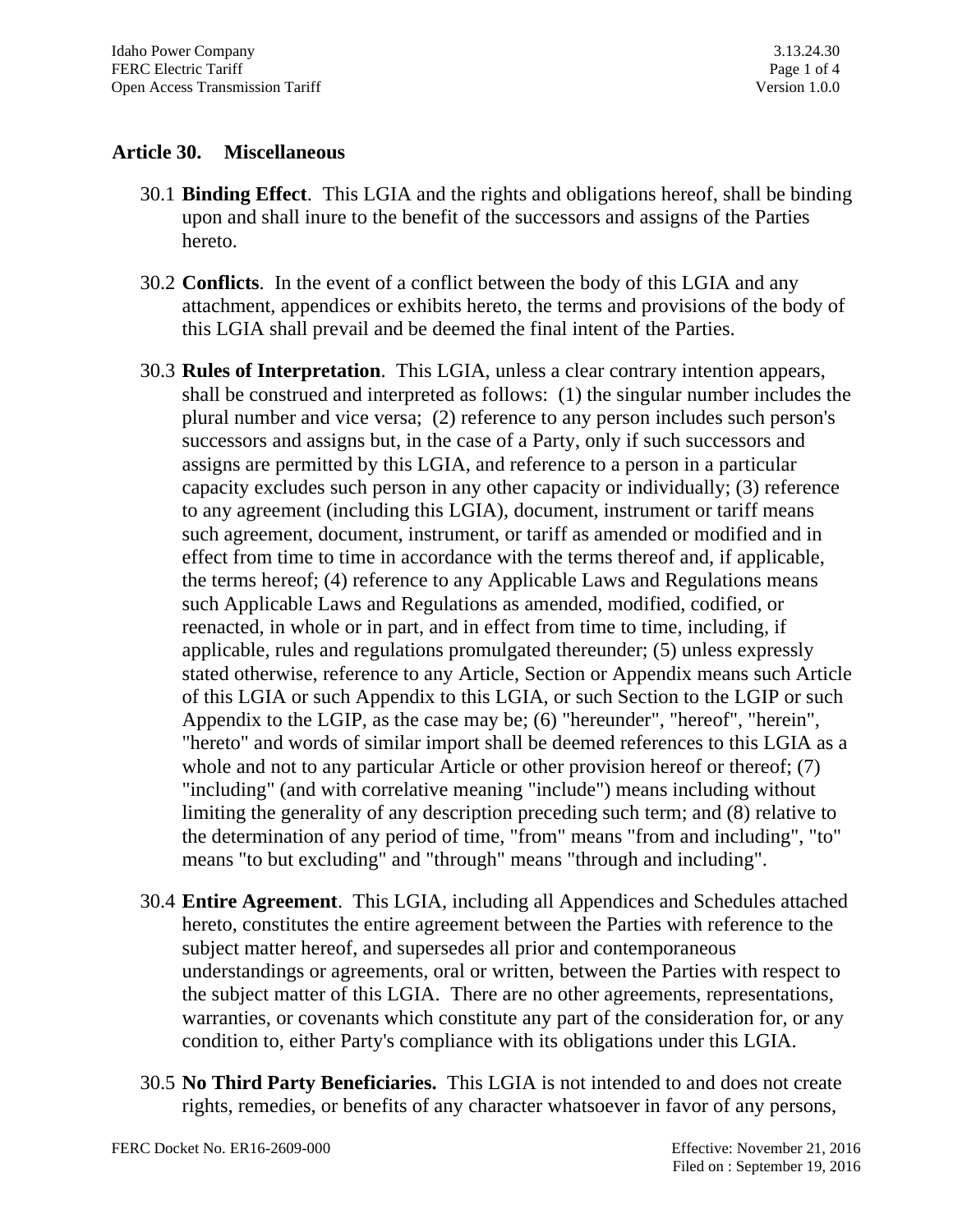corporations, associations, or entities other than the Parties, and the obligations herein assumed are solely for the use and benefit of the Parties, their successors in interest and, where permitted, their assigns.

30.6 **Waiver**. The failure of a Party to this LGIA to insist, on any occasion, upon strict performance of any provision of this LGIA will not be considered a waiver of any obligation, right, or duty of, or imposed upon, such Party.

Any waiver at any time by either Party of its rights with respect to this LGIA shall not be deemed a continuing waiver or a waiver with respect to any other failure to comply with any other obligation, right, duty of this LGIA. Termination or Default of this LGIA for any reason by Interconnection Customer shall not constitute a waiver of Interconnection Customer's legal rights to obtain an interconnection from Transmission Provider. Any waiver of this LGIA shall, if requested, be provided in writing.

- 30.7 **Headings**. The descriptive headings of the various Articles of this LGIA have been inserted for convenience of reference only and are of no significance in the interpretation or construction of this LGIA.
- 30.8 **Multiple Counterparts.** This LGIA may be executed in two or more counterparts, each of which is deemed an original but all constitute one and the same instrument.
- 30.9 **Amendment**. The Parties may by mutual agreement amend this LGIA by a written instrument duly executed by the Parties.
- 30.10 **Modification by the Parties**. The Parties may by mutual agreement amend the Appendices to this LGIA by a written instrument duly executed by the Parties. Such amendment shall become effective and a part of this LGIA upon satisfaction of all Applicable Laws and Regulations.
- 30.11 **Reservation of Rights**. Transmission Provider shall have the right to make a unilateral filing with FERC to modify this LGIA with respect to any rates, terms and conditions, charges, classifications of service, rule or regulation under section 205 or any other applicable provision of the Federal Power Act and FERC's rules and regulations thereunder, and Interconnection Customer shall have the right to make a unilateral filing with FERC to modify this LGIA pursuant to section 206 or any other applicable provision of the Federal Power Act and FERC's rules and regulations thereunder; provided that each Party shall have the right to protest any such filing by the other Party and to participate fully in any proceeding before FERC in which such modifications may be considered. Nothing in this LGIA shall limit the rights of the Parties or of FERC under sections 205 or 206 of the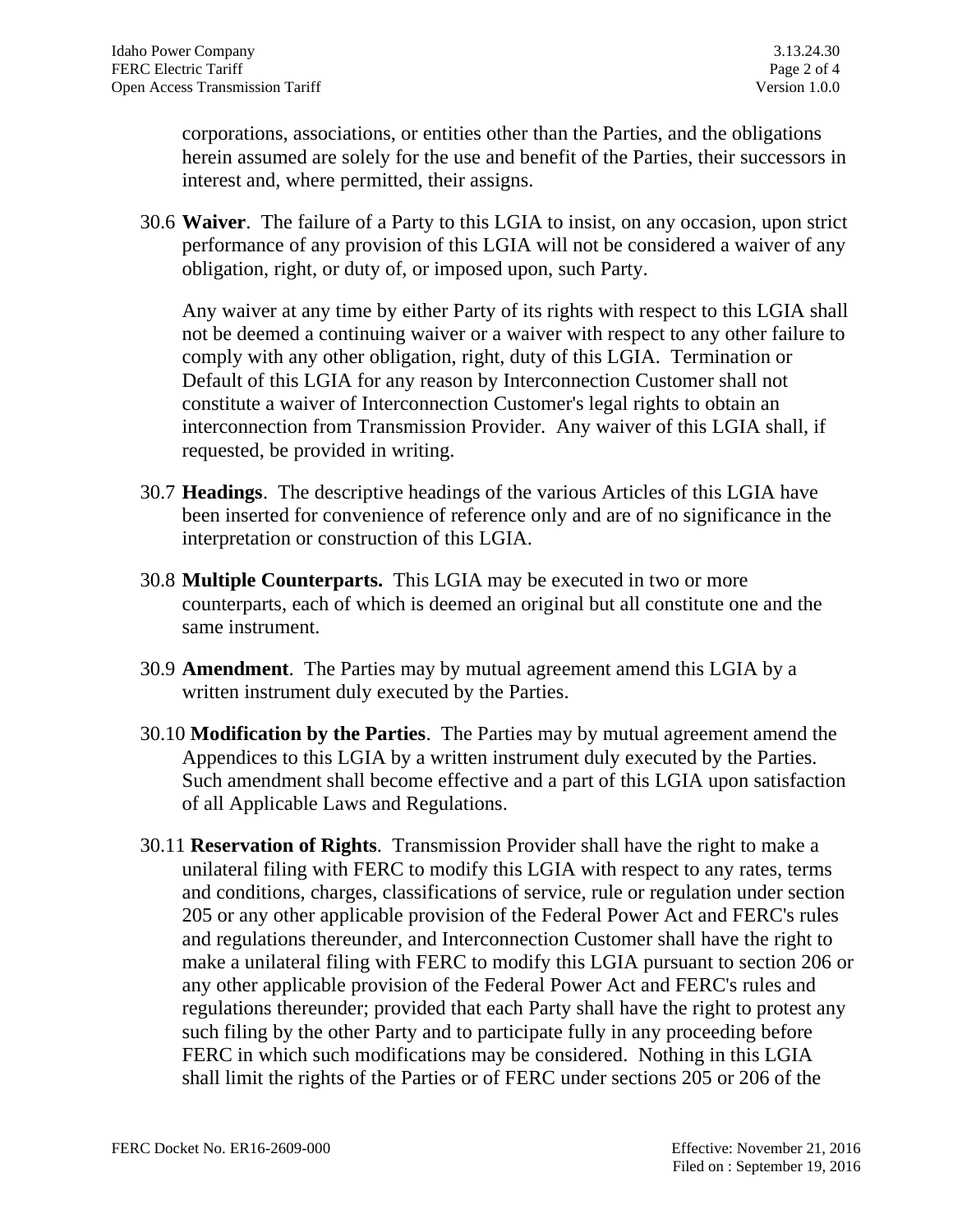Federal Power Act and FERC's rules and regulations thereunder, except to the extent that the Parties otherwise mutually agree as provided herein.

30.12 **No Partnership**. This LGIA shall not be interpreted or construed to create an association, joint venture, agency relationship, or partnership between the Parties or to impose any partnership obligation or partnership liability upon either Party. Neither Party shall have any right, power or authority to enter into any agreement or undertaking for, or act on behalf of, or to act as or be an agent or representative of, or to otherwise bind, the other Party.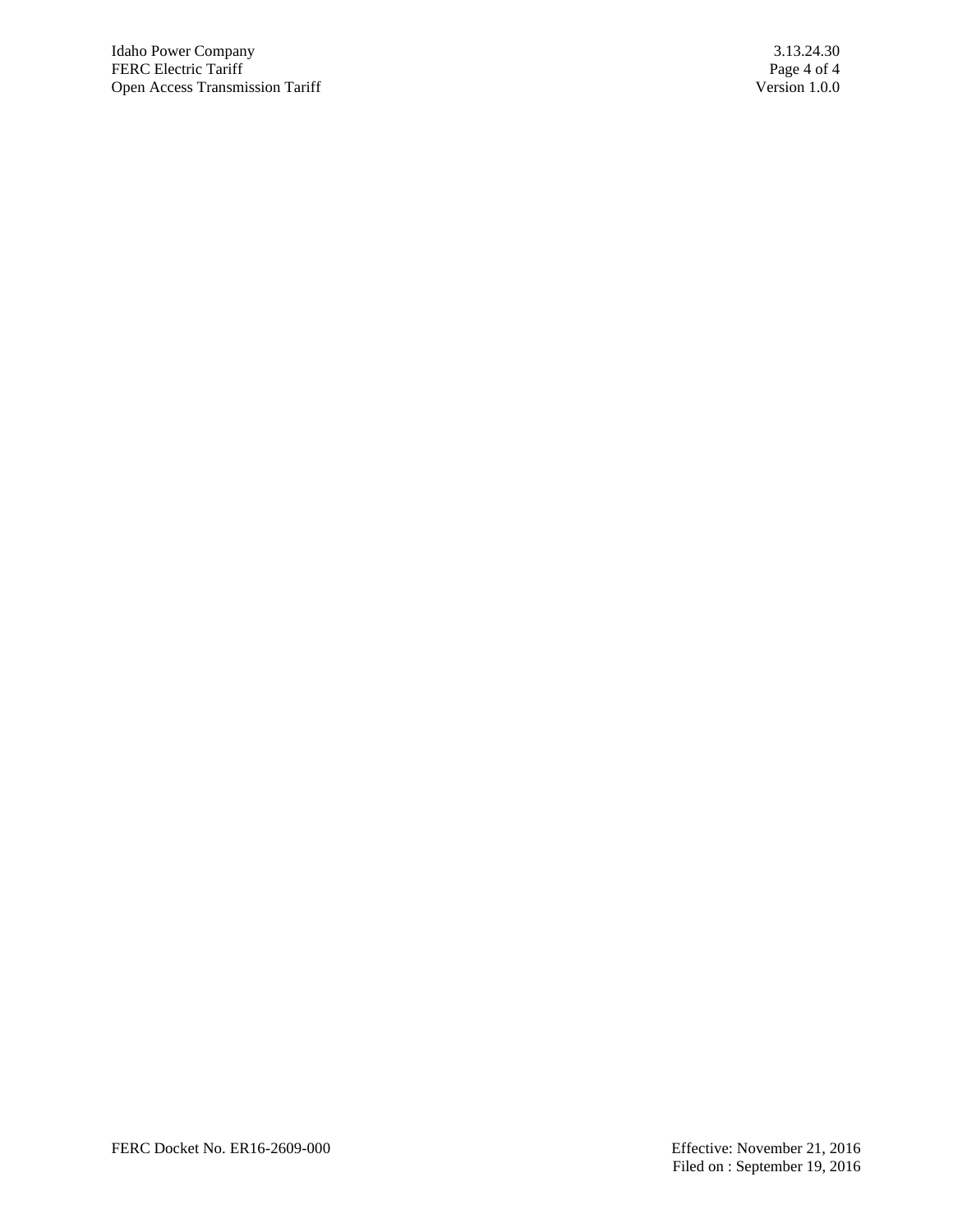**IN WITNESS WHEREOF,** the Parties have executed this LGIA in duplicate originals, each of which shall constitute and be an original effective Agreement between the Parties.

## **[Insert name of Transmission Provider or Transmission Owner, if applicable]**

| By:    | Bv:    |
|--------|--------|
| Title: | Title: |
| Date:  | Date:  |

### **[Insert name of Interconnection Customer]**

| By:    |  |
|--------|--|
| Title: |  |
| Date:  |  |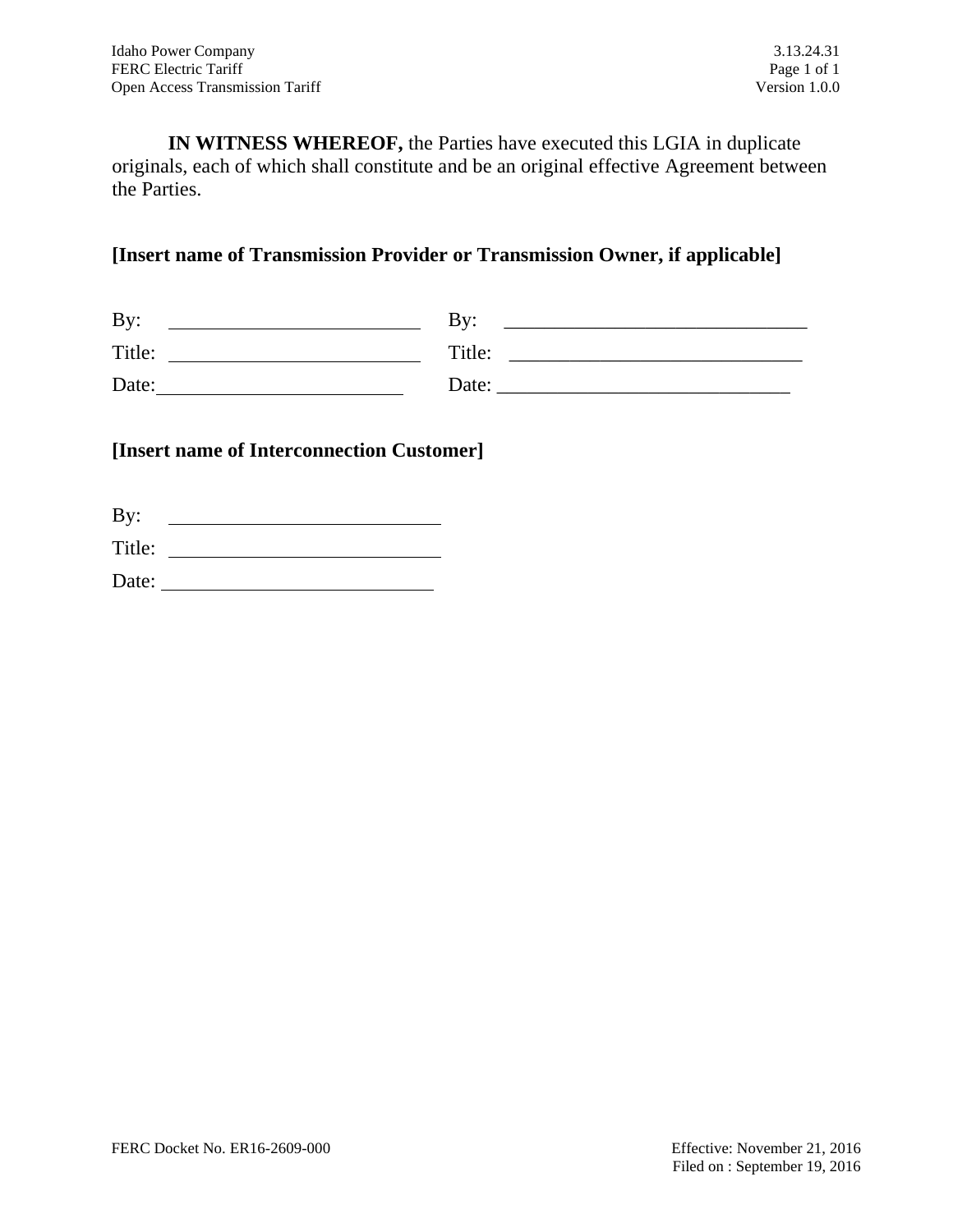# **Appendices to LGIA**

**Appendix A** Interconnection Facilities, Network Upgrades, and Distribution Upgrades

- **Appendix B** Milestones
- **Appendix C** Interconnection Details
- **Appendix D** Security Arrangements Details
- **Appendix E** Commercial Operation Date
- **Appendix F** Addresses for Delivery of Notices and Billings
- **Appendix G** Requirements of Generators Relying on Newer Technologies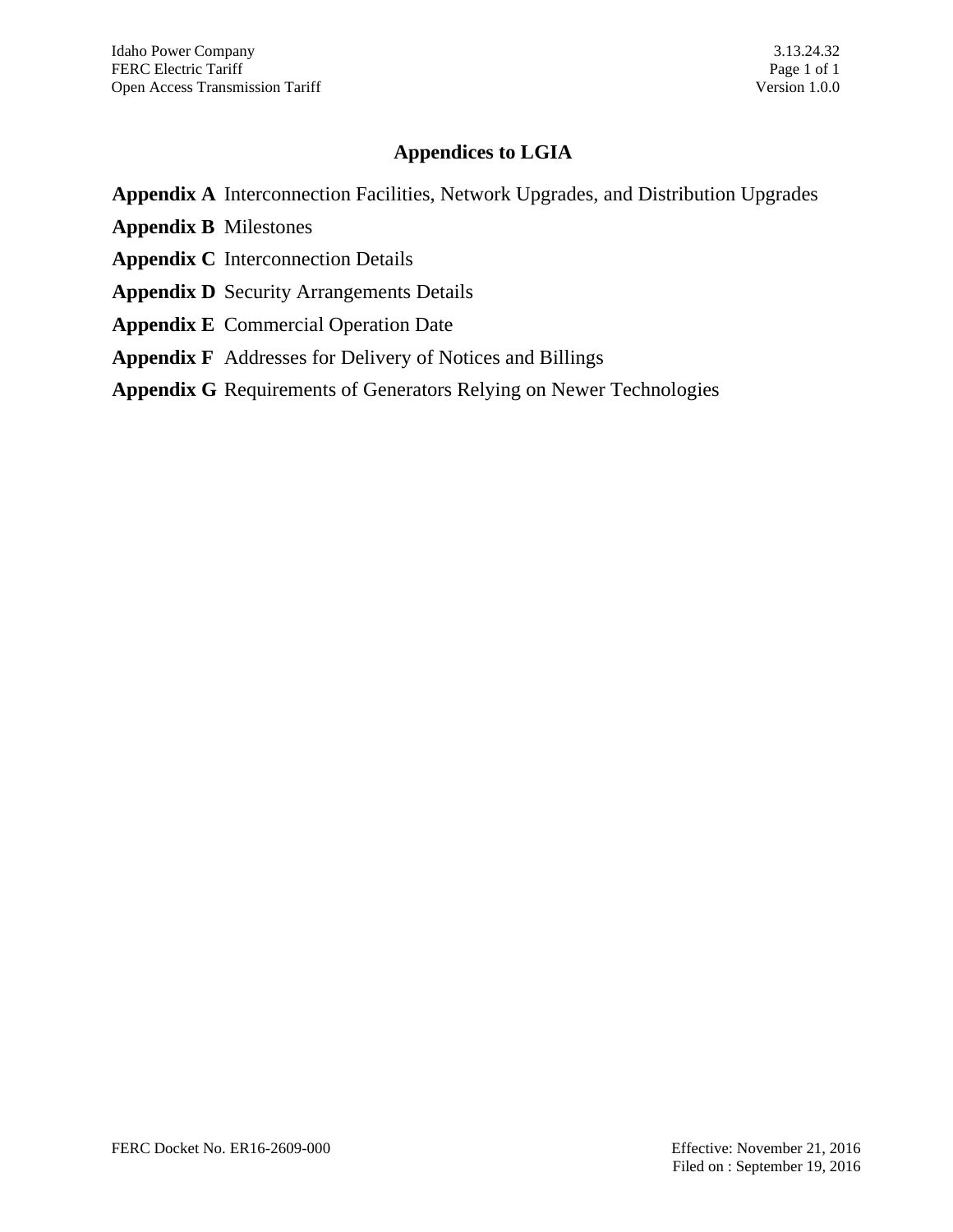# **Appendix A to LGIA**

## **Interconnection Facilities, Network Upgrades and Distribution Upgrades**

### **1. Interconnection Facilities:**

- (a) [insert Interconnection Customer's Interconnection Facilities]:
- (b) [insert Transmission Provider's Interconnection Facilities]:

## **2. Network Upgrades:**

- (a) [insert Stand Alone Network Upgrades]:
- (b) [insert Other Network Upgrades]:

## **3. Distribution Upgrades:**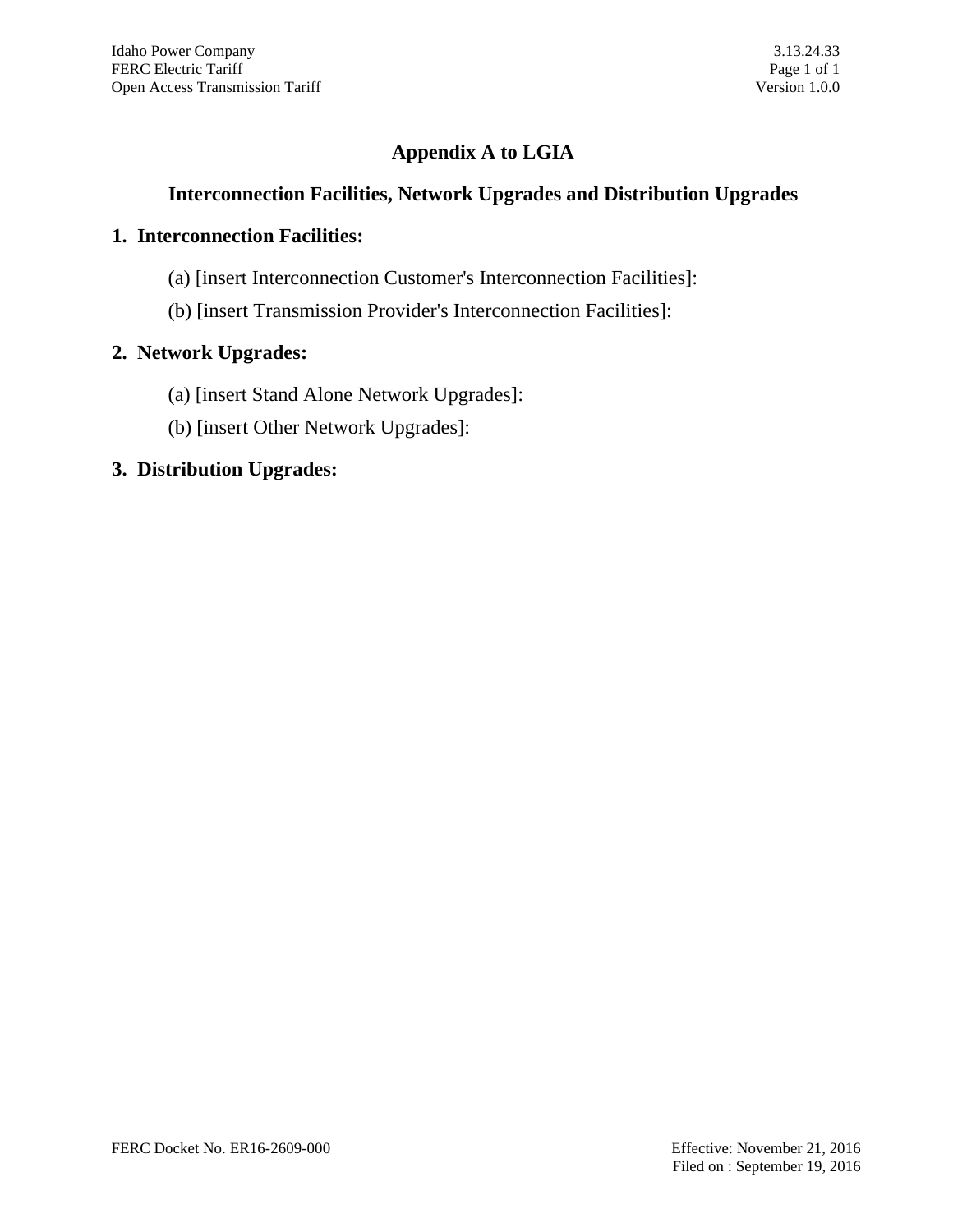# **Appendix B to LGIA**

# **Milestones**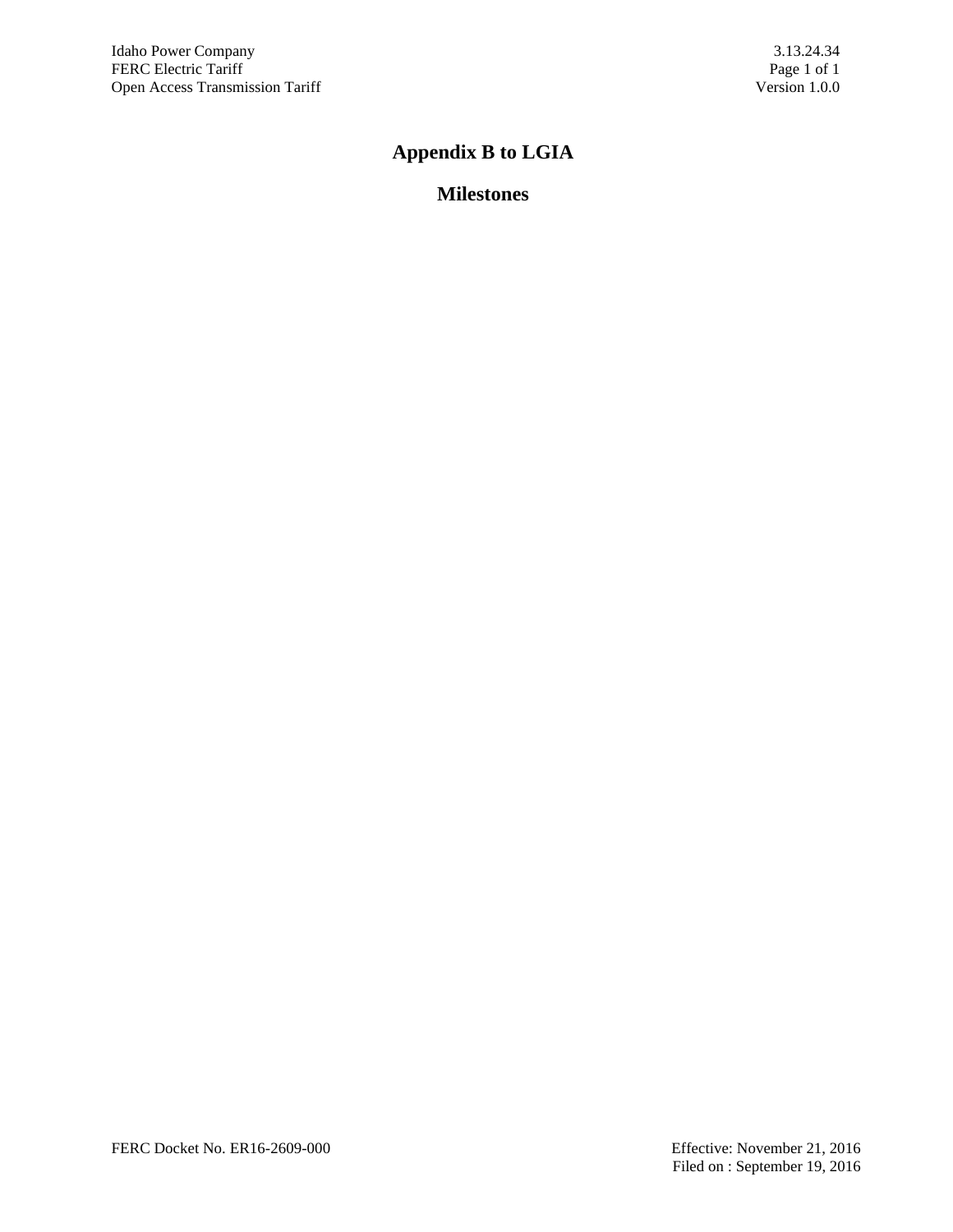# **Appendix C to LGIA**

# **Interconnection Details**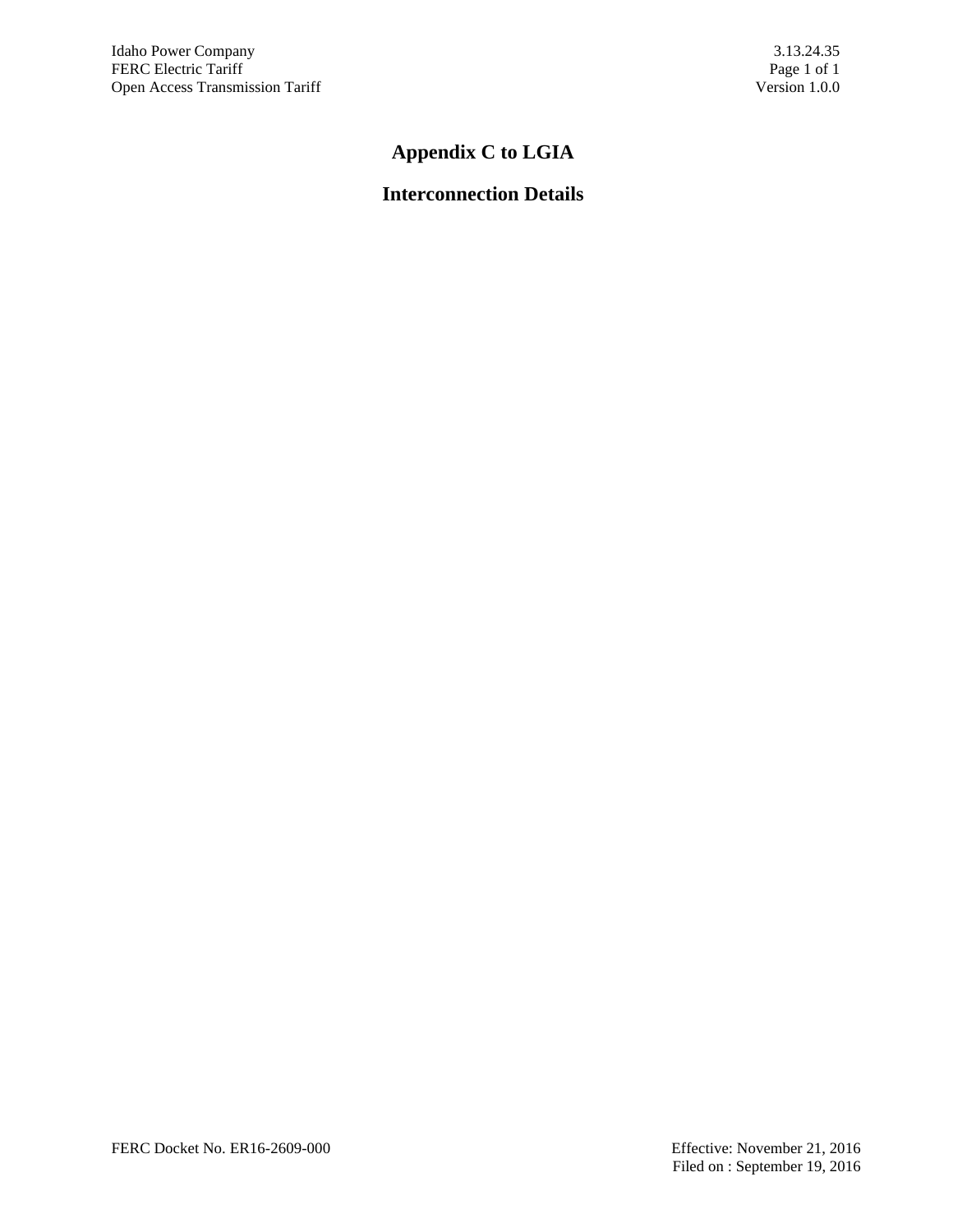## **Appendix D to LGIA**

#### **Security Arrangements Details**

Infrastructure security of Transmission System equipment and operations and control hardware and software is essential to ensure day-to-day Transmission System reliability and operational security. FERC will expect all Transmission Providers, market participants, and Interconnection Customers interconnected to the Transmission System to comply with the recommendations offered by the President's Critical Infrastructure Protection Board and, eventually, best practice recommendations from the electric reliability authority. All public utilities will be expected to meet basic standards for system infrastructure and operational security, including physical, operational, and cyber-security practices.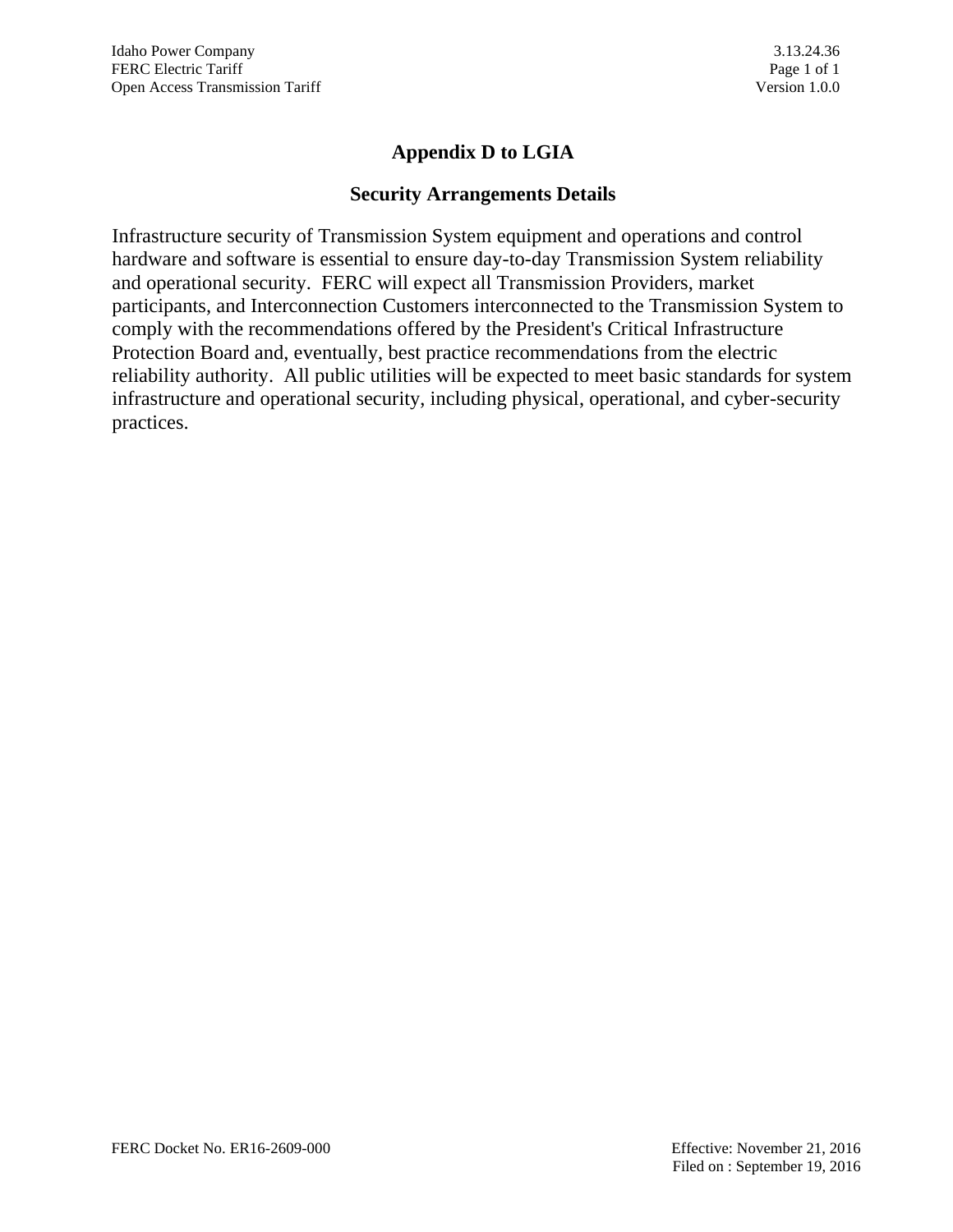# **Appendix E to LGIA**

## **Commercial Operation Date**

This Appendix E is a part of the LGIA between Transmission Provider and Interconnection Customer.

**[Date]**

**[Transmission Provider Address]**

Re: \_\_\_\_\_\_\_\_\_\_\_\_\_ Large Generating Facility

Dear :

On **[Date] [Interconnection Customer]** has completed Trial Operation of Unit No. \_\_\_. This letter confirms that [Interconnection Customer] commenced Commercial Operation of Unit No. \_\_\_ at the Large Generating Facility, effective as of **[Date plus one day]**.

Thank you.

**[Signature]**

**[Interconnection Customer Representative]**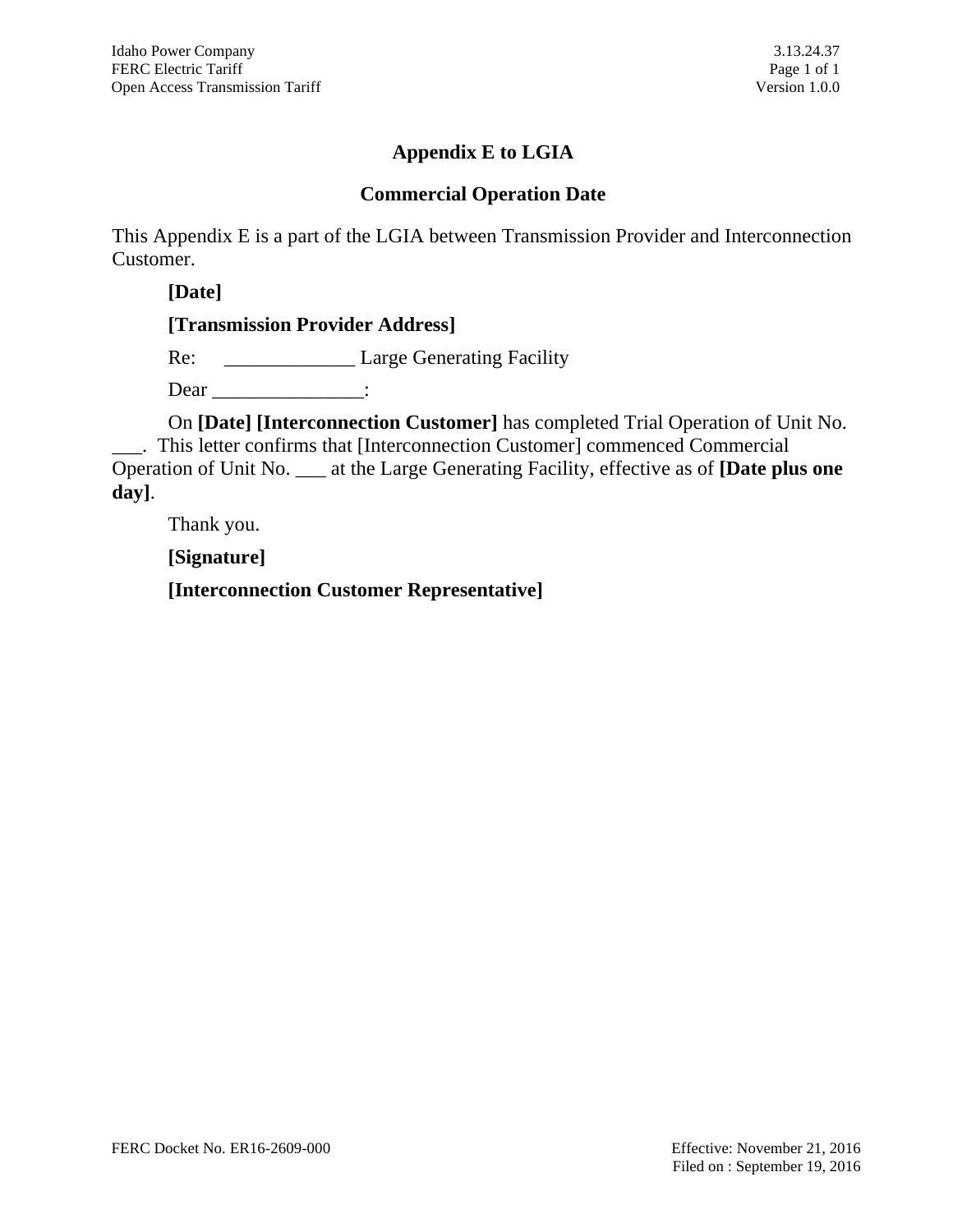# **Appendix F to LGIA**

## **Addresses for Delivery of Notices and Billings**

Notices:

Transmission Provider: [To be supplied.]

Interconnection Customer: [To be supplied.]

Billings and Payments:

Transmission Provider: [To be supplied.]

Interconnection Customer: [To be supplied.]

Alternative Forms of Delivery of Notices (telephone, facsimile or email):

Transmission Provider: [To be supplied.]

Interconnection Customer: [To be supplied.]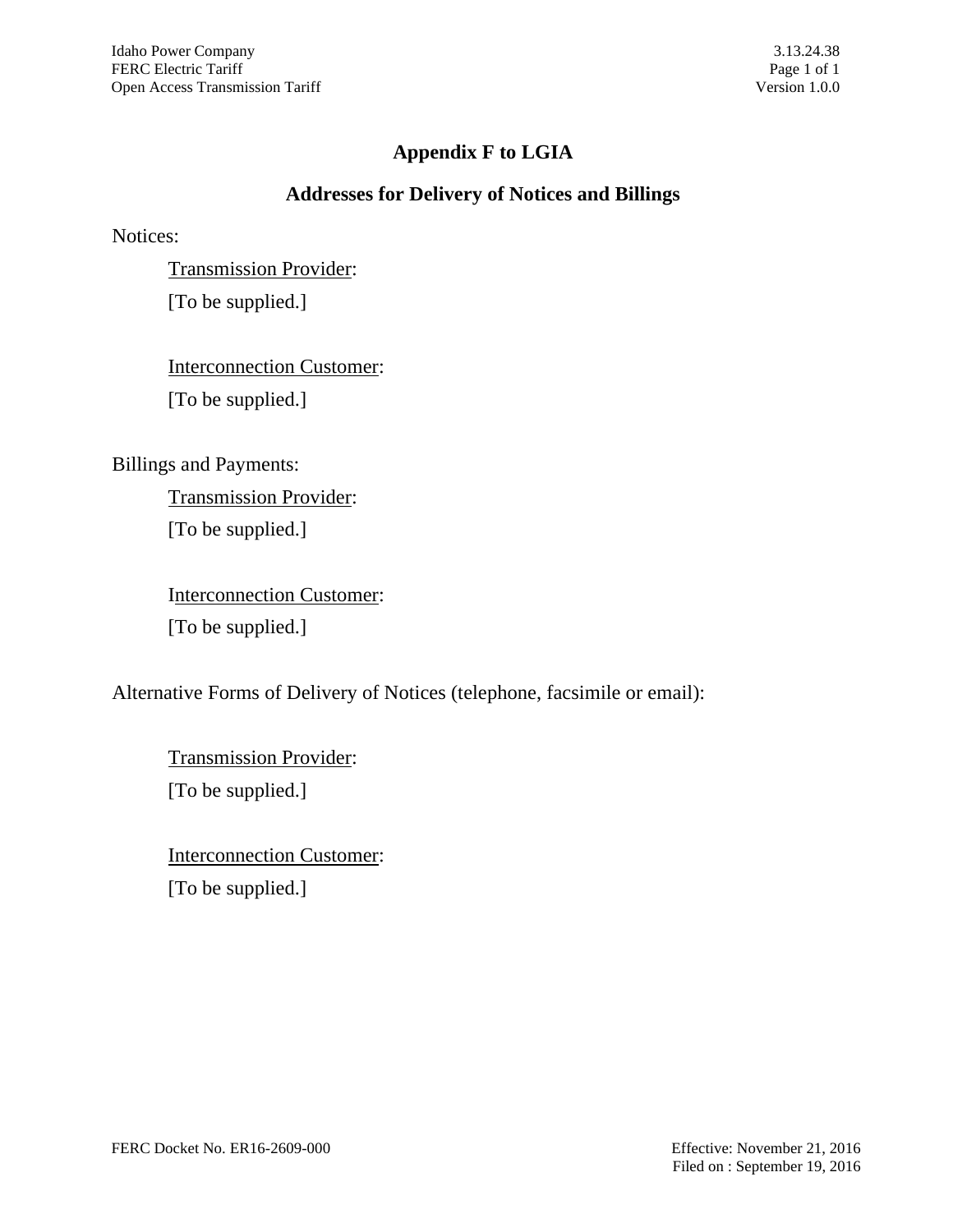# **Appendix G to LGIA**

### **Requirements of Generators Relying on Newer Technologies**

### **INTERCONNECTION REQUIREMENTS FOR A WIND GENERATING PLANT**

Appendix G sets forth requirements and provisions specific to a wind generating plant. All other requirements of this LGIA continue to apply to wind generating plant interconnections.

## **A. Technical Standards Applicable to a Wind Generating Plant**

## **i. Low Voltage Ride-Through (LVRT) Capability**

A wind generating plant shall be able to remain online during voltage disturbances up to the time periods and associated voltage levels set forth in the standard below. The LVRT standard provides for a transition period standard and a post-transition period standard.

### **Transition Period LVRT Standard**

The transition period standard applies to wind generating plants subject to FERC Order 661 that have either: (i) interconnection agreements signed and filed with the Commission, filed with the Commission in unexecuted form, or filed with the Commission as non-conforming agreements between January 1, 2006 and December 31, 2006, with a scheduled in-service date no later than December 31, 2007, or (ii) wind generating turbines subject to a wind turbine procurement contract executed prior to December 31, 2005, for delivery through 2007.

1. Wind generating plants are required to remain in-service during three-phase faults with normal clearing (which is a time period of approximately 4-9 cycles) and single line to ground faults with delayed clearing, and subsequent post-fault voltage recovery to prefault voltage unless clearing the fault effectively disconnects the generator from the system. The clearing time requirement for a three-phase fault will be specific to the wind generating plant substation location, as determined by and documented by the transmission provider. The maximum clearing time the wind generating plant shall be required to withstand for a three-phase fault shall be 9 cycles at a voltage as low as 0.15 p.u., as measured at the high side of the wind generating plant step-up transformer (i.e. the transformer that steps the voltage up to the transmission interconnection voltage or "GSU"), after which, if the fault remains following the location –specific normal clearing time for three-phase faults, the wind generating plant may disconnect from the transmission system.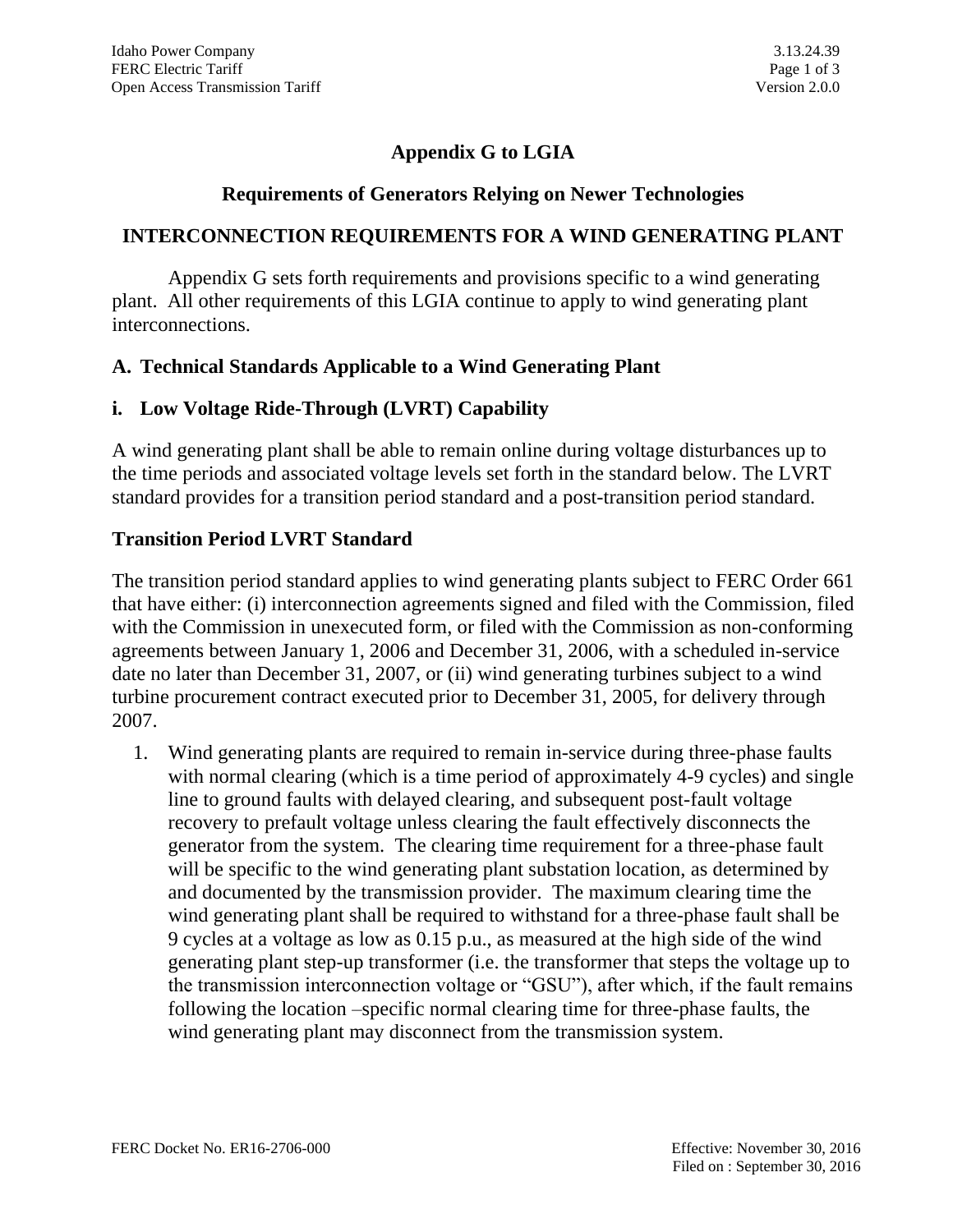- 2. This requirement does not apply to faults that would occur between the wind generator terminals and the high side of the GSU or to faults that would result in a voltage lower than 0.15 per unit on the high side of the GSU serving the facility.
- 3. Wind generating units may be tripped after the fault period if this action is intended as part of a special protection system.
- 4. Wind generating plants may meet the LVRT requirements of this standard by the performance of the generators or by installing additional equipment (e.g., Static V Ar Compensator, etc.) within the wind generating plant or by a combination of generator performance and additional equipment.
- 5. Existing individual generator units that are, or have been, interconnected to the network at the same location at the effective date of the Appendix G LVRT Standard are exempt from meeting the Appendix G LVRT Standard for the remaining life of the existing generation equipment. Existing individual generator units that are replaced are required to meet the Appendix G LVRT Standard.

## **Post-transition Period LVRT Standard**

All wind generating plants subject to FERC Order No. 661 and not covered by the transition period described above must meet the following requirements:

Wind generating plants are required to remain in-service during three-phase faults with normal clearing (which is a time period of approximately 4-9 cycles) and single line to ground faults with delayed clearing, and subsequent post-fault voltage recovery to prefault voltage unless clearing the fault effectively disconnects the generator from the system. The clearing time requirement for a three-phase fault will be specific to the wind generating plant substation location, as determined by and documented by the transmission provider. The maximum clearing time the wind generating plant shall be required to withstand for a three-phase fault shall be 9 cycles after which, if the fault remains following the locationspecific normal clearing time for three-phase faults, the wind generating plant may disconnect from the transmission system. A wind generating plant shall remain interconnected during such a fault on the transmission system for a voltage level as low as zero volts, as measured at the high voltage side of the wind GSU.

- 1. This requirement does not apply to faults that would occur between the wind generator terminals and the high side of the GSU.
- 2. Wind generating plants may be tripped after the fault period if this action is intended as part of a special protection system.
- 3. Wind generating plants may meet the LVRT requirements of this standard by the performance of the generators or by installing additional equipment (e.g., Static V